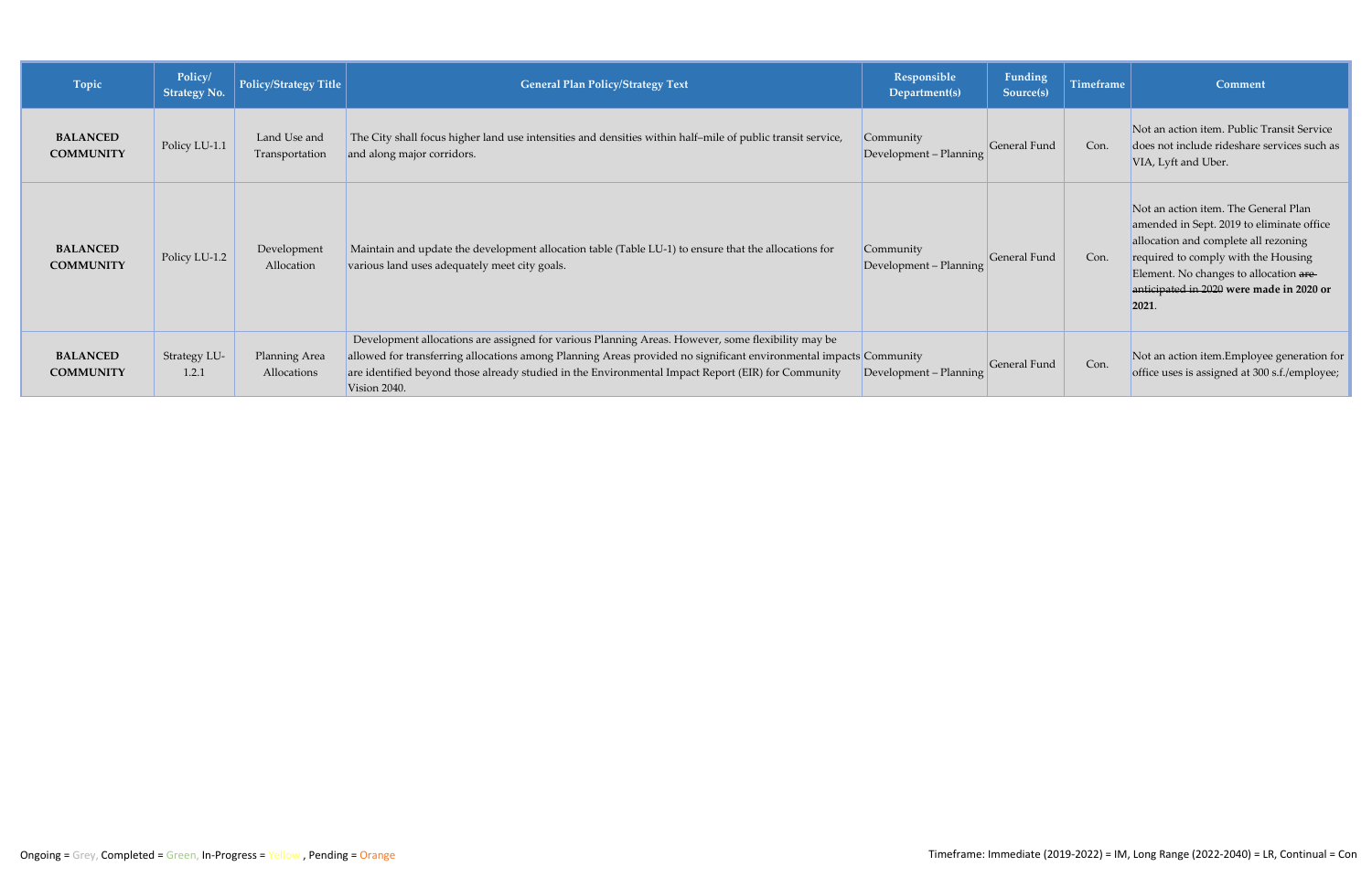| Topic                               | Policy/<br><b>Strategy No.</b> | Policy/Strategy Title                         | <b>General Plan Policy/Strategy Text</b>                                                                                                                                                                                                                                                                           | Responsible<br>Department(s)        | Funding<br>Source(s) | Timeframe | <b>Comment</b>                                                                                                                                                                                                                                                                                                                                                                                                                                                                                                                                                                                                     |
|-------------------------------------|--------------------------------|-----------------------------------------------|--------------------------------------------------------------------------------------------------------------------------------------------------------------------------------------------------------------------------------------------------------------------------------------------------------------------|-------------------------------------|----------------------|-----------|--------------------------------------------------------------------------------------------------------------------------------------------------------------------------------------------------------------------------------------------------------------------------------------------------------------------------------------------------------------------------------------------------------------------------------------------------------------------------------------------------------------------------------------------------------------------------------------------------------------------|
| <b>BALANCED</b><br><b>COMMUNITY</b> | Strategy LU-<br>1.2.2          | Major Employers                               | Reserve a development allocation for major companies with sales office and corporate headquarters in<br>Cupertino. Prioritize expansion of office space for existing major companies. New office development<br>must demonstrate that the development positively contributes to the fiscal well-being of the city. | Community<br>Development - Planning | <b>General Fund</b>  | Con.      | Not an action item. The available allocations<br>as of $12/31/2020$ are as follows:<br>1. Heart of the City:<br>Commercial: 862,487 s.f.<br>Office: 17,113 s.f.<br>Residential: 79<br>2. Vallco Shopping District:<br>Commercial: 1,122,784 s.f.<br>Hotel Rooms: 191<br>3. Homestead:<br>Commercial: 1,093 s.f.<br>Residential: 150<br>4. N. De Anza:<br>Residential: 97<br>5. N. Vallco: None<br>6. S. De Anza: None<br>$ 7.$ Bubb: None<br>8. Monta Vista:<br>Commercial: 4,657 s.f.<br>Office: 13,595 s.f.<br>Residential: 47<br>$9.$ Other:<br>Residential: 96<br>10. Major Employers:<br>Office: 523,118 s.f. |
| <b>BALANCED</b><br><b>COMMUNITY</b> | 1.2.3                          | Strategy LU- Unused Development<br>Allocation | Unused development allocations may be re-assigned to the citywide allocation table per Planning Area,<br>when development agreements and development permits expire.                                                                                                                                               | Community<br>Development - Planning | General Fund         | Con.      | Not an action item. This is routinely done as<br>projects expire.                                                                                                                                                                                                                                                                                                                                                                                                                                                                                                                                                  |
| <b>BALANCED</b><br><b>COMMUNITY</b> | Strategy LU-<br>1.2.4          | Neighborhood<br>Allocation                    | Allocate residential units in neighborhoods through the building permit process unless subdivision or<br>development applications are required.                                                                                                                                                                    | Community<br>Development - Planning | General Fund         | Con.      | Not an action item. This is routinely done<br>with project review.                                                                                                                                                                                                                                                                                                                                                                                                                                                                                                                                                 |
| <b>BALANCED</b><br><b>COMMUNITY</b> |                                | Land Use in All<br>Districts                  | Policy LU-1.3 Citywide Mixed–Use Encourage land uses that support the activity and character of mixed–use districts and economic goals.                                                                                                                                                                            | Community<br>Development - Planning | General Fund         | Con.      | Not an action item. Information provided as<br>and when applicants/property owners<br>approach city                                                                                                                                                                                                                                                                                                                                                                                                                                                                                                                |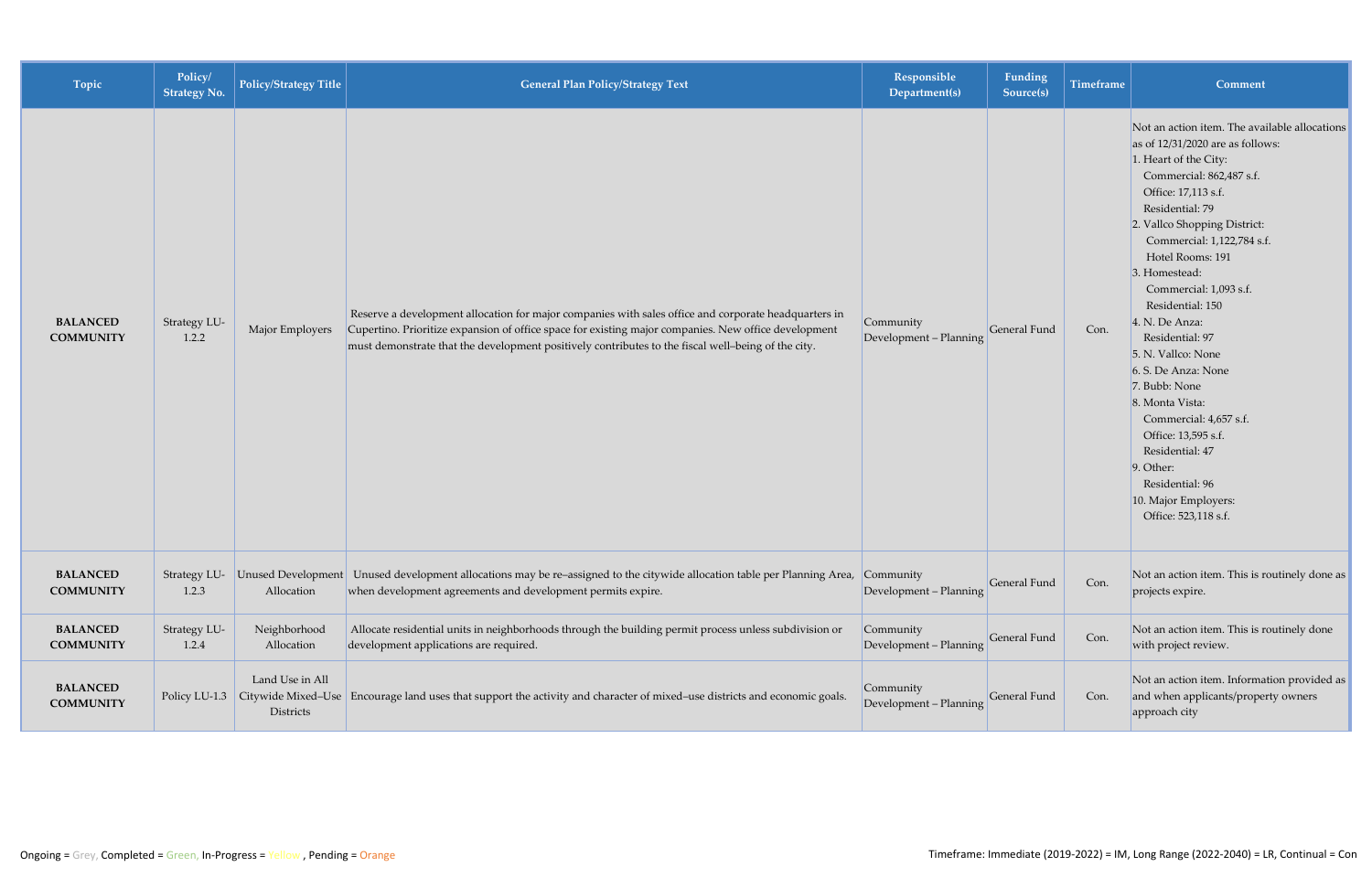| Topic                               | Policy/<br><b>Strategy No.</b> | <b>Policy/Strategy Title</b>                       | <b>General Plan Policy/Strategy Text</b>                                                                                                                                                                                                                                                                                                                                                                                                                                                                                                                                                                                                                                                                                                                 | Responsible<br>Department(s)               | Funding<br>Source(s) | <b>Timeframe</b> | <b>Comment</b>                                                                                                                                                                                                                                                                                                                                                                                                       |
|-------------------------------------|--------------------------------|----------------------------------------------------|----------------------------------------------------------------------------------------------------------------------------------------------------------------------------------------------------------------------------------------------------------------------------------------------------------------------------------------------------------------------------------------------------------------------------------------------------------------------------------------------------------------------------------------------------------------------------------------------------------------------------------------------------------------------------------------------------------------------------------------------------------|--------------------------------------------|----------------------|------------------|----------------------------------------------------------------------------------------------------------------------------------------------------------------------------------------------------------------------------------------------------------------------------------------------------------------------------------------------------------------------------------------------------------------------|
| <b>BALANCED</b><br><b>COMMUNITY</b> | Strategy LU-<br>1.3.1          | Commercial and<br>Residential Uses                 | Review the placement of commercial and residential uses based on the following criteria:<br>1. All mixed-use areas with commercial zoning will require retail as a substantial component. The North<br>De Anza Special Area is an exception.<br>2. All mixed-use residential projects should be designed on the "mixed-use village" concept discussed<br>earlier in this Element.<br>3. On sites with a mixed-use residential designation, residential is a permitted use only on Housing<br>Element sites and in the Monta Vista Village Special Area.<br>4. Conditional use permits will be required on mixed-use Housing Element sites that propose units above<br>the allocation in the Housing Element, and on non-Housing Element mixed-use sites. | Community<br>Development - Planning        | General Fund         | Con.             | Not an action item. This is reviewed with<br>project review. Consider capturing changes<br>to state law in the future.                                                                                                                                                                                                                                                                                               |
| <b>BALANCED</b><br><b>COMMUNITY</b> | Strategy LU-<br>1.3.2          | Public and<br>Quasi-Public Uses                    | Review the placement of public and quasi-public activities in limited areas in mixed-use commercial and<br>office zones when the following criteria are met:<br>1. The proposed use is generally in keeping with the goals for the Planning Area, has similar patterns of<br>traffic, population or circulation of uses with the area and does not disrupt the operation of existing uses.<br>2. The building form is similar to buildings in the area (commercial or office forms). In commercial areas,<br>the building should maintain a commercial interface by providing retail activity, storefront appearance or<br>other design considerations in keeping with the goals of the Planning Area.                                                   | Community<br>Development - Planning        | General Fund         | Con.             | Not an action item. Information provided as<br>and when applicants/property owners<br>approach city and reviewed in conjunction<br>with discretionary project review/approval                                                                                                                                                                                                                                        |
| <b>BALANCED</b><br><b>COMMUNITY</b> | Policy LU-1.4                  | Parcel Assembly                                    | Encourage parcel assembly and discourage parcelization to ensure that infill development meets City<br>standards and provides adequate buffers to neighborhoods.                                                                                                                                                                                                                                                                                                                                                                                                                                                                                                                                                                                         | Community<br>Development - Planning        | General Fund         | Con.             | Not an action item. The Council adopted an<br>urgency ordinance to allow parcelization<br>and the development of duplex<br>developments in single family zoning<br>areas on 12/21/2021. A regular ordinance<br>will be presented for the Planning<br><b>Commission and City Council's</b><br>consideration in 2022.                                                                                                  |
| <b>BALANCED</b><br><b>COMMUNITY</b> | Policy LU-1.5                  | <b>Community Health</b><br><b>Through Land Use</b> | Promote community health through land use and design.                                                                                                                                                                                                                                                                                                                                                                                                                                                                                                                                                                                                                                                                                                    | Community<br>Development - Planning Grants | General Fund,        | IM               | In late 2019, Council adopted new limits on<br>storefront signage advertising tobacco sales<br>and a ban on:<br>* Flavored tobacco sales,<br>* New tobacco retailers within 1,000 feet of a<br>school or 500 feet of an existing tobacco<br>retailer,<br>* sales at pharmacies and vending machines.<br>The Council adopted a ban on all vaping<br>products and smoking in multifamily<br>developments in June 2021. |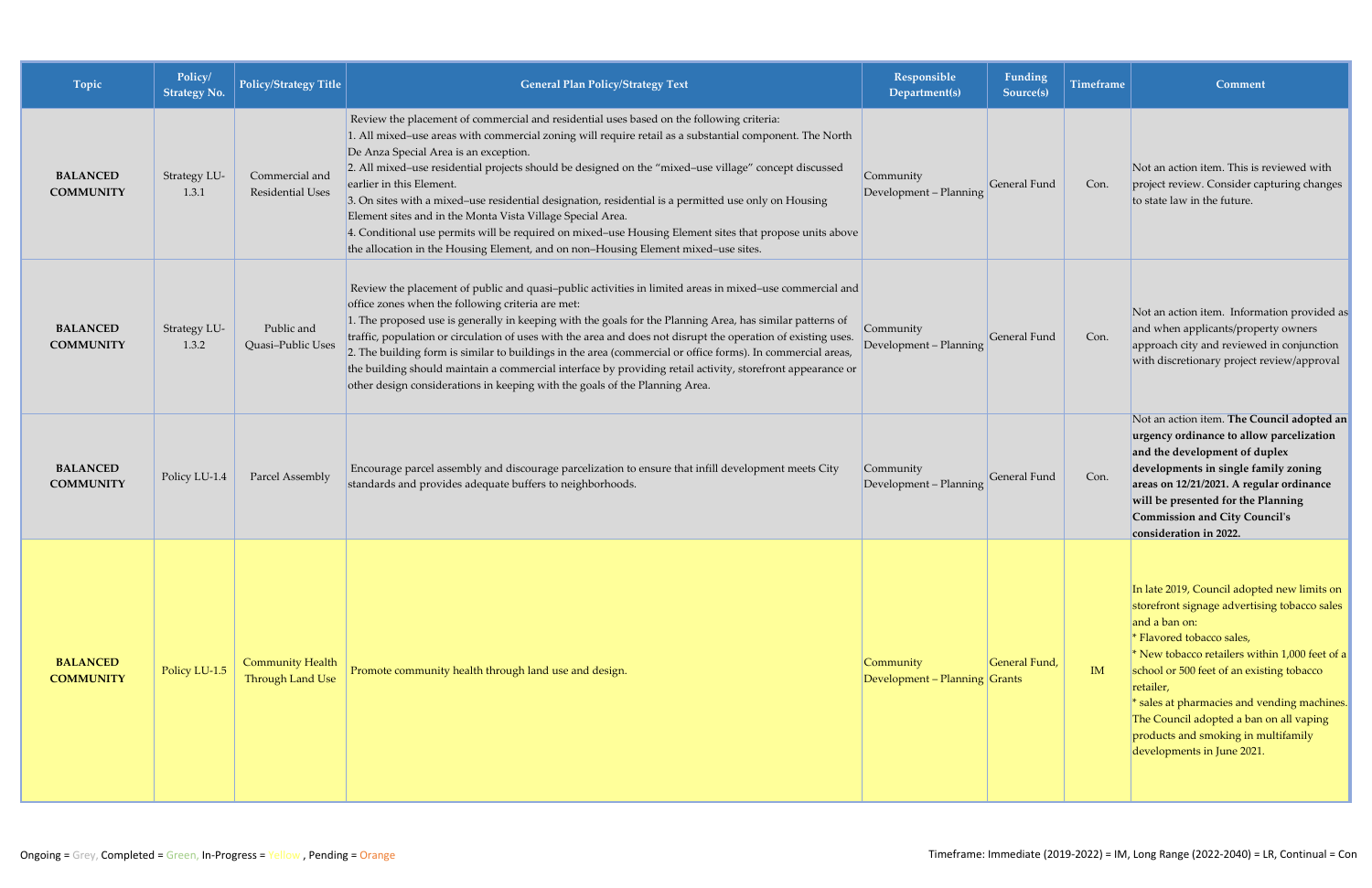| Topic                                     | Policy/<br><b>Strategy No.</b> | <b>Policy/Strategy Title</b>                  | <b>General Plan Policy/Strategy Text</b>                                                                                                                                                                                                                                                                          | Responsible<br>Department(s)                                                                                    | Funding<br>Source(s)                        | <b>Timeframe</b> | Comment                                                                                                                                                                                                                                                           |
|-------------------------------------------|--------------------------------|-----------------------------------------------|-------------------------------------------------------------------------------------------------------------------------------------------------------------------------------------------------------------------------------------------------------------------------------------------------------------------|-----------------------------------------------------------------------------------------------------------------|---------------------------------------------|------------------|-------------------------------------------------------------------------------------------------------------------------------------------------------------------------------------------------------------------------------------------------------------------|
| <b>BALANCED</b><br><b>COMMUNITY</b>       |                                |                                               | Policy LU-1.6 Jobs/Housing Balance Strive for a more balanced ratio of jobs and housing units.                                                                                                                                                                                                                    | Community<br>Development – Planning Grants                                                                      | General Fund                                | Con.             | Not an action item. The General Plan<br>amended in September 2019 to eliminate<br>office allocation and complete all rezoning<br>to comply with Housing Element. Worthy<br>for the City to strive to "seek a balance" as<br>opposed to using a numerical "ratio." |
| <b>COMMUNITY</b><br><b>IDENTITY</b>       | Policy LU-2.1                  | Gateways                                      | Implement a gateway plan for the City's entry points (Figure LU-1) and identify locations and design<br>guidelines for gateway features. Look for opportunities to reflect the gateway concept when properties<br>adjacent to defined gateways are redeveloped.                                                   | Public Works-<br>Engineering and<br>Transportation                                                              | General Fund,<br>Development<br><i>fees</i> | Con.             | No action is needed at this time. Gateway<br>signs are installed through the Capital<br>Improvements Project or through<br>development review.                                                                                                                    |
| <b>COMMUNITY</b><br><b>IDENTITY</b>       | Policy LU-2.2                  | Pedestrian-Oriented<br><b>Public Spaces</b>   | Require development to incorporate pedestrian-scaled elements along the street and within the<br>development such as parks, plazas, active uses along the street, active uses, entries, outdoor dining and<br>public art.                                                                                         | Community<br>Development - Planning                                                                             | General Fund,<br>Development<br>tees        | Con.             | Not an action item.                                                                                                                                                                                                                                               |
| <b>SITE AND BUILDING</b><br><b>DESIGN</b> | Policy LU-3.1                  | Site Planning                                 | Ensure that project sites are planned appropriately to create a network of connected internal street that<br>improve pedestrian and bicycle access, provide public open space and building layouts that support city<br>goals related to streetscape character for various Planning Areas and corridors.          | Community<br>Development-<br>Planning; Public Works - Development<br>Development Services<br>and Transportation | General Fund,<br>Fees                       | Con.             | Not an action item.                                                                                                                                                                                                                                               |
| <b>SITE AND BUILDING</b><br><b>DESIGN</b> | Policy LU-3.2                  | <b>Building Heights and</b><br>Setback Ratios | Maximum heights and setback ratios are specified in the Community Form Diagram (Figure LU-2). As<br>indicated in the figure, taller heights are focused on major corridors, gateways and nodes. Setback ratios<br>are established to ensure that the desired relationship of buildings to the street is achieved. | Community<br>Development - Planning                                                                             | General Fund,<br>Development<br>Fees        | Con.             | Not an action item. The City adopted minor<br>changes to Figure LU-2 to clarify language<br>in October 2021.                                                                                                                                                      |
| <b>SITE AND BUILDING</b><br><b>DESIGN</b> | Policy LU-3.3                  | <b>Building Design</b>                        | Ensure that building layouts and design are compatible with the surrounding environment and enhance<br>the streetscape and pedestrian activity. The streets of the streets of the streets of the streets of the street                                                                                            | <b>Community</b><br>Development – Planning                                                                      | General Fund,<br>Development                | IM               | Not an action item. Reviewed in conjunction<br>with discretionary project retails / / approval.<br>Work Program item for objective design<br>guidelines underway.                                                                                                 |
| <b>SITE AND BUILDING</b><br><b>DESIGN</b> | <b>Strategy LU-</b><br>3.3.1   | <b>Attractive Design</b>                      | Emphasize attractive building and site design by paying careful attention to building scale, mass,<br>placement, architecture, materials, landscaping, screening of equipment, loading areas, signage and other<br>design considerations.                                                                         | Community<br>Development - Planning                                                                             | General Fund,<br>Development<br>Fees        | IM               | Not an action item. Reviewed in conjunction<br>with discretionary project review/approval.<br>Work Program item for objective design<br>guidelines underway.                                                                                                      |
| <b>SITE AND BUILDING</b><br><b>DESIGN</b> | Strategy LU-<br>3.3.2          | Mass and Scale                                | Ensure that the scale and interrelationships of new and old development complement each other.<br>Buildings should be grouped to create a feeling of spatial utility.                                                                                                                                             | Community<br>Development - Planning                                                                             | General Fund,<br>Development<br>Fees        | IM               | Not an action item. Currently implemented<br>via the discretionary design review process,<br>Municipal Code and Specific Plans. Work<br>Program item for objective design<br>guidelines underway.                                                                 |
| <b>SITE AND BUILDING</b><br><b>DESIGN</b> | <b>Strategy LU-</b><br>3.3.3   | Transitions                                   | Buildings should be designed to avoid abrupt transitions with existing development, whether they are<br>adjacent or across the street. Consider reduced heights, buffers and/or landscaping to transition to<br>residential and/or low-intensity uses in order to reduce visual and privacy impacts.              | Community<br>Development - Planning                                                                             | General Fund,<br>Development<br>Fees        | IM               | Not an action item. Currently implemented<br>via the discretionary design review process,<br>Municipal Code and Specific Plans. Work<br>Program item for objective design<br>guidelines underway.                                                                 |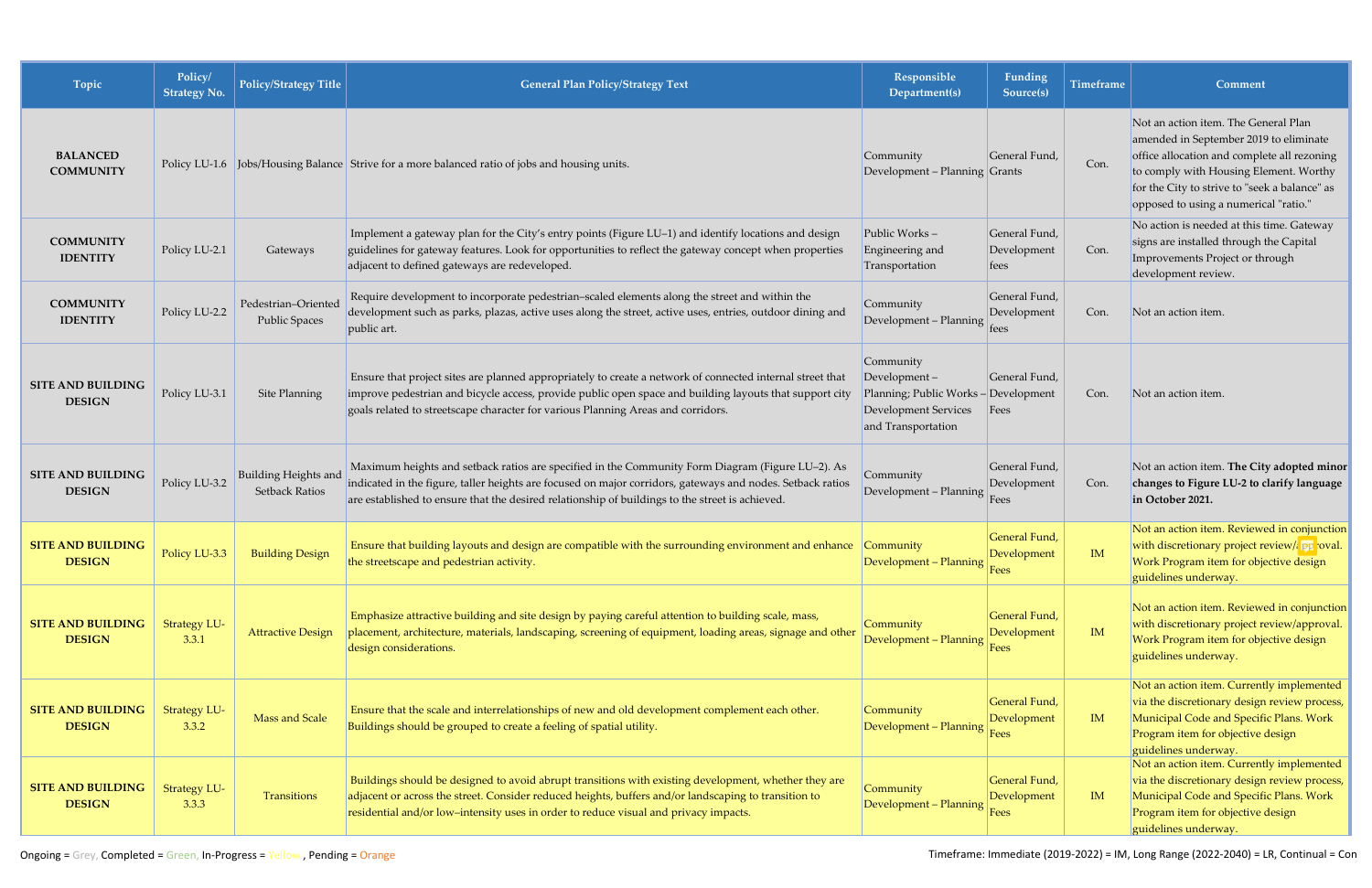| Topic                                     | Policy/<br><b>Strategy No.</b> | Policy/Strategy Title                   | <b>General Plan Policy/Strategy Text</b>                                                                                                                                                                                                                                                                                                                                                                                                                           | Responsible<br>Department(s)             | Funding<br>Source(s)                        | <b>Timeframe</b> | Comment                                                                                                                                                                                           |
|-------------------------------------------|--------------------------------|-----------------------------------------|--------------------------------------------------------------------------------------------------------------------------------------------------------------------------------------------------------------------------------------------------------------------------------------------------------------------------------------------------------------------------------------------------------------------------------------------------------------------|------------------------------------------|---------------------------------------------|------------------|---------------------------------------------------------------------------------------------------------------------------------------------------------------------------------------------------|
| <b>SITE AND BUILDING</b><br><b>DESIGN</b> | <b>Strategy LU-</b><br>3.3.4   | Compatibility                           | Ensure that the floor area ratios of multi-family residential developments are compatible with buildings<br>in the surrounding area. Include a mix of unit types and avoid excessively large units.                                                                                                                                                                                                                                                                | Community<br>Development - Planning      | General Fund,<br>Development<br>Fees        | IM               | Work Program related to a study session on<br>development standards for Mixed Use<br>developments underway.                                                                                       |
| <b>SITE AND BUILDING</b><br><b>DESIGN</b> | <b>Strategy LU-</b><br>3.3.5   | <b>Building Location</b>                | Encourage building location and entries closer to the street while meeting appropriate landscaping and<br>setback requirements.                                                                                                                                                                                                                                                                                                                                    | Community<br>Development - Planning      | General Fund,<br>Development<br><b>Fees</b> | <b>IM</b>        | Not an action item. Currently implemented<br>via the discretionary design review process,<br>Municipal Code and Specific Plans. Work<br>Program item for objective design<br>guidelines underway. |
| <b>SITE AND BUILDING</b><br><b>DESIGN</b> | <b>Strategy LU-</b><br>3.3.6   | Architecture and<br>Articulation        | Promote high-quality architecture, appropriate building articulation and use of special materials and<br>architectural detailing to enhance visual interest.                                                                                                                                                                                                                                                                                                       | Community<br>Development - Planning      | General Fund,<br>Development<br>Fees        | IM               | Not an action item. Reviewed in conjunction<br>with project review/approval. Work<br>Program item for objective design<br>guidelines underway.                                                    |
| <b>SITE AND BUILDING</b><br><b>DESIGN</b> | <b>Strategy LU-</b><br>3.3.7   | <b>Street Interface</b>                 | Ensure development enhances pedestrian activity by providing active uses within mixed-use areas and<br>appropriate design features within residential areas along a majority of the buildng frontage facing the<br>street. Mixed-use development should include retail, restaurant, outdoor dining, main entries, etc.<br>Residential development should include main entrances, lobbies, front stoops and porches, open space<br>and other similar features.      | Community<br>Development - Planning      | General Fund,<br>Development<br>Fees        | IM               | Not an action item. Reviewed in conjunction<br>with project review/ approval. Work<br>Program item for objective design<br>guidelines underway.                                                   |
| <b>SITE AND BUILDING</b><br><b>DESIGN</b> | Strategy LU-<br>3.3.8          | Drive-up Services                       | Allow drive-up service facility only when adequate circulation, parking, noise control, architectural<br>features and landscaping are compatible with the expectations of the Planning Area, and when residential<br>areas are visually buffered. Prohibit drive-up services in areas where pedestrian-oriented activity and<br>design are highly encouraged, such as Heart of the City, North De Anza Boulevard, Monta Vista Village<br>and neighborhood centers. | Community<br>Development - Planning      | General Fund,<br>Development<br>Fees        | Con.             | Not an action item. Information provided<br>upon request.                                                                                                                                         |
| <b>SITE AND BUILDING</b><br><b>DESIGN</b> | <b>Strategy LU-</b><br>3.3.9   | Specific and<br><b>Conceptual Plans</b> | Maintain and update Specific/Conceptual plans and design guidelines for Special Areas such as Heart of<br>the City, Crossroads, Homestead Corridor, Vallco Shopping District, North and South De Anza corridors<br>and Monta Vista Village.                                                                                                                                                                                                                        | Community<br>Development - Planning      | General Fund                                | IM               | Update undertaken when directed to at<br>Council discretion as part of Work Program.<br>Plans implemented through project<br>review/approval.                                                     |
| <b>SITE AND BUILDING</b><br><b>DESIGN</b> | <b>Strategy LU-</b><br>3.3.10  | <b>Entrances</b>                        | In multi-family projects where residential uses may front on streets, require pedestrian-scaled elements<br>such as entries, stoops and porches along the street.                                                                                                                                                                                                                                                                                                  | Community<br>Development - Planning Fees | Development                                 | IM               | Not an action item. Reviewed in conjunction<br>with project review/ approval. Work<br>Program item for objective design<br>guidelines underway.                                                   |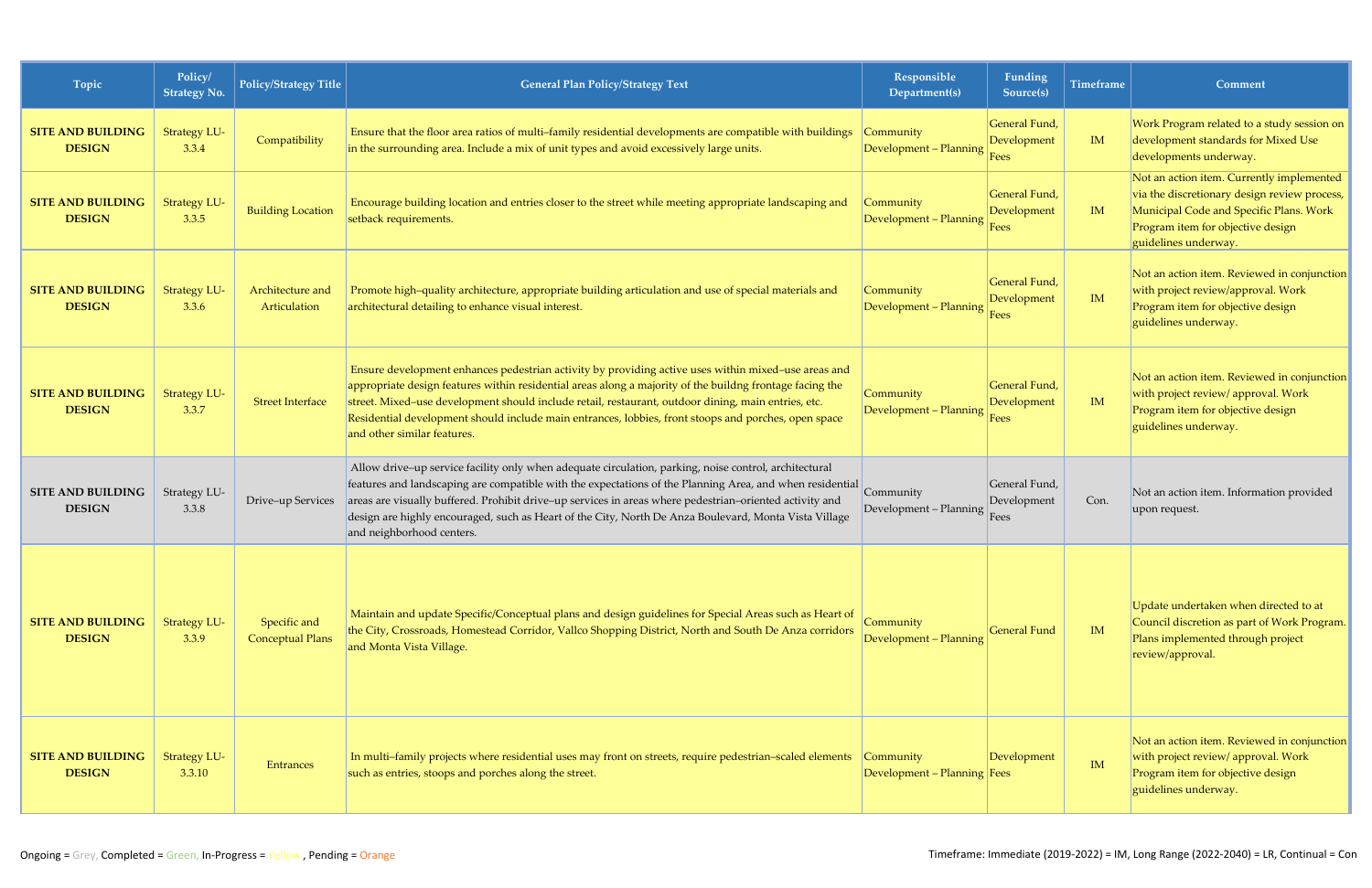| Topic                                                        | Policy/<br><b>Strategy No.</b> | <b>Policy/Strategy Title</b>                                           | <b>General Plan Policy/Strategy Text</b>                                                                                                                                                                                                                                                                                                                                                                                                                                                                                                                                                                                                                                                                                                                                                                                                                                     | <b>Responsible</b><br>Department(s)                                                                                 | Funding<br>Source(s)                 | Timeframe | Comment                                                                                                                                                                                                                               |
|--------------------------------------------------------------|--------------------------------|------------------------------------------------------------------------|------------------------------------------------------------------------------------------------------------------------------------------------------------------------------------------------------------------------------------------------------------------------------------------------------------------------------------------------------------------------------------------------------------------------------------------------------------------------------------------------------------------------------------------------------------------------------------------------------------------------------------------------------------------------------------------------------------------------------------------------------------------------------------------------------------------------------------------------------------------------------|---------------------------------------------------------------------------------------------------------------------|--------------------------------------|-----------|---------------------------------------------------------------------------------------------------------------------------------------------------------------------------------------------------------------------------------------|
| <b>SITE AND BUILDING</b><br><b>DESIGN</b>                    | <b>Strategy LU-</b><br>3.3.11  | Multiple-Story<br><b>Buildings and</b><br><b>Residential Districts</b> | Allow construction of multiple-story buildings if it is found that nearby residential districts will not<br>suffer from privacy intrusion or be overwhelmed by the scale of a building or group of buildings.                                                                                                                                                                                                                                                                                                                                                                                                                                                                                                                                                                                                                                                                | Community<br>Development - Planning Fees                                                                            | Development                          | IM        | Not an action item. Reviewed in conjunction<br>with project review/ approval. Work<br>Program item for objective design<br>guidelines underway.                                                                                       |
| <b>STREETSCAPE DESIGN</b> Policy LU-4.1 Street and Sidewalks |                                |                                                                        | Ensure that the design of streets, sidewalks and pedestrian and bicycle amenities are consistent with the Community<br>vision for each Planning Area and Complete Streets policies.                                                                                                                                                                                                                                                                                                                                                                                                                                                                                                                                                                                                                                                                                          | Development - Planning                                                                                              | General Fund,<br>Development<br>Fees | Con.      | Not an action item. Ongoing implemention<br>via land use plan streetscape requirements<br>(Heart of the City, N. De Anza, Monta Vista<br>Design Guidelines etc.)                                                                      |
| <b>STREETSCAPE DESIGN</b> Policy LU-4.2                      |                                | Street Trees and<br>Landscaping                                        | Ensure that tree planting and landscaping along streets visually enhances the streetscape and is<br>consistent for the vision for each Planning Area (Special Areas and Neighborhoods):<br>1. Maximize street tree planting along arterial street frontages between buildings and/or parking lots.<br>2. Provide enhanced landscaping at the corners of all arterial intersections.<br>3. Enhance major arterials and connectors with landscaped medians to enhance their visual character and Public Works - Service<br>serve as traffic calming devices.<br>4. Develop uniform tree planting plans for arterials, connectors and neighborhood streets consistent with<br>the vision for the Planning Area.<br>5. Landscape urban areas with formal planting arrangements.<br>Provide a transition to rural and semi-rural areas in the City, generally west of Highway 85. | Center                                                                                                              | General Fund,<br>Development<br>Fees | Con.      | Not an action item. Ongoing implemention<br>via land use plan streetscape requirements<br>(Heart of the City, N. De Anza, Monta Vista<br>Design Guidelines etc.) and via Public<br>Works policies related to street tree<br>planting. |
| <b>CONNECTIVITY</b>                                          | Policy LU-5.1                  | Neighborhood<br>Centers                                                | Retain and enhance local neighborhood shopping centers and improve pedestrian and bicycle access to<br>neighborhoods to improve access to goods and services.                                                                                                                                                                                                                                                                                                                                                                                                                                                                                                                                                                                                                                                                                                                | Community<br>Development – Planning Fees                                                                            | General Fund,<br>Development         | Con.      | Not an action item. Information provided as<br>and when applicants/property owners<br>approach city and reviewed in conjunction<br>with discretionary project review/approval                                                         |
| <b>CONNECTIVITY</b>                                          | Policy LU-5.2                  | Mixed-Use Villages                                                     | Where housing is allowed along major corridors or neighborhood commercial areas, development should<br>promote mixed-use villages with active ground-floor uses and public space. The development should<br>help create an inviting pedestrian environment and activity center that can serve adjoining neighborhoods Development - Planning<br>and businesses.                                                                                                                                                                                                                                                                                                                                                                                                                                                                                                              | Community                                                                                                           | General Fund,<br>Development<br>Fees | Con.      | Not an action item. Reviewed in conjunction<br>with project review/approval and applicable<br>land use plans (Heart of the City etc.) Work<br>Program item related to objective design<br>guidelines underway.                        |
| <b>CONNECTIVITY</b>                                          |                                | Policy LU-5.3 Enhance Connections                                      | Look for opportunities to enhance publicly-accessible pedestrian and bicycle connections with new<br>development or redevelopment.                                                                                                                                                                                                                                                                                                                                                                                                                                                                                                                                                                                                                                                                                                                                           | Community<br>$Development -$<br>Planning; Public Works - Development<br>Development Services<br>and Transportation. | General Fund,<br>Fees                | Con.      | Not an action item. Reviewed in conjunction<br>with project review/ approval.                                                                                                                                                         |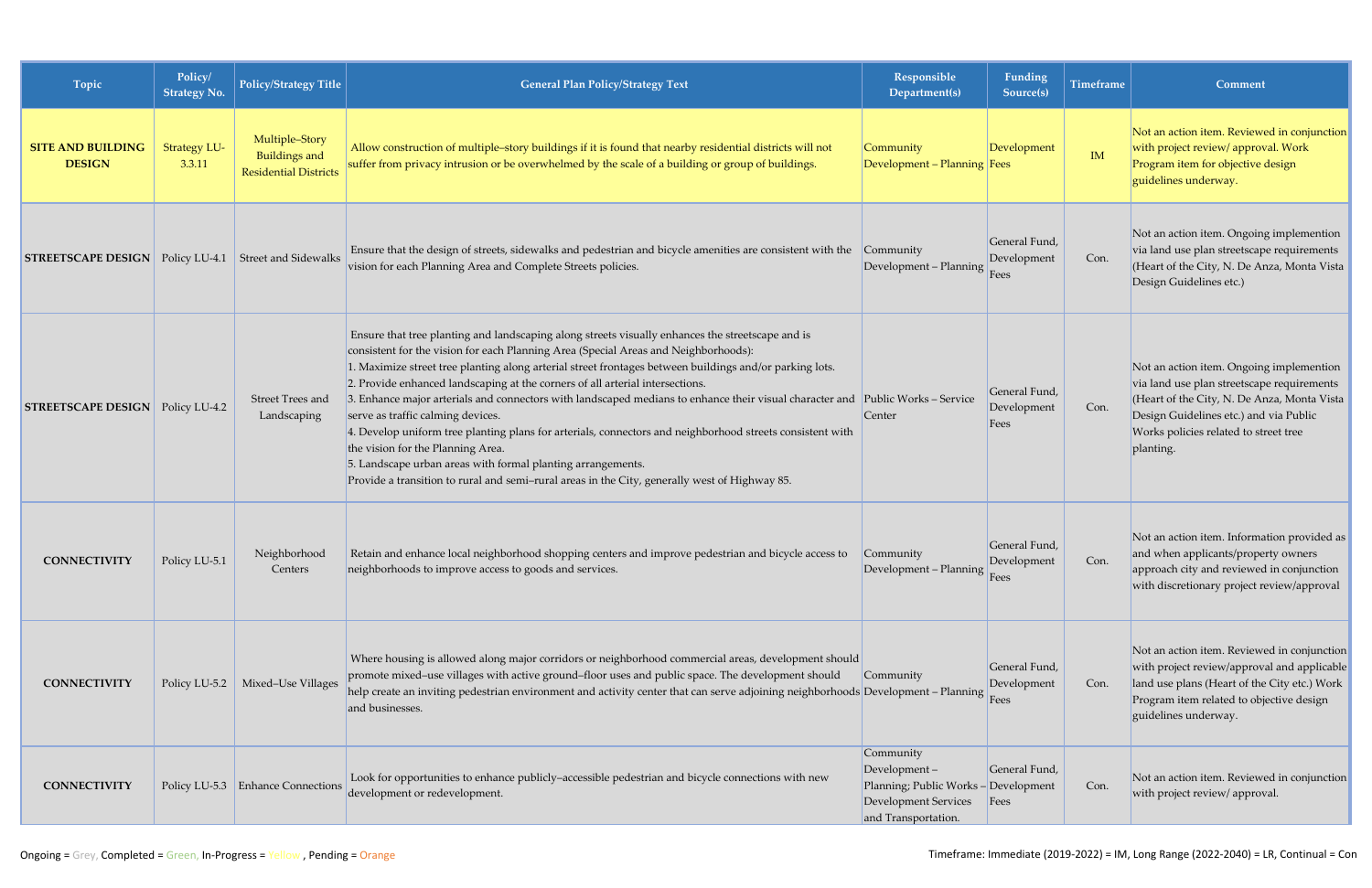| Topic                                  | Policy/<br><b>Strategy No.</b> | Policy/Strategy Title                                                      | <b>General Plan Policy/Strategy Text</b>                                                                                                                                                                                                                                                                                                                                                                                                                                                                                                                                        | Responsible<br>Department(s)                                                                                                                                         | Funding<br>Source(s)                 | <b>Timeframe</b> | Comment                                                                                                                                                                                                                                                                                                                                  |
|----------------------------------------|--------------------------------|----------------------------------------------------------------------------|---------------------------------------------------------------------------------------------------------------------------------------------------------------------------------------------------------------------------------------------------------------------------------------------------------------------------------------------------------------------------------------------------------------------------------------------------------------------------------------------------------------------------------------------------------------------------------|----------------------------------------------------------------------------------------------------------------------------------------------------------------------|--------------------------------------|------------------|------------------------------------------------------------------------------------------------------------------------------------------------------------------------------------------------------------------------------------------------------------------------------------------------------------------------------------------|
| <b>HISTORIC</b><br><b>PRESERVATION</b> | Policy LU-6.1                  |                                                                            | Maintain and update an inventory of historically significant structures and sites in order to protect<br>Historic Preservation resources and promote awareness of the city's history in the following four categories: Historic Sites,<br>Commemorative Sites, Community Landmarks, and Historic Mention sites (Figure LU-3).                                                                                                                                                                                                                                                   | Community<br>Development - Planning                                                                                                                                  | General Fund                         | Con.             | Not an action item. Inventory completed.<br>Maintained in General Plan.                                                                                                                                                                                                                                                                  |
| <b>HISTORIC</b><br><b>PRESERVATION</b> | Policy LU-6.2                  | Historic Sites                                                             | Projects on Historic Sites shall meet the Secretary of Interior Standards for Treatment of Historic<br>Properties.                                                                                                                                                                                                                                                                                                                                                                                                                                                              | Community<br>Development-<br>Planning, Community<br>Development - Building                                                                                           | General Fund,<br>Development<br>Fees | Con.             | Not an action item. Reviewed in conjunction<br>with project review/approval.                                                                                                                                                                                                                                                             |
| <b>HISTORIC</b><br><b>PRESERVATION</b> | Policy LU-6.3                  | Historic Sites,<br><b>Commemorative Sies</b><br>and Community<br>Landmarks | Projects on Historic Sites, Commemorative Sites and Community Landmarks shall provide a plaque,<br>reader board and/or other educational tools on the site to explain the historic significance of the resource.<br>The plaque shall include the city seal, name of resource, date it was built, a written description and<br>photograph. The plaque shall be placed in a location where the public can view the information.                                                                                                                                                   | Community<br>Development-<br>Planning, Community<br>Development - Building                                                                                           | General Fund,<br>Development<br>Fees | Con.             | Not an action item. Reviewed in conjunction<br>with project review/approval.                                                                                                                                                                                                                                                             |
| <b>HISTORIC</b><br><b>PRESERVATION</b> | Policy LU-6.4                  | <b>Public Access</b>                                                       | Coordinate with property owners of public and quasi-public sites to allow public access of Historic and<br>Commemorative Sites to foster public awareness and education. Private property owners will be highly<br>encouraged, but not required, to provide public access to Historic and Commemorative Sites.                                                                                                                                                                                                                                                                  | Community<br>$Development -$<br>Planning, Public Works - Development<br><b>Development Services</b><br>and Transportation                                            | General Fund,<br>Fees                | Con.             | Not an action item. Reviewed in conjunction<br>with project review/approval.                                                                                                                                                                                                                                                             |
| <b>HISTORIC</b><br><b>PRESERVATION</b> |                                |                                                                            | There are sites outside the City's jurisdiction that have contributed to the City's history. Work with<br>Policy LU-6.5 Historic Mention Sites agencies that have jurisdiction over the historical resource to encourage adaptive reuse and rehabilitation City Manager<br>and provide public access and plaques to foster public awareness and education.                                                                                                                                                                                                                      |                                                                                                                                                                      | General Fund                         | Con.             | Not an action item. When opportunities<br>arise, provide comments to neighboring<br>agencies regarding this.                                                                                                                                                                                                                             |
| <b>HISTORIC</b><br><b>PRESERVATION</b> | Policy LU-6.6                  | Incentives for<br>Preservation of<br>Historic Resources                    | Utilize a variety of techniques to serve as incentives to foster the preservation and rehabilitation of<br>Historic Resources including:<br>1. Allow flexible interpretation of the zoning ordinance not essential to public health and safety. This<br>could include land use, parking requirements and/or setback requirements.<br>2. Use the California Historical Building Codes standards for rehabilitation of historic structures.<br>3. Tax rebates (Mills Act or Local tax rebates).<br>4. Financial incentives such as grants/loans to assist rehabilitation efforts. | Community<br>Development-<br>Planning, Community<br>Development - Building;<br>Parks and Recreation -<br>Park Improvement;<br>Public Works - Capital<br>Improvements | General Fund,<br>Development<br>Fees | Con.             | Not an action item. Information provided<br>when a project applicant/property<br>information proposes a project.                                                                                                                                                                                                                         |
| <b>HISTORIC</b><br><b>PRESERVATION</b> | Policy LU-6.7                  | Heritage Trees                                                             | Protect and maintain the city's heritage trees in a healthy state.                                                                                                                                                                                                                                                                                                                                                                                                                                                                                                              | Community<br>Development-<br>Planning, Public Works -<br>Service Center                                                                                              | General Fund,<br>Development<br>Fees | Con.             | Not an action item. Ongoing implemention<br>via Strategies LU-6.7.1 and project review by<br>the Planning Division. Heritage trees within<br>public property maintained by the Street<br>Tree Division. Heritage Tree list may need<br>to be updated to remove several trees<br>removed over the years due to<br>disease/natural causes. |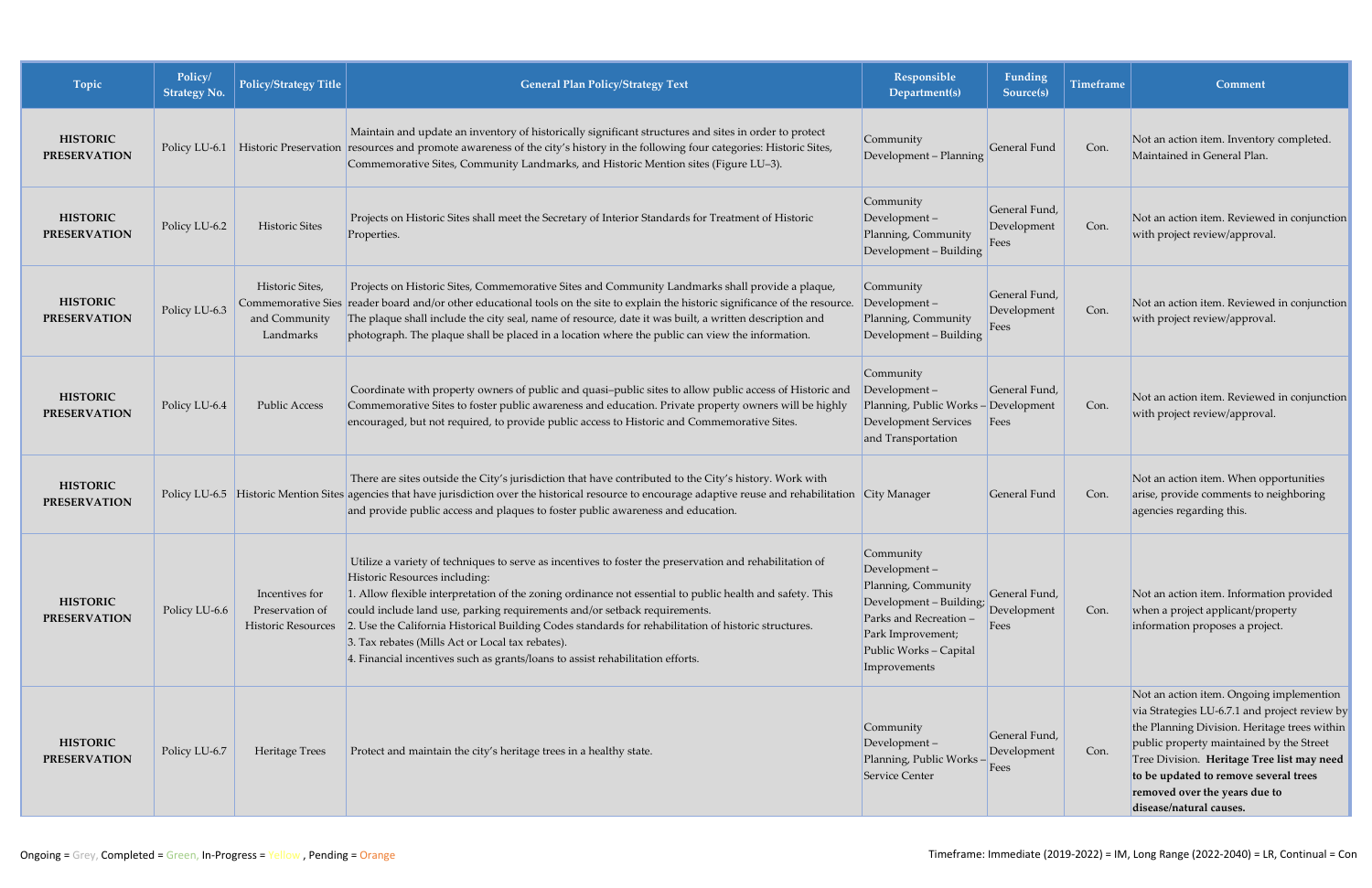| Topic                                  | Policy/<br><b>Strategy No.</b> | Policy/Strategy Title     | <b>General Plan Policy/Strategy Text</b>                                                                                                             | Responsible<br>Department(s)                                                                               | Funding<br>Source(s)                 | <b>Timeframe</b> | Comment                                                                                                                                                                                                                                                                                  |
|----------------------------------------|--------------------------------|---------------------------|------------------------------------------------------------------------------------------------------------------------------------------------------|------------------------------------------------------------------------------------------------------------|--------------------------------------|------------------|------------------------------------------------------------------------------------------------------------------------------------------------------------------------------------------------------------------------------------------------------------------------------------------|
| <b>HISTORIC</b><br><b>PRESERVATION</b> | Strategy LU-<br>6.7.1          | Heritage Tree List        | Establish and periodically revise a heritage tree list that includes trees of importance to the community.                                           | Community<br>Development - Planning                                                                        | General Fund                         | Con.             | Not an action item. List maintained by the<br>GIS division and available on the City's GIS<br>portal with support provided by the<br>Planning Division. Heritage Tree list may<br>need to be updated to remove several trees<br>removed over the years due to<br>disease/natural causes. |
| <b>HISTORIC</b><br><b>PRESERVATION</b> | Policy LU-6.8                  | <b>Cultural Resources</b> | Promote education related to the City's history through public art in public and private developments.                                               | Community<br>$Development -$<br>Planning, Public Works -<br>Capital Improvements                           | General Fund,<br>Development<br>Fees | Con.             | Not an action item. Ongoing<br>implementation via public art<br>review/approval by the Fine Arts<br>Commission. In 2021, the FAC approved<br>the acceptance of in-lieu fees for public art<br>for the Public Storage development.                                                        |
| <b>ARTS AND CULTURE</b>                | Policy LU-7.1                  | Public Art                | Stimulate opportunities for the arts through development and cooperation with agencies and the<br>business community.                                | Community<br>Development - Planning                                                                        | General Fund                         | Con.             | Not an action item. Ongoing<br>implementation via public art<br>review/approval by the Fine Arts<br>Commission in compliance with the<br>Municipal Code.                                                                                                                                 |
| <b>ARTS AND CULTURE</b>                | <b>Strategy LU-</b><br>7.1.1   | Public Art Ordinance      | Maintain and update an ordinance requiring public art in public as well as private projects of a certain<br>size.                                    | Community<br>Development - Planning                                                                        | General Fund                         | IM               | Ordinance update completed in 2018.<br>Ongoing implementation via project review/<br>approval.                                                                                                                                                                                           |
| <b>ARTS AND CULTURE</b>                | Strategy LU-<br>7.1.2          | Gateways                  | Promote placement of visible artwork in gateways to the city.                                                                                        | Public Works - Capital<br>Improvements and<br>Development Services;<br>Community<br>Development - Planning | General Fund                         | Con.             | Not an action item. Ongoing<br>implementation via project review/approval.                                                                                                                                                                                                               |
| <b>ARTS AND CULTURE</b>                | Strategy LU-<br>7.1.3          | Artist Workplace          | Encourage the development of artist workspace, such as live/work units, in appropriate location in the<br>city.                                      | Community<br>Development - Planning                                                                        | General Fund                         | Con.             | Not an action item. Ongoing<br>implementation via project review/<br>approval. One live/work project approved<br>on Foothill Blvd in 2015.                                                                                                                                               |
| <b>FISCAL STABILITY</b>                | Policy LU-8.1                  | <b>Fiscal Impacts</b>     | Evaluate fiscal impacts of converting office/commercial ues to residential use, while ensuring that the<br>City meets regional housing requirements. | Community<br>Development - Planning                                                                        | General Fund,<br>Development<br>Fees | Con.             | Not an action item. Ongoing<br>implementation via project review/approval.                                                                                                                                                                                                               |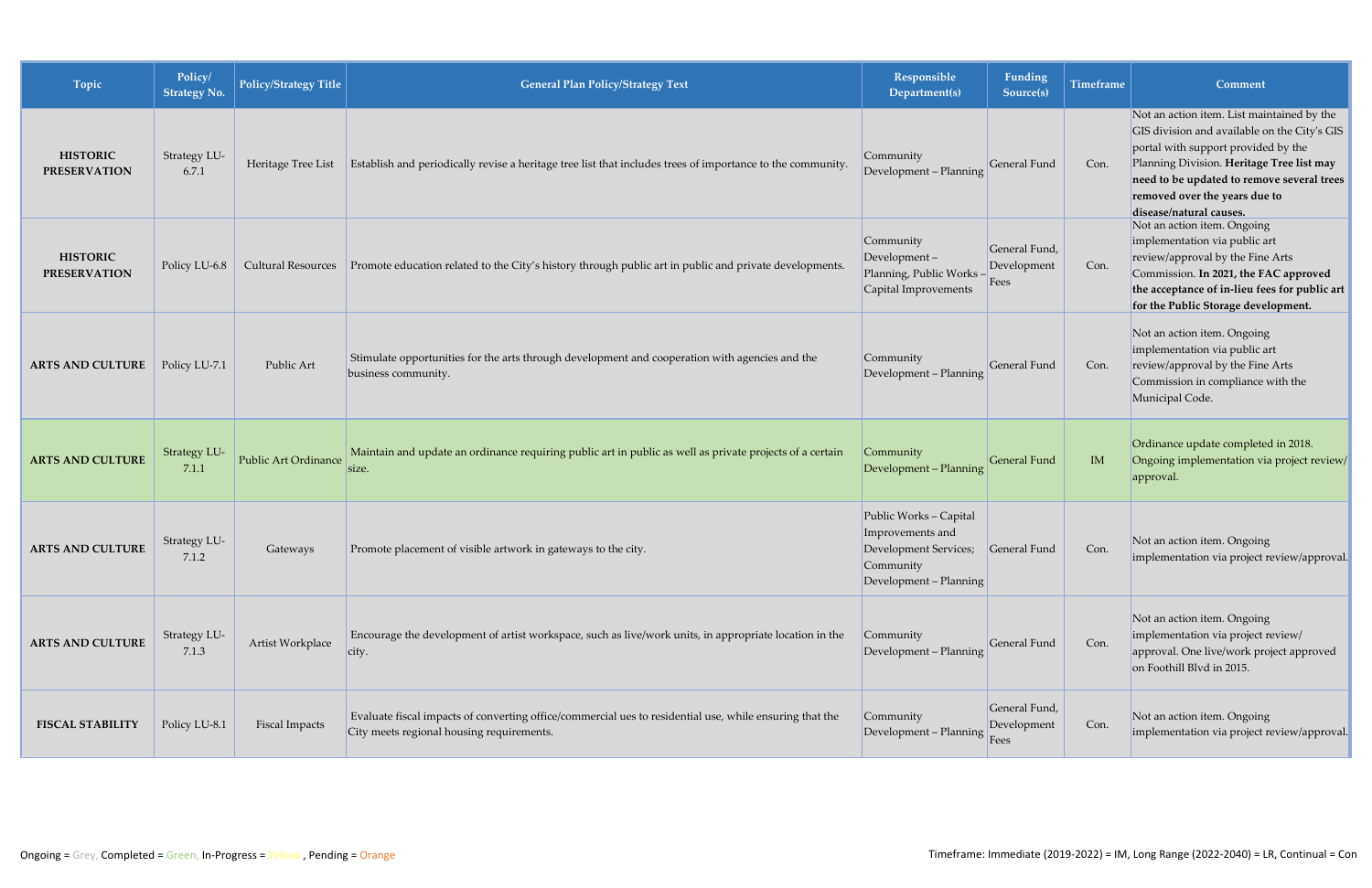| Topic                   | Policy/<br><b>Strategy No.</b> | <b>Policy/Strategy Title</b>                      | <b>General Plan Policy/Strategy Text</b>                                                                                                                                                                                               | Responsible<br>Department(s)                                                                                                | <b>Funding</b><br>Source(s)          | <b>Timeframe</b> | Comment                                                                                                                                                                                                                 |
|-------------------------|--------------------------------|---------------------------------------------------|----------------------------------------------------------------------------------------------------------------------------------------------------------------------------------------------------------------------------------------|-----------------------------------------------------------------------------------------------------------------------------|--------------------------------------|------------------|-------------------------------------------------------------------------------------------------------------------------------------------------------------------------------------------------------------------------|
| <b>FISCAL STABILITY</b> | Policy LU-8.2                  | Land Use                                          | Encourage land uses that generate City revenue.                                                                                                                                                                                        | City Manager-<br>Economic Development; General Fund,<br>Community<br>Development-<br>Planning;                              | Development<br>Fees                  | Con.             | Not an action item. Ongoing<br>implementation via discretionary project<br>review/approval. Present revenue<br>generation by land use with project review.                                                              |
| <b>FISCAL STABILITY</b> | Strategy LU-<br>8.2.1          | <b>Fiscal Impacts</b>                             | Evaluate fiscal impacts of converting office/commercial uses to residential use, while ensuring that the<br>City meets regional housing requirements.                                                                                  | Community<br>Development - Planning                                                                                         | General Fund,<br>Development<br>Fees | Con.             | Not an action item. Ongoing<br>implementation via project review/approval.                                                                                                                                              |
| <b>FISCAL STABILITY</b> | Policy LU-8.3                  | Incentives for<br>Reinvestment                    | Provide incentives for reinvestment in existing, older commercial areas.                                                                                                                                                               | City Manager-<br><b>Economic Development</b>                                                                                | <b>General Fund</b>                  | LR               | No action has been taken/directed by the<br>City Council regarding this item.                                                                                                                                           |
| <b>FISCAL STABILITY</b> | Strategy LU-<br>8.3.1          | Mixed Use                                         | Consider mixed-use (office, commercial, residential) in certain commercial areas to encourage<br>reinvestment and revitalization of sales-tax producing uses, when reviewing sites for regional housing<br>requirements.               | Community<br>Development-<br>Planning; City Manager<br>- Economic<br>Development                                            | General Fund                         | Con.             | Not an action item. Will be reviewed in<br>conjunction with Housing Element update.                                                                                                                                     |
| <b>FISCAL STABILITY</b> | Strategy LU-<br>8.3.2          | Shared or Reduced<br>Parking                      | Consider shared or reduced parking, where appropriate as incentives to construct new commercial and<br>mixed-use development, while increasing opportunities for other modes of transportation.                                        | Community<br>Development - Planning                                                                                         | General Fund,<br>Development<br>Fees | Con.             | Not an action item. The Municipal Code has<br>shared parking standards which are<br>implemented during project review<br>(implementation of Transportation Demand<br>Management strategies via environmental<br>review) |
| <b>FISCAL STABILITY</b> | Strategy LU-<br>8.3.3          | Infrastructure and<br>Streetscape<br>Improvements | Consider infrastructure and streetscape improvements in areas, such as the Crossroads or South Vallco<br>area to encourage redevelopment as a pedestrian-oriented area that meets community design goals.                              | Community<br>Development-<br>Planning; Public Works-<br>Development Services,<br>Capital Improvements<br>and Service Center | General Fund                         | Con.             | Not an action item. Implemented via the<br>Capital Improvement Program at the<br>Council's discretion/direction.                                                                                                        |
| <b>FISCAL STABILITY</b> | <b>Strategy LU-</b><br>8.3.4   | High Sales-Tax<br><b>Producing Retail Use</b>     | Consider locations for high sales-tax producing retail uses (such as life-style and hybrid<br>commodity-specialty centers) provided the development is compatible with the surrounding area in<br>terms of building scale and traffic. | City Manager-<br><b>Economic Development</b>                                                                                | <b>General Fund</b>                  | LR               | Continuing implementation. Several<br>attempts have been made to identify a<br>suitable location for a Costco. However, one<br>has not been identified.                                                                 |
| <b>FISCAL STABILITY</b> |                                | Policy LU-8.4 Property Acquisition                | Maximize revenue from City-owned land and resources, and ensure that the City's land acquisition<br>strategy is balanced with revenues.                                                                                                | Public Works-<br><b>Development Services</b><br>and Capital<br>Improvements                                                 | General Fund                         | Con.             | Ongoing implemetation by annual review of<br>fees and services provided. Cost benefit<br>analysis of land acquisition is provided to<br>City Council for its decisions.                                                 |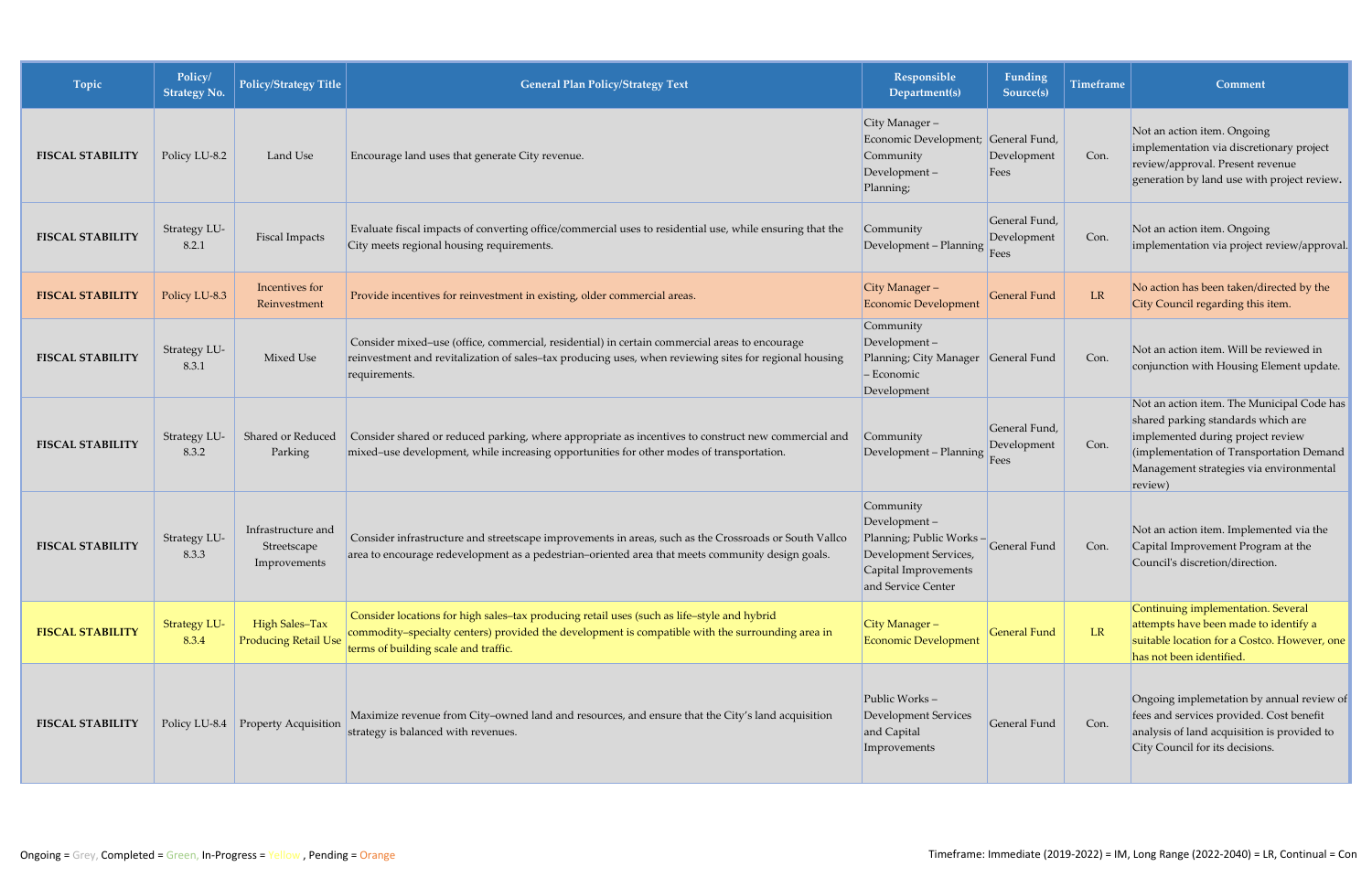| Topic                                 | Policy/<br><b>Strategy No.</b> | <b>Policy/Strategy Title</b>                             | <b>General Plan Policy/Strategy Text</b>                                                                                                                                                                                                                                         | Responsible<br>Department(s)                                                                  | Funding<br>Source(s) | <b>Timeframe</b> | Comment                                                                                                                                                                                                                                                                                                                                                                                |
|---------------------------------------|--------------------------------|----------------------------------------------------------|----------------------------------------------------------------------------------------------------------------------------------------------------------------------------------------------------------------------------------------------------------------------------------|-----------------------------------------------------------------------------------------------|----------------------|------------------|----------------------------------------------------------------------------------------------------------------------------------------------------------------------------------------------------------------------------------------------------------------------------------------------------------------------------------------------------------------------------------------|
| <b>FISCAL STABILITY</b>               | Policy LU-8.5                  | <b>Efficient Operations</b>                              | Plan land use and design projects to allow the City to maintain efficient operations in the delivery of<br>services including, community centers, parks, roads, and storm drainage, and other infrastructure.                                                                    | Community<br>Development - Planning                                                           | General Fund         | Con.             | Not an action item. Will be reviewed at the<br>next Housing Element update and ongoing<br>implementation via project review/approval.                                                                                                                                                                                                                                                  |
| <b>ECONOMIC</b><br><b>DEVELOPMENT</b> | Policy LU-9.1                  | <b>Collaboration With</b>                                | Collaborate with the business community to facilitate growth, development and infrastructure<br>Business Community improvements that benefit residents and businesses.                                                                                                           | City Manager-<br>Economic Development                                                         | <b>General Fund</b>  | Con.             | Ongoing implementation via partnerships<br>with Apple and other businesses in<br>Cupertino. Apple contributed ~\$9.8 million<br>for bicycle improvements in the City in 2019.                                                                                                                                                                                                          |
| <b>ECONOMIC</b><br><b>DEVELOPMENT</b> | Strategy LU-<br>9.1.1          | Economic<br><b>Development Strategy</b><br>Plan          | Create and periodically update an Economic Development Strategy Plan in order to ensure the City's<br>long-term fiscal health and stability and to make Cupertino an attractive place to live, work and play.                                                                    | City Manager-<br>Economic Development                                                         | <b>General Fund</b>  | IM               | Economic Development Strategic Plan-<br>adopted in 2016. EDSP action items (Mobile-<br>Vendors) implementation ongoing. A new<br>Economic Development Strategic Plan will<br>be developed for implementation in FY 22-<br>23. Local economy market analysis will<br>begin this fiscal year and will serve as the<br>foundation for the Strategy.                                       |
| <b>ECONOMIC</b><br><b>DEVELOPMENT</b> | <b>Strategy LU-</b><br>9.1.2   | Partnerships                                             | Create partnerships between the City and other public, and private and non-profit organizations to<br>provide improvements and services that benefit the community.                                                                                                              | <b>City Manager</b>                                                                           | <b>General Fund</b>  | Con.             | Ongoing implementation. The VIA shuttle<br>program is one such program. The shuttle<br>program is currently on hold due to the<br><b>COVID</b> restrictions. Small Business<br>Saturday is a recent example of the first-<br>ever partnership between the City,<br><b>Chamber and Cupertino Library to bring</b><br>attention to the benefits of small<br>businesses in the communtiv. |
| <b>ECONOMIC</b><br><b>DEVELOPMENT</b> | <b>Strategy LU-</b><br>9.1.3   | Economic<br>Development and<br><b>Business Retention</b> | Encourage new businesses and retain existing businesses that provide local shopping and services, add to City Manager -<br>municipal revenues, contribute to economic vitality and enhance the City's physical environment.                                                      | <b>Economic Development</b>                                                                   | <b>General Fund</b>  | Con.             | Ongoing implementation via outreach into-<br>the business community, collaboration and<br>engagement continuous dialogue with the<br>business community, strengthening exisitng<br>partnerships and froming new ones, as well<br>as outreach and engagement.                                                                                                                           |
| <b>ECONOMIC</b><br><b>DEVELOPMENT</b> | Strategy LU-<br>9.1.4          | Regulations                                              | Periodically review and update land use and zoning requirements for retail, commercial and office<br>development in order to attract high-quality sales-tax producing businesses and services, while adapting<br>to the fast-changing retail, commercial and office environment. | Community<br>Development - Planning                                                           | General Fund         | Con.             | Ongoing implementation via the City's<br>Work Progam at the Council's<br>direction/discretion.                                                                                                                                                                                                                                                                                         |
| <b>ECONOMIC</b><br><b>DEVELOPMENT</b> | Strategy LU-<br>9.1.5          | <b>Incubator Work Space</b>                              | Encourage the development of flexible and affordable incubator work space for start-ups and new and<br>emerging technologies.                                                                                                                                                    | Community<br>Development – Planning General Fund<br>and City Manager-<br>Economic Development |                      | Con.             | Ongoing implementation via discretionary<br>project review/approval.                                                                                                                                                                                                                                                                                                                   |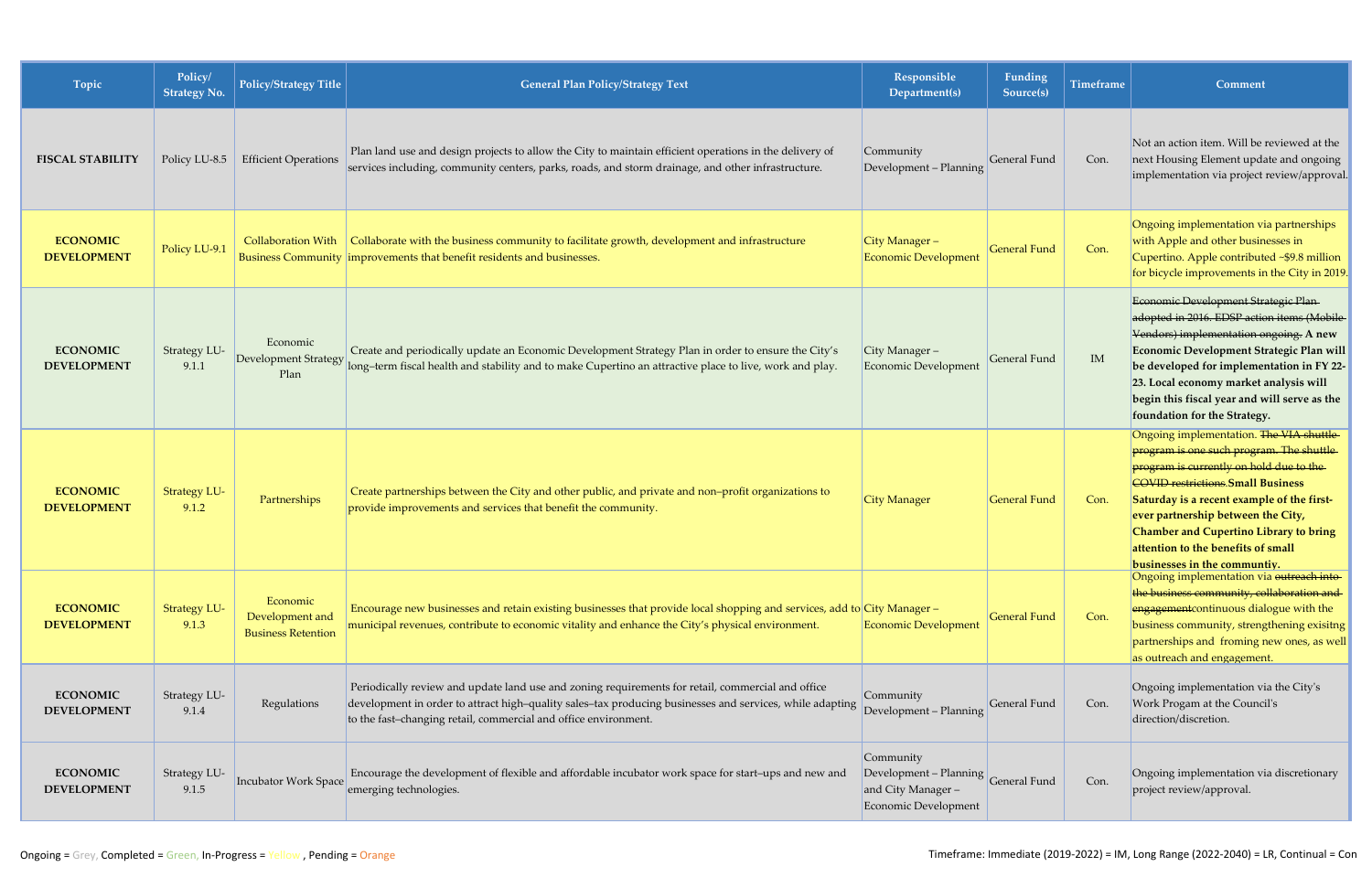| Topic                                                            | Policy/<br><b>Strategy No.</b> | <b>Policy/Strategy Title</b>      | <b>General Plan Policy/Strategy Text</b>                                                                                                                                                                                                                                                                  | Responsible<br>Department(s)                                                                                                                                                                   | Funding<br>Source(s)                 | <b>Timeframe</b> | Comment                                                                                                                                                                                          |
|------------------------------------------------------------------|--------------------------------|-----------------------------------|-----------------------------------------------------------------------------------------------------------------------------------------------------------------------------------------------------------------------------------------------------------------------------------------------------------|------------------------------------------------------------------------------------------------------------------------------------------------------------------------------------------------|--------------------------------------|------------------|--------------------------------------------------------------------------------------------------------------------------------------------------------------------------------------------------|
| <b>ECONOMIC</b><br><b>DEVELOPMENT</b>                            | Strategy LU-<br>9.1.6          |                                   | Provide efficient and timely review of development proposals, while maintaining quality standards in<br>Development Review accordance with city codes. Look for a solution-based approach to problems while being responsive to<br>community concerns while promote positive communication among parties. | Community<br>Development - Planning Development<br>and Building                                                                                                                                | General Fund,<br>Fees                | Con.             | Not an action item. Ongoing<br>implementation via project review/approval<br>and building plan check.                                                                                            |
| <b>ECONOMIC</b><br><b>DEVELOPMENT</b>                            | Policy LU-9.2                  | <b>Work Environment</b>           | Encourage the design of projects to take into account the well-being and health of employees and the<br>fast-changing work environment.                                                                                                                                                                   | Community<br>$\sqrt{\frac{1}{2}}$ Development – Planning $\frac{1}{2}$ General Fund<br>and Building, Public<br><b>Works</b> - Transportation                                                   |                                      | Con.             | Public Works is implementing elements of<br>the pedestrian and bicycle master plans to<br>promote healthier alternative forms of<br>transportation.                                              |
| <b>ECONOMIC</b><br><b>DEVELOPMENT</b>                            | Strategy LU-<br>9.2.1          | <b>Local Amenities</b>            | Encourage office development to locate in areas where workers can walk or bike to services such as<br>shopping and restaurants, and to provide walking and bicycling connections to services.                                                                                                             | Community<br>Development - Planning<br>and Economic<br>Development                                                                                                                             | General Fund,<br>Development<br>Fees | Con.             | Not an action item. Ongoing<br>implementation in conjunction with Land<br>Use Element updates and project<br>review/approval.                                                                    |
| <b>ECONOMIC</b><br><b>DEVELOPMENT</b>                            | Strategy LU-<br>9.2.2          | <b>Workplace Policies</b>         | Encourage public and private employers to provide workplace policies that enhance and improve the<br>health and well-being of their employees.                                                                                                                                                            | City Manager                                                                                                                                                                                   | General Fund                         | Con.             | Not an action item. PC recommends that the<br>health policies be updated for generix<br>pandemic policies related to employee<br>density and common areas but not policies<br>specific to COVID. |
| <b>REGIONAL</b><br><b>COOPERATION AND</b><br><b>COORDINATION</b> | Policy LU-10.1                 | Regional Decisions                | Coordinate with regional and local agencies on planning, transportation, economic development and<br>sustainability issues to ensure that the decisions improve fiscal health and the quality of life for Cupertino<br>residents and businesses                                                           | Community<br>$Development -$<br>Planning; and City<br>Manager - Economic<br>Development; Public<br>Works - Transportation<br>and Environmental<br>Programs; City Manager<br>$-$ Sustainability | General Fund                         | Con.             | Not an action item. Staff participates in<br>Regional task forces, working groups and<br>advisory groups to ensure local points of<br>view are represented.                                      |
| <b>REGIONAL</b><br><b>COOPERATION AND</b><br><b>COORDINATION</b> | Policy LU-10.2                 | Regional Planning<br>Coordination | Review regional planning documents prior to making decisions at the local level.                                                                                                                                                                                                                          | Community<br>Development $-$<br>Planning                                                                                                                                                       | General Fund,<br>Development<br>Fees | Con.             | Not an action item. Ongoing implemenation<br>in conjunction with General Plan updates<br>and project review/approval.                                                                            |
| <b>REGIONAL</b><br><b>COOPERATION AND</b><br><b>COORDINATION</b> | Policy LU-10.3                 | Neighboring<br>Jurisdictions      | Collaborate with neighboring jurisdictions on issues of mutual interest.                                                                                                                                                                                                                                  | City Manager                                                                                                                                                                                   | General Fund                         | Con.             | Not an action item. Ongoing implemetation<br>by participating in Regional task forces,<br>working groups and advisory groups to<br>ensure local points of view are represented.                  |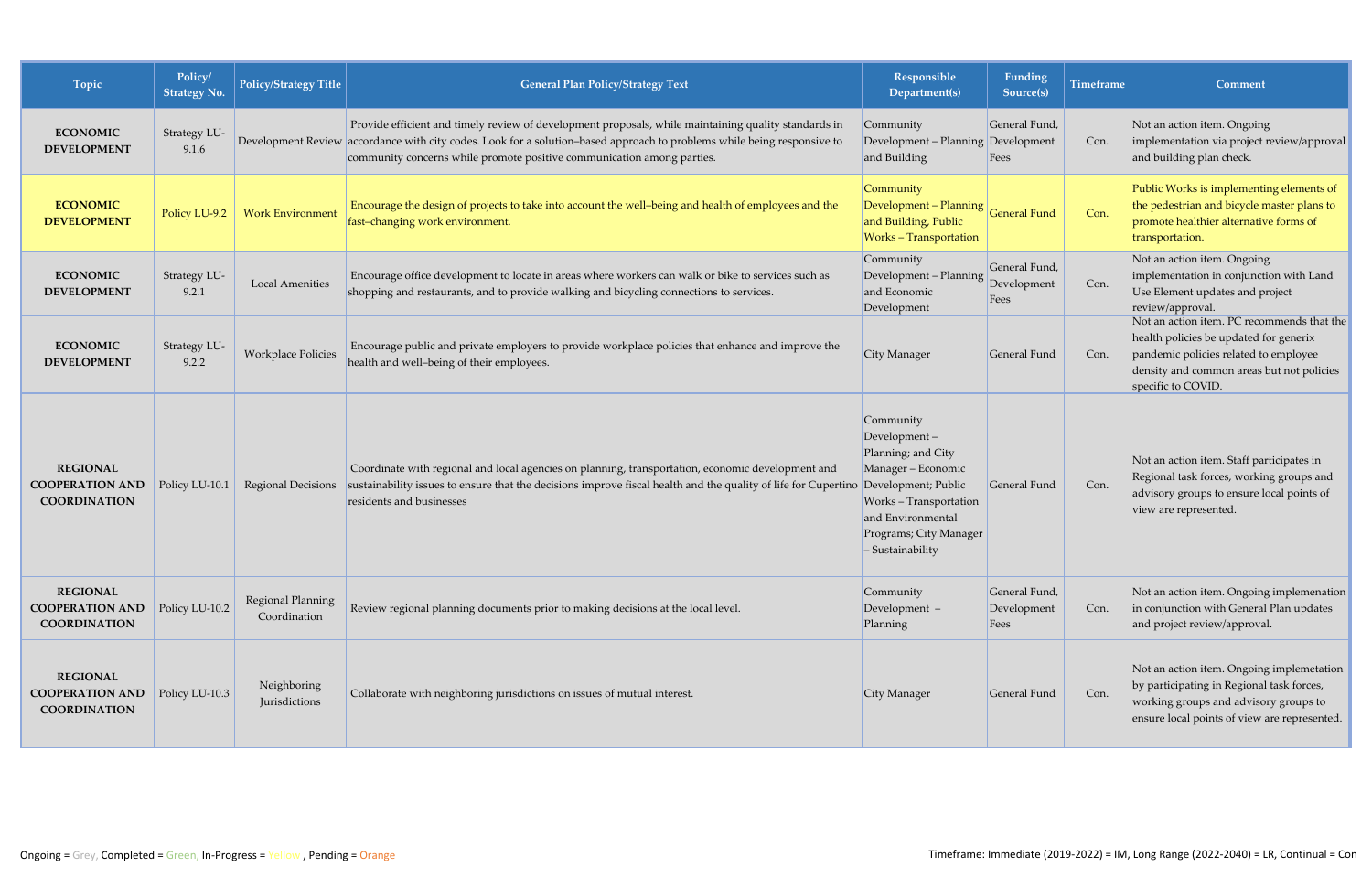| Topic                                                                            | Policy/<br><b>Strategy No.</b> | Policy/Strategy Title     | <b>General Plan Policy/Strategy Text</b>                                                                                                                                                                                                                                                                          | Responsible<br>Department(s)                                                                                     | Funding<br>Source(s) | <b>Timeframe</b> | Comment                                                                                                                                                                                                                                                                                                  |
|----------------------------------------------------------------------------------|--------------------------------|---------------------------|-------------------------------------------------------------------------------------------------------------------------------------------------------------------------------------------------------------------------------------------------------------------------------------------------------------------|------------------------------------------------------------------------------------------------------------------|----------------------|------------------|----------------------------------------------------------------------------------------------------------------------------------------------------------------------------------------------------------------------------------------------------------------------------------------------------------|
| <b>REGIONAL</b><br><b>COOPERATION AND</b><br><b>COORDINATION</b>                 | Policy LU-10.4                 | Urban Service Area        | Work with neighboring jurisdictions to create boundaries that are defined by logical municipal service<br>areas.                                                                                                                                                                                                  | City Manager                                                                                                     | General Fund         | Con.             | Not an action item. The City works with<br>LAFCO to determine these boundaries. The<br>City has acquired property to form a new<br>park at the eastern border of the City. (near<br>Rancho Rinconada - abutting Lawrence<br>Expwy) Annexation proceedings are<br>ongoing.                                |
| <b>REGIONAL</b><br><b>COOPERATION AND</b><br><b>COORDINATION</b>                 | <b>Strategy LU-</b><br>10.4.1  | Tax Sharing<br>Agreements | Consider entering into tax-sharing agreements with adjacent jurisdictions in order to facilitate desired<br>boundary realignments.                                                                                                                                                                                | City Manager                                                                                                     | <b>General Fund</b>  | LR               | No action has been taken with regard to tax-<br>sharing agreements.                                                                                                                                                                                                                                      |
| <b>REGIONAL</b><br><b>COOPERATION AND</b><br><b>COORDINATION</b>                 | Policy LU-10.5                 | Annexation                | Actively pursue the annexation of unincorporated properties within the City's urban service area,<br>including the Creston neighborhoods, which will be annexed on a parcel-by-parcel basis with new<br>development. Other remaining unincorporated islands will be annexed as determined by the City<br>Council. | Community<br>Development-<br>Planning, Public Works-<br>Development Services                                     | General Fund         | Con.             | Not an action item. LAFCO encourages the<br>annexation of all county pockets. Ongoing<br>implementation of this, as and when,<br>properties are available for annexation.                                                                                                                                |
| <b>ACCESS TO</b><br><b>COMMUNITY</b><br><b>FACILITIES AND</b><br><b>SERVICES</b> | Policy LU-11.1                 | Connectivity              | Create pedestrian and bicycle access between new developments and community facilities. Review<br>existing neighborhood circulation to improve safety and access for students to walk and bike to schools,<br>parks, and community facilities such as the library.                                                | Community<br>Development-<br>Planning, Public Works - General Fund<br>Development Services<br>and Transportation |                      | Con.             | No action required at this time. Ongoing<br>implemenation via implementation of the<br>Bicycle and Pedestrian Master Plans and<br>during project review/approval.                                                                                                                                        |
| <b>ACCESS TO</b><br><b>COMMUNITY</b><br><b>FACILITIES AND</b><br><b>SERVICES</b> | Policy LU-11.2                 | De Anza College           | Allow land uses not traditionally considered part of a college to be built at De Anza College, provided<br>such uses integrate the campus into the community, provide facilities and services not offered in the City City Manager<br>and/or alleviate impacts created by the college.                            |                                                                                                                  | General Fund         | Con.             | Not an action item. Staff supports the<br>incorporation of such uses as the<br>opportunity presents itself; however, the<br>City does not have land use or permitting<br>authority over state facilities.                                                                                                |
| <b>HILLSIDES</b>                                                                 |                                |                           | Policy LU-12.1 Land Use Regulations Establish and maintain building and development standards for hillsides that ensure hillside protection.                                                                                                                                                                      | Community<br>Development - Planning<br>and Building, Public<br>Works - Development<br>Services                   | General Fund         | Con.             | Not an action item. Ongoing<br>implementation via the Municipal Code and<br>project review/approval. These policies are<br>now also implemented through the City's<br>Urgency Ordinance related to SB 9<br>development. Expected to carry through in<br>the regular ordinance to be adopted in<br> 2022. |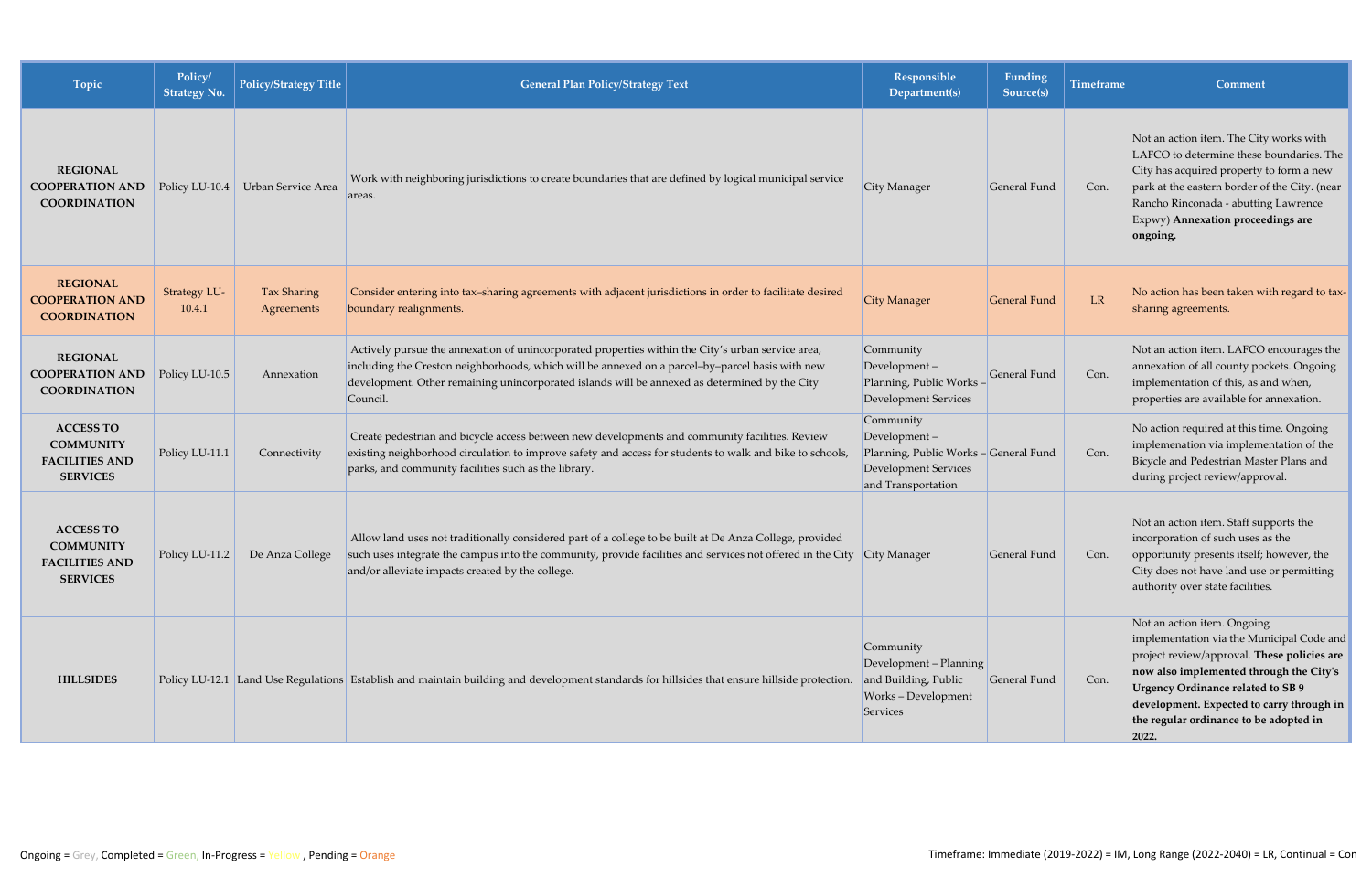| Topic            | Policy/<br><b>Strategy No.</b> | <b>Policy/Strategy Title</b>                                                                                    | <b>General Plan Policy/Strategy Text</b>                                                                                                                                                                                                                                                                                                                                                                                                            | <b>Responsible</b><br>Department(s)                                                          | Funding<br>Source(s)                 | <b>Timeframe</b> | Comment                                                                                                                                                                                                                                                                                                          |
|------------------|--------------------------------|-----------------------------------------------------------------------------------------------------------------|-----------------------------------------------------------------------------------------------------------------------------------------------------------------------------------------------------------------------------------------------------------------------------------------------------------------------------------------------------------------------------------------------------------------------------------------------------|----------------------------------------------------------------------------------------------|--------------------------------------|------------------|------------------------------------------------------------------------------------------------------------------------------------------------------------------------------------------------------------------------------------------------------------------------------------------------------------------|
| <b>HILLSIDES</b> | Strategy LU-<br>12.1.1         | Ordinance and                                                                                                   | Through building regulations and development review, limit development on ridgelines, hazardous<br>geological areas and steep slopes. Control colors and materials and minimize the illumination of outdoor<br>Development Review lighting. Reduce visible building mass with measures including, stepping structures down the hillside,<br>following natural contours, and limiting the height and mass of the wall plane facing the valley floor. | Community<br>Development - Planning<br>and Building, Public<br>Works-Development<br>Services | General Fund                         | Con.             | Not an action item. Ongoing<br>implementation via the Municipal Code<br>during project review/approval. These<br>policies are now also implemented through<br>the City's Urgency Ordinance related to SB<br>9 development. Expected to carry through<br>in the regular ordinance to be adopted in<br>2022.       |
| <b>HILLSIDES</b> | Strategy LU-<br>12.1.2         | Slope-Density<br>Formula                                                                                        | Apply a slope-density formula to very low intensity residential development in the hillsides. Density<br>shall be calculated based on the foothill modified, foothill modified 1/2 acre and the 5-20 acre slope<br>density formula. Actual lot sizes and development areas will be determined through zoning ordinances,<br>clustering and identification of significant natural features and geological constraints.                               | Community<br>Development - Planning                                                          | <b>General Fund</b>                  | Con.             | Not an action item. Ongoing<br>implementation via Appendix F of the<br>General Plan and the Land Use Map. Does<br>not apply to SB 9 subdivisions.                                                                                                                                                                |
| <b>HILLSIDES</b> | Strategy LU-<br>12.1.3         | 1976 General Plan -<br>Previously<br>5-Acre                                                                     | Properties previously designated Very Low-Density Residential: Semi-Rural 5-Acre per the 1976 General<br>Designated Very Low Plan may be subdivided using that formula. Properties that have already been since subdivided in<br>Density: Semi-Rural conformance with the above designation have no further subdivision potential for residential purposes.                                                                                         | Community<br>Development - Planning                                                          | General Fund,<br>Development<br>Fees | Con.             | Not an action item. All properties within<br>this category have now sub-divided. And no<br>other potential for further subdivision exists,<br>except for subdivisions authorized under<br><b>SB</b> 9.                                                                                                           |
| <b>HILLSIDES</b> | Strategy LU-<br>12.1.4         | Existing Lots in<br>Foothill Modified and<br>Foothill Modified<br>1/2-Acre Slope<br><b>Density Designations</b> | Require discretionary review with a hillside exception for hillside or R1 properties if development is<br>proposed on substandard parcels on slopes per the R1 and RHS zoning.                                                                                                                                                                                                                                                                      | Community<br>Development - Planning                                                          | General Fund,<br>Development<br>Fees | Con.             | Not an action item. Ongoing<br>implementation via the Municipal Code.<br>This provision cannot be applied to SB 9<br>projects.                                                                                                                                                                                   |
| <b>HILLSIDES</b> | Policy LU-12.2                 | Clustering<br>Subdivisions                                                                                      | Cluster lots in major subdivisions and encourage clustering in minor subdivisions, for projects in the 5-20<br>acre slope density designation. Reserve 90 percent of the land in private open space to protect the unique Community<br>characteristics of the hillsides from adverse environmental impacts. Keep the open space areas contiguous Development – Planning<br>as much as possible.                                                     |                                                                                              | General Fund                         | Con.             | Not an action item. Ongoing<br>implementation during project<br>review/approval.                                                                                                                                                                                                                                 |
| <b>HILLSIDES</b> |                                | Areas                                                                                                           | Rural Improvement   Require rural improvement standards in hillside areas to preserve the rural character of the hillsides.<br>Policy LU-12.3 Standards in Hillside Improvement standards should balance the need to furnish adequate utility and emergency services<br>against the need to protect the hillside, vegetation and animals.                                                                                                           | Public Works-<br><b>Development Services</b><br>and Transportation                           | General Fund                         | Con.             | Not an action item. Ongoing<br>implementation via application of rural<br>standards maintained by the Public Works<br>Department and by SCC Fire in conjunction<br>with project review/approval.                                                                                                                 |
| <b>HILLSIDES</b> | Strategy LU-<br>12.3.1         | Grading                                                                                                         | Follow natural land contours and avoid mass grading of sites during construction, especially in flood<br>hazard or geologically sensitive areas. Grading hillside sites into large, flat areas shall be avoided.                                                                                                                                                                                                                                    | Community<br>Development-<br>Planning, Public Works-<br><b>Development Services</b>          | General Fund                         | Con.             | Not an action item. Ongoing<br>implementation via Municipal Code<br>standards during project review/approval.<br>These policies are now also implemented<br>through the City's Urgency Ordinance<br>related to SB 9 development. Expected to<br>carry through in the regular ordinance to<br>be adopted in 2022. |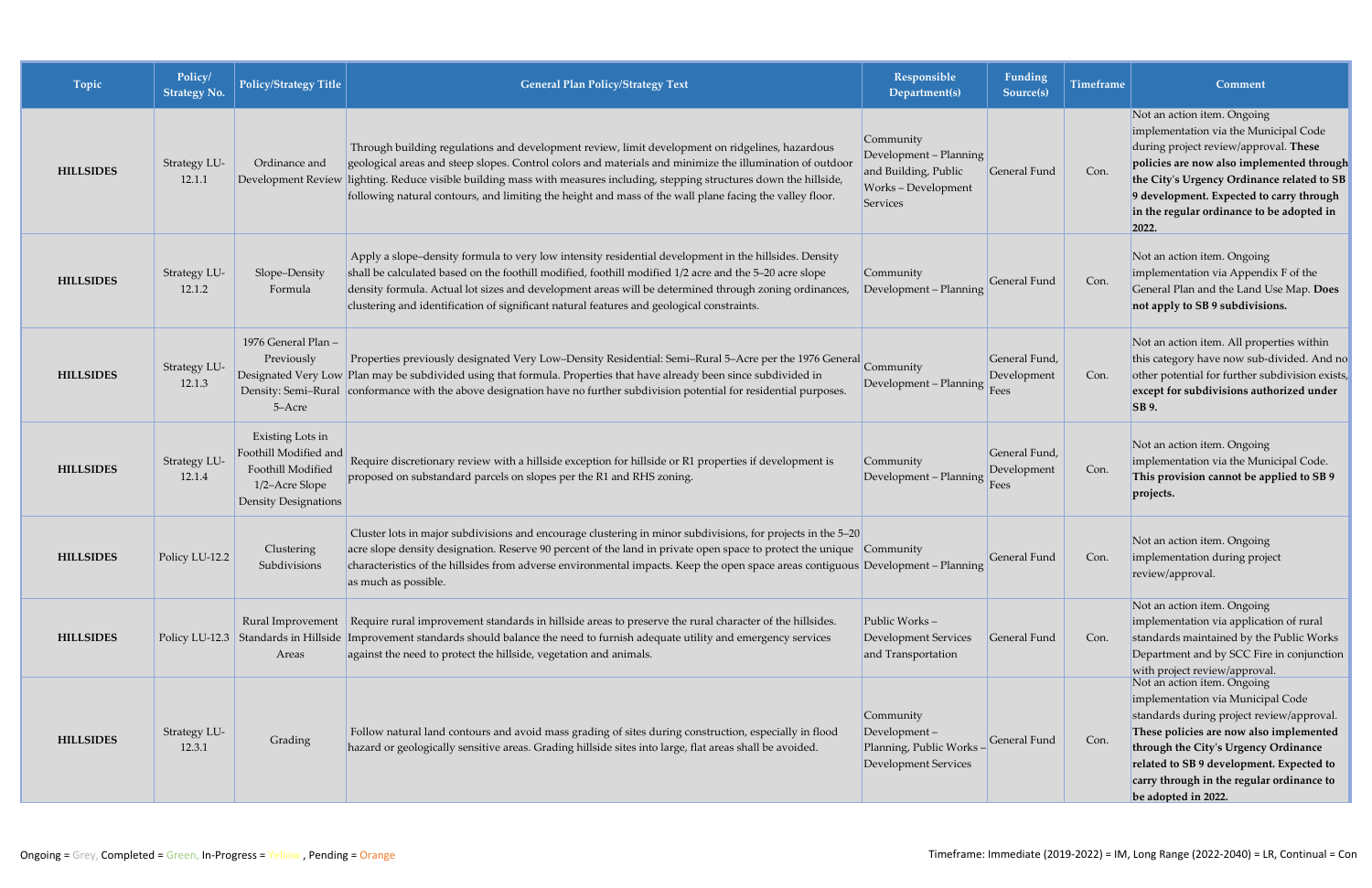| Topic                                           | Policy/<br><b>Strategy No.</b> | Policy/Strategy Title                     | <b>General Plan Policy/Strategy Text</b>                                                                                                                                                                                                                                                                                                                                                                                            | Responsible<br>Department(s)                                                         | Funding<br>Source(s)                 | <b>Timeframe</b> | <b>Comment</b>                                                                                                                                                                                        |
|-------------------------------------------------|--------------------------------|-------------------------------------------|-------------------------------------------------------------------------------------------------------------------------------------------------------------------------------------------------------------------------------------------------------------------------------------------------------------------------------------------------------------------------------------------------------------------------------------|--------------------------------------------------------------------------------------|--------------------------------------|------------------|-------------------------------------------------------------------------------------------------------------------------------------------------------------------------------------------------------|
| <b>HILLSIDES</b>                                | Strategy LU-<br>12.3.2         | Roads                                     | Roads should be narrowed to avoid harming trees and streambeds.                                                                                                                                                                                                                                                                                                                                                                     | Public Works-<br>Development Services,<br>Capital Improvements<br>and Transportation | General Fund,<br>Development<br>Fees | Con.             | Not an action item. Ongoing<br>implementation via application of rural<br>standards maintained by the Public Works<br>Department in conjunction with project<br>review/approval.                      |
| <b>HILLSIDES</b>                                | Strategy LU-<br>12.3.3         | Trees                                     | Retain significant specimen trees, especially when they grow in groves or clusters and integrate them into Community<br>the developed site.                                                                                                                                                                                                                                                                                         | Development - Planning                                                               | General Fund,<br>Development<br>Fees | Con.             | Not an action item. Ongoing implemenation<br>via implementation of the Municipal Code                                                                                                                 |
| <b>HILLSIDES</b>                                | Policy LU-12.4                 | Hillside Views                            | The Montebello foothills at the south and west boundary of the valley floor provide a scenic backdrop,<br>adding to the City's scale and variety. While it is not possible to guarantee an unobstructed view of the<br>hills from every vantage point, an attempt should be made to preserve views of the foothills.                                                                                                                | Community<br>Development-<br>Planning, Public Works<br>Capital Improvements          | General Fund,<br>Development<br>Fees | Con.             | Not an action item. Implemented by<br>Strategies LU-12.4.1 and LU-12.4.2                                                                                                                              |
| <b>HILLSIDES</b>                                | Strategy LU-<br>12.4.1         | Views from Public<br>Facilities           | Design public facilities, particularly open spaces, so they include views of the foothills or other nearby<br>natural features, and plan hillside developments to minimize visual and other impacts on adjacent public<br>open space.                                                                                                                                                                                               | Public Works - Capital<br>Improvements                                               | General Fund,<br>Grants              | Con.             | Not an action item. Ongoing<br>implementation during project design                                                                                                                                   |
| <b>HILLSIDES</b>                                | Strategy LU-<br>12.4.2         | Development near<br><b>Public Space</b>   | Locate private driveways and building sites as far as possible from property boundaries adjoining public<br>open space preserves and parks to enhance the natural open space character and protect plant and animal<br>habitat.                                                                                                                                                                                                     | Community<br>Development-<br>Planning, Public Works<br>Development Services          | General Fund,<br>Development<br>Fees | Con.             | Not an action item. Ongoing<br>implemantation via implementation of the<br>Residential Hillside standards in the<br>Municipal Code                                                                    |
| <b>HILLSIDES</b>                                | Policy LU-12.5                 | County Jurisdiction                       | Development in the Development in the County, particularly if located near Cupertino's hillsides and urban fringe area,<br>should consider the goals and policies in Community Vision 2040.                                                                                                                                                                                                                                         | Community<br>Development-<br>Planning, Public Works -<br>Development Services        | General Fund                         | Con.             | Implemented by Strategy 12.5.1                                                                                                                                                                        |
| <b>HILLSIDES</b>                                | Strategy LU-<br>12.5.1         | County Development                        | Development in these areas should be compatible with Cupertino's hillside policies of low-intensity<br>residential, agricultural or open space uses. Preservation of the natural environment, clustering sites to<br>minimize impact and dedication of open space are encouraged. Visual impacts, access, traffic and other<br>impacts, and service demands should be assessed in consultation with Cupertino's goals and policies. | Community<br>Development-<br>Planning, Public Works-<br>Development Services         | General Fund                         | Con.             | Not an action item. Comments are sent to<br>the County if development is proposed near<br>the Cupertino hillsides and urban fringe<br>area to ensure this is communicated.                            |
| <b>HEART OF THE CITY</b><br><b>SPECIAL AREA</b> | Policy LU-13.1                 | Heart of the City<br><b>Specific Plan</b> | The Heart of the City Specific Plan provides design standards and guidelines for this area, which<br>promote a cohesive, landscaped boulevard that links its distinct sub-areas and is accessible to all modes<br>of transportation.                                                                                                                                                                                                | Community<br>Development-<br>Planning, Public Works-<br><b>Development Services</b>  | <b>General Fund</b>                  | IM               | Not an action item. Heart of the City<br>adopted by the Council in 1995 and<br>amended several times (last in 2014). Work-<br>Program Item to amend the HOC on-<br>FY20/21 City Council Work Program. |
| <b>HEART OF THE CITY</b><br><b>SPECIAL AREA</b> | Policy LU-13.2                 | Redevelopment                             | Encourage older properties along the boulevard to be redeveloped and enhanced. Allow more intense<br>development only in nodes and gateways as indicated in the Community Form Diagram (Figure LU-2).                                                                                                                                                                                                                               | Community<br>Development - Planning                                                  | <b>General Fund</b>                  | IM               | Not an action item. Heart of the City<br>adopted by the Council in 1995 and<br>amended several times (last in 2014). Work<br>Program Item to amend the HOC on-<br>FY20/21 City Council Work Program.  |
| <b>HEART OF THE CITY</b><br><b>SPECIAL AREA</b> | Policy LU-13.3                 | Parcel Assembly                           | Encourage the assembly of parcels to foster new development projects that can provide high-quality<br>development with adequate buffers for neighborhoods.                                                                                                                                                                                                                                                                          | Community<br>Development - Planning                                                  | General Fund                         | Con.             | Not an action item. implemented during<br>project review/ approval at the Council's<br>discretion.                                                                                                    |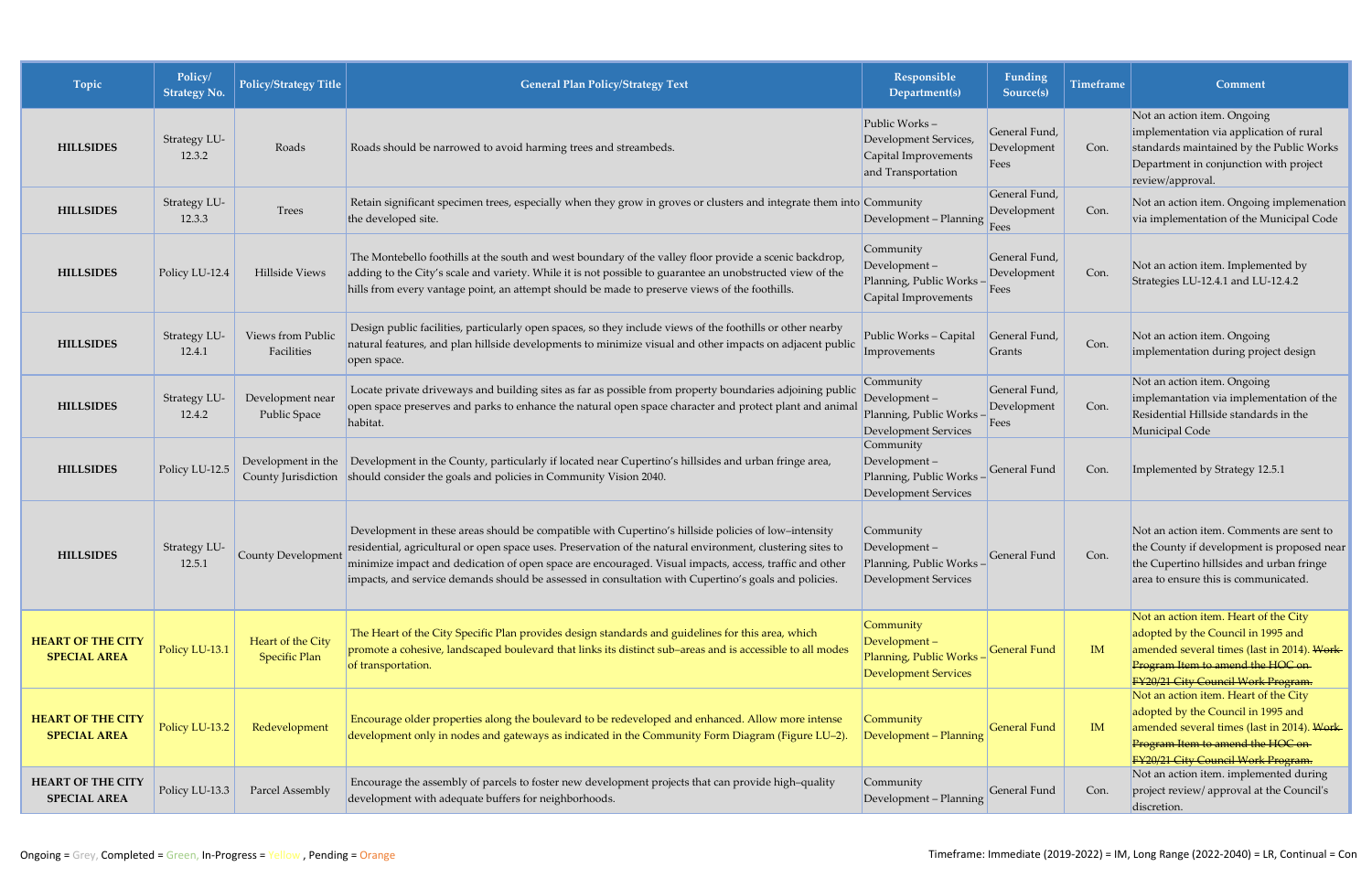| Topic                                           | Policy/<br><b>Strategy No.</b> | Policy/Strategy Title                                        | <b>General Plan Policy/Strategy Text</b>                                                                                                                                                                                                                                                                                                                                                                                                                                                                                | Responsible<br>Department(s)                                                                                            | Funding<br>Source(s) | <b>Timeframe</b> | <b>Comment</b>                                                                                                                                                                                                                                                                             |
|-------------------------------------------------|--------------------------------|--------------------------------------------------------------|-------------------------------------------------------------------------------------------------------------------------------------------------------------------------------------------------------------------------------------------------------------------------------------------------------------------------------------------------------------------------------------------------------------------------------------------------------------------------------------------------------------------------|-------------------------------------------------------------------------------------------------------------------------|----------------------|------------------|--------------------------------------------------------------------------------------------------------------------------------------------------------------------------------------------------------------------------------------------------------------------------------------------|
| <b>HEART OF THE CITY</b><br><b>SPECIAL AREA</b> |                                | Neighborhood<br>Policy LU-13.4 Centers and Activity<br>Areas | A majority of the commercial development allocation should be devoted to rehabilitating neighborhood<br>centers and major activity centers with a focus on creating pedestrian-oriented, walkable and bikeable<br>areas with inviting community gathering places. Land uses between the activity centers should help focus<br>and support activity in the centers. Neighborhood centers should be retrofitted and redeveloped using the<br>"neighborhood commercial centers" concept discussed earlier in this Element. | Community<br>Development -<br>Planning, Public Works-<br><b>Development Services</b>                                    | <b>General Fund</b>  | Con.             | Not an action item. Implemented during<br>project review/approval.                                                                                                                                                                                                                         |
| <b>HEART OF THE CITY</b><br><b>SPECIAL AREA</b> | Policy LU-13.5                 | Land Use                                                     | The Heart of the City area allows a mix of retail, commercial, office and residential uses. Special uses are<br>provided in the Heart of the City Specific Plan. See Figure LU-2 for residential densities and criteria.                                                                                                                                                                                                                                                                                                | Community<br>Development - Planning                                                                                     | General Fund         | Con.             | Not an action item.                                                                                                                                                                                                                                                                        |
| <b>HEART OF THE CITY</b><br><b>SPECIAL AREA</b> | Policy LU-13.6                 | <b>Building Form</b>                                         | Buildings should be high-quality, with pedestrian-oriented and active uses along the street.                                                                                                                                                                                                                                                                                                                                                                                                                            | Community<br>Development - Planning                                                                                     | General Fund         | Con.             | Not an action item. Design guidelines in<br>Heart of the City Specific Plan. Additional,<br>specific and objective design guidelines to<br>be developed with the Mixed-use Design<br>Guidelines Work program item.                                                                         |
| <b>HEART OF THE CITY</b><br><b>SPECIAL AREA</b> | Policy LU-13.7                 | Streetscape and<br>Connectivity                              | Create a walkable and bikeable boulevard with active uses and a distinct image for each subarea.                                                                                                                                                                                                                                                                                                                                                                                                                        | Community<br>Development-<br>Planning, Public Works-<br>Development Services                                            | General Fund         | Con.             | Not an action item. Streetscape design in<br>Heart of the City Specific Plan                                                                                                                                                                                                               |
| <b>HEART OF THE CITY</b><br><b>SPECIAL AREA</b> | Strategy LU-<br>13.7.1         | Streetscape                                                  | Provide active uses along the street frontage, bike lanes, sidewalks that support pedestrian-oriented<br>activity, improved pedestrian crossings at street intersections, and attractive transit facilities (e.g., bus<br>stops, benches, etc.).                                                                                                                                                                                                                                                                        | Community<br>Development-<br>Planning, Public Works-<br><b>Development Services</b>                                     | <b>General Fund</b>  | Con.             | Not an action item. Standards related to<br>active uses in Heart of the City Specific Plan,<br>which is implemented in project<br>review/approval                                                                                                                                          |
| <b>HEART OF THE CITY</b><br><b>SPECIAL AREA</b> | <b>Strategy LU-</b><br>13.7.2  | <b>Street Trees and</b><br>Landscaping                       | Create a cohesive visual image with street tree plantings along the corridor, but with distinct tree types<br>for each sub-area to support its distinct character and function.                                                                                                                                                                                                                                                                                                                                         | Community<br>Development-<br>Planning, Public Works - General Fund<br><b>Development Services</b><br>and Service Center |                      | IM               | Not an action item. Streetscape design in<br>Heart of the City Specific Plan. Possible<br>changes due to item in FY20/21 City Council<br>Work Program.                                                                                                                                     |
| <b>HEART OF THE CITY</b><br><b>SPECIAL AREA</b> | Strategy LU-<br>13.7.3         | Connectivity                                                 | Properties within a block should be inter-connected with shared access drives. Provide pedestrian paths<br>to enhance public access to and through the development. New development, particularly on corner lots,<br>should provide pedestrian and bicycle improvements along side streets to enhance connections to<br>surrounding neighborhoods.                                                                                                                                                                      | Community<br>$Development -$<br>Planning, Public Works-<br><b>Development Services</b>                                  | General Fund         | Con.             | Not an action item. E.g. all properties<br>between N. Portal and N. Blaney are inter-<br>connected with shared access drives. Most<br>properties between N. Blaney and Randy<br>Lane are inter-connected. Bike and<br>pedestrian improvements required for all<br>properties that develop. |
| <b>HEART OF THE CITY</b><br><b>SPECIAL AREA</b> | Strategy LU-<br>13.7.4         | <b>Traffic Calming</b>                                       | Evaluate options on Stevens Creek Boulevard to improve the pedestrian environment by proactively<br>managing speed limits, enforcement, and traffic signal synchronization.                                                                                                                                                                                                                                                                                                                                             | Public Works-<br>Transportation and<br><b>Development Services</b>                                                      | General Fund         | Con.             | Not an action item. City performs ongoing<br>evaluations of speed limits, traffic signal<br>timing and coordination with enforcement<br>efforts.                                                                                                                                           |
| <b>HEART OF THE CITY</b><br><b>SPECIAL AREA</b> | Strategy LU-<br>13.7.5         | Neighborhood<br><b>Buffers</b>                               | Consider buffers such as setbacks, landscaping and/or building transitions to buffer abutting<br>single-family residential areas from visual and noise impacts.                                                                                                                                                                                                                                                                                                                                                         | Community<br>Development - Planning                                                                                     | General Fund         | Con.             | Not an action item. Standards related to<br>buffers in Heart of the City Specific Plan and<br>implemented with project review.                                                                                                                                                             |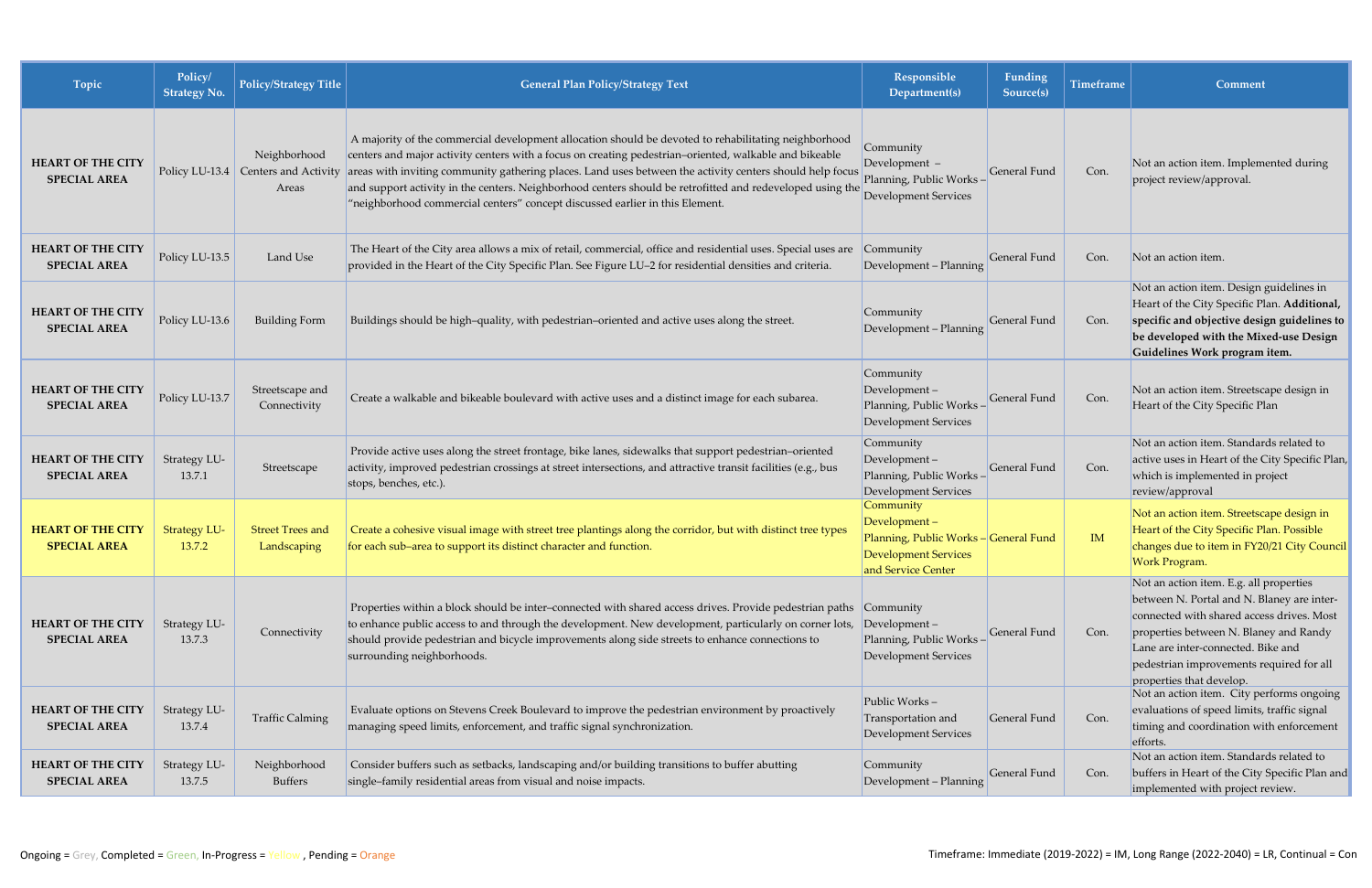| Topic                                                 | Policy/<br><b>Strategy No.</b> | <b>Policy/Strategy Title</b>       | <b>General Plan Policy/Strategy Text</b>                                                                                                                                                                                                                                                                                                                                                                                                                                                                                                                                | Responsible<br>Department(s)                                                                                            | <b>Funding</b><br>Source(s) | <b>Timeframe</b> | Comment                                                                                                                                                                                                             |
|-------------------------------------------------------|--------------------------------|------------------------------------|-------------------------------------------------------------------------------------------------------------------------------------------------------------------------------------------------------------------------------------------------------------------------------------------------------------------------------------------------------------------------------------------------------------------------------------------------------------------------------------------------------------------------------------------------------------------------|-------------------------------------------------------------------------------------------------------------------------|-----------------------------|------------------|---------------------------------------------------------------------------------------------------------------------------------------------------------------------------------------------------------------------|
| <b>WEST STEVENS CREEK</b><br><b>BOULEVARD SUBAREA</b> | Policy LU-14.1                 | Land Use                           | Primary land uses include quasi-public/public facilities, with supporting mixed commercial/residential<br>uses.                                                                                                                                                                                                                                                                                                                                                                                                                                                         | Community<br>Development - Planning                                                                                     | General Fund                | Con.             | Not an action item. Implemented through<br>the Heart of the City Specific Plan.                                                                                                                                     |
| <b>WEST STEVENS CREEK</b><br><b>BOULEVARD SUBAREA</b> | Policy LU-14.2                 | Streetscape                        | Street tree planting that supports an active, pedestrian-oriented environment. Street tree planting should<br>provide a connection with the adjacent foothills with trees such as oaks.                                                                                                                                                                                                                                                                                                                                                                                 | Community<br>Development-<br>Planning; Public Works - General Fund<br><b>Development Services</b><br>and Service Center |                             | Con.             | Not an action item. Implemented through<br>the Heart of the City Specific Plan and City's<br>street tree planting policies.                                                                                         |
| <b>WEST STEVENS CREEK</b><br><b>BOULEVARD SUBAREA</b> | Policy LU-14.3                 | <b>Gateway Concept</b>             | Buildings should be high-quality in keeping with the gateway character of the area. Projects should<br>provide or contribute towards gateway signs and landscaping.                                                                                                                                                                                                                                                                                                                                                                                                     | Community<br>$Development -$<br>Planning, Public Works -<br>Development Services                                        | <b>General Fund</b>         | Con.             | Not an action item. Implemented during<br>project review.                                                                                                                                                           |
| <b>WEST STEVENS CREEK</b><br><b>BOULEVARD SUBAREA</b> | Policy LU-14.4                 | De Anza College<br>Node            | Buildings should be designed to fit into the surroundings with pedestrian-orientation. Externalizing<br>activities by providing cafeterias, bookstores and plazas along the street and near corners is encouraged.                                                                                                                                                                                                                                                                                                                                                      | Community<br>Development - Planning                                                                                     | <b>General Fund</b>         | Con.             | Not an action item. Staff supports the<br>incorporation of such uses as the<br>opportunity presents itself.                                                                                                         |
| <b>WEST STEVENS CREEK</b><br><b>BOULEVARD SUBAREA</b> |                                | Policy LU-14.5   Oaks Gateway Node | This is a gateway retail and shopping node. New residential, if allowed, should be designed on the<br>"mixed-use village" concept discussed earlier in this Element.                                                                                                                                                                                                                                                                                                                                                                                                    | Community<br>Development - Planning                                                                                     | <b>General Fund</b>         | IM               | Development project mofication approved<br>in December 2021. Project description and<br>plans available at<br>www.cupertino.org/westport.                                                                           |
| <b>WEST STEVENS CREEK</b><br><b>BOULEVARD SUBAREA</b> | Policy LU-14.6                 | Community<br>Recreation Node       | Contribute to the high-quality streetscape with trees, sidewalks, building and site design, and active uses Development Services;<br>such as main entries, lobbies or similar features along the street to reinforce pedestrian orientation.                                                                                                                                                                                                                                                                                                                            | Public Works-<br>Community<br>Development - Planning                                                                    | General Fund                | Con.             | Not an action item. Implemented through<br>the Heart of the City Specific Plan.                                                                                                                                     |
| <b>CROSSROADS</b><br><b>SUBAREA</b>                   | Policy LU-15.1                 | Crossroads<br>Streetscape Plan     | Create a streetscape plan for the Crossroads Subarea that provides design standards and guidelines for<br>an attractive, walkable, vibrant shopping village, where commercial and roadway design encourage<br>pedestrian activity. The plan will include the following elements:<br>*Land use plan specifying the type, intensity and arrangement of land uses to promote pedestrian and<br>business activity.<br>*Streetscape plan that provides for an attractive pedestrian streetscape.<br>*Design guidelines that foster pedestrian activity and a sense of place. | Community<br>Development-<br>Planning, Public Works-<br>Development Services                                            | General Fund                | LR               | While standards for an attractive, walkable<br>and assessible public sidewalk design have<br>been established, no further action has been<br>taken on creation of a streetscape plan for<br>the Crossroads subarea. |
| <b>CROSSROADS</b><br><b>SUBAREA</b>                   | Strategy LU-<br>15.1.1         | Uses                               | Include in this subarea primary uses such as retail, office and commercial. Ground floor uses shall have<br>active retail uses with storefronts. Commercial office and office uses may be allowed on upper levels. In<br>the case of deep lots, building along the street should provide retail and buildings in the back may be<br>developed with allowed uses. See Figure LU-2 for residential densities and criteria.                                                                                                                                                | Community<br>Development - Planning                                                                                     | General Fund                | Con.             | Currently implemented through the Heart<br>of the City Specific Plan during project<br>review since a separate Crossroads plan has<br>not been developed.                                                           |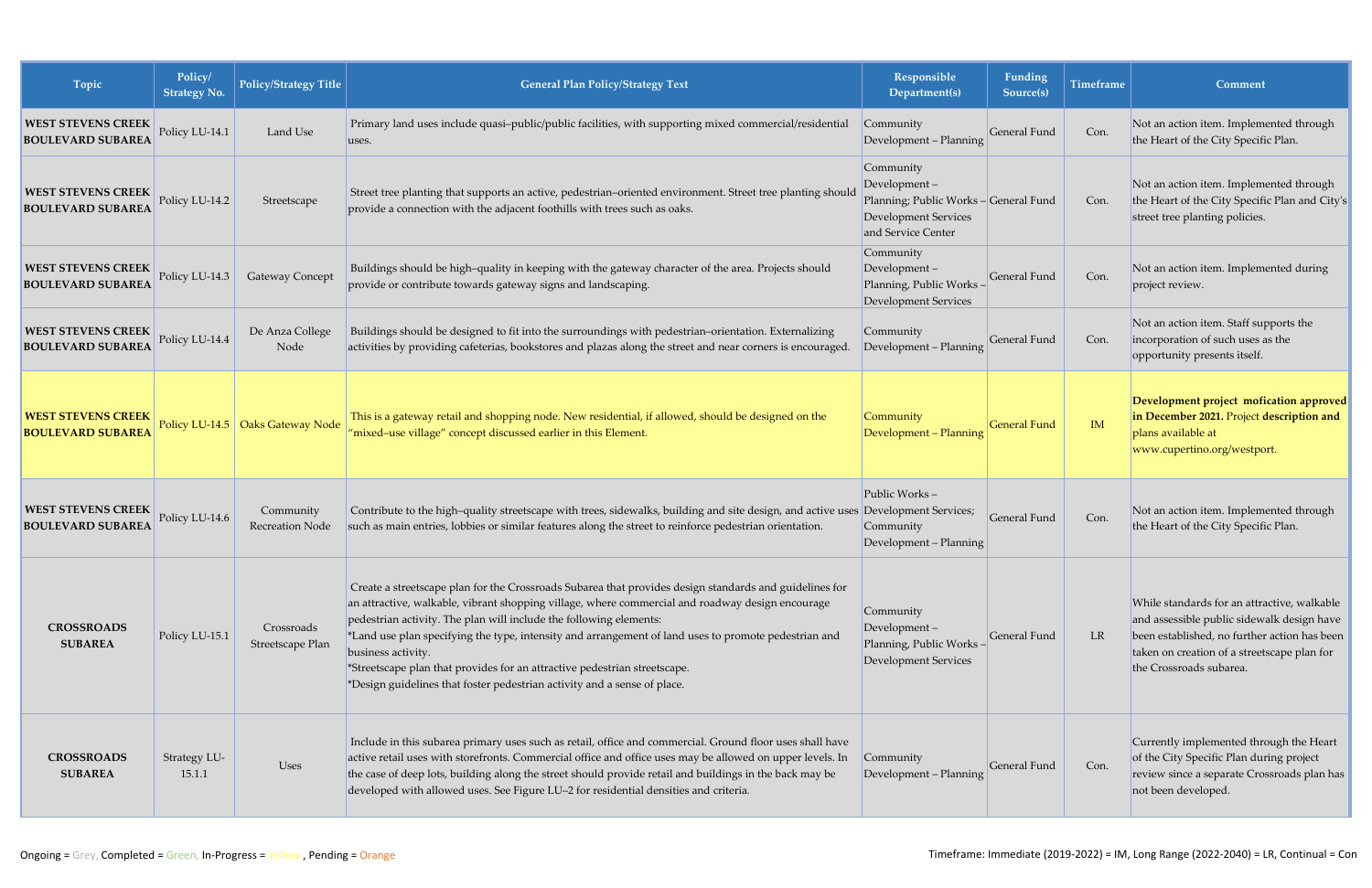| Topic                                | Policy/<br><b>Strategy No.</b> | <b>Policy/Strategy Title</b>                                            | <b>General Plan Policy/Strategy Text</b>                                                                                                                                                                                                                                                                                                                        | Responsible<br>Department(s)                                                                                            | Funding<br>Source(s) | <b>Timeframe</b> | Comment                                                                                                                                                                                                                                                       |
|--------------------------------------|--------------------------------|-------------------------------------------------------------------------|-----------------------------------------------------------------------------------------------------------------------------------------------------------------------------------------------------------------------------------------------------------------------------------------------------------------------------------------------------------------|-------------------------------------------------------------------------------------------------------------------------|----------------------|------------------|---------------------------------------------------------------------------------------------------------------------------------------------------------------------------------------------------------------------------------------------------------------|
| <b>CROSSROADS</b><br><b>SUBAREA</b>  | Strategy LU-<br>15.1.2         | Streetscape                                                             | Primary ground-floor entrances shall face the street. The streetscape shall consist of wide pedestrian<br>sidewalks with inviting street furniture, street trees, pedestrian-scaled lighting with banners, small<br>plazas, art/water features, pedestrian crosswalks with special paving, and other elements identified in the<br>Crossroads Streetscape Plan. | Community<br>Development-<br>Planning, Public Works - General Fund<br><b>Development Services</b><br>and Transportation |                      | Con.             | Currently implemented through the Heart<br>of the City Specific Plan during project<br>review since a separate Crossroads plan has<br>not been developed.                                                                                                     |
| <b>CROSSROADS</b><br><b>SUBAREA</b>  | Strategy LU-<br>15.1.3         | Streetscape                                                             | Primary ground-floor entrances shall face the street. The streetscape shall consist of wide pedestrian<br>sidewalks with inviting street furniture, street trees, pedestrian-scaled lighting with banners, small<br>plazas, art/water features, pedestrian crosswalks with special paving, and other elements identified in the<br>Crossroads Streetscape Plan. | Community<br>Development-<br>Planning, Public Works - General Fund<br><b>Development Services</b><br>and Transportation |                      | Con.             | Currently implemented through the Heart<br>of the City Specific Plan during project<br>review since a separate Crossroads plan has<br>not been developed.                                                                                                     |
| <b>CROSSROADS</b><br><b>SUBAREA</b>  | Strategy LU-<br>15.1.4         | <b>Shared Parking</b>                                                   | Require shared parking and access arrangements throughout the area, with overall parking standards<br>reflecting the shared parking.                                                                                                                                                                                                                            | Community<br>Development - Planning                                                                                     | General Fund         | Con.             | Currently implemented through the Heart<br>of the City Specific Plan. Shared parking<br>arrangements exist at the Target/Bottegas<br>site and the Crossroads Shopping Center.                                                                                 |
| <b>CROSSROADS</b><br><b>SUBAREA</b>  | Strategy LU-<br>15.1.5         | De Anza Boulevard/<br><b>Stevens Creek</b><br><b>Boulevard Landmark</b> | Secure permanent landscape easements as a condition of development from properties at the intersection<br>of De Anza and Stevens Creek Boulevards for construction of a future landmark. The landmark may<br>include open space, landscaping and other design elements at the corners. Land at the southeast corner<br>will remain a publicly accessible park.  | Community<br>Development - Planning                                                                                     | General Fund         | Con.             | Easements exist at the N-E, S-E and S-W<br>corners. The only corner at which this does<br>not exist, though the existing building itself<br>frames the corner is the N-W corner. This<br>will be implemented with new development<br>proposed at that corner. |
| <b>CITY CENTER</b><br><b>SUBAREA</b> | Policy LU-16.1                 | City Center Node                                                        | Establish the City Center Node as a moderately-scaled, medium-density mixed-use office, hotel, retail<br>and residential area, with an integrated network of streets and open space.                                                                                                                                                                            | Community<br>Development - Planning                                                                                     | General Fund         | Con.             | Not an action item.                                                                                                                                                                                                                                           |
| <b>CITY CENTER</b><br><b>SUBAREA</b> | Strategy LU-<br>16.1.1         | Uses                                                                    | A mix of uses including, office, hotel, retail, residential and civic uses. The ground floor of buildings<br>along the street should be activated with pedestrian-oriented, active uses including retail, restaurants,<br>and entries. See Figure LU-2 for residential densities and criteria.                                                                  | Community<br>Development - Planning                                                                                     | General Fund         | Con.             | Not an action item.                                                                                                                                                                                                                                           |
| <b>CITY CENTER</b><br><b>SUBAREA</b> | Strategy LU-<br>16.1.2         | Connectivity                                                            | New development should improve the connectivity within the block and with surrounding streets,<br>including connections to the Crossroads subarea.                                                                                                                                                                                                              | Community<br>Development-<br>Planning;                                                                                  | General Fund         | Con.             | Not an action item.                                                                                                                                                                                                                                           |
| <b>CITY CENTER</b><br><b>SUBAREA</b> | Strategy LU-<br>16.1.3         | <b>Building Form</b>                                                    | Buildings should be moderately-scaled to transition from existing taller buildings to the scale of the<br>surrounding area. Taller buildings should provide appropriate transitions to fit into the surrounding area. Development - Planning                                                                                                                    | Community                                                                                                               | General Fund         | Con.             | Not an action item. Figure LU-2 has slope<br>line established and Heart of the City<br>Specific Plan has landscape easement<br>requirements.                                                                                                                  |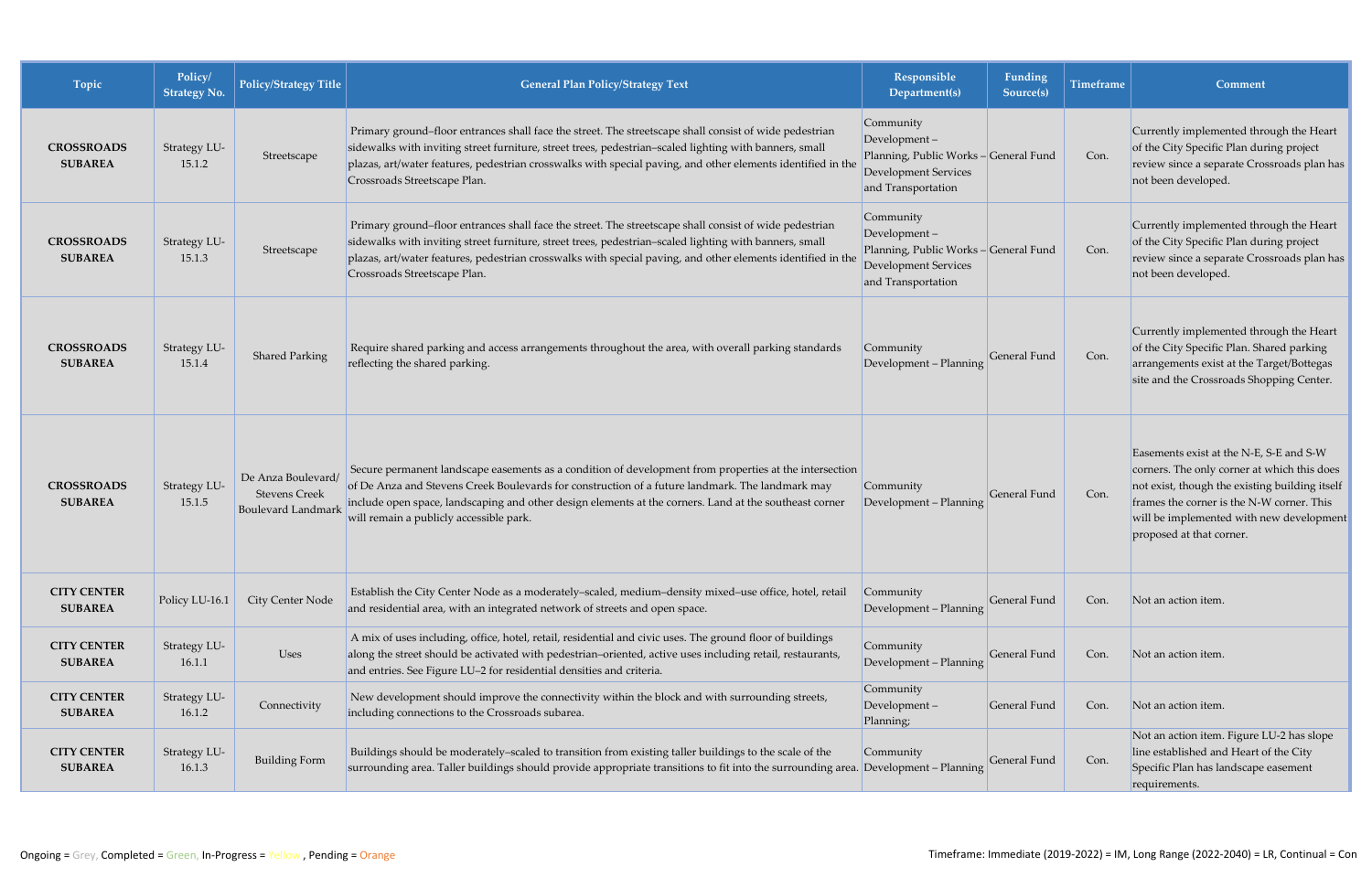| Topic                                                              | Policy/<br><b>Strategy No.</b> | <b>Policy/Strategy Title</b> | <b>General Plan Policy/Strategy Text</b>                                                                                                                                                                                                                                                                                                                                                                                                                                                                                                                                                                  | Responsible<br>Department(s)                                                  | Funding<br>Source(s) | <b>Timeframe</b> | <b>Comment</b>                                                                                                                                                                                                                                                                                                                          |
|--------------------------------------------------------------------|--------------------------------|------------------------------|-----------------------------------------------------------------------------------------------------------------------------------------------------------------------------------------------------------------------------------------------------------------------------------------------------------------------------------------------------------------------------------------------------------------------------------------------------------------------------------------------------------------------------------------------------------------------------------------------------------|-------------------------------------------------------------------------------|----------------------|------------------|-----------------------------------------------------------------------------------------------------------------------------------------------------------------------------------------------------------------------------------------------------------------------------------------------------------------------------------------|
| <b>CITY CENTER</b><br><b>SUBAREA</b>                               | Strategy LU-<br>16.1.4         | Gateway Concept              | Buildings should be designed with high-quality architecture and landscaping befitting the gateway<br>character of the site.                                                                                                                                                                                                                                                                                                                                                                                                                                                                               | Community<br>Development - Planning                                           | <b>General Fund</b>  | Con.             | Not an action item. Heart of the City Specific<br>Plan has design guidelines.                                                                                                                                                                                                                                                           |
| <b>CITY CENTER</b><br><b>SUBAREA</b>                               | Strategy LU-<br>16.1.5         | Open Space                   | A publicly-accessible park shall be retained at the southeast corner of Stevens Creek and De Anza<br>Boulevards and shall include public art, seating areas and plazas for retail and restaurant uses along the<br>ground floor of adjacent buildings.                                                                                                                                                                                                                                                                                                                                                    | Parks and Recreation -<br><b>Business Services</b>                            | General Fund         | Con.             | Not an action item. Completed.                                                                                                                                                                                                                                                                                                          |
| <b>CITY CENTER</b><br><b>SUBAREA</b>                               | Policy LU-16.2                 | Civic Center Node            | Create a civic heart for Cupertino that enables community building by providing community facilities,<br>meeting and gathering spaces, public art, and space for recreation and community events.                                                                                                                                                                                                                                                                                                                                                                                                         | Public Works-<br>Development Services<br>and Capital<br>Improvements          | <b>General Fund</b>  | IM               | Civic Center Master Plan provides guidance<br>on capital projects in this node. Library<br>expansion contract awarded in August 2020.<br>Library construction underway.                                                                                                                                                                 |
| <b>CENTRAL STEVENS</b><br><b>CREEK BOULEVARD</b><br><b>SUBAREA</b> | Policy LU-17.1                 | Land Use                     | Allow a mix of uses including commercial, retail, commercial office and limited residential uses. The<br>ground floor of buildings along the street should be active uses including retail, restaurants, entries etc.<br>Neigborhood centers shall be remodeled or redeveloped using the "neighborhood commercial center"<br>concept described earlier in this Element. See Figure LU-2 for residential densities and criteria.                                                                                                                                                                           | Community<br>Development - Planning                                           | General Fund         | Con.             | Not an action item. Main Street<br>development completed in 2015.<br>Metropoitan Condominiums built in<br>2006/2007. Nineteen800 developed in 2016.<br>Three properties owned by Apple Inc. with<br>offices are the only ones not redeveloped in<br>the recent past. One project on one of the<br>Apple parcels currently under review. |
| <b>EAST STEVENS CREEK</b><br><b>BOULEVARD SUBAREA</b>              | Policy LU-18.1                 | Land Use                     | Allow regional commercial with retail, commercial, office and hotels as the primary uses, with residential<br>mixed-use as a supporting use. Retail, restaurant and other active uses are highly encouraged on the<br>ground floor facing the street. In case of office complexes, active uses such as entries, lobbies or plazas<br>should be provided on the ground floor along the street. Neighborhood centers shall be remodeled or<br>redeveloped using the "neighborhood commercial centers" concept described earlier in this Element. See<br>Figure LU-2 for residential densities and criteria. | Community<br>Development - Planning                                           | General Fund         | Con.             | Not an action item. Implemented through<br>the Heart of the City Specific Plan during<br>project review.                                                                                                                                                                                                                                |
| <b>EAST STEVENS CREEK</b><br><b>BOULEVARD SUBAREA</b>              | Policy LU-18.2                 | South Vallco                 | Retain and enhance the South Vallco area as a mixed-use retail, office and residential district with a<br>pedestrian-oriented, downtown atmosphere.                                                                                                                                                                                                                                                                                                                                                                                                                                                       | Community<br>Development - Planning                                           | General Fund         | Con.             | Not an action item.                                                                                                                                                                                                                                                                                                                     |
| <b>EAST STEVENS CREEK</b><br><b>BOULEVARD SUBAREA</b>              | Strategy LU-<br>18.2.1         | <b>Uses</b>                  | Encourage a mix of retail, commercial, office, residential and hotel uses. Provide active retail uses on the<br>ground floor facing the street or outdoor pedestrian corridor with connections to adjacent development.<br>Office sites to the north of Vallco Parkway are encouraged to provide retail uses. However, if retail is not<br>provided, office sites should provide entries and active uses along the street frontage.                                                                                                                                                                       | Community<br>Development - Planning                                           | General Fund         | Con.             | Not an action item.                                                                                                                                                                                                                                                                                                                     |
| <b>EAST STEVENS CREEK</b><br><b>BOULEVARD SUBAREA</b>              | Strategy LU-<br>18.2.2         | Vallco Parkway               | Vallco Parkway is envisioned as a parkway with bike lanes, wide sidewalks, street-trees and on-street<br>parking. The street will connect to a future street grid in the Vallco Shopping District.                                                                                                                                                                                                                                                                                                                                                                                                        | Community<br>Development-<br>Planning; Public Works -<br>Development Services | General Fund         | Con.             | Not an action item.                                                                                                                                                                                                                                                                                                                     |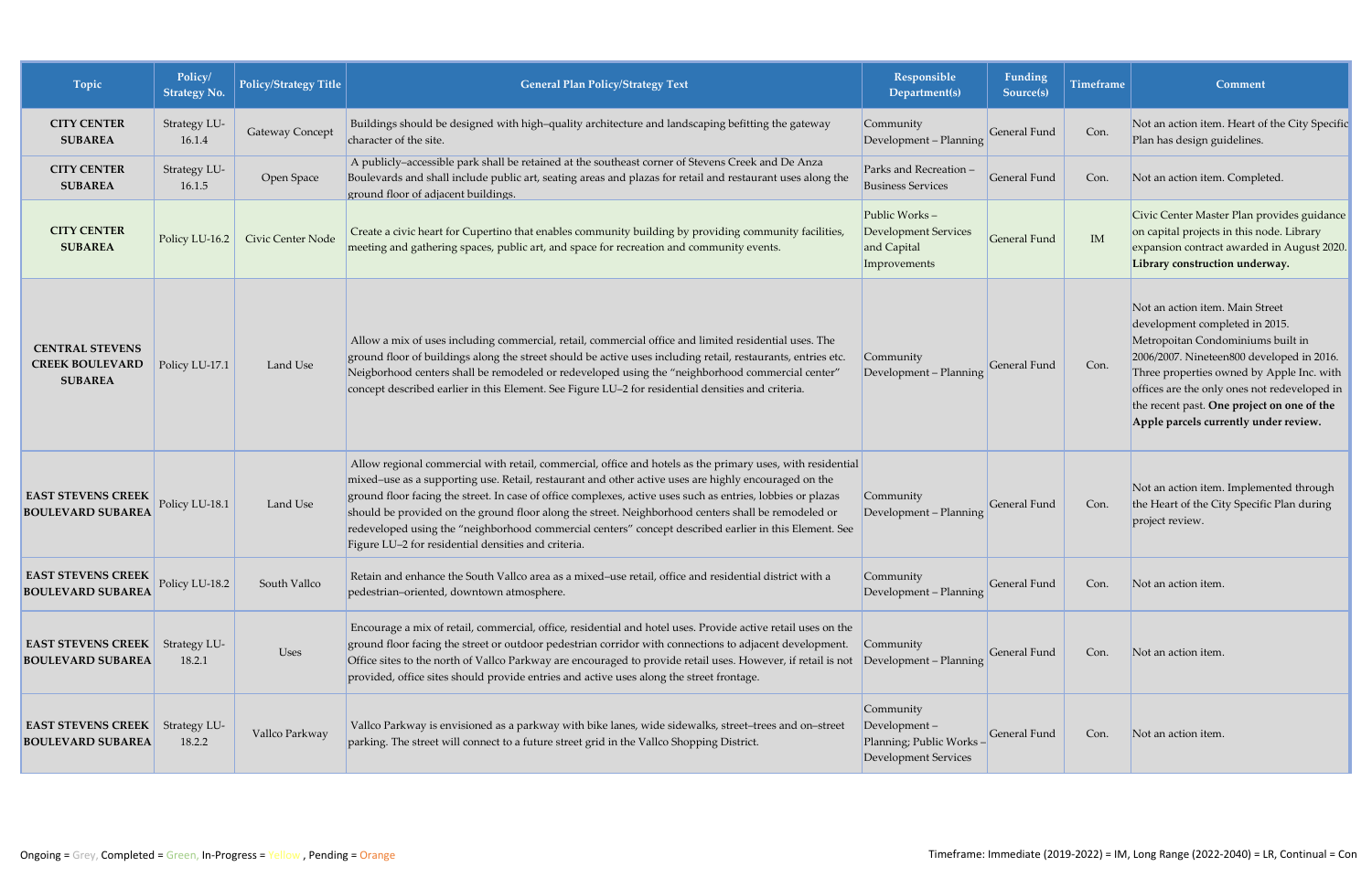| Topic                                                            | Policy/<br>Strategy No.       | <b>Policy/Strategy Title</b> | <b>General Plan Policy/Strategy Text</b>                                                                                                                                                                                                                                                                                                                                                                                                                                                                                                                                                                                                                                                                                                                                                                                                                                                                                                                                                                                                                                     | Responsible<br>Department(s)        | Funding<br>Source(s) | Timeframe | <b>Comment</b>                                                                                                                                                                                                                                                                         |
|------------------------------------------------------------------|-------------------------------|------------------------------|------------------------------------------------------------------------------------------------------------------------------------------------------------------------------------------------------------------------------------------------------------------------------------------------------------------------------------------------------------------------------------------------------------------------------------------------------------------------------------------------------------------------------------------------------------------------------------------------------------------------------------------------------------------------------------------------------------------------------------------------------------------------------------------------------------------------------------------------------------------------------------------------------------------------------------------------------------------------------------------------------------------------------------------------------------------------------|-------------------------------------|----------------------|-----------|----------------------------------------------------------------------------------------------------------------------------------------------------------------------------------------------------------------------------------------------------------------------------------------|
| <b>VALLCO SHOPPING</b><br><b>DISTRICT SPECIAL</b><br><b>AREA</b> | Policy LU-19.1                |                              | The following uses are allowed in the Vallco Shopping District Special Area (see Figure LU-2 for<br>residential densities and criteria and Figure LU-4 for location of allowable land uses):<br>I. Residential: Permit residential and ground floor commercial development within the portion of the site<br>designated for Regional Shopping/Residential uses in advance of creating a specific plan, at a maximum<br>density of 35 dwelling units per acre and a minimum density of 29.7 dwelling units per acre by right, with<br>Allowed Land Uses   maximum heights as shown in Figure LU-2. Limited ground floor commercial uses are permitted, but not<br>required, in connection with residential development.<br>2. Non-Residential: Permit commercial uses consistent with the Regional Shopping/Residential and<br>Regional Shopping designation. Maintain a minimum of 600,000 square feet of retail that provide a good<br>source of sales tax for the City. Entertainment uses may be included but shall consist of no more than 30<br>percent of retail uses. | Community<br>Development - Planning |                      | IM        | Policy edited in September 2019. Vallco SB35<br>project building permits under review.<br>Planning Commission in 2020, as part of the<br>GP annual report process, reccommended<br>on 4-1 (Fung - no) straw poll to consider<br>requiring ground floor retail along Vallco<br>Parkway. |
| <b>VALLCO SHOPPING</b><br><b>DISTRICT SPECIAL</b><br><b>AREA</b> | Policy LU-19.2                | Development<br>Standards     | New development within the Vallco Shopping District Special Area shall be required to comply with the<br>following standards:                                                                                                                                                                                                                                                                                                                                                                                                                                                                                                                                                                                                                                                                                                                                                                                                                                                                                                                                                | Community<br>Development - Planning |                      | IM        | Policy edited in September 2019. Vallco SB35<br>project building permits under review.                                                                                                                                                                                                 |
| <b>VALLCO SHOPPING</b><br><b>DISTRICT SPECIAL</b><br><b>AREA</b> | Strategy LU-<br>19.2.1        |                              | Create streets and blocks laid out using "transect planning" (appropriate street and building types for<br>each area), which includes a discernable center and edges, public space at center, high quality public<br>"Town Center" Layout realm, and land uses appropriate to the street and building typology. Private streets must be open to the<br>sky. Connections between buildings are permitted at levels above the third floor for public serving uses or<br>for limited walkways (no wider than 10 feet) which may be private.                                                                                                                                                                                                                                                                                                                                                                                                                                                                                                                                     | Community<br>Development - Planning |                      | IM        | Policy edited in September 2019. Vallco SB35<br>project building permits under review.                                                                                                                                                                                                 |
| <b>VALLCO SHOPPING</b><br><b>DISTRICT SPECIAL</b><br><b>AREA</b> | Strategy LU-<br>19.2.2        | <b>Existing Streets</b>      | Improve Stevens Creek Boulevard and Wolfe Road to become more bike and pedestrian-friendly with<br>bike lanes, wide sidewalks, street trees, improved pedestrian intersections to accommodate the<br>connections to Nineteen800, Main Street, and the surrounding areas.                                                                                                                                                                                                                                                                                                                                                                                                                                                                                                                                                                                                                                                                                                                                                                                                     | Community<br>Development - Planning |                      | IM        | Policy edited in September 2019. Vallco SB35<br>project building permits under review.                                                                                                                                                                                                 |
| <b>VALLCO SHOPPING</b><br><b>DISTRICT SPECIAL</b><br><b>AREA</b> | <b>Strategy LU-</b><br>19.2.3 |                              | The City of Cupertino shall coordinate with applicable Native American tribal representatives following<br>Tribal Coordination approval of development in the Vallco Shopping District Special Area to ensure appropriate cultural<br>sensitivity training is provided to all contractors prior to the start of ground-disturbing activities.                                                                                                                                                                                                                                                                                                                                                                                                                                                                                                                                                                                                                                                                                                                                | Community<br>Development - Planning |                      | IM        | Policy edited in September 2019. Vallco SB35<br>project building permits under review.                                                                                                                                                                                                 |
| <b>VALLCO SHOPPING</b><br><b>DISTRICT SPECIAL</b><br><b>AREA</b> | Policy LU-19.3                | Specific Plan                | Create a Vallco Shopping District Specific Plan prior to any development on the portion of the site with<br>the Regional Shopping designation that lays out the land uses, design standards and guidelines, and<br>infrastructure improvements required.<br>The Specific Plan will be based on the following strategies:                                                                                                                                                                                                                                                                                                                                                                                                                                                                                                                                                                                                                                                                                                                                                     | Community<br>Development - Planning |                      | IM        | Policy edited in September 2019. Vallco SB35<br>project building permits under review.                                                                                                                                                                                                 |
| <b>VALLCO SHOPPING</b><br><b>DISTRICT SPECIAL</b><br><b>AREA</b> | Strategy LU-<br>19.3.1        | <b>Master Developer</b>      | Redevelopment of the portion of the site with the Regional Shopping designation pursuant to the specific<br>plan will require a master developer in order remove the obstacles to the development of a cohesive<br>district with the highest levels of urban design.                                                                                                                                                                                                                                                                                                                                                                                                                                                                                                                                                                                                                                                                                                                                                                                                         | Community<br>Development - Planning |                      | IM        | Policy edited in September 2019. Vallco SB35<br>project building permits under review.                                                                                                                                                                                                 |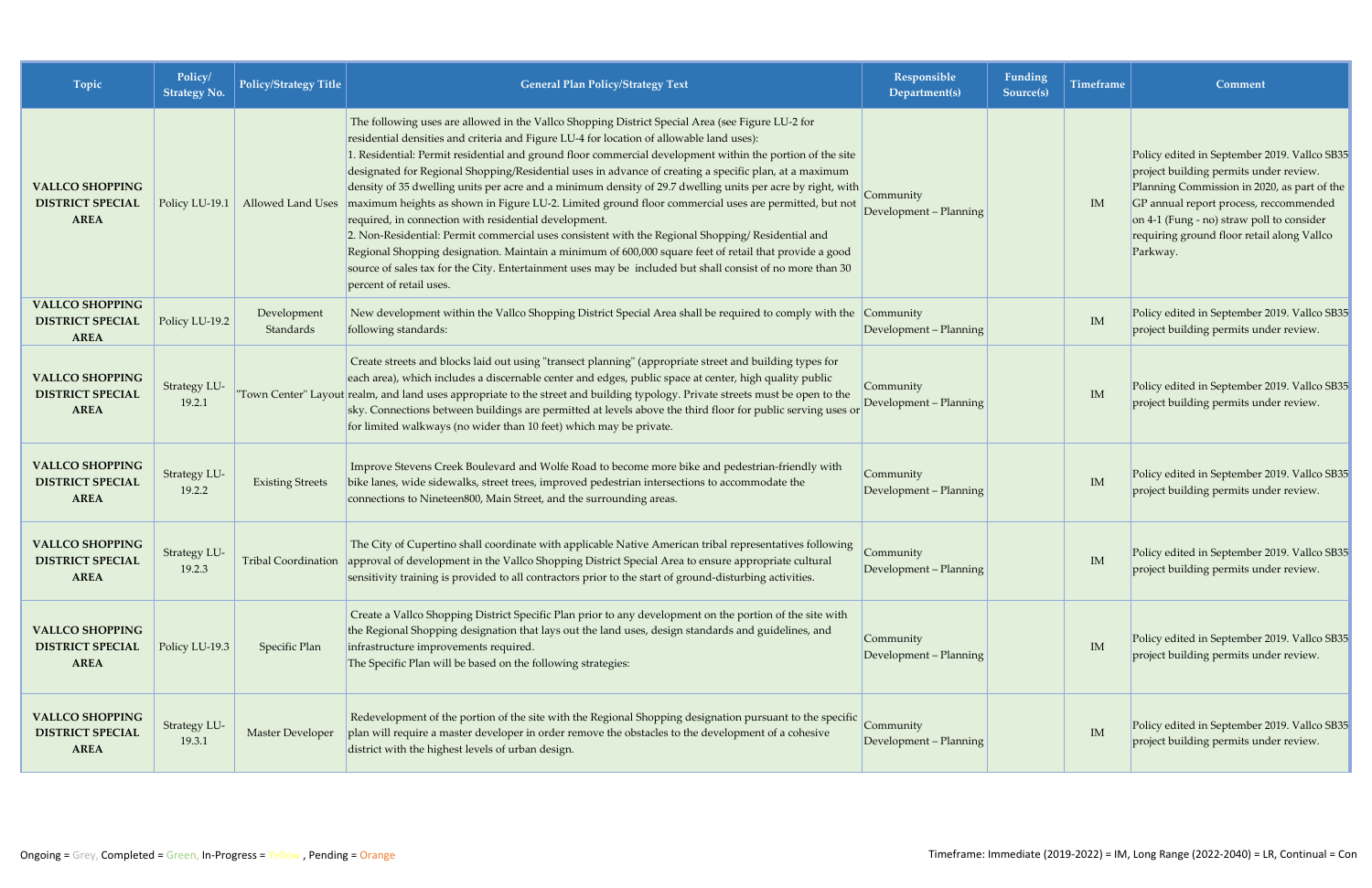| Topic                                                            | Policy/<br><b>Strategy No.</b> | Policy/Strategy Title     | <b>General Plan Policy/Strategy Text</b>                                                                                                                                                                                                                                                                                                                                                                                                                                                                                                                                                                                                                                                                                                   | Responsible<br>Department(s)                                                         | Funding<br>Source(s) | <b>Timeframe</b> | Comment                                                                                                                                                                                                                                                                 |
|------------------------------------------------------------------|--------------------------------|---------------------------|--------------------------------------------------------------------------------------------------------------------------------------------------------------------------------------------------------------------------------------------------------------------------------------------------------------------------------------------------------------------------------------------------------------------------------------------------------------------------------------------------------------------------------------------------------------------------------------------------------------------------------------------------------------------------------------------------------------------------------------------|--------------------------------------------------------------------------------------|----------------------|------------------|-------------------------------------------------------------------------------------------------------------------------------------------------------------------------------------------------------------------------------------------------------------------------|
| <b>VALLCO SHOPPING</b><br><b>DISTRICT SPECIAL</b><br><b>AREA</b> | Strategy LU-<br>19.3.2         | Parcel Assembly           | Parcel assembly and a plan for complete redevelopment of the site is required prior to designating any<br>additional area for residential uses. Parcelization is highly discouraged in order to preserve the site for<br>redevelopment in the future.                                                                                                                                                                                                                                                                                                                                                                                                                                                                                      | Community<br>Development - Planning                                                  |                      | IM               | Policy edited in September 2019. Vallco SB35<br>project building permits under review.                                                                                                                                                                                  |
| <b>VALLCO SHOPPING</b><br><b>DISTRICT SPECIAL</b><br><b>AREA</b> | Strategy LU-<br>19.3.3         | Complete<br>Redevelopment | The "town center" plan should be based on complete redevelopment of the site in order to ensure that the Community<br>site can be planned to carry out the community vision.                                                                                                                                                                                                                                                                                                                                                                                                                                                                                                                                                               | Development - Planning                                                               |                      | IM               | Policy edited in September 2019. Vallco SB35<br>project building permits under review.                                                                                                                                                                                  |
| <b>VALLCO SHOPPING</b><br><b>DISTRICT SPECIAL</b><br><b>AREA</b> | Strategy LU-<br>19.3.4         | Connectivity              | Provide a newly configured complete street grid hierarchy of streets, boulevards and alleys that is<br>pedestrian-oriented, connects to existing streets, and creates walkable urban blocks for buildings and<br>open space. It should also incorporate transit facilities, provide connections to other transit nodes and<br>coordinate with the potential expansion of Wolfe Road bridge over Interstate 280 to continue the<br>walkable, bikeable boulevard concept along Wolfe Road. The project should also contribute towards a<br>study and improvements to a potential Interstate 280 trail along the drainage channel south of the<br>freeway and provide pedestrian and bicycle connections from the project sites to the trail. | Community<br>Development - Planning                                                  |                      | IM               | Policy edited in September 2019. Vallco SB35<br>project building permits under review.<br>Juniperro Serra trail funding is in early<br>stages. In 2020, as part of the GP Annual<br>Report, Comm. Fung wishes for the last<br>sentence to be struck from this Strategy. |
| <b>VALLCO SHOPPING</b><br><b>DISTRICT SPECIAL</b><br><b>AREA</b> | Strategy LU-<br>19.3.5         | Open Space                | Open space in the form of a central town square on the west and east sides of the district interspersed<br>with plazas and "greens" that create community gathering spaces, locations for public art, and event<br>space for community events.                                                                                                                                                                                                                                                                                                                                                                                                                                                                                             | Public Works-<br><b>Development Services;</b><br>Community<br>Development - Planning |                      | IM               | Policy edited in September 2019. Vallco SB35<br>project building permits under review.                                                                                                                                                                                  |
| <b>VALLCO SHOPPING</b><br><b>DISTRICT SPECIAL</b><br><b>AREA</b> | Strategy LU-<br>19.3.6         | <b>Building Form</b>      | Buildings should have high-quality architecture, and an emphasis on aesthetics, human scale, and create Community<br>a sense of place. Taller buildings should provide appropriate transitions to fit into the surrounding area.                                                                                                                                                                                                                                                                                                                                                                                                                                                                                                           | Development - Planning                                                               |                      | IM               | Policy edited in September 2019. Vallco SB35<br>project building permits under review.                                                                                                                                                                                  |
| <b>VALLCO SHOPPING</b><br><b>DISTRICT SPECIAL</b><br><b>AREA</b> | Strategy LU-<br>19.3.7         | Gateway Character         | High-quality buildings with architecture and materials befitting the gateway character of the site. The<br>project should provide gateway signage and treatment.                                                                                                                                                                                                                                                                                                                                                                                                                                                                                                                                                                           | Community<br>Development - Planning                                                  |                      | IM               | Policy edited in September 2019. Vallco SB35<br>project building permits under review.                                                                                                                                                                                  |
| <b>VALLCO SHOPPING</b><br><b>DISTRICT SPECIAL</b><br><b>AREA</b> | Strategy LU-<br>19.3.8         | Phasing Plan              | A phasing plan that lays out the timing of infrastructure, open space and land use improvements that<br>ensures that elements desired by the community are included in early phases.                                                                                                                                                                                                                                                                                                                                                                                                                                                                                                                                                       | Community<br>Development - Planning                                                  |                      | IM               | Policy edited in September 2019. Vallco SB35<br>project building permits under review.                                                                                                                                                                                  |
| <b>VALLCO SHOPPING</b><br><b>DISTRICT SPECIAL</b><br><b>AREA</b> | Strategy LU-<br>19.3.9         | Parking                   | Parking in surface lots shall be located to the side or rear of buildings. Underground parking beneath<br>buildings is preferred. Above grade structures shall not be located along major street frontages. In cases,<br>where above-grade structures are allowed along internal street frontages, they shall be lined with retail,<br>entries and active uses on the ground floor. All parking structures should be designed to be<br>architecturally compatible with a highquality "town center" environment.                                                                                                                                                                                                                            | Community<br>Development - Planning                                                  |                      | IM               | Policy edited in September 2019. Vallco SB35<br>project building permits under review.                                                                                                                                                                                  |
| <b>VALLCO SHOPPING</b><br><b>DISTRICT SPECIAL</b><br><b>AREA</b> | Strategy LU-<br>19.3.10        | Trees                     | Retain trees along the Interstate 280, Wolfe Road and Stevens Creek Boulevard to the extent feasible,<br>when new development are proposed.                                                                                                                                                                                                                                                                                                                                                                                                                                                                                                                                                                                                | Community<br>Development-<br>Planning; Public Works-<br><b>Development Services</b>  |                      | IM               | Policy edited in September 2019. Vallco SB35<br>project building permits under review.                                                                                                                                                                                  |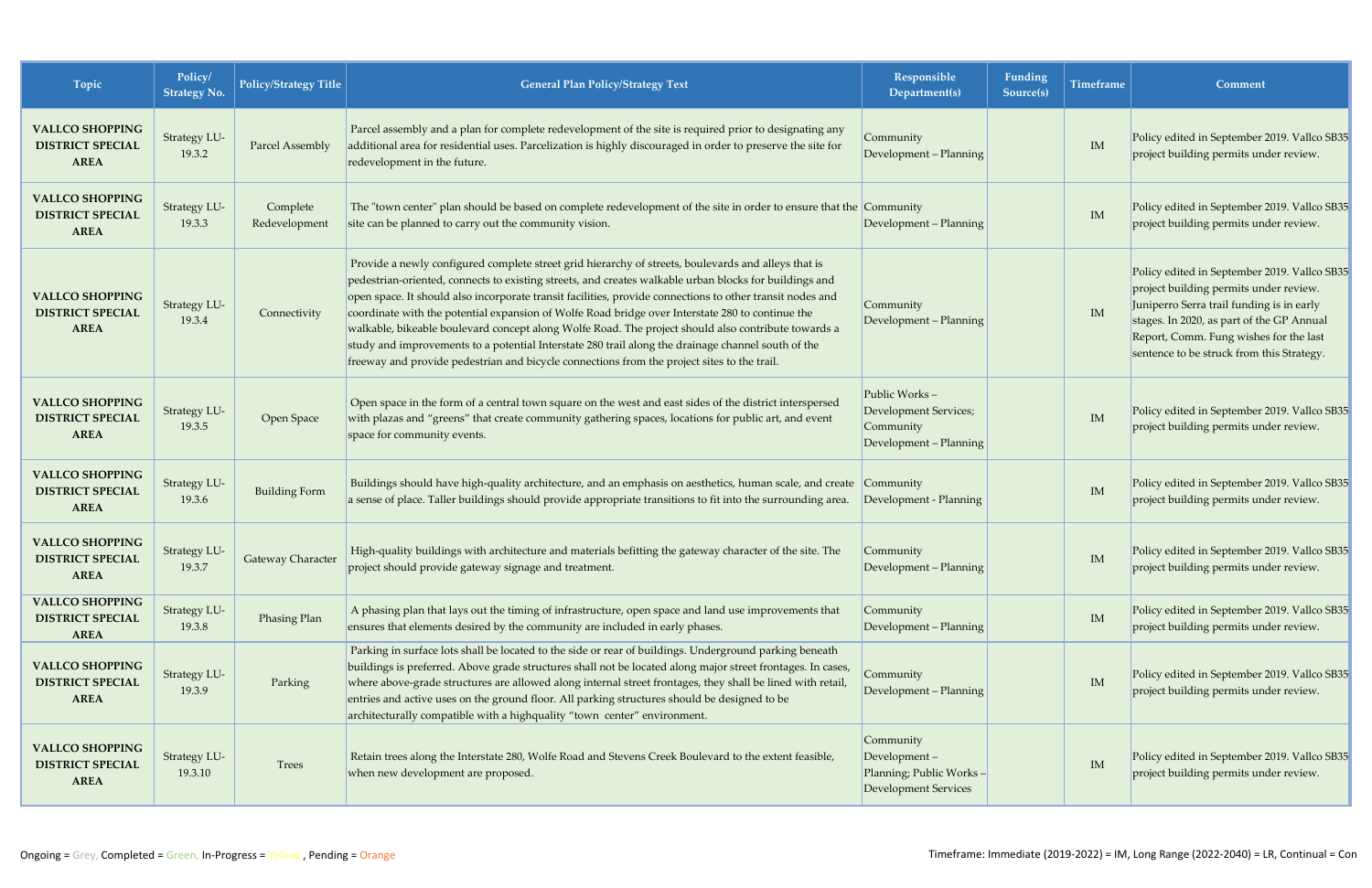| Topic                                                            | Policy/<br><b>Strategy No.</b> | Policy/Strategy Title                        | <b>General Plan Policy/Strategy Text</b>                                                                                                                                                                                                                                                                                                                                                                                                                                                                                               | Responsible<br>Department(s)                 | Funding<br>Source(s) | <b>Timeframe</b> | Comment                                                                                                                                                                                                                                                                                                                                                                                                  |
|------------------------------------------------------------------|--------------------------------|----------------------------------------------|----------------------------------------------------------------------------------------------------------------------------------------------------------------------------------------------------------------------------------------------------------------------------------------------------------------------------------------------------------------------------------------------------------------------------------------------------------------------------------------------------------------------------------------|----------------------------------------------|----------------------|------------------|----------------------------------------------------------------------------------------------------------------------------------------------------------------------------------------------------------------------------------------------------------------------------------------------------------------------------------------------------------------------------------------------------------|
| <b>VALLCO SHOPPING</b><br><b>DISTRICT SPECIAL</b><br><b>AREA</b> | Strategy LU-<br>19.3.11        | Neighborhood<br><b>Buffers</b>               | Consider buffers such as setbacks, landscaping and/or building transitions to buffer abutting singlefamily Community<br>residential areas from visual and noise impacts.                                                                                                                                                                                                                                                                                                                                                               | Development - Planning                       |                      | IM               | Policy edited in September 2019. Vallco SB35<br>project building permits under review.                                                                                                                                                                                                                                                                                                                   |
| <b>NORTH VALLCO PARK</b><br><b>SPECIAL AREA</b>                  | Policy LU-20.1                 | Land Use                                     | This area is a major employment node with office, and research and development uses. Retail and hotel<br>uses are allowed on the west side of Wolfe Road. Redevelopment of the retail site at the corner of Wolfe<br>and Homestead Roads should be based on the "neighborhood commercial center" concept described<br>earlier in this Element. Retail uses are not required on the Hamptons site. See Figure LU-2 for residential<br>densities and criteria.                                                                           | Community<br>Development - Planning          | General Fund         | Con.             | The Hamptons project (on a Housing<br>Element site) approved in 2016. Building<br>permits not submitted yet. Hotel at<br>Cupertino Village approved in 2019.<br>Building permits not submitted yet. In 2020,<br>as part of the GP Annual Report process,<br>Planning Commission recommended that N.<br>De Anza Special Area is worthy of being re-<br>evaluated for a different balance of land<br>uses. |
| <b>NORTH VALLCO PARK</b><br><b>SPECIAL AREA</b>                  | Policy LU-20.2                 | Streetscape and<br>Connectivity              | Future roadway improvements on Wolfe Road, Homestead Road, and Tantau Avenue should be<br>coordinated with planned improvements to improve pedestrian, bike and transit connections. Streetscape<br>improvements will enhance the pedestrian environment with street trees, attractive bus shelters, and<br>street furniture. The campus site should provide an attractive landscaped edge along the street. Future<br>improvements to the Wolfe Road bridge should be coordinated to preserve the vision for this area.               | Public Works-<br><b>Development Services</b> | General Fund         | Con.             | Not an action item.                                                                                                                                                                                                                                                                                                                                                                                      |
| <b>NORTH VALLCO PARK</b><br><b>SPECIAL AREA</b>                  | Policy LU-20.3                 | <b>Building Form</b>                         | Buildings in the retail and hotel area should provide active, pedestrian-oriented uses along the street.<br>Buildings should transition to fit the scale of the surrounding area. Taller buildings should provide<br>appropriate transitions to fit into the surrounding area. In addition to the height limits established in the<br>Community Form Diagram, buildings abutting the campus shall incorporate appropriate setbacks,<br>landscaped buffering, and building height transitions to minimize privacy and security impacts. | Community<br>Development - Planning          | General Fund         | Con.             | Not an action item.                                                                                                                                                                                                                                                                                                                                                                                      |
| <b>NORTH VALLCO PARK</b><br><b>SPECIAL AREA</b>                  | Policy LU-20.4                 | Pedestrian and<br><b>Bicycle Connections</b> | Pedestrian-oriented retail and hotel development will support a diverse population of workers and<br>residents in the area. Trail routes, and alternate trail routes to address security and privacy concerns of<br>major employers, shall be developed to provide pedestrian and bicycle connections to other destinations.                                                                                                                                                                                                           | Community<br>Development - Planning          |                      | Con.             | Not an action item.                                                                                                                                                                                                                                                                                                                                                                                      |
| <b>NORTH VALLCO PARK</b><br><b>SPECIAL AREA</b>                  | Policy LU-20.5                 | <b>Gateway Concept</b>                       | Building and landscape design should be of high quality and reflect the fact that this area is a gateway<br>into Cupertino from Interstate 280 and points north. The project should provide gateway signage and<br>treatment.                                                                                                                                                                                                                                                                                                          | Community<br>Development - Planning          | General Fund         | Con.             | Not an action item.                                                                                                                                                                                                                                                                                                                                                                                      |
| <b>NORTH VALLCO PARK</b><br><b>SPECIAL AREA</b>                  | Policy LU-20.6                 | Neighborhood<br><b>Buffers</b>               | Provide building transitions, setbacks and/or landscaping to buffer development from adjoining<br>single-family residential uses.                                                                                                                                                                                                                                                                                                                                                                                                      | Community<br>Development -<br>Planning       | General Fund         | Con.             | Not an action item.                                                                                                                                                                                                                                                                                                                                                                                      |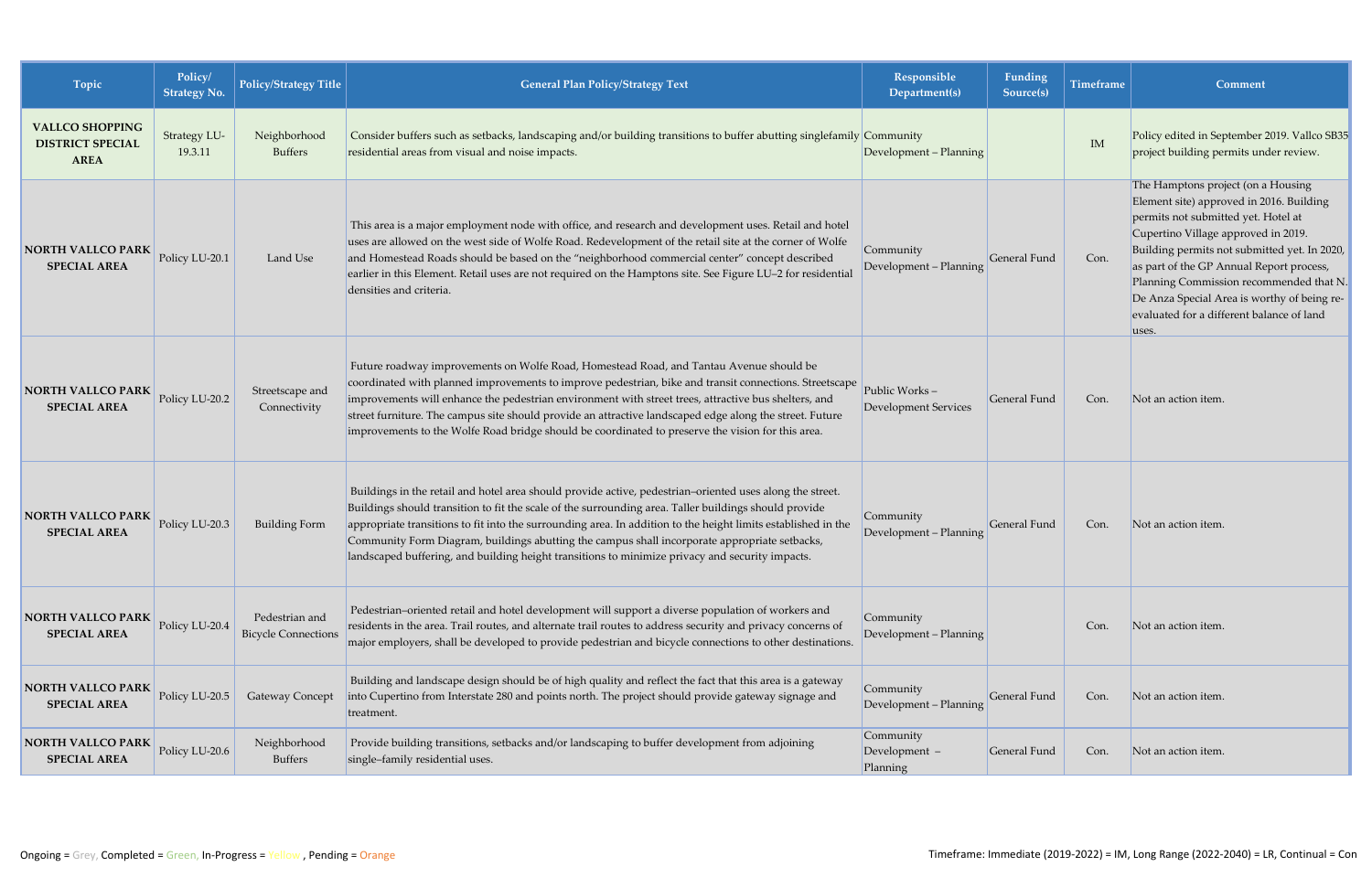| Topic                                       | Policy/<br><b>Strategy No.</b> | Policy/Strategy Title           | <b>General Plan Policy/Strategy Text</b>                                                                                                                                                                                                                                                                                                                                                                                                                                                           | Responsible<br>Department(s)                                                         | Funding<br>Source(s) | <b>Timeframe</b> | Comment                                                                                                                                                                                                                                                      |
|---------------------------------------------|--------------------------------|---------------------------------|----------------------------------------------------------------------------------------------------------------------------------------------------------------------------------------------------------------------------------------------------------------------------------------------------------------------------------------------------------------------------------------------------------------------------------------------------------------------------------------------------|--------------------------------------------------------------------------------------|----------------------|------------------|--------------------------------------------------------------------------------------------------------------------------------------------------------------------------------------------------------------------------------------------------------------|
| <b>NORTH DE ANZA</b><br><b>SPECIAL AREA</b> | Policy LU-21.1                 | Conceptual Plan                 | Amend the North De Anza Conceptual Plan to create a cohesive set of land use and streetscape<br>regulations and guidelines for the North De Anza area.                                                                                                                                                                                                                                                                                                                                             | Community<br>Development-<br>Planning; Public Works-<br><b>Development Services,</b> |                      | IM               | As part of the "Objective Standards" Work-<br>Program item, this action is recommended<br>as a Phase 1 action item. Expected to be<br>completed by Summer 2021. Changes to N.<br>De Anza will be considered with the<br><b>Housing Element udpate</b>        |
| <b>NORTH DE ANZA</b><br><b>SPECIAL AREA</b> | Policy LU-21.2                 | <b>Land Use</b>                 | Primarily office, and research and development uses supplemented with limited commercial and<br>residential uses. See Figure LU-2 for residential densities and criteria.                                                                                                                                                                                                                                                                                                                          | Community<br>Development - Planning                                                  | <b>General Fund</b>  | <b>IM</b>        | As part of the "Objective Standards" Work-<br>Program item, this action is recommended<br>as a Phase 1 action item. Expected to be<br>eompleted by Summer 2021. Changes to N.<br>De Anza will be considered with the<br><b>Housing Element udpate</b>        |
| <b>NORTH DE ANZA</b><br><b>SPECIAL AREA</b> | Policy LU-21.3                 | Streetscape and<br>Connectivity | North De Anza is envisioned as a walkable, bikeable boulevard with wide sidewalks with street trees and<br>roadway improvements for bike lanes and pedestrian crossings. Pedestrian and bike improvements and<br>enhanced pedestrian crossings are also envisioned along other streets in this area to create an<br>interconnected grid. Such improvements will also improve school routes from the Garden Gate<br>neighborhood to Lawson school to the east and provide access to transit routes. | Community<br>Development-<br>Planning; Public Works-<br><b>Development Services</b>  | <b>General Fund</b>  | <b>IM</b>        | As part of the "Objective Standards" Work-<br>Program item, this action is recommended<br>as a Phase 1 action item. Expected to be<br>completed by Summer 2021. Changes to N.<br>De Anza will be considered with the<br><b>Housing Element udpate</b>        |
| <b>NORTH DE ANZA</b><br><b>SPECIAL AREA</b> | Strategy LU-<br>21.4           | <b>Building Design</b>          | Locate buildings along the street with parking areas to the rear. Break up massing of large office<br>buildings along the street with pedestrian scaled elements and locate building entries and active uses<br>along the street frontage to improve the pedestrian character of the area. Mixed-use buildings should<br>include entries, active uses and gathering spaces along the street.                                                                                                       | Community<br>Development - Planning                                                  | General Fund         | Con.             | Not an action item.                                                                                                                                                                                                                                          |
| <b>NORTH DE ANZA</b><br><b>SPECIAL AREA</b> | Policy LU-21.5                 | Gateway Concept                 | Building and landscape design should be of high quality and reflect the fact that this area is a gateway<br>into Cupertino from Interstate 280 and points north.                                                                                                                                                                                                                                                                                                                                   | Community<br>Development - Planning                                                  | General Fund         | Con.             | Not an action item.                                                                                                                                                                                                                                          |
| <b>NORTH DE ANZA</b><br><b>SPECIAL AREA</b> | Policy LU-21.6                 | Neighborhood<br><b>Buffers</b>  | Provide building transitions, setbacks and/or landscaping to buffer development from adjoining<br>single-family residential uses.                                                                                                                                                                                                                                                                                                                                                                  | Community<br>Development - Planning                                                  | <b>General Fund</b>  | IM               | As part of the "Objective Standards" Work<br>Program item, this action is recommended<br>as a Phase 1 action item. <b>Expected to be</b><br>eompleted by Summer 2021. Expected to be<br>considered in conjunction with the<br><b>Housing Element update.</b> |
| <b>SOUTH DE ANZA</b><br><b>SPECIAL AREA</b> | Policy LU-22.1                 | Conceptual Plan                 | Maintain and implement the existing South De Anza and Sunnyvale-Saratoga Conceptual Plans.                                                                                                                                                                                                                                                                                                                                                                                                         | Community<br>Development - Planning                                                  | General Fund         | Con.             | Not an action item.                                                                                                                                                                                                                                          |
| <b>SOUTH DE ANZA</b><br><b>SPECIAL AREA</b> | Policy LU-22.2                 | Land Use                        | General Commercial and retail uses with limited commercial office, office and residential uses.<br>Neighborhood centers should be redeveloped in the "neighborhood commercial centers" concept<br>discussed earlier in this Element. See Figure LU-2 for residential densities and criteria.                                                                                                                                                                                                       | Community<br>Development - Planning                                                  | General Fund         | Con.             | Not an action item. Planning Commission as<br>part of the 2020 GP Annual Report process,<br>recommends considering changing the<br>allowed mix of uses.                                                                                                      |
| <b>SOUTH DE ANZA</b><br><b>SPECIAL AREA</b> | Policy LU-22.3                 | Parcel Assembly                 | Highly encourage assembly of parcels to resolve the fragmented and narrow lot pattern and encourage<br>high-quality development with adequate buffers for neighborhoods.                                                                                                                                                                                                                                                                                                                           | Community<br>Development - Planning                                                  | General Fund         | Con.             | Not an action item.                                                                                                                                                                                                                                          |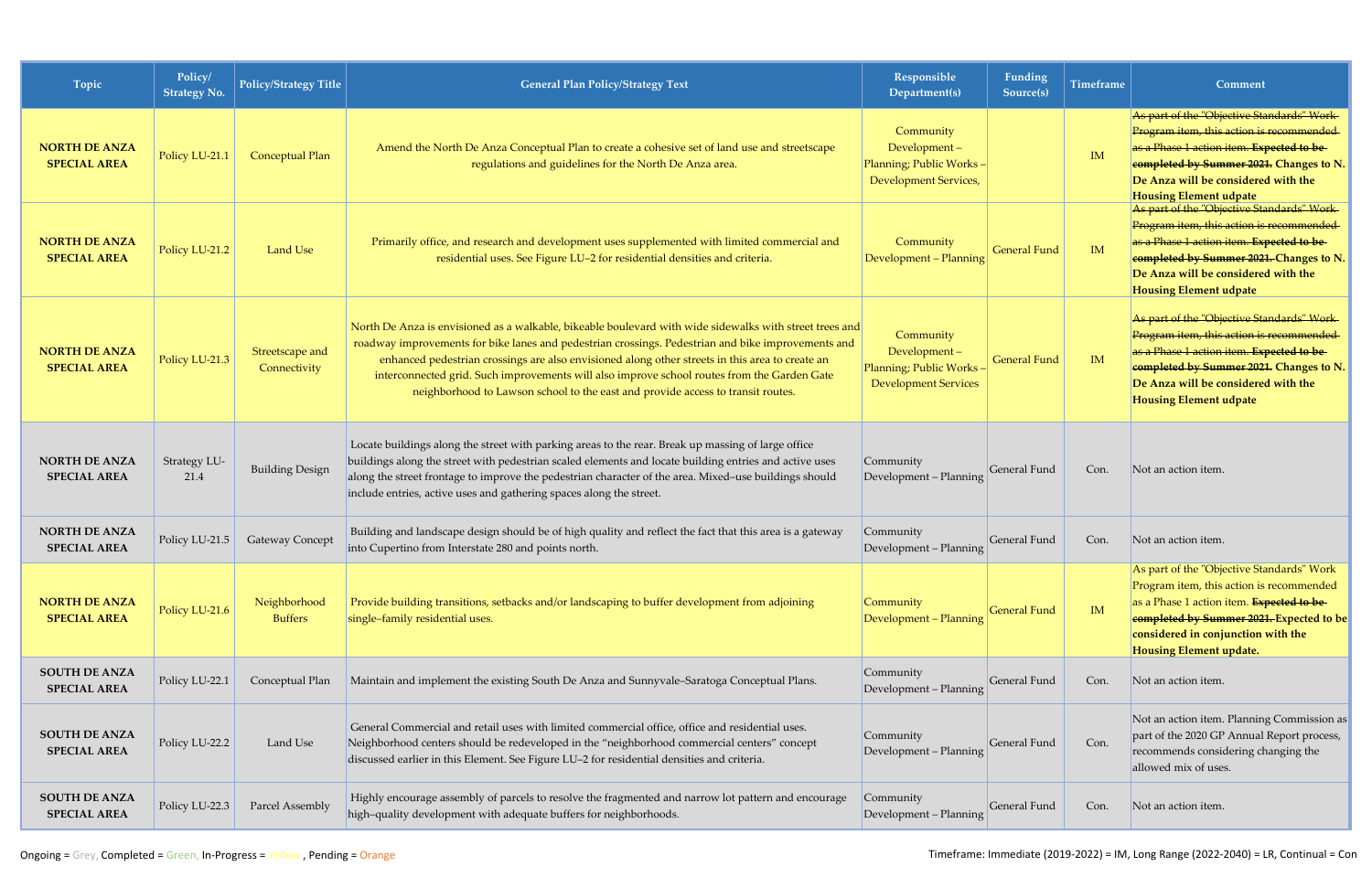| Topic                                       | Policy/<br><b>Strategy No.</b> | <b>Policy/Strategy Title</b>    | <b>General Plan Policy/Strategy Text</b>                                                                                                                                                                                                                                                                                                                                                                                                                                   | Responsible<br>Department(s)                                                  | Funding<br>Source(s) | <b>Timeframe</b> | Comment                                                                                                  |
|---------------------------------------------|--------------------------------|---------------------------------|----------------------------------------------------------------------------------------------------------------------------------------------------------------------------------------------------------------------------------------------------------------------------------------------------------------------------------------------------------------------------------------------------------------------------------------------------------------------------|-------------------------------------------------------------------------------|----------------------|------------------|----------------------------------------------------------------------------------------------------------|
| <b>SOUTH DE ANZA</b><br><b>SPECIAL AREA</b> | Policy LU-22.4                 | Streetscape and<br>Connectivity | South De Anza is envisioned as a walkable, bikeable boulevard with sidewalks, street trees and roadway<br>improvements for bike lanes and pedestrian crossings. Side streets are also envisioned with pedestrian<br>and bicycle improvements to ensure walkable connections from adjacent neighborhoods.                                                                                                                                                                   | Public Works-<br>Development Services;<br>Community<br>Development - Planning | General Fund         | Con.             | Not an action item.                                                                                      |
| <b>SOUTH DE ANZA</b><br><b>SPECIAL AREA</b> | Policy LU-22.5                 | <b>Shared Access</b>            | Since South De Anza is a heavily traveled route, properties in the same block should be connected with<br>auto and pedestrian access through shared access easements to reduce impacts on the corridor.                                                                                                                                                                                                                                                                    | Community<br>Development - Planning                                           | General Fund         | Con.             | Not an action item.                                                                                      |
| <b>SOUTH DE ANZA</b><br><b>SPECIAL AREA</b> | Policy LU-22.6                 | <b>Building Design</b>          | Locate buildings and commercial pads along the street with parking areas to the side and rear. Provide<br>pedestrian-scaled elements and active uses including retail, restaurants, and entries along the street.<br>Outdoor plaza and activity area can be located along the street with sidewalk and street trees to buffer<br>them from through traffic.                                                                                                                | Community<br>Development - Planning                                           | <b>General Fund</b>  | Con.             | Not an action item.                                                                                      |
| <b>SOUTH DE ANZA</b><br><b>SPECIAL AREA</b> | Policy LU-22.7                 | <b>Gateway Concept</b>          | Building and landscape design should be of high quality and reflect the fact that this area has gateways<br>from Highway 85 and at the souther and eastern borders of Cupertino.                                                                                                                                                                                                                                                                                           | Community<br>Development - Planning                                           | General Fund         | Con.             | Not an action item.                                                                                      |
| <b>SOUTH DE ANZA</b><br><b>SPECIAL AREA</b> | Policy LU-22.8                 | Neighborhood<br><b>Buffers</b>  | Provide building transitions, setbacks and/or landscaping to buffer development from adjoining<br>single-family residential uses.                                                                                                                                                                                                                                                                                                                                          | Community<br>Development - Planning                                           | <b>General Fund</b>  | Con.             | Not an action item.                                                                                      |
| <b>HOMESTEAD SPECIAL</b><br><b>AREA</b>     | Policy LU-23.1                 | Conceptual Plan                 | Create a conceptual plan for the Homestead Road Special Area with a cohesive set of land use and<br>streetscape regulations and guidelines.                                                                                                                                                                                                                                                                                                                                | Community<br>Development - Planning                                           | <b>General Fund</b>  | <b>LR</b>        | No action has been taken with regard to<br>creating a conceptual plan for the<br>Homestead Special Area. |
| <b>HOMESTEAD SPECIAL</b><br><b>AREA</b>     | Policy LU-23.2                 | Land Use                        | Primarily retail, commercial and residential uses, with some limited quasi-public use. Redevelopment of<br>neighborhood centers should be based on the "neighborhood commercial center" concept discussed<br>earlier in this element. See Figure LU-2 for residential densities and criteria.                                                                                                                                                                              | Community<br>Development - Planning                                           | General Fund         | Con.             | Not an action item.                                                                                      |
| <b>HOMESTEAD SPECIAL</b><br><b>AREA</b>     | Policy LU-23.3                 | Connectivity                    | Homestead Road is envisioned to become a boulevard with bike and pedestrian improvements and new<br>bicycle and pedestrian crossings at De Anza Boulevard, Blaney Avenue, Wolfe Road, and Tantau Avenue.<br>This will provide better access for people moving east/west through the City north of Interstate 280,<br>linking neighborhoods in the western part of the City with Homestead High School, Homestead Square<br>Shopping Center and Apple Campus 2 to the east. | Public Works-<br><b>Development Services</b>                                  | General Fund         | Con.             | Not an action item.                                                                                      |
| <b>HOMESTEAD SPECIAL</b><br><b>AREA</b>     | Policy LU-23.4                 | <b>Gateway Concept</b>          | Building and landscape design should be of high quality and reflect the fact that this area is a gateway<br>into the northern part of Cupertino.                                                                                                                                                                                                                                                                                                                           | Community<br>Development - Planning                                           | General Fund         | Con.             | Not an action item.                                                                                      |
| <b>HOMESTEAD SPECIAL</b><br><b>AREA</b>     | Policy LU-23.5                 | Neighborhood<br><b>Buffers</b>  | Provide building transitions, setbacks and/or landscaping to buffer development from adjoining<br>single-family residential uses.                                                                                                                                                                                                                                                                                                                                          | Community<br>Development - Planning                                           | General Fund         | Con.             | Not an action item.                                                                                      |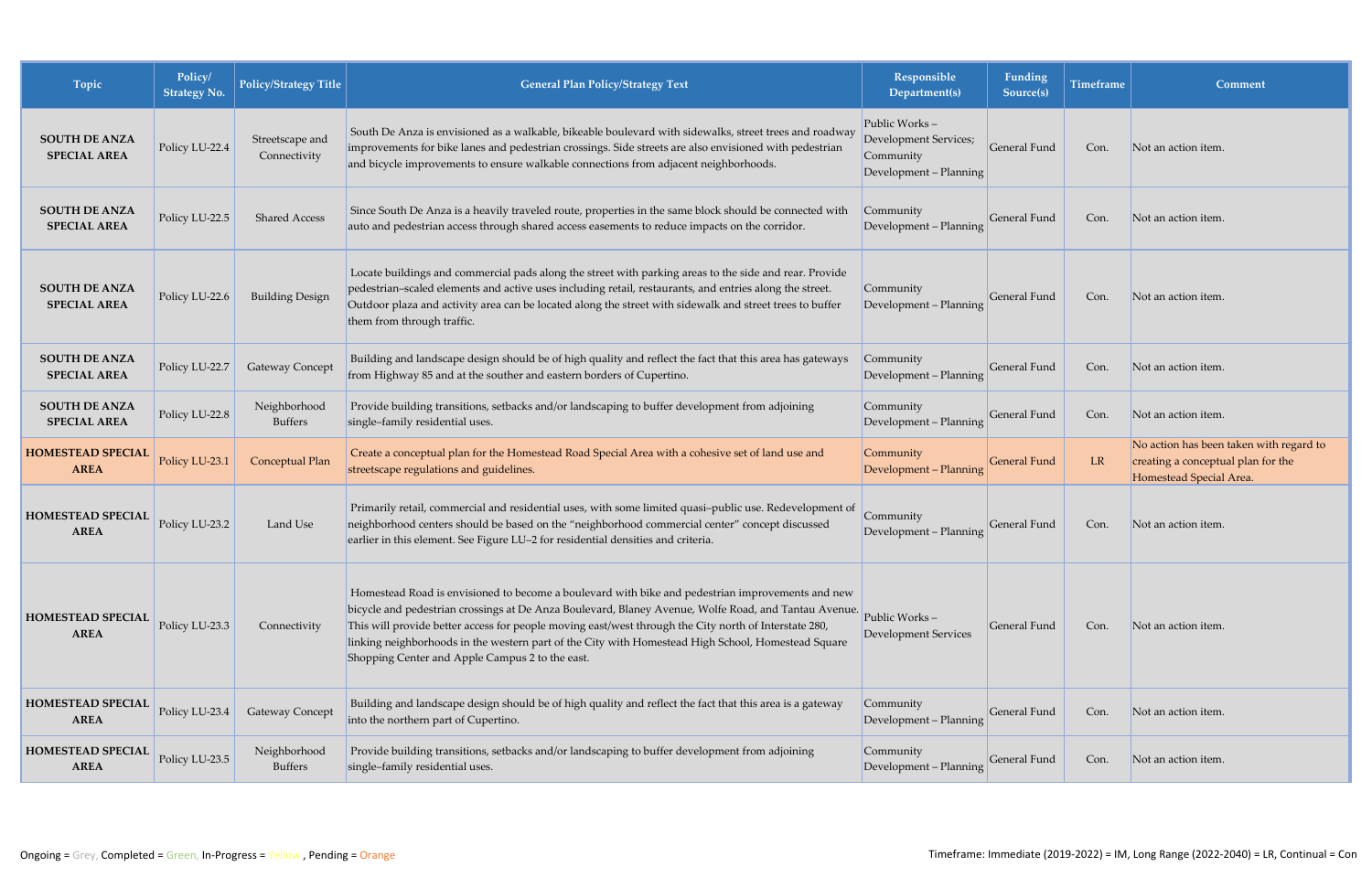| Topic                                   | Policy/<br><b>Strategy No.</b> | <b>Policy/Strategy Title</b>        | <b>General Plan Policy/Strategy Text</b>                                                                                                                                                                                                                                                                                                                                                                                                                                                                                   | Responsible<br>Department(s)                  | Funding<br>Source(s) | <b>Timeframe</b> | Comment                                                                                                                                                                                    |
|-----------------------------------------|--------------------------------|-------------------------------------|----------------------------------------------------------------------------------------------------------------------------------------------------------------------------------------------------------------------------------------------------------------------------------------------------------------------------------------------------------------------------------------------------------------------------------------------------------------------------------------------------------------------------|-----------------------------------------------|----------------------|------------------|--------------------------------------------------------------------------------------------------------------------------------------------------------------------------------------------|
| <b>BUBB ROAD SPECIAL</b><br><b>AREA</b> | Policy LU-24.1                 | Land Use                            | Allowed uses in the Bubb Road Special Area will consist of those described in the ML-rc ordinance with Community<br>limited commercial and residential uses.                                                                                                                                                                                                                                                                                                                                                               | Development - Planning                        | <b>General Fund</b>  | Con.             | Not an action item. As part of the 2020<br>General Plan Annual Report, Planning<br>Commission recommended considering<br>changing the allowed mix of uses.                                 |
| <b>BUBB ROAD SPECIAL</b><br><b>AREA</b> | Policy LU-24.2                 | Streetscape and<br>Connectivity     | Bubb Road is envisioned as a walkable, bikeable corridor with sidewalks, street trees and roadway<br>improvements for bike lanes and pedestrian crossings. Pedestrian and bike improvements and enhanced<br>pedestrian crossings are also envisioned along other streets in this area to create an interconnected grid.<br>Such improvements will also improve routes from the northern and eastern neighborhood to the<br>tri-school area, parks and services and reduce impacts caused to school and employment traffic. | Public Works -<br><b>Development Services</b> | <b>General Fund</b>  | Con.             | Not an action item. Bike and pedestrian<br>improvements occuring in compliance with<br>ped/bike Master Plans and funds provided<br>by private developers.                                  |
| <b>BUBB ROAD SPECIAL</b><br><b>AREA</b> | Policy LU-23.3                 | <b>Building and Site</b><br>Design  | Locate buildings along the street with parking areas to the rear. Break up massing of large office<br>buildings along the street with pedestrian-scaled elements and locate building entries and active uses<br>along the street frontage to improve the pedestrian character of the area.                                                                                                                                                                                                                                 | Community<br>Development - Planning           | General Fund         | Con.             | Not an action item.                                                                                                                                                                        |
| <b>BUBB ROAD SPECIAL</b><br><b>AREA</b> |                                | Policy LU-23.4 Compatibility of Use | The compatibility of non-industrial uses with industrial uses must be considered when reviewing new<br>development.                                                                                                                                                                                                                                                                                                                                                                                                        | Community<br>Development - Planning           | General Fund         | Con.             | Not an action item.                                                                                                                                                                        |
| <b>BUBB ROAD SPECIAL</b><br><b>AREA</b> | Policy LU-23.5                 | Neighborhood<br><b>Buffers</b>      | New industrial uses should provide building transitions, setbacks and landscaping to provide a buffer<br>for adjoining low-intensity residential users.                                                                                                                                                                                                                                                                                                                                                                    | Community<br>Development - Planning           | General Fund         | Con.             | Not an action item.                                                                                                                                                                        |
| <b>MONTA VISTA</b><br><b>VILLAGE</b>    | Policy LU-25.1                 | Conceptual Plan                     | Continue to govern Monta Vista's commercial area through the Monta Vista Design Guidelines. The<br>guidelines provide direction for architecture, landscaping and public improvements. Create a Monta Vista<br>Village Conceptual Plan with a cohesive set of updated regulations and guidelines for this area.                                                                                                                                                                                                            | Community<br>Development - Planning           | General Fund         | Con./LR          | No action has been taken with regard to<br>creating a Monta Vista Village Conceptual<br>Plan, though the Monta Vista Design<br>Guidelines are in effect and continue to be<br>implemented. |
| <b>MONTA VISTA</b><br><b>VILLAGE</b>    | Policy LU-25.2                 | Land Use                            | Encourage the commercial district to serve as a neighborhood commercial center for Monta Vista Village<br>and its adjoining neighborhoods. Mixed-use with residential is encouraged. The industrial area should be<br>retained to provide small-scale light industrial and service industrial opportunities, while remaining<br>compatible with the surrounding residential and commercial uses. See Figure LU-2 for residential<br>densities and criteria.                                                                | Community<br>Development - Planning           | General Fund         | Con.             | Not an action item. Current zoning supports<br>this.                                                                                                                                       |
| <b>MONTA VISTA</b><br><b>VILLAGE</b>    | Policy LU-25.3                 | Buildings and Site<br>Design        | Encourage buildings to be designed in a way that promotes the small-scale, older and mixed-use<br>character of the area. Buildings should be located along the street with pedestrian-scale architecture and<br>retail and active uses on the ground floor. Parking should be located to the rear.                                                                                                                                                                                                                         | Community<br>Development Planning             | General Fund         | Con.             | Not an action item. Implemented through<br>existing standards in the Monta Vista<br>Design Guidelines.                                                                                     |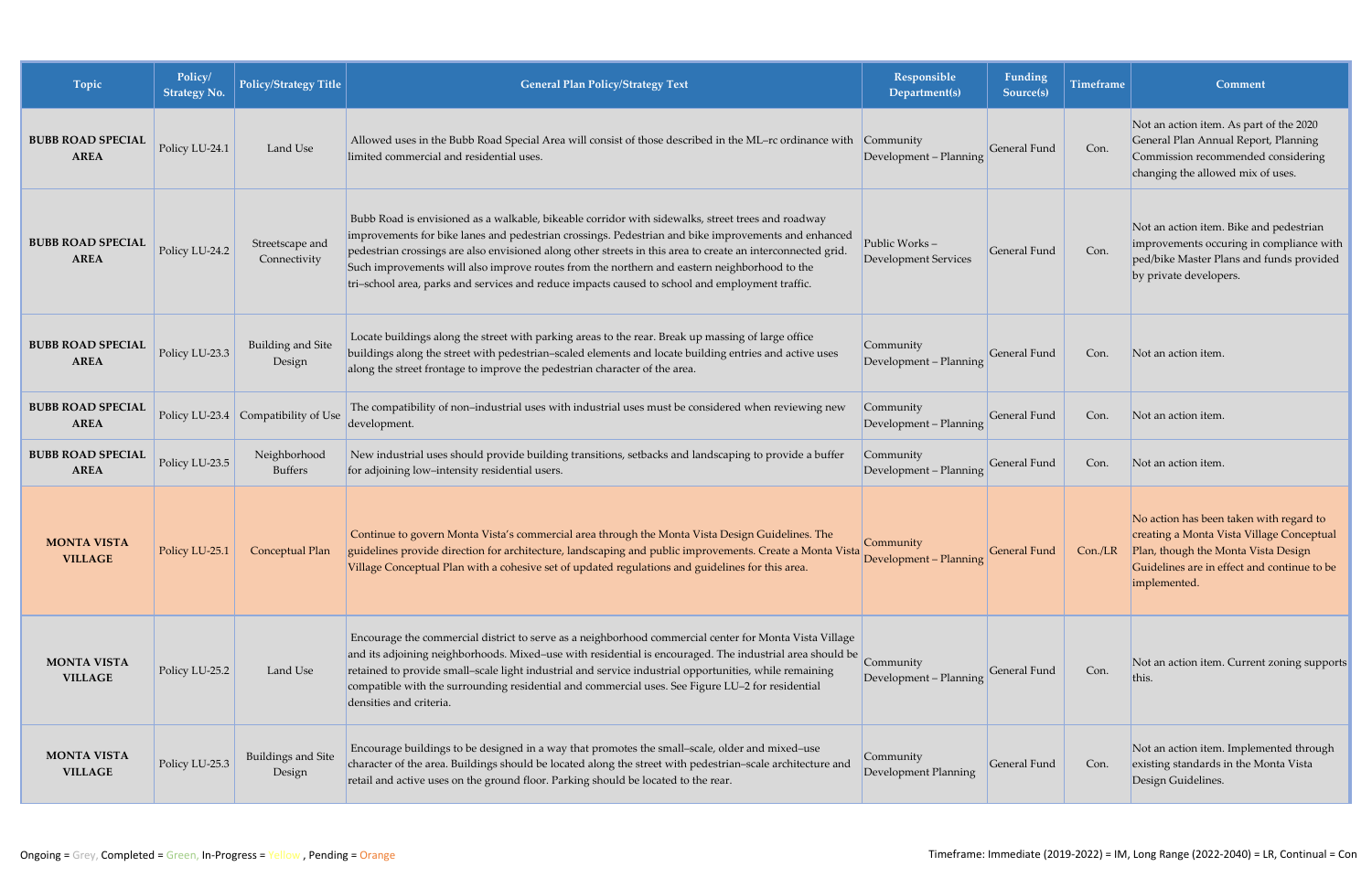| Topic                                                                        | Policy/<br><b>Strategy No.</b> | Policy/Strategy Title              | <b>General Plan Policy/Strategy Text</b>                                                                                                                                                                                                                                                                                                                                                                                                                                                                                                                                                                                                                      | Responsible<br>Department(s)                 | Funding<br>Source(s) | <b>Timeframe</b> | Comment                                                                                                                    |
|------------------------------------------------------------------------------|--------------------------------|------------------------------------|---------------------------------------------------------------------------------------------------------------------------------------------------------------------------------------------------------------------------------------------------------------------------------------------------------------------------------------------------------------------------------------------------------------------------------------------------------------------------------------------------------------------------------------------------------------------------------------------------------------------------------------------------------------|----------------------------------------------|----------------------|------------------|----------------------------------------------------------------------------------------------------------------------------|
| <b>MONTA VISTA</b><br><b>VILLAGE</b>                                         | Strategy LU-<br>25.3.1         | Storefront<br>Appearance           | Commercial and office buildings shall include a storefront appearance to the public street, and shall not<br>be separated from the public sidewalk by extensive landscaping or changes in elevation. Office buildings<br>shall be designed to accommodate future entrances from the sidewalk for future retail uses.                                                                                                                                                                                                                                                                                                                                          | Community<br>Development - Planning          | General Fund         | Con.             | Not an action item. Implemented through<br>existing standards in the Monta Vista<br>Design Guidelines.                     |
| <b>MONTA VISTA</b><br><b>VILLAGE</b>                                         | Strategy LU-<br>25.3.2         | Parking                            | Commercial properties or commercial portions of properties may rely on public parking on Pasadena and<br>Imperial Avenues to meet their off-site parking needs within the area bounded by Granada Avenue,<br>Stevens Creek Boulevard, Orange Avenue, and the Union Pacific right-of-way (see diagram to the right).                                                                                                                                                                                                                                                                                                                                           | Community<br>Development - Planning          | General Fund         | Con.             | Not an action item.                                                                                                        |
| <b>MONTA VISTA</b><br><b>VILLAGE</b>                                         | Policy LU-25.4                 | Street Design and<br>Connectivity  | Maintain Monta Vista Village as a walkable, bikeable mixed-use neighborhood with sidewalks, street<br>trees and roadway improvements for bike lanes and sidewalks with routes to the tri-school area.<br>Automobile, pedestrian and bicycle improvements are envisioned along other streets in this area to create Development -<br>an interconnected grid and with new development to remove street blockages and promote a network of Planning; Public Works<br>streets. On-street parking is encouraged. Roadway and sidewalk improvements will also improve school Development Services<br>routes from the northern neighborhoods to the tri-school area. | Community                                    | General Fund         | Con.             | Not an action item. School route and<br>sidewalk improvements being completed<br>through the Capital Improvements Project. |
| <b>MONTA VISTA</b><br><b>VILLAGE</b>                                         | Strategy LU-<br>25.4.1         |                                    | Interconnected Access Individual properties shall have interconnected pedestrian and vehicle access and shared parking.                                                                                                                                                                                                                                                                                                                                                                                                                                                                                                                                       | Community<br>Development - Planning          | General Fund         | Con.             | Not an action item. Implemented through<br>existing standards in the Monta Vista<br>Design Guidelines.                     |
| <b>MONTA VISTA</b><br><b>VILLAGE</b>                                         | Strategy LU-<br>25.4.2         | Residential Streets                | Residential street improvements may have a semi-rural appearance based on the Municipal Code<br>requirements. Safe routes to school streets, or any others designated by the City Council shall be required<br>to have sidewalks and street trees.                                                                                                                                                                                                                                                                                                                                                                                                            | Public Works-<br><b>Development Services</b> | General Fund         | Con.             | Not an action item                                                                                                         |
| <b>OTHER</b><br>NON-RESISENTIAL/<br><b>MIXED-USE SPECIAL</b><br><b>AREAS</b> | Policy LU-26.1                 | Land Use                           | Retrofit or redevelop neighborhood centers using the "neighborhood commercial centers" concept<br>discussed earlier in this Element. Areas that are not designated as "neighborhood centers" are encouraged Community<br>to provide commercial uses with active uses such as entries, lobbies, seating areas or retail along the<br>street. See Figure LU-2 for residential densities and criteria.                                                                                                                                                                                                                                                           | Development - Planning                       | <b>General Fund</b>  | Con.             | Not an action item                                                                                                         |
| <b>OTHER</b><br>NON-RESISENTIAL/<br><b>MIXED-USE SPECIAL</b><br><b>AREAS</b> | Policy LU-26.2                 | Building and Site<br>Design        | Encourage buildings to be designed in a pedestrian-oriented format. Buildings should be located along<br>the street with pedestrian-scale architecture and retail and active uses on the ground floor. Parking<br>should be located to the sides or rear. Buildings may be one to two stories in height. In some instances,<br>buildings may be three stories in height.                                                                                                                                                                                                                                                                                      | Community<br>Development - Planning          | General Fund         | Con.             | Not an action item.                                                                                                        |
| <b>OTHER</b><br>NON-RESISENTIAL/<br><b>MIXED-USE SPECIAL</b><br><b>AREAS</b> | Policy LU-26.3                 | Street Design and<br>Connectivity  | Create neighborhood centers that area walkable, bikeable areas with sidewalks, street trees and roadway<br>improvements for bike lanes sidewalks to provide connections to the neighborhoods that they service.                                                                                                                                                                                                                                                                                                                                                                                                                                               | Community<br>Development - Planning          | General Fund         | Con.             | Not an action item.                                                                                                        |
| <b>OTHER</b><br>NON-RESISENTIAL/<br><b>MIXED-USE SPECIAL</b><br><b>AREAS</b> |                                | Policy LU-26.4 Neighboring Buffers | Encourage projects to include building transitions, setbacks and landscaping to provide a buffer for<br>adjoining low-intensity residential uses.                                                                                                                                                                                                                                                                                                                                                                                                                                                                                                             | Community<br>Development - Planning          | General Fund         | Con.             | No action has been taken on this at this time.                                                                             |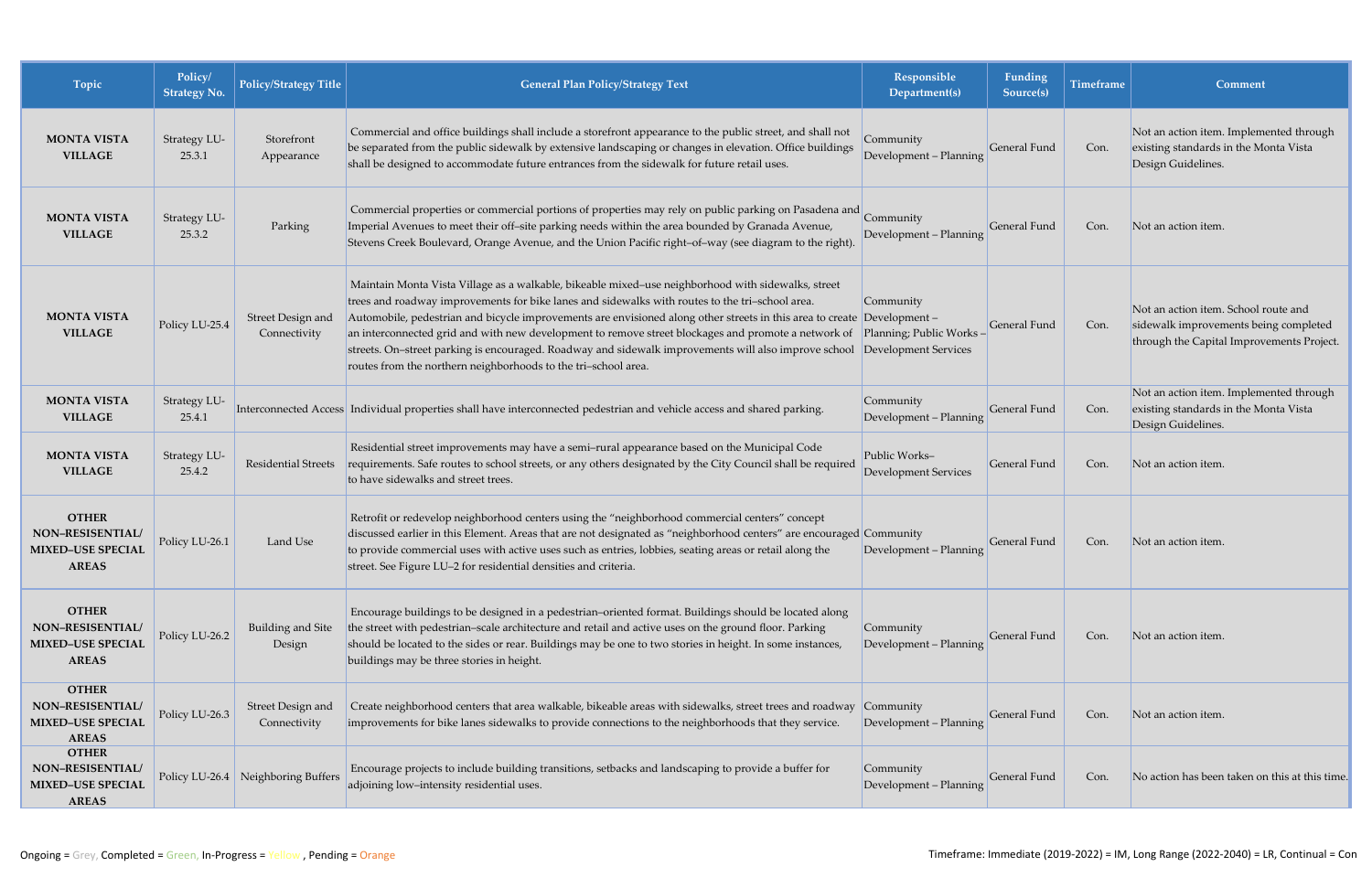| Topic                | Policy/<br><b>Strategy No.</b> | <b>Policy/Strategy Title</b>       | <b>General Plan Policy/Strategy Text</b>                                                                                                                                                                                                                                                                                                                                           | Responsible<br>Department(s)                 | Funding<br>Source(s) | <b>Timeframe</b> | Comment                                                                                                                                                                                                                                                                           |
|----------------------|--------------------------------|------------------------------------|------------------------------------------------------------------------------------------------------------------------------------------------------------------------------------------------------------------------------------------------------------------------------------------------------------------------------------------------------------------------------------|----------------------------------------------|----------------------|------------------|-----------------------------------------------------------------------------------------------------------------------------------------------------------------------------------------------------------------------------------------------------------------------------------|
| <b>NEIGHBORHOODS</b> | Policy LU-27.1                 | Compatibility                      | Ensure that new development within and adjacent to residential neighborhoods is compatible with<br>neighborhood character.                                                                                                                                                                                                                                                         | Community<br>Development - Planning          | General Fund         | Con.             | Not an action item. Planning Commission-<br>recommends consider adding language to<br>address possible future state laws regarding<br>densification of single family lots to<br>determine which regulations for form and-<br>massing would apply. Consider minimum-<br>lot sizes. |
| <b>NEIGHBORHOODS</b> | Strategy LU-<br>27.1.1         | Regulations                        | Maintain and update design regulations and guidelines for single-family development that address<br>neighborhood compatibility and visual and privacy impacts.                                                                                                                                                                                                                     | Community<br>Development - Planning          | General Fund         | Con.             | Not an action item.                                                                                                                                                                                                                                                               |
| <b>NEIGHBORHOODS</b> | Strategy LU-<br>27.1.2         | Neighborhood<br>Guidelines         | Identify neighborhoods that have a unique architectural style, historical background or location and<br>develop plans that preserve and enhance their character. Support and budget for special zoning or design Community<br>guidelines (e.g. the Fairgrove Eichler neighborhood) and single-story overlay zones in neighborhoods,<br>where there is strong neighborhood support. | Development - Planning                       | General Fund         | Con.             | Not an action item.                                                                                                                                                                                                                                                               |
| <b>NEIGHBORHOODS</b> | Strategy LU-<br>27.1.3         | Flexibility                        | When neighborhoods are in transition, add flexibility for requirements for new development that<br>acknowledge the transition while continuing to respect the existing neighborhood.                                                                                                                                                                                               | Community<br>Development - Planning          | General Fund         | Con.             | Not an action item.                                                                                                                                                                                                                                                               |
| <b>NEIGHBORHOODS</b> | Strategy LU-<br>27.1.4         | Late Night Uses                    | Discourage late-evening entertainment activities such as night-clubs in commercial areas where parcels<br>are especially narrow, abut single-family residential development, and cannot adequately provide visual<br>and noise buffers.                                                                                                                                            | Community<br>Development - Planning          | General Fund         | Con.             | Not an action item.                                                                                                                                                                                                                                                               |
| <b>NEIGHBORHOODS</b> | Policy LU-27.2                 | Relationship to the<br>Street      | Ensure that new development in and adjacent to neighborhoods improve the walkability of<br>neighborhoods by providing inviting entries, stoops and porches along the street frontage, compatible<br>building design and reducing visual impacts of garages.                                                                                                                        | Community<br>Development - Planning          | General Fund         | Con.             | Not an action item.                                                                                                                                                                                                                                                               |
| <b>NEIGHBORHOODS</b> | Policy LU-27.3                 | Entries                            | Define neighborhood entries through architecture, or landscaping appropriate to the character of the<br>neighborhood. Gates are discouraged because they isolate developments from the community.                                                                                                                                                                                  | Community<br>Development - Planning          | General Fund         | Con.             | Not an action item.                                                                                                                                                                                                                                                               |
| <b>NEIGHBORHOODS</b> | Policy LU-27.4                 | Connections                        | Support pedestrian and bicycling improvements that improve access with neighborhoods to parks,<br>schools and local retail, and between neighborhoods. Support traffic calming measures rather than<br>blocking the street to reduce traffic impacts on neighborhoods.                                                                                                             | Public Works-<br><b>Development Services</b> | General Fund         | Con.             | Not an action item. Implemented through<br>the Bike/Ped Master Plans and the Capital<br>Improvement project and/or project review.                                                                                                                                                |
| <b>NEIGHBORHOODS</b> | Policy LU-27.5                 | <b>Streets</b>                     | Determine appropriate street widths, bike lane, sidewalk and streetlight design to define the unique<br>character of neighborhoods, where appropriate.                                                                                                                                                                                                                             | Public Works-<br><b>Development Services</b> | General Fund         | Con.             | Not an action item.                                                                                                                                                                                                                                                               |
| <b>NEIGHBORHOODS</b> | Policy LU-27.6                 | Multi-family<br>Residential Design | Maintain an attractive, liveable environment for multi-family dwellings.                                                                                                                                                                                                                                                                                                           | Community<br>Development - Planning          | General Fund         | Con.             | Not an action item.                                                                                                                                                                                                                                                               |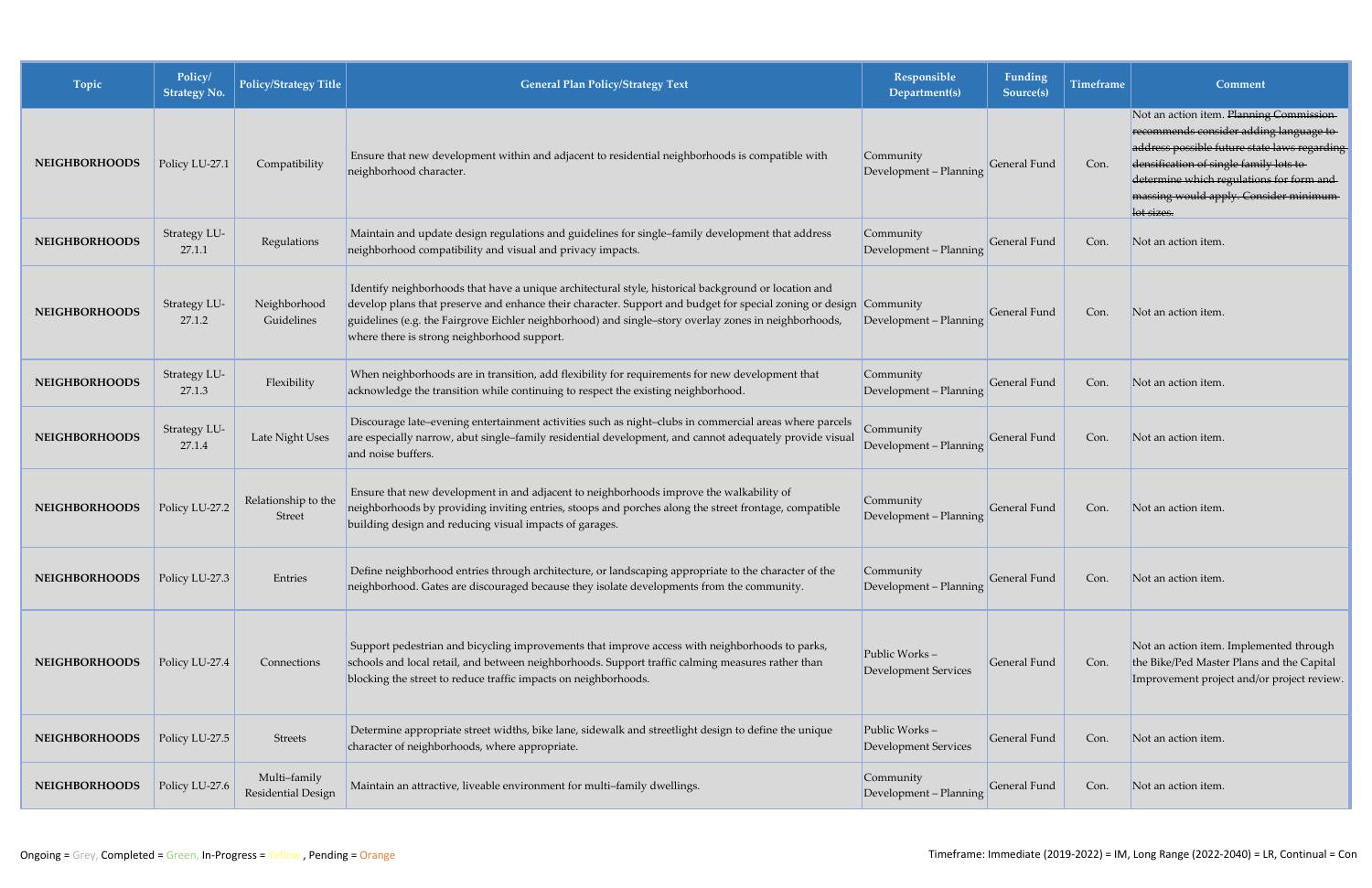| Topic                                                       | Policy/<br><b>Strategy No.</b> | <b>Policy/Strategy Title</b>         | <b>General Plan Policy/Strategy Text</b>                                                                                                                                                                                                 | Responsible<br>Department(s)                                                                                            | Funding<br>Source(s) | <b>Timeframe</b> | Comment                                                                                                            |
|-------------------------------------------------------------|--------------------------------|--------------------------------------|------------------------------------------------------------------------------------------------------------------------------------------------------------------------------------------------------------------------------------------|-------------------------------------------------------------------------------------------------------------------------|----------------------|------------------|--------------------------------------------------------------------------------------------------------------------|
| <b>NEIGHBORHOODS</b>                                        | Strategy LU-<br>27.6.1         | Areas                                | Provision of Outdoor Provide outdoor areas, both passive and active, and generous landscaping to enhance the surroundings<br>for multi-family residents. Allow public access to the common outdoor areas whenever possible.              | Community<br>Development - Planning                                                                                     | General Fund         | Con.             | Not an action item.                                                                                                |
| <b>NEIGHBORHOODS</b>                                        | Strategy LU-<br>27.6.2         | Ordinance Updates                    | Update the Planned Development (residential) and R-3 ordinances to achieve the policies and strategies<br>applicable to multi-family development in neighborhoods.                                                                       | Community<br>Development - Planning                                                                                     | General Fund         | Con./IM          | Completed update to Planned Development<br>Ordinance in 2019.                                                      |
| <b>NEIGHBORHOODS</b>                                        |                                | Policy LU-27.7 Compatibility of Lots | Ensure that zoning, subdivision and lot-line adjustment requests related to lot size or lot design consider Community<br>the need to preserve neighborhood lot patterns.                                                                 | Development - Planning                                                                                                  | General Fund         | Con.             | Not an action item.                                                                                                |
| <b>NEIGHBORHOODS</b>                                        | Strategy LU-<br>27.7.1         | Lot Size                             | Ensure that subdivision and lot-line adjustment requests respect the neighborhood lot size patterns.<br>Consider revisions to lot size requirements if the neighborhood lot pattern is different from the zoning<br>requirements.        | Community<br>Development-<br>Planning; Public Works -<br>Development Services                                           | General Fund         | Con.             | Not an action item.                                                                                                |
| <b>NEIGHBORHOODS</b>                                        | Strategy LU-<br>27.7.2         | Flag Lots                            | Allow flag lots only in cases where they are the sole alternative to integrate subdivisions with the<br>surrounding neighborhood.                                                                                                        | Community<br>Development-<br>Planning; Public Works -<br>Development Services                                           | General Fund         | Con.             | Not an action item.                                                                                                |
| <b>NEIGHBORHOODS</b>                                        | Policy LU-27.8                 | Protection                           | Protect residential neighborhoods from noise, traffic, light, glare, odors and visually intrusive effects<br>from more intense development with landscape buffers, site and building design, setbacks and other<br>appropriate measures. | Community<br>Development-<br>Planning; Public Works - General Fund<br><b>Development Services</b><br>and Transportation |                      | Con.             | Not an action item. Implemented via<br>standards in the Municipal Code.                                            |
| <b>NEIGHBORHOODS</b>                                        | Policy LU-27.9                 | <b>Services</b>                      | Amenities and Improve equitable distribution of community amenities such as parks and access to shopping within<br>walking and bicycling distance of neighborhoods.                                                                      | Public Works-<br>Development Services;<br>Community<br>Development - Planning                                           | <b>General Fund</b>  | IM               | Parks Master Plan currently under review.<br>No further action required at this time.                              |
| <b>INSPIRATION</b><br><b>HEIGHTS</b><br><b>NEIGHBORHOOD</b> | Policy LU-28.1                 | Connectivity                         | Improve bicycle and pedestrian environment along Foothill Boulevard and Stevens Canyon Road to<br>improve neighborhood connectivity to services as well as for hikers and bikers accessing natural open<br>spaces in the vicinity.       | Public Works-<br>Transportation                                                                                         | General Fund         | Con.             | Not an action item. Implemented through<br>the Ped/Bike Master Plans and<br>improvements for private developments. |
| <b>INSPIRATION</b><br><b>HEIGHTS</b><br><b>NEIGHBORHOOD</b> | Policy LU-28.2                 | Merriman-Santa                       | Allow legal, non-conforming duplexes to remain in the area bounded by Santa Lucia Road, Alcalde Road Community<br>Lucia Neighborhood and Foothill Boulevard.                                                                             | Development - Planning                                                                                                  | General Fund         | Con.             | Not an action item.                                                                                                |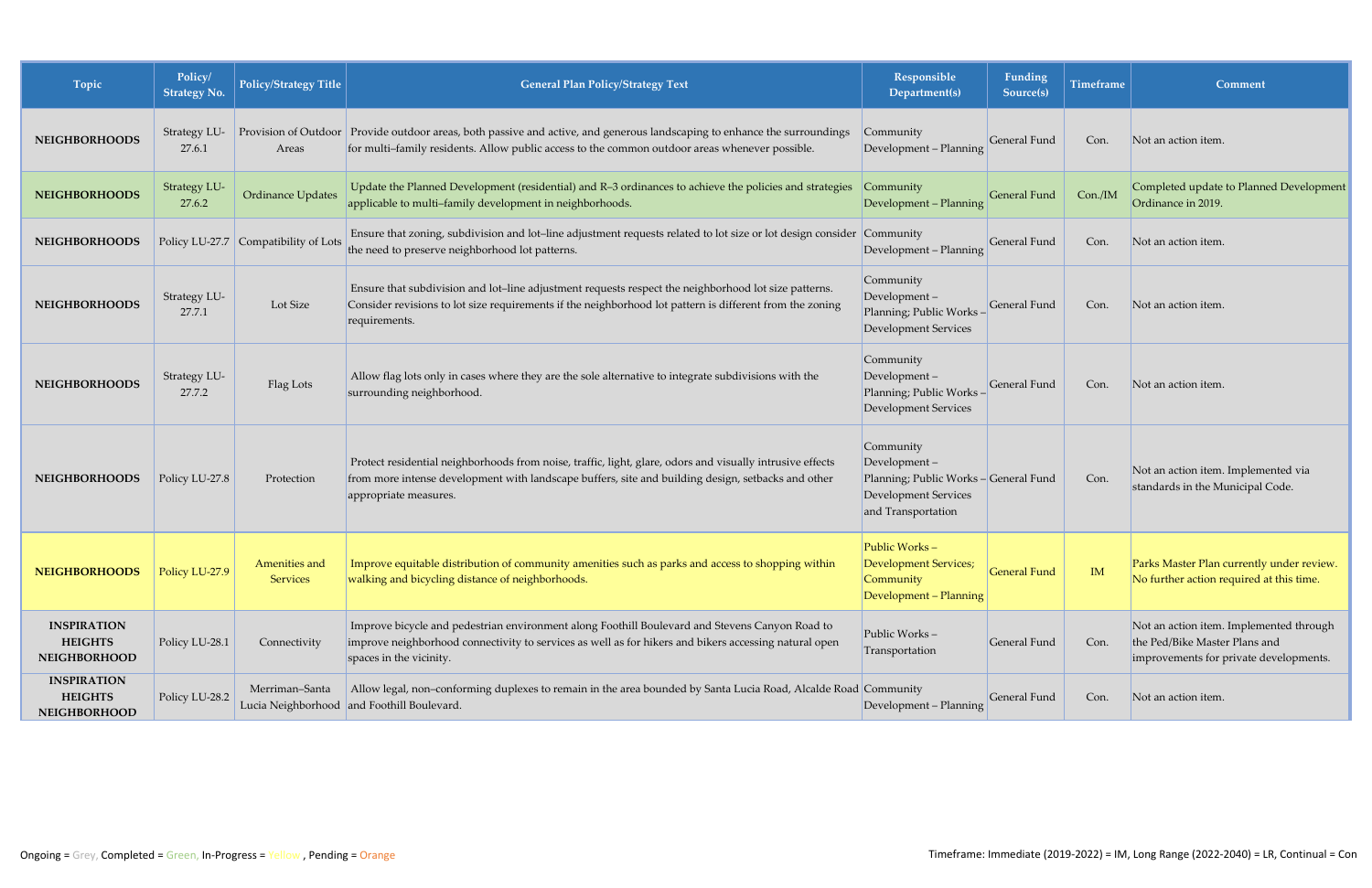| Topic                                    | Policy/<br><b>Strategy No.</b> | <b>Policy/Strategy Title</b>                                     | <b>General Plan Policy/Strategy Text</b>                                                                                                                                                                                                                                                                                                                                                                                                                                                                                                                                                           | Responsible<br>Department(s)                 | Funding<br>Source(s) | <b>Timeframe</b> | Comment                                                                                                                                                                                                                                |
|------------------------------------------|--------------------------------|------------------------------------------------------------------|----------------------------------------------------------------------------------------------------------------------------------------------------------------------------------------------------------------------------------------------------------------------------------------------------------------------------------------------------------------------------------------------------------------------------------------------------------------------------------------------------------------------------------------------------------------------------------------------------|----------------------------------------------|----------------------|------------------|----------------------------------------------------------------------------------------------------------------------------------------------------------------------------------------------------------------------------------------|
| <b>OAK VALLEY</b><br><b>NEIGHBORHOOD</b> | Policy LU-29.1                 | Development<br>Intensity                                         | Require development intensity for the single-family Oak Valley neighborhood to be consistent with the<br>development agreement that includes the use permit and other approvals. The development agreement<br>describes development areas, intensity and styles of development, public park dedication, tree protection, Community<br>access and historic preservation. The theme of the approvals is to balance development with<br>environmental protection by clustering development, setting it back from sensitive environmental areas<br>and preserving large areas as permanent open space. | Development - Planning                       | General Fund         | Con.             | Not an action item.                                                                                                                                                                                                                    |
| <b>OAK VALLEY</b><br><b>NEIGHBORHOOD</b> | Policy LU-29.2                 | Design Elements                                                  | Require buildings to reflect the natural hillside setting as required in residential hillside zones with<br>traditional architectural styles and natural materials and colors. Larger building elements should be<br>scaled to respect the existing development in the surrounding area.                                                                                                                                                                                                                                                                                                           | Community<br>Development - Planning          | General Fund         | Con.             | Not an action item. Architectural standards<br>in the approved documents for the Oak<br>Valley development.                                                                                                                            |
| <b>FAIRGROVE</b><br><b>NEIGHBORHOOD</b>  | Policy LU-30.1                 | Development<br>Standards                                         | Require all new construction to conform to the R1-e zoning (Single Family Residential – Eichler).                                                                                                                                                                                                                                                                                                                                                                                                                                                                                                  | Community<br>Development - Planning          | <b>General Fund</b>  | Con.             | Not an action item.                                                                                                                                                                                                                    |
| <b>FAIRGROVE</b><br><b>NEIGHBORHOOD</b>  | Policy LU-30.2                 | Design Guidelines                                                | Encourage residents to incorporate the design guidelines illustrated in the Eichler Design Guidelines.                                                                                                                                                                                                                                                                                                                                                                                                                                                                                             | Community<br>Development - Planning          | General Fund         | Con.             | Not an action item.                                                                                                                                                                                                                    |
| <b>AVAILABILITY OF</b><br><b>HOUSING</b> | Policy HE-1.1                  | Provision of<br><b>Adequate Capacity</b><br>for New Construction | Designate sufficient land at appropriate densities to accommodate Cupertino's Regional Housing Needs<br>Allocation (RHNA) of 1,064 units for the 2014-2022 planning period.                                                                                                                                                                                                                                                                                                                                                                                                                        | Community<br>Development - Planning          | General Fund         | <b>IM</b>        | Completed with identification of Priority<br>Housing Sites in 2014/2015 and completion<br>of rezoning in 2019. Housing Element<br>update anticipated to commence in Jan 2021,<br>statutorily required to be completed by Dec.<br>2023. |
| <b>AVAILABILITY OF</b><br><b>HOUSING</b> | Policy HE-1.2                  | <b>Housing Densities</b>                                         | Provide a full range of densities for ownership and rental housing.                                                                                                                                                                                                                                                                                                                                                                                                                                                                                                                                | Community<br>Development - Planning Required | None                 | Con.             | Not an action item.                                                                                                                                                                                                                    |
| <b>AVAILABILITY OF</b><br><b>HOUSING</b> | Policy HE-1.3                  | Mixed-use<br>Development                                         | Encourage mixed-use development near transportation facilities and employment centers.                                                                                                                                                                                                                                                                                                                                                                                                                                                                                                             | Community<br>Development - Housing Required  | None                 | Con.             | Not an action item.                                                                                                                                                                                                                    |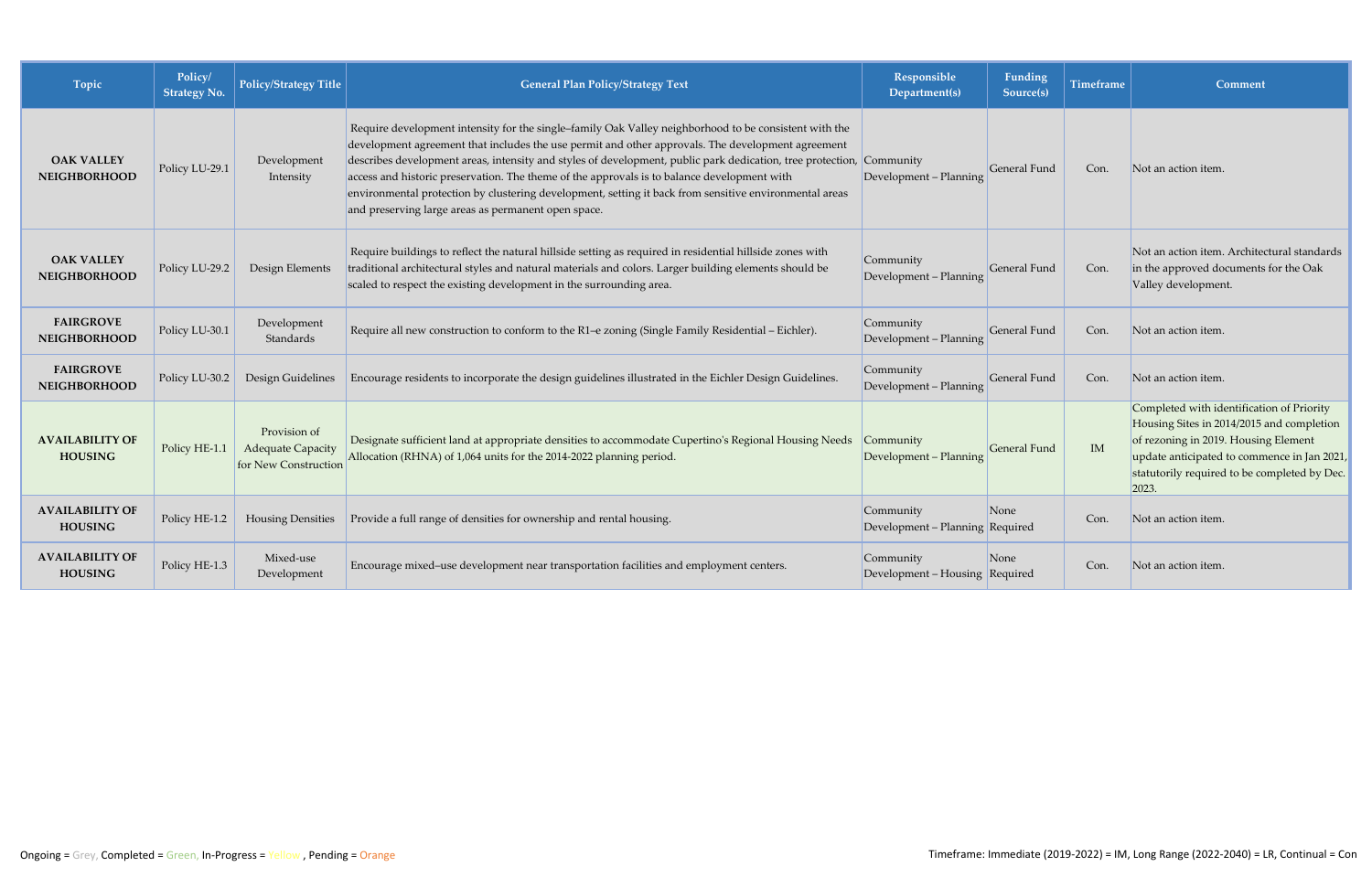| Topic                                    | Policy/<br><b>Strategy No.</b> | <b>Policy/Strategy Title</b>    | <b>General Plan Policy/Strategy Text</b>                                                                                                                                                                                                                                                                                                                                                                                                                                                                                                                                                                                                                                                                                                                                                                                                                                                                                                                                                                                                                                                                                                                                                                                                                                                                                                                                                                                                                                                                                                                                                                                                                                                                                                                                                                                                                                                                                                                                                                                                                                                                                                                                                                                                                                                                                                                                                                                                                                                                                                                                                                                                                                                                                                | Responsible<br>Department(s)                       | Funding<br>Source(s) | <b>Timeframe</b> | Comment                                                                                                                                                                                                                                        |
|------------------------------------------|--------------------------------|---------------------------------|-----------------------------------------------------------------------------------------------------------------------------------------------------------------------------------------------------------------------------------------------------------------------------------------------------------------------------------------------------------------------------------------------------------------------------------------------------------------------------------------------------------------------------------------------------------------------------------------------------------------------------------------------------------------------------------------------------------------------------------------------------------------------------------------------------------------------------------------------------------------------------------------------------------------------------------------------------------------------------------------------------------------------------------------------------------------------------------------------------------------------------------------------------------------------------------------------------------------------------------------------------------------------------------------------------------------------------------------------------------------------------------------------------------------------------------------------------------------------------------------------------------------------------------------------------------------------------------------------------------------------------------------------------------------------------------------------------------------------------------------------------------------------------------------------------------------------------------------------------------------------------------------------------------------------------------------------------------------------------------------------------------------------------------------------------------------------------------------------------------------------------------------------------------------------------------------------------------------------------------------------------------------------------------------------------------------------------------------------------------------------------------------------------------------------------------------------------------------------------------------------------------------------------------------------------------------------------------------------------------------------------------------------------------------------------------------------------------------------------------------|----------------------------------------------------|----------------------|------------------|------------------------------------------------------------------------------------------------------------------------------------------------------------------------------------------------------------------------------------------------|
| <b>AVAILABILITY OF</b><br><b>HOUSING</b> | Strategy HE-<br>1.3.1          | <b>Zoning Provisions</b>        | Land Use Policy and To accommodate the Regional Housing Needs Allocation (RHNA), the City will continue to:<br>*Provide adequate capacity through the Land Use Element and Zoning Ordinance to accommodate the<br>RHNA of 1,064 units while maintaining a balanced land use plan that offers opportunities for<br>employment growth, commercial/retail activities, services and amenities.<br>*Monitor development standards to ensure they are adequate and appropriate to facilitate a range of<br>housing in the community.<br>*Monitor the sites inventory and make it available on the City website.<br>*Monitor development activity on the Housing Opportunity Sites to ensure that the City maintains<br>sufficient land to accommodate the RHNA during the planning period. In the event a housing site listed<br>in the Housing Element sites inventory is redeveloped with a non-residential use or at a lower density<br>than shown in the Housing Element sites inventory, ensure that the City has adequate capacity to meet<br>the RHNA by making the findings required by Government Code Section 65863 and identifying<br>alternative site(s) within the City if needed.<br>* Priority Housing Sites: As part of the Housing Element update, the City has identified five priority sites<br>under Scenario A (see Table HE-5) for residential development over the next eight years. The General<br>Plan and zoning designations allow the densities shown in Table HE-5 for all sites except the Vallco<br>Shopping District will involve significant planning and community input. A specific plan will be required<br>to implement a comprehensive strategy for a retail/office/residential mixed use development. The project<br>applicant would be required to work closely with the community and the City to bring forth a specific<br>plan that meets the community's needs, with the anticipated adoption and rezoning to occur within three<br>years of the adoption of the 2014-2022Housing Element (by May 31, 2018). The specific plan would permit<br>389 units by right at a minimum density of 20 units per acre. If the specific plan and rezoning are not<br>adopted within three years of Housing Element adoption (by May 31, 2018), the City will schedule<br>hearings consistent with Govt. Code Section 65863 to consider removing Vallco as a priority housing site<br>under Scenario A, to be replaced by sites identified in Scenario B (see detailed discussion and sites listing<br>of "Scenario B" in Appendix B - Housing Element Technical Appendix). As part of the adoption of<br>Scenario B, the City intends to add two additional sites to the inventory: Glenbrook Apartments and | Community<br>Development - Planning<br>and Housing | None<br>Required     | $\vert$ IM       | Action completed                                                                                                                                                                                                                               |
|                                          |                                |                                 | Homestead Lanes, along with increased number of permitted units on The Hamptons and The Oaks sites.<br>Applicable zoning is in place for Glenbrook Apartments and Homestead Lanes site would need to be<br>rezoned at that time to permit residential uses. Any rezoning required will allow residential uses by right<br>at a minimum density of 20 units per acre.                                                                                                                                                                                                                                                                                                                                                                                                                                                                                                                                                                                                                                                                                                                                                                                                                                                                                                                                                                                                                                                                                                                                                                                                                                                                                                                                                                                                                                                                                                                                                                                                                                                                                                                                                                                                                                                                                                                                                                                                                                                                                                                                                                                                                                                                                                                                                                    |                                                    |                      |                  |                                                                                                                                                                                                                                                |
| <b>AVAILABILITY OF</b><br><b>HOUSING</b> | HE-1.3.2                       | <b>Second Dwelling</b><br>Units | The City will continue to implement the Second Dwelling Unit Ordinance and encourage the production Community<br>of second units.                                                                                                                                                                                                                                                                                                                                                                                                                                                                                                                                                                                                                                                                                                                                                                                                                                                                                                                                                                                                                                                                                                                                                                                                                                                                                                                                                                                                                                                                                                                                                                                                                                                                                                                                                                                                                                                                                                                                                                                                                                                                                                                                                                                                                                                                                                                                                                                                                                                                                                                                                                                                       | Development - Planning Required                    | None                 | Con.             | Not an action item. 74 ADUs have been<br>permitted through 2021. The ordinance is<br>regularly updated to comply with state law.<br>Pre-approved ADUs Program was part of<br>the 2020-2021 City Council Work Program<br>and has been launched. |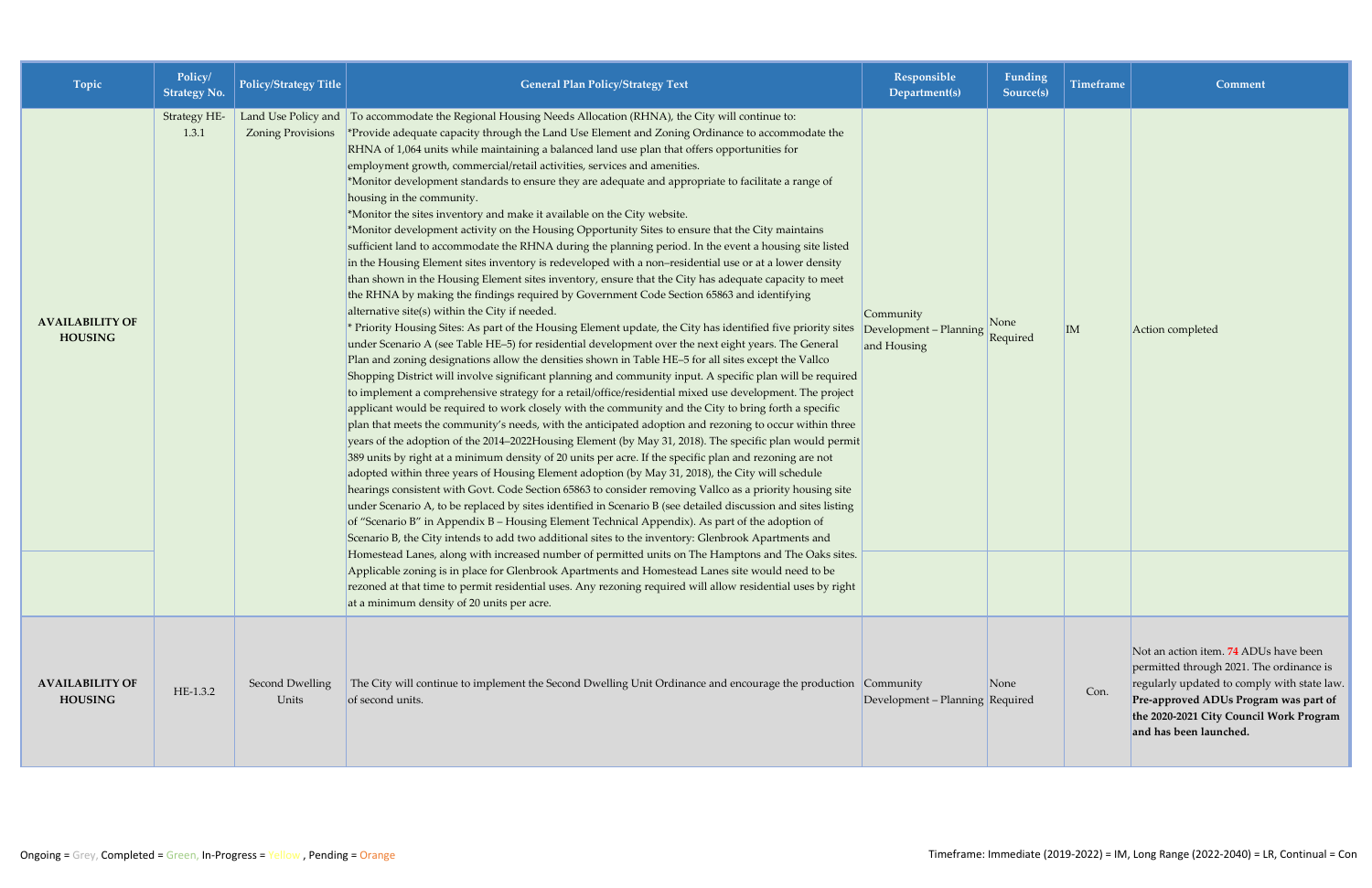| Topic                                    | Policy/<br><b>Strategy No.</b> | <b>Policy/Strategy Title</b>                                            | <b>General Plan Policy/Strategy Text</b>                                                                                                                                                                                                                                                                                                                                                                                                                                                                                                                                               | Responsible<br>Department(s)                               | Funding<br>Source(s) | <b>Timeframe</b> | Comment                                                                                                                                                                                                                                                                                                                                                                                                                                                                  |
|------------------------------------------|--------------------------------|-------------------------------------------------------------------------|----------------------------------------------------------------------------------------------------------------------------------------------------------------------------------------------------------------------------------------------------------------------------------------------------------------------------------------------------------------------------------------------------------------------------------------------------------------------------------------------------------------------------------------------------------------------------------------|------------------------------------------------------------|----------------------|------------------|--------------------------------------------------------------------------------------------------------------------------------------------------------------------------------------------------------------------------------------------------------------------------------------------------------------------------------------------------------------------------------------------------------------------------------------------------------------------------|
| <b>AVAILABILITY OF</b><br><b>HOUSING</b> | Strategy HE-<br>1.3.3          | Lot Consolidation                                                       | To facilitate residential and mixed use developments, the City will continue to:<br>*Encourage lot consolidation when contiguous smaller, underutilized parcels are to be redeveloped.<br>*Encourage master plans for such sites with coordinated access and circulation.<br>*Provide technical assistance to property owners of adjacent parcels to facilitate coordinated<br>redevelopment where appropriate.<br>*Encourage intra- and inter-agency cooperation in working with applicants at no cost prior to application<br>submittal for assistance with preliminary plan review. | Community<br>Development - Planning Required               | None                 | Con.             | Not an action item.                                                                                                                                                                                                                                                                                                                                                                                                                                                      |
| <b>AVAILABILITY OF</b><br><b>HOUSING</b> | 1.3.4                          | Standards                                                               | The City recognizes the need to encourage a range of housing options in the community. The City will<br>continue to:<br>Strategy HE- Flexible Development *Offer flexible residential development standards in planned residential zoning districts, such as smaller<br>lot sizes, lot widths, floor area ratio and setbacks, particularly for higher density and attached housing<br>developments.<br>*Consider granting reductions in off-street parking on a case-by-case basis for senior housing.                                                                                 | Community<br>Development - Planning Required               | None                 | Con.             | Not an action item. Implemented via<br>Municipal Code.                                                                                                                                                                                                                                                                                                                                                                                                                   |
| <b>AVAILABILITY OF</b><br><b>HOUSING</b> | <b>Strategy HE-</b><br>1.3.5   | Heart of the City<br><b>Specific Plan</b>                               | To reduce constraints to housing development, and in order to ensure that the designated sites can obtain<br>the realistic capacity shown in the Housing Element, the City will review revisions to the Heart of the City Community<br>Specific Plan residential density calculation requirement, to eliminate the requirement to net the<br>non-residential portion of the development from the lot area.                                                                                                                                                                             | Development - Planning Required                            | None                 | IM               | Action completed in 2014.                                                                                                                                                                                                                                                                                                                                                                                                                                                |
| <b>HOUSING</b><br>AFFORDABILITY          |                                | Strategy HE-2.1 Housing Mitigation                                      | Ensure that all new developments - including market-rate residential developments - help mitigate<br>project-related impact on affordable housing needs.                                                                                                                                                                                                                                                                                                                                                                                                                               | Community<br>Development - Planning                        | <b>BMR AHF</b>       | Con.             | Not an action item. Implemented via<br>Municipal Code and BMR Manual.                                                                                                                                                                                                                                                                                                                                                                                                    |
| <b>HOUSING</b><br><b>AFFORDABILITY</b>   | Policy HE-2.2                  | Range of Housing<br><b>Types</b>                                        | Encourage the development of diverse housing stock that provides a range of housing types (including<br>smaller, moderate cost of housing) and affordability levels. Emphasize the provision of housing for<br>lower- and moderate-income households including wage earners who provide essential public services<br>(e.g. school district employees, municipal and public safety employees, etc.)                                                                                                                                                                                     | Community<br>Development - Housing                         | <b>BMR AHF</b>       | Con.             | Not an action item. Hamptons (approved in<br>2016) provided 30 moderate and 7 Low<br>Income units and Marina (approved in 2016)<br>provided 2 moderate and 16 Very-low<br>income units. Hamptons has a 10 year<br>Development Agreement approved in 2016.<br>Hamptons had a 5 year Development<br>Agreement which has expired. A<br>modification of the project is anticipated.<br>Vallco SB35 project approved with 361<br>Very low and 840 Low income units in<br>2018 |
| <b>HOUSING</b><br><b>AFFORDABILITY</b>   | Policy HE-2.3                  | Development of<br><b>Affordable Housing</b><br>and Housing for<br>Needs | Maintain and/or adopt appropriate land use regulations and other development tools to encourage the<br>development of affordable housing. Make every reasonable effort to disperse units throughout the<br>Persons with Special community but not at the expense of undermining the fundamental goal of providing affordable units.                                                                                                                                                                                                                                                    | Community<br>Development - Planning BMR AHF<br>and Housing |                      | IM               | FY 19-20, FY 20-21, and FY 21-22 work<br>program - Efforts to accommodate an<br>Extremely Low Income affordable housing<br>development for persons with<br>developmental disabilities underway                                                                                                                                                                                                                                                                           |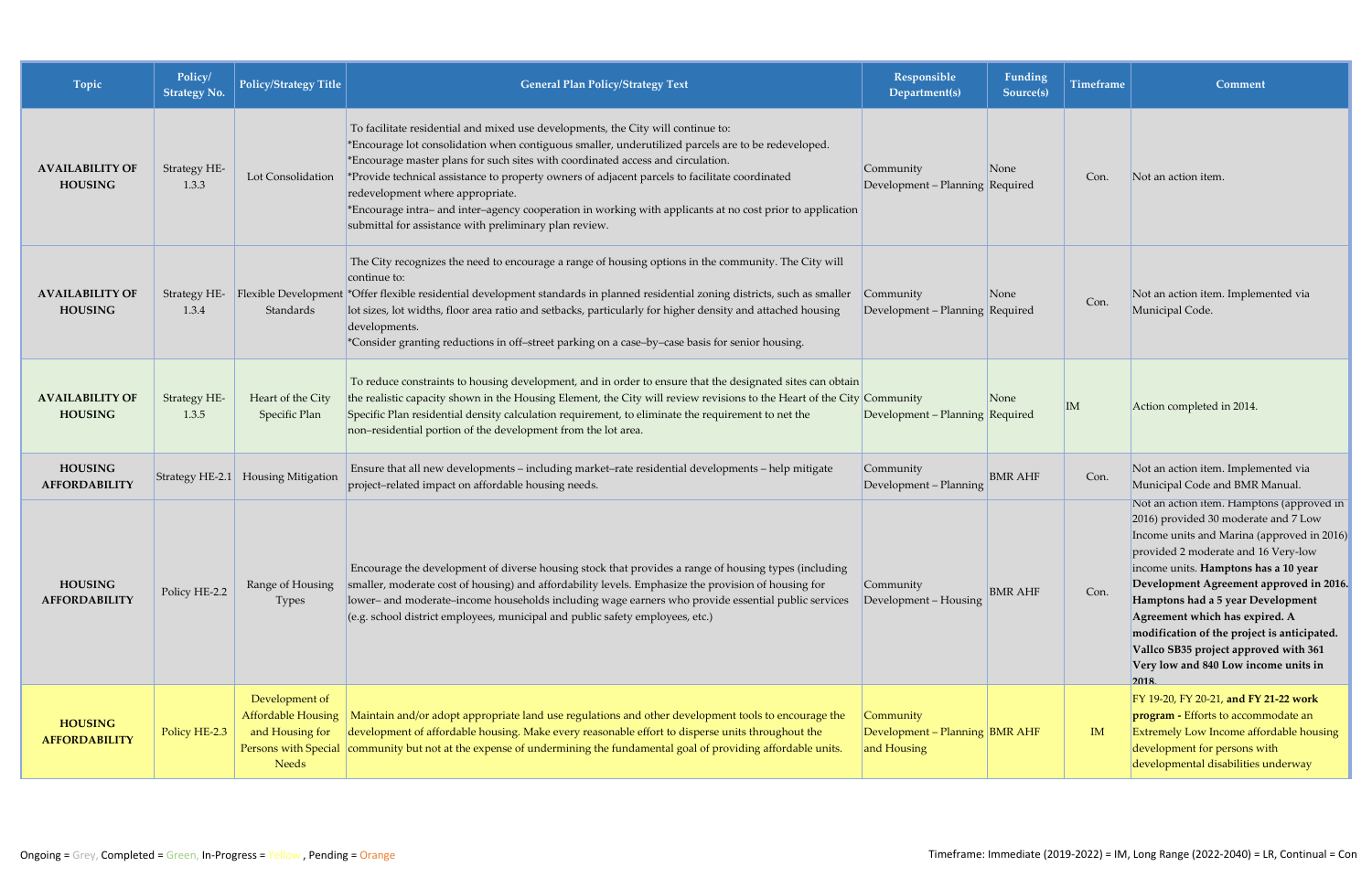| Topic                                  | Policy/<br><b>Strategy No.</b> | <b>Policy/Strategy Title</b>                                  | <b>General Plan Policy/Strategy Text</b>                                                                                                                                                                                                                                                                                                                                                                                                                                                                                                                                                                                                                                                                                                                                                                                                                                                                                                                                                                                                                                                                                                                                                                                                                                                                                                                                                                                                                                                                                                                                                                                                                                                                                                                                                                                                                                                                                                                                                                                                                                                                                                                                                                                                                                                                                                                                                                                                                                                                                                                                                                                                                                                                                                                                                                                                                                                                                                                                                                                                                                                             | Responsible<br>Department(s)                               | Funding<br>Source(s) | <b>Timeframe</b> | Comment                                                                                                                                                      |
|----------------------------------------|--------------------------------|---------------------------------------------------------------|------------------------------------------------------------------------------------------------------------------------------------------------------------------------------------------------------------------------------------------------------------------------------------------------------------------------------------------------------------------------------------------------------------------------------------------------------------------------------------------------------------------------------------------------------------------------------------------------------------------------------------------------------------------------------------------------------------------------------------------------------------------------------------------------------------------------------------------------------------------------------------------------------------------------------------------------------------------------------------------------------------------------------------------------------------------------------------------------------------------------------------------------------------------------------------------------------------------------------------------------------------------------------------------------------------------------------------------------------------------------------------------------------------------------------------------------------------------------------------------------------------------------------------------------------------------------------------------------------------------------------------------------------------------------------------------------------------------------------------------------------------------------------------------------------------------------------------------------------------------------------------------------------------------------------------------------------------------------------------------------------------------------------------------------------------------------------------------------------------------------------------------------------------------------------------------------------------------------------------------------------------------------------------------------------------------------------------------------------------------------------------------------------------------------------------------------------------------------------------------------------------------------------------------------------------------------------------------------------------------------------------------------------------------------------------------------------------------------------------------------------------------------------------------------------------------------------------------------------------------------------------------------------------------------------------------------------------------------------------------------------------------------------------------------------------------------------------------------------|------------------------------------------------------------|----------------------|------------------|--------------------------------------------------------------------------------------------------------------------------------------------------------------|
| <b>HOUSING</b><br><b>AFFORDABILITY</b> | <b>Strategy HE-</b><br>2.3.1   | Office and Industrial<br><b>Housing Mitigation</b><br>Program | The City will continue to implement the Office and Industrial Housing Mitigation Program. This<br>program requires that developers of office, commercial and industrial space pay a mitigation fee, which<br>will then be used to support affordable housing in the City of Cupertino. These mitigation fees are<br>collected and deposited in the City's Below Market-Rate Affordable Housing Fund (BMR AHF).                                                                                                                                                                                                                                                                                                                                                                                                                                                                                                                                                                                                                                                                                                                                                                                                                                                                                                                                                                                                                                                                                                                                                                                                                                                                                                                                                                                                                                                                                                                                                                                                                                                                                                                                                                                                                                                                                                                                                                                                                                                                                                                                                                                                                                                                                                                                                                                                                                                                                                                                                                                                                                                                                       | Community<br>Development - Planning BMR AHF<br>and Housing |                      | IM               | Housing Mitigation Manual and BMR Fee<br>updated in May 2020, including new 20%<br>inclusionary requirement for ownership<br>units in projects over 7 units. |
| <b>HOUSING</b><br><b>AFFORDABILITY</b> | <b>Strategy HE-</b><br>2.3.2   | <b>Residential Housing</b><br>Mitigation Program              | The City will continue to implement the Residential Housing Mitigation Program to mitigate the need for Community<br>affordable housing created by new market-rate residential development. This program applies to new<br>residential development. Mitigation includes either the payment of the "Housing Mitigation" fee or the<br>provision of a Below Market-Rate (BMR) unit or units. Projects of seven or more for-sale units must<br>provide on-site BMR units. Projects of six units or fewer for-sale units can either build one BMR unit or<br>pay the Housing Mitigation fee. Developers of market-rate rental units, where the units cannot be sold<br>individually, must pay the Housing Mitigation fee to the BMR AHF. The BMR program specifies the<br>following:<br>a. Priority. To the extent permitted by law, priority for occupancy is given to Cupertino residents,<br>Cupertino full-time employees, and Cupertino public service employees as defined in Cupertino's<br>Residential Housing Mitigation Manual.<br>b. For-Sale Residential Developments. Require 15% for-sale BMR units in all residential developments<br>where the units can be sold individually (including single-family homes, common interest developments,<br>and condominium conversions or allow rental BMR units as allowed in (d) below).<br>c. Rental Residential Developments. To the extent permitted by law, require 15% rental very low and<br>low-income BMR units in all rental residential developments. If the City is not permitted by law to<br>require BMR units in rental residential developments, require payment of the Housing Mitigation Fee.<br>d. Rental Alternative. Allow rental BMR units in for-sale residential developments, and allow developers<br>of market–rate rental developments to provide on–site rental BMR units. If the developer: 1) enters into an<br>agreement limiting rents in exhange for a financial contribution or a type of assistance specified in density<br>bonus law (which includes a variety of regulatory relief); and 2) provides very low-income and<br>low-income BMR rental units.<br>e. Affordable Prices and Rents. Establish guidelines for affordable sales prices and affordable rents for<br>new affordable housing and update the guidelines each year as new income guidelines are received.<br>f. Development of BMR Units Off Site. Allow developers to meet all or a portion of their BMR or Housing<br>Mitigation fee requirement by making land available for the City or a nonprofit housing developer to<br>construct affordable housing, or allow developers to construct the required BMR units off site, in<br>partnership with a nonprofit. The criteria for land donation or off-site BMR units (or combination of the<br>two options) will be identified in the Residential Housing Mitigation Manual.<br>g. BMR Term. Require BMR units to remain affordable for a minimum of 99 years; and enforce the City's<br>first right of refusal for BMR units and other means to ensure that BMR units remain affordable. | Development - Planning<br>and Housing                      | <b>BMR AHF</b>       |                  | Add people with special needs, as a bonus<br>point?                                                                                                          |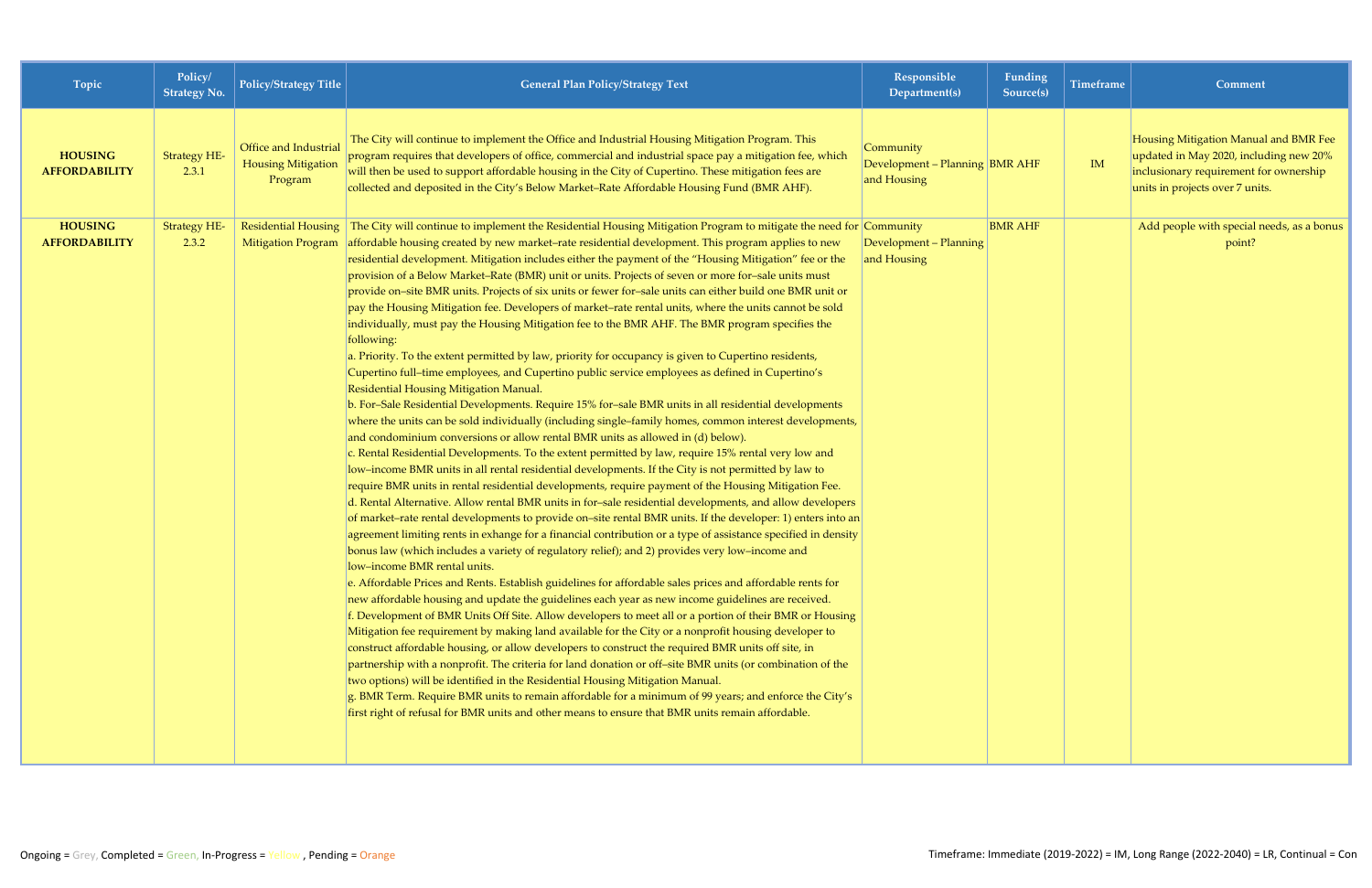| <b>Topic</b>                           | Policy/<br><b>Strategy No.</b> | Policy/Strategy Title                        | <b>General Plan Policy/Strategy Text</b>                                                                                                                                                                                                                                                                                                                                                                                                                                                                                                                                                                                                                                                                                                                                                                                                                                                                                                                                                                                                                                                                                                                                                                                                                                                | Responsible<br>Department(s)                | <b>Funding</b><br>Source(s) | Timeframe | Comment                                                                                                                                                                                                                                                                                                                                                                                                                                                                                                                                       |
|----------------------------------------|--------------------------------|----------------------------------------------|-----------------------------------------------------------------------------------------------------------------------------------------------------------------------------------------------------------------------------------------------------------------------------------------------------------------------------------------------------------------------------------------------------------------------------------------------------------------------------------------------------------------------------------------------------------------------------------------------------------------------------------------------------------------------------------------------------------------------------------------------------------------------------------------------------------------------------------------------------------------------------------------------------------------------------------------------------------------------------------------------------------------------------------------------------------------------------------------------------------------------------------------------------------------------------------------------------------------------------------------------------------------------------------------|---------------------------------------------|-----------------------------|-----------|-----------------------------------------------------------------------------------------------------------------------------------------------------------------------------------------------------------------------------------------------------------------------------------------------------------------------------------------------------------------------------------------------------------------------------------------------------------------------------------------------------------------------------------------------|
| <b>HOUSING</b><br><b>AFFORDABILITY</b> | Strategy HE-<br>2.3.3          | <b>Below Market-Rate</b><br>(BMR) Affordable | The City's BMR AHF will continue to support affordable housing projects,<br>strategies and services, including but not limited to:<br>• BMR Program Administration<br>· Substantial rehabilitation<br>• Land acquisition<br>• Acquisition of buildings for<br>permanent affordability, with or<br>without rehabilitation• New construction<br>• Preserving "at-risk" BMR units<br>• Rental operating subsidies<br>• Down payment assistance<br>• Land write-downs<br>Housing Fund (AHF) • Direct gap financing<br>$\cdot$ Fair housing<br>The City will target a portion of the BMR AHF to benefit extremely lowincome households and persons<br>with special needs (such as the elderly,<br>victims of domestic violence, and the disabled, including persons with<br>developmental disabilities), to the extent that these target populations<br>are found to be consistent with the needs identified in the nexus<br>study the City prepares to identify the connection, or "nexus" between<br>new developments and the need for affordable housing.<br>To ensure the mitigation fees continue to be adequate to mitigate the impacts of new development on<br>affordable housing needs, the City will update its Nexus Study for the Housing Mitigation<br>Plan by the end of 2015. | Community<br>Development - Housing          | <b>BMR AHF</b>              | IM        | Nexus study updated in 2015 and 2020.<br>Details about the use of the BMR AHF are<br>reviewed and approved by the Housing<br>Commission and the City Council. In 2021,<br>the BMR AHF provided funding to the<br>following: • BMR Program Administration-<br>8 new rental households and 3 new<br>ownership household were assisted and 52<br>households received housing referrals and<br>resources . Fair Housing & Tenant-<br><b>Landlord Counseling &amp; Dispute</b><br>Resolution Services- \$50,000 to Project<br>Sentinel (157 cases) |
| <b>HOUSING</b><br><b>AFFORDABILITY</b> | Strategy HE-<br>2.3.4          | <b>Housing Resources</b>                     | Cupertino residents and developers interested in providing affordable housing in the City have access to<br>a variety of resources administered by other agencies. The City will continue to provide information on<br>housing resources and services offered by the County and other outside agencies.<br>These include, but are not limited to:<br>• Mortgage Credit Certificate (MCC) - Santa Clara County Housing and Community Development<br>Department.<br>• First-Time Homebuyer Assistance and Developer Loans for Multi-Family Development<br>- Housing Trust Silicon Valley (HTSV).<br>• Housing Choice Vouchers (Section 8) - Housing Authority of Santa Clara County (HASCC).<br>• Affordable housing development                                                                                                                                                                                                                                                                                                                                                                                                                                                                                                                                                          | Community<br>Development - Housing Required | None                        |           | No action is required at this time.<br>Information and technical assistance<br>continues to be provided by City Staff and<br>Riseo Housing (the City's BMR program<br>administrator.                                                                                                                                                                                                                                                                                                                                                          |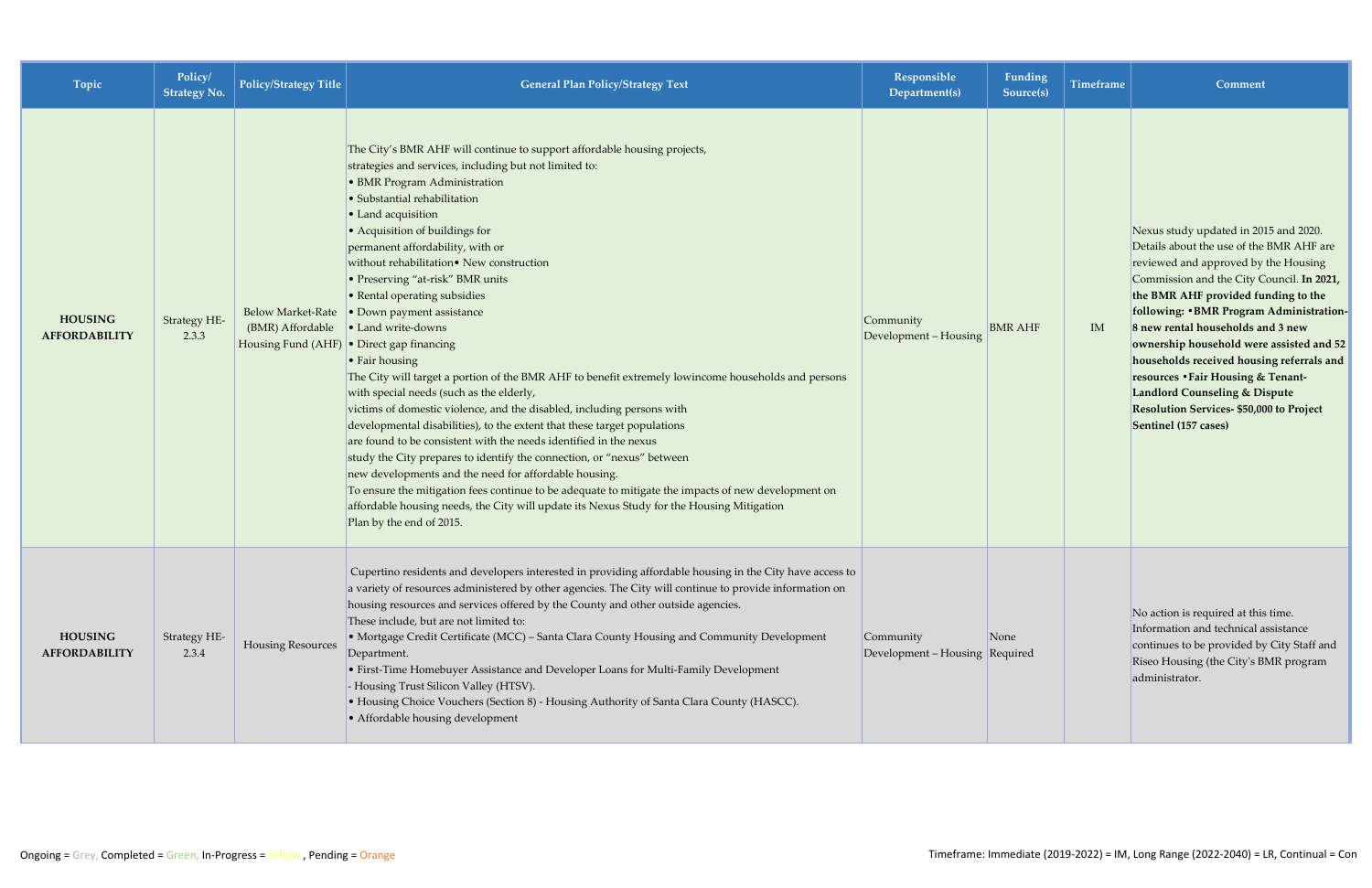| Topic                                  | Policy/<br><b>Strategy No.</b> | <b>Policy/Strategy Title</b>                               | <b>General Plan Policy/Strategy Text</b>                                                                                                                                                                                                                                                                                                                                                                                                                                                                                                                                                                                                                                                                                                                                                                                                                                        | Responsible<br>Department(s)                       | Funding<br>Source(s)                                     | <b>Timeframe</b> | Comment                                                                                                                                                                                                                                                                                                                                                                                                                                                                                                                                                                                                                                 |
|----------------------------------------|--------------------------------|------------------------------------------------------------|---------------------------------------------------------------------------------------------------------------------------------------------------------------------------------------------------------------------------------------------------------------------------------------------------------------------------------------------------------------------------------------------------------------------------------------------------------------------------------------------------------------------------------------------------------------------------------------------------------------------------------------------------------------------------------------------------------------------------------------------------------------------------------------------------------------------------------------------------------------------------------|----------------------------------------------------|----------------------------------------------------------|------------------|-----------------------------------------------------------------------------------------------------------------------------------------------------------------------------------------------------------------------------------------------------------------------------------------------------------------------------------------------------------------------------------------------------------------------------------------------------------------------------------------------------------------------------------------------------------------------------------------------------------------------------------------|
| <b>HOUSING</b><br><b>AFFORDABILITY</b> | 2.3.5                          | Housing                                                    | The City will explore opportunities on surplus properties as follows:<br>*Work with local public agencies, school districts and churches to identify surplus properties or<br>underutilized properties that have the potential for residential development.<br>Strategy HE- Surplus Properties for *Encourage long-term land leases of properties from churches, school districts, and corporations for<br>construction of affordable units.<br>*Evaluate the feasibility of developing special housing for teachers or other employee groups on the<br>surplus properties.<br>*Research other jurisdictions housing programs for teachers for their potential applicability in Cupertino.                                                                                                                                                                                      | Community<br>Development - Housing                 | <b>BMR AHF</b>                                           | Con.             | Housing staff reviewing opportunities on an<br>ongoing basis. FY 19-20, FY 20-21, and FY<br>21-22 work program item- evaluate<br>feasability of affordable development on<br>City owned sites (10301 Byrne Avenue and<br>Mary Avenue)                                                                                                                                                                                                                                                                                                                                                                                                   |
| <b>HOUSING</b><br><b>AFFORDABILITY</b> | <b>Strategy HE-</b><br>2.3.6   | Incentives for<br><b>Affordable Housing</b><br>Development | The City will continue to offer a range of incentives to facilitate the development of affordable housing.<br>These include:<br>*Financial assistance through the City's BMR AHF and CDBG funds<br>*Partner with CDBG and/or support the funding application of qualified affordable housing developers<br>for regional, state, and federal affordable housing funds, including HOME funds, Low income Housing<br>Tax Credits (LIHTC), and mortgage revenue bonds.<br>*Flexible development standards.<br><i><b>*Technical assistance.</b></i><br>*Waiver of park dedication fees and construction tax.<br>*Parking ordinance waivers.<br>*Expedited permit processing.<br>The City joined the Santa Clara County HOME Consortium so that HOME funds for eligible affordable<br>housing projects within the City of Cupertino are available beginning federal fiscal year 2015. | Community<br>Development - Housing<br>and Planning | <b>BMR AHF,</b><br>CDBG;<br>HOME;<br><b>General Fund</b> | Con.             | In 2021, BMR AHF and CDBG funds were<br>provided to the following: . CDBG -<br>\$98,511.880 to Rebuilding Together Silicon<br>Valley, a low income housing repair and<br>rehab program • CDBG- \$222,971.72 to<br>Vista Village Renovation Project, a low<br>income affordable housing development.<br>Also, participate in the Regional CDBG/<br><b>Housing Coordinators meeting and</b><br>provide technical assistance to the public<br>service agencies it funds. The City is a<br>member of the Santa Clara County HOME<br>Consortium and has applied to join the<br><b>Santa Clara County Consortium for State</b><br>PLHA funds. |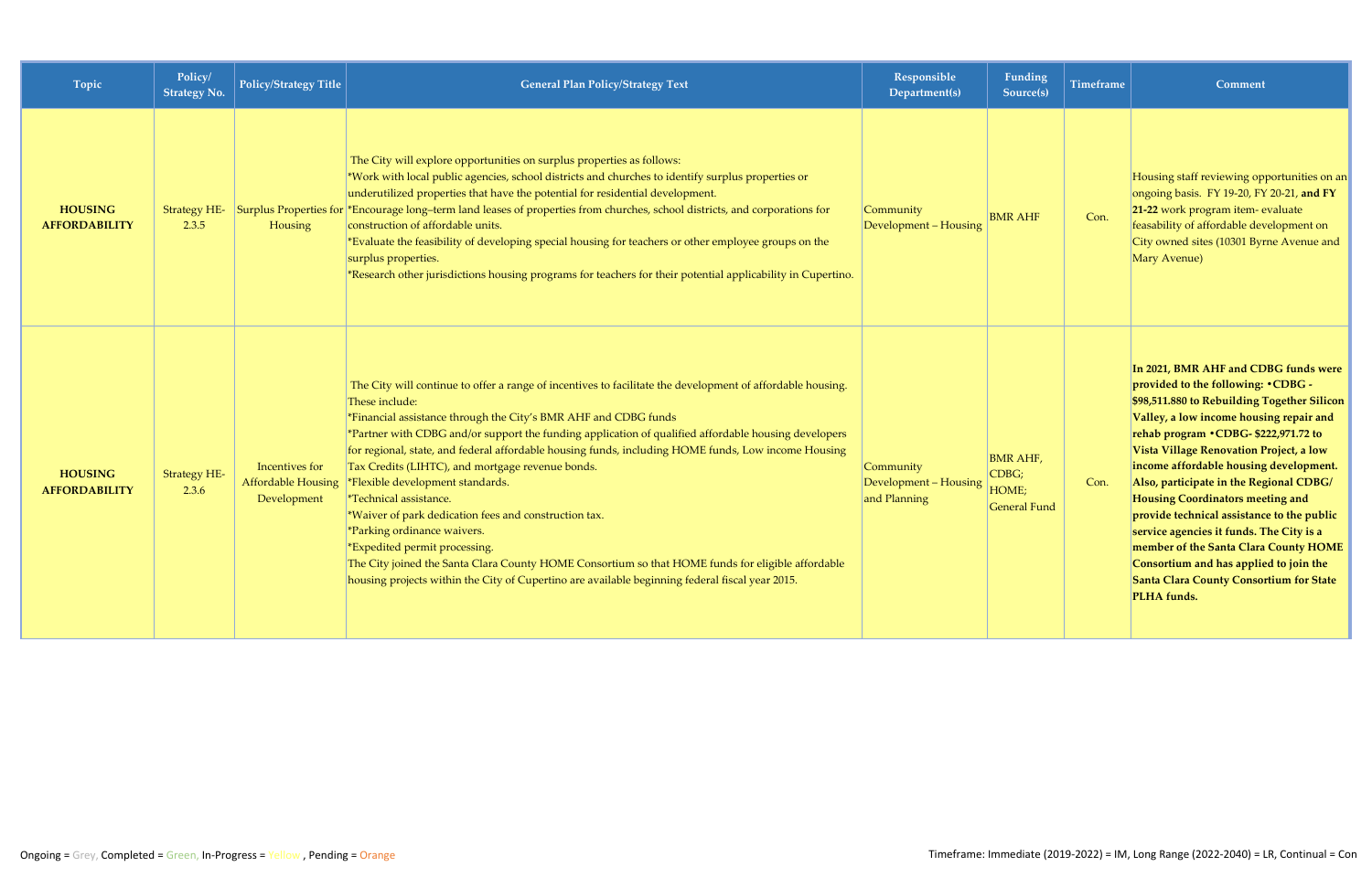| <b>Topic</b>                           | Policy/<br><b>Strategy No.</b> | <b>Policy/Strategy Title</b>                           | <b>General Plan Policy/Strategy Text</b>                                                                                                                                                                                                                                                                                                                                                                                                                                                                                                                                                                                                                                                                                                                                                                                                                                                                                                                                                                                                                                                                                                                                                                                                                                                                                                                                                                             | Responsible<br>Department(s)                       | Funding<br>Source(s)           | Timeframe | <b>Comment</b>                                                                                                                                                                                                                                                                                                                                                                                                  |
|----------------------------------------|--------------------------------|--------------------------------------------------------|----------------------------------------------------------------------------------------------------------------------------------------------------------------------------------------------------------------------------------------------------------------------------------------------------------------------------------------------------------------------------------------------------------------------------------------------------------------------------------------------------------------------------------------------------------------------------------------------------------------------------------------------------------------------------------------------------------------------------------------------------------------------------------------------------------------------------------------------------------------------------------------------------------------------------------------------------------------------------------------------------------------------------------------------------------------------------------------------------------------------------------------------------------------------------------------------------------------------------------------------------------------------------------------------------------------------------------------------------------------------------------------------------------------------|----------------------------------------------------|--------------------------------|-----------|-----------------------------------------------------------------------------------------------------------------------------------------------------------------------------------------------------------------------------------------------------------------------------------------------------------------------------------------------------------------------------------------------------------------|
| <b>HOUSING</b><br><b>AFFORDABILITY</b> | Strategy HE-<br>2.3.7          | Density Bonus<br>Ordinance                             | The City will encourage use of density bonuses and incentives, as applicable, for housing developments<br>which include one of the following:<br>*At least 5% of the housing units are restricted to very low income residents.<br>*At least 10% of the housing units are restricted to lower income residents<br>*At least 10 % of the housing units in a for-sale common interest development are restricted to moderate<br>income residents.<br>*The project donates at least 1 acre of land to the City or county large enough for 40 very low income<br>units; the land has the appropriate general plan designation, zoning, permits, approvals, and access to<br>public facilities needed for such housing; funding has been identified; and other requirements are met.<br>A density bonus of up to 20% must be granted to projects that contain one of the following:<br>*The project is a senior citizen housing development (no affordable units required).<br>The project is a mobile home park age restricted to senior citizens (no affordable units required).<br>For projects that contain on-site affordable housing, developers may request one to three regulatory<br>concessions, which must result in identifiable cost reductions and be needed to make the housing<br>affordable.<br>The City will update the density bonus ordinance as necessary to respond to future changes in State Law. | Community<br>Development - Planning<br>and Housing | None<br>Required               | Con.      | Recent amendments (as of Sept. 2020) to<br>state law will require the city to amend the<br>Density Bonus Ordinance. These will be<br>presented in 2021 for adoption. In addition,<br>the City approved the Westport project in<br>August 2020, which was further modified<br>in 2021, which utilized the state density<br>bonus provisions, including density bonus,<br>incentives and concessions and waivers. |
| <b>HOUSING</b><br><b>AFFORDABILITY</b> | Strategy HE-<br>2.3.8          | <b>Extremely Low-</b><br>with Special Needs character. | The City will continue to encourage the development of adequate housing to meet the needs of extremely<br>low-income households and persons with special needs (such as the elderly, victims of domestic violence,<br>and the disabled, including persons with developmental disabilities). Specifically, the City will consider<br>the following incentives:<br>*Provide financing assistance using the BMR AHF and CDBG<br>Income Housing and *Allow residential developments to exceed planned density maximums if they provide special needs<br>Housing for Persons housing and the increase in density will not overburden neighborhood streets or hurt neighborhood<br>*Grant reductions in off-street parking on a case-by-case basis.<br>*Partner with and/or support the funding application of qualified affordable housing developers for<br>regional, state, and federal affordable housing funds, including HOME finds, Low Income Housing Tax<br>Credits(LIHTC), and mortgage revenue bond.                                                                                                                                                                                                                                                                                                                                                                                                            | Community<br>Development - Housing                 | <b>BMR AHF</b> ;<br>CDBG; HOME | Con.      | Not an action item.                                                                                                                                                                                                                                                                                                                                                                                             |
| <b>HOUSING</b><br><b>AFFORDABILITY</b> | Strategy HE-<br>2.3.9          | <b>Employee Housing</b>                                | The City permits employee housing in multiple zoning districts. Pursuant to the State Employee Housing<br>Act, any employee housing consisting of no more than 36 beds in a group quarters or 12 units or spaces<br>designed for use by a single family or household shall be deemed an agricultural land use. No conditional<br>use permit, zoning variance, or other zoning clearance shall be required of this employee housing that is<br>not required of any other agricultural activity in the same zone. The permitted occupancy in employee<br>housing in a zone allowing agricultural uses shall include agricultural employees who do not work on the Development - Planning Required<br>property where the employee housing is located. The Employee Housing Act also specifies that housing<br>for six or fewer employees be treated as a residential use. The City amended the Zoning Ordinance to be<br>consistent with the State law in 2014 and will continue to comply with the Employee Housing Act where<br>it would apply.                                                                                                                                                                                                                                                                                                                                                                       | Community                                          | None                           | $\rm IM$  | Completed in 2014. Zoning Code amended<br>to be consistent with State Law.                                                                                                                                                                                                                                                                                                                                      |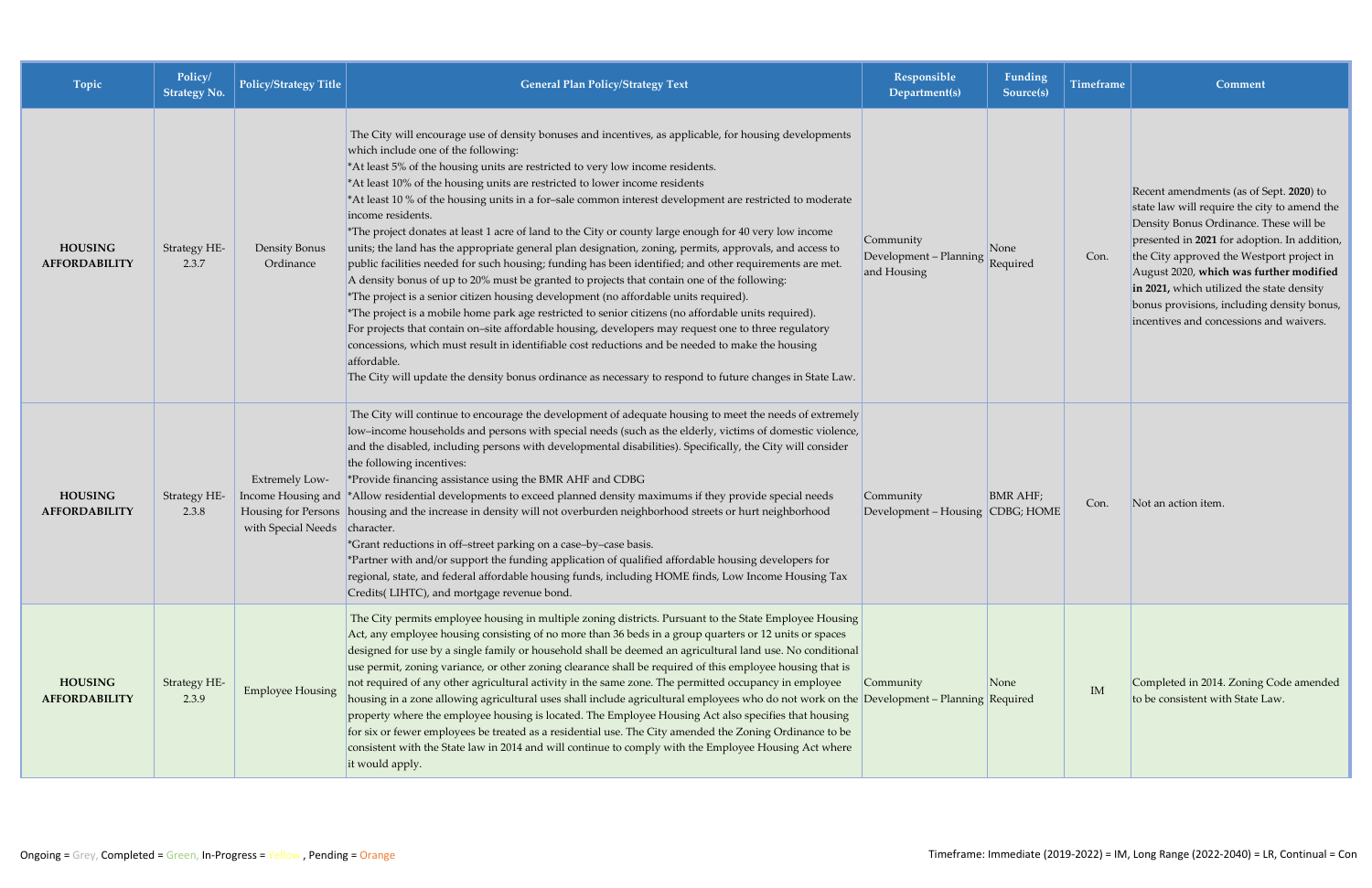| Topic                                                         | Policy/<br><b>Strategy No.</b> | Policy/Strategy Title            | <b>General Plan Policy/Strategy Text</b>                                                                                                                                                                                                                                                                                                                                                                                                                                                                                                                                                                                                                                                                                           | Responsible<br>Department(s)                  | Funding<br>Source(s) | <b>Timeframe</b> | Comment                                                                                                                                                                                                                                                                                                                      |
|---------------------------------------------------------------|--------------------------------|----------------------------------|------------------------------------------------------------------------------------------------------------------------------------------------------------------------------------------------------------------------------------------------------------------------------------------------------------------------------------------------------------------------------------------------------------------------------------------------------------------------------------------------------------------------------------------------------------------------------------------------------------------------------------------------------------------------------------------------------------------------------------|-----------------------------------------------|----------------------|------------------|------------------------------------------------------------------------------------------------------------------------------------------------------------------------------------------------------------------------------------------------------------------------------------------------------------------------------|
| <b>MAINTAINING</b><br><b>EXISTING HOUSING</b><br><b>STOCK</b> | Policy HE-3.1                  | Housing<br>Rehabilitation        | Pursue and/or provide funding for the acquisition/rehabilitation of housing that is affordable to very<br>low-, low- and moderate-income households. Actively support and assist non-profit and for-profit<br>developers in producing affordable units.                                                                                                                                                                                                                                                                                                                                                                                                                                                                            | Community<br>Development - Housing CDBG; HOME | <b>BMR AHF;</b>      | Con.             | In 2021, CDBG funds were provided to the<br>following residential rehabilitation efforts:<br>•CDBG - \$98,511.880 to Rebuilding<br>Together Silicon Valley, a low income<br>housing repair and rehab program . CDBG-<br>\$222,971.72 to Vista Village Renovation<br>Project, a low income affordable housing<br>development. |
| <b>MAINTAINING</b><br><b>EXISTING HOUSING</b><br><b>STOCK</b> | Policy HE-3.2                  | Maintenance and<br>Repair        | Assist lower-income homeowners and rental property owners in maintaining and repairing their housing Community<br>units.                                                                                                                                                                                                                                                                                                                                                                                                                                                                                                                                                                                                           | Development – Housing CDBG; HOME              | <b>BMR AHF;</b>      | Con.             | Not an action item.                                                                                                                                                                                                                                                                                                          |
| <b>MAINTAINING</b><br><b>EXISTING HOUSING</b><br><b>STOCK</b> | Policy HE-3.3                  | Conservation of<br>Housing Stock | The City's existing multi-family units provide opportunities for households of varied income levels.<br>Preserve existing multi-family housing stock by preventing the net loss of multi-family housing units in<br>new development and the existing inventory of affordable housing units that are at risk of converting to<br>market-rate housing.                                                                                                                                                                                                                                                                                                                                                                               | Community<br>Development – Housing CDBG; HOME | <b>BMR AHF</b> ;     | Con.             | Not an action item.                                                                                                                                                                                                                                                                                                          |
| <b>MAINTAINING</b><br><b>EXISTING HOUSING</b><br><b>STOCK</b> | Strategy HE-<br>3.3.1          | Residential<br>Rehabilitation    | The City will continue to:<br>*Utilize its BMR AHF and CDBG funds to support residential rehabilitation efforts in the community.<br>These include: Acquisition/rehabilitation of rental housing and Rehabilitation of owner-occupied<br>housing.<br>*Provide assistance for home safety repairs and mobility/accessibility improvements to income-qualified<br>owner-occupants using CDBG funds. The focus of this strategy is on the correction of safety hazards.<br>*Partner with and/or support the funding application of qualified affordable housing developers for<br>regional, state, and federal affordable housing funds, including HOME funds, Low Income Housing Tax<br>Credits (LIHTC), and mortgage revenue bonds. | Community<br>Development - Housing CDBG; HOME | <b>BMR AHF;</b>      | Con.             | In 2021, CDBG funds were provided to the<br>following residential rehabilitation efforts:<br>•CDBG - \$98,511.880 to Rebuilding<br>Together Silicon Valley, a low income<br>housing repair and rehab program .CDBG-<br>\$222,971.72 to Vista Village Renovation<br>Project, a low income affordable housing<br>development.  |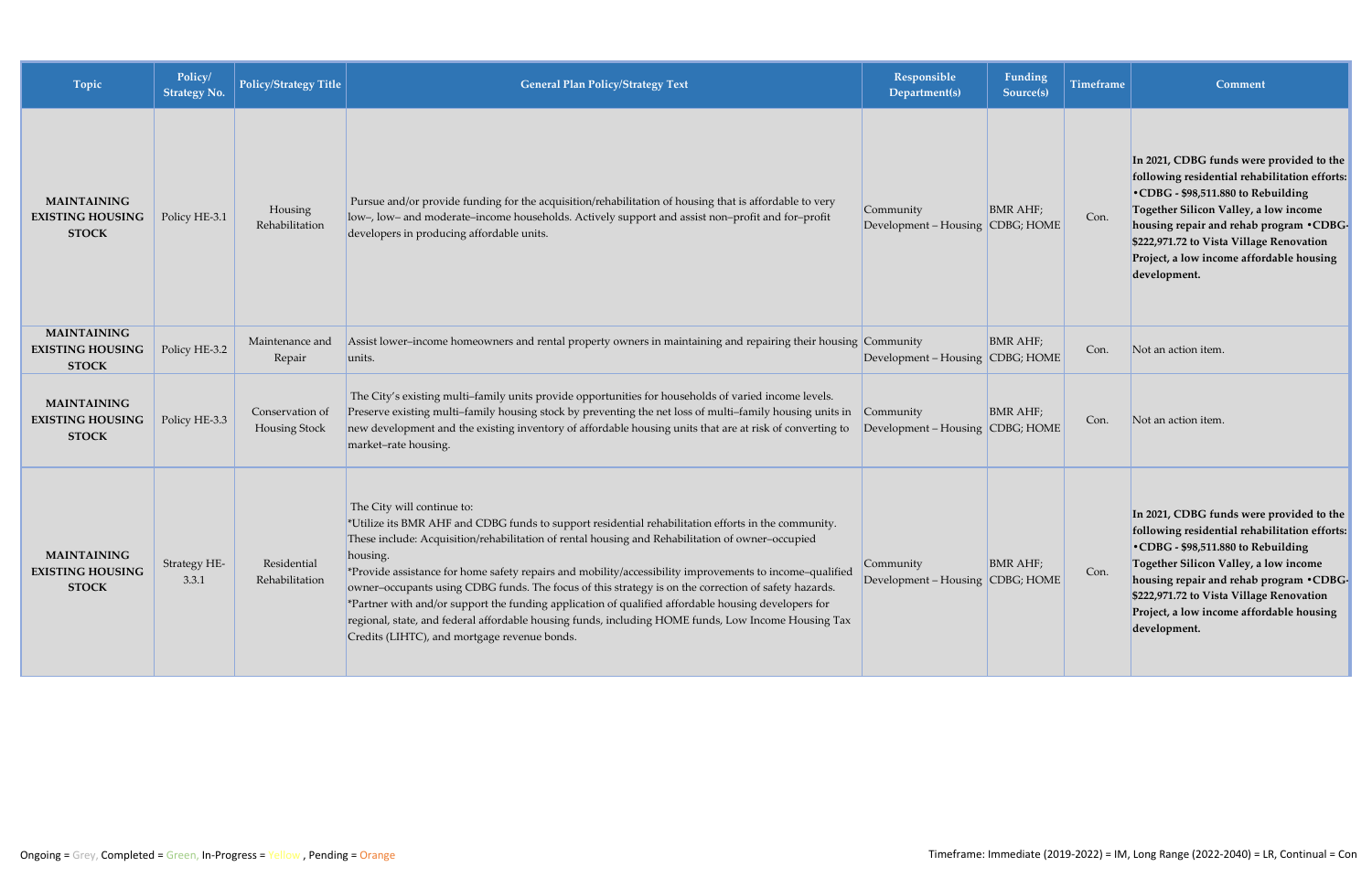| Topic                                                         | Policy/<br><b>Strategy No.</b> | <b>Policy/Strategy Title</b>                     | <b>General Plan Policy/Strategy Text</b>                                                                                                                                                                                                                                                                                                                                                                                                                                                                                                                                                                                                                                                                                                                                                                                                                                                                                                                                                                                                                                                                                                                                                                                                                                                                                                                                                                        | Responsible<br>Department(s)                                        | Funding<br>Source(s) | <b>Timeframe</b> | <b>Comment</b>                                                                                                                                                  |
|---------------------------------------------------------------|--------------------------------|--------------------------------------------------|-----------------------------------------------------------------------------------------------------------------------------------------------------------------------------------------------------------------------------------------------------------------------------------------------------------------------------------------------------------------------------------------------------------------------------------------------------------------------------------------------------------------------------------------------------------------------------------------------------------------------------------------------------------------------------------------------------------------------------------------------------------------------------------------------------------------------------------------------------------------------------------------------------------------------------------------------------------------------------------------------------------------------------------------------------------------------------------------------------------------------------------------------------------------------------------------------------------------------------------------------------------------------------------------------------------------------------------------------------------------------------------------------------------------|---------------------------------------------------------------------|----------------------|------------------|-----------------------------------------------------------------------------------------------------------------------------------------------------------------|
| <b>MAINTAINING</b><br><b>EXISTING HOUSING</b><br><b>STOCK</b> | Strategy HE-<br>3.3.2          | Preservation of At-<br><b>Risk Housing Units</b> | One housing project – Beardon Drive (eight units) – is considered at risk of converting to market-rate<br>housing during the next ten years. The City will proactively contact the property owner regarding its<br>intent to remain or opt out of the affordable program. In the event, the project becomes a risk of<br>converting to market-rate housing, the City will work with the property owner or other interested<br>non-profit housing providers to preserve the units. The City will also conduct outreach to the tenants to<br>provide information on any potential conversion and available affordable housing assistance programs.<br>The City will continue to monitor its entire portfolio of affordable housing for-sale and rental inventory<br>annually. The City will monitor its affordable for-sale inventory by ordering title company lot books,<br>reviewing property profile reports and updating its public database annually. The City will monitor its<br>affordable rental income certifications for each BMR tenant. The City records a Resale Restriction<br>Agreement against each affordable BMR for-sale units and Regulatory Agreement for BMR rental units to<br>help ensure long-term affordability. To help further preserve the City's affordable housing stock, the City<br>may consider providing assistance to rehabilitate and upgrade the affordable unit as well. | Community<br>Development – Housing CDBG; HOME                       | <b>BMR AHF;</b>      | Con.             | Not an action item. Several units coming up<br>on expiration of their deed restrictions. Can<br>there be an incentive to retain them in the<br><b>BMR</b> pool? |
| <b>MAINTAINING</b><br><b>EXISTING HOUSING</b><br><b>STOCK</b> | Strategy HE-<br>3.3.3          | Condominium<br>Conversion                        | The existing Condominium Conversion Ordinance regulates the conversion of rental units in<br>multi-family housing development in order to preserve the rental housing stock. Condominium<br>conversions are not allowed if the rental vacancy rate in Cupertino and adjacent areas is less than 5% at<br>the time of application for conversion and has average 5% over the past six months. The City will<br>continue to monitor the effectiveness of this ordinance in providing opportunities for homeownership<br>while preserving a balanced housing stock with rental housing.                                                                                                                                                                                                                                                                                                                                                                                                                                                                                                                                                                                                                                                                                                                                                                                                                            | Community<br>Development – Planning Required                        | None                 | Con.             | Not an action item.                                                                                                                                             |
| <b>MAINTAINING</b><br><b>EXISTING HOUSING</b><br><b>STOCK</b> | Strategy HE-<br>3.3.4          | <b>Housing Preservation</b><br>Program           | When a proposed development or redevelopment of a site would cause a loss of multi-family housing,<br>the City will grant approval only if:<br>*The project will comply with the City's BMR program<br>*The number of units provided on the site is at least equal to the number of existing units; and<br>*Adverse impacts on displaced tenants, in developments with more than four units, are mitigated.<br>In addition, indirect displacement may be caused by factors such as increased market rents as areas<br>become more desirable. The City will participate, as appropriate, in studies of regional housing need and<br>displacement, and consider policies and programs to address the indirect displacement of lower income<br>residents as appropriate.                                                                                                                                                                                                                                                                                                                                                                                                                                                                                                                                                                                                                                           | Community<br>Development - Planning Required<br>and Housing         | None                 | Con.             | Not an action item. In 2016, the Hamptons<br>project was required to provide relocation<br>assistance to the displaced tenants in the<br>existing units.        |
| <b>MAINTAINING</b><br><b>EXISTING HOUSING</b><br><b>STOCK</b> | Strategy HE-<br>3.3.5          | Neighborhood and<br>Campaigns                    | The City will continue to encourage and sponsor neighborhood and community clean-up campaigns for<br>Community Clean-up<br>both public and private properties.                                                                                                                                                                                                                                                                                                                                                                                                                                                                                                                                                                                                                                                                                                                                                                                                                                                                                                                                                                                                                                                                                                                                                                                                                                                  | Community<br>DevelopmentPublic<br>Works - Environmental<br>Programs | General Fund         | Con.             | Not an action item.                                                                                                                                             |
| <b>SUSTAINABLE</b><br><b>HOUSING</b><br><b>DEVELOPMENT</b>    | Policy HE-4.1                  | Energy and Water<br>Conservation                 | Encourage energy and water conservation in all existing and new residential development.                                                                                                                                                                                                                                                                                                                                                                                                                                                                                                                                                                                                                                                                                                                                                                                                                                                                                                                                                                                                                                                                                                                                                                                                                                                                                                                        | Community<br>Development - Building<br>and Planning                 | None<br>Required     | Con.             | Not an action item. Implemented via<br>Strategies HE-4.1.1 & HE-4.1.2                                                                                           |
| <b>SUSTAINABLE</b><br><b>HOUSING</b><br><b>DEVELOPMENT</b>    | Strategy HE-<br>4.1.1          | Enforcement of Title<br>24                       | The City will continue to enforce Title 24 requirements for energy conservation and will evaluate<br>utilizing some of the other suggestions as identified in the Environmental Resources/Sustainabililty<br>Element.                                                                                                                                                                                                                                                                                                                                                                                                                                                                                                                                                                                                                                                                                                                                                                                                                                                                                                                                                                                                                                                                                                                                                                                           | Community<br>Development - Building Required                        | None                 | Con.             | Not an action item. Implemented through<br>the Municipal Code.                                                                                                  |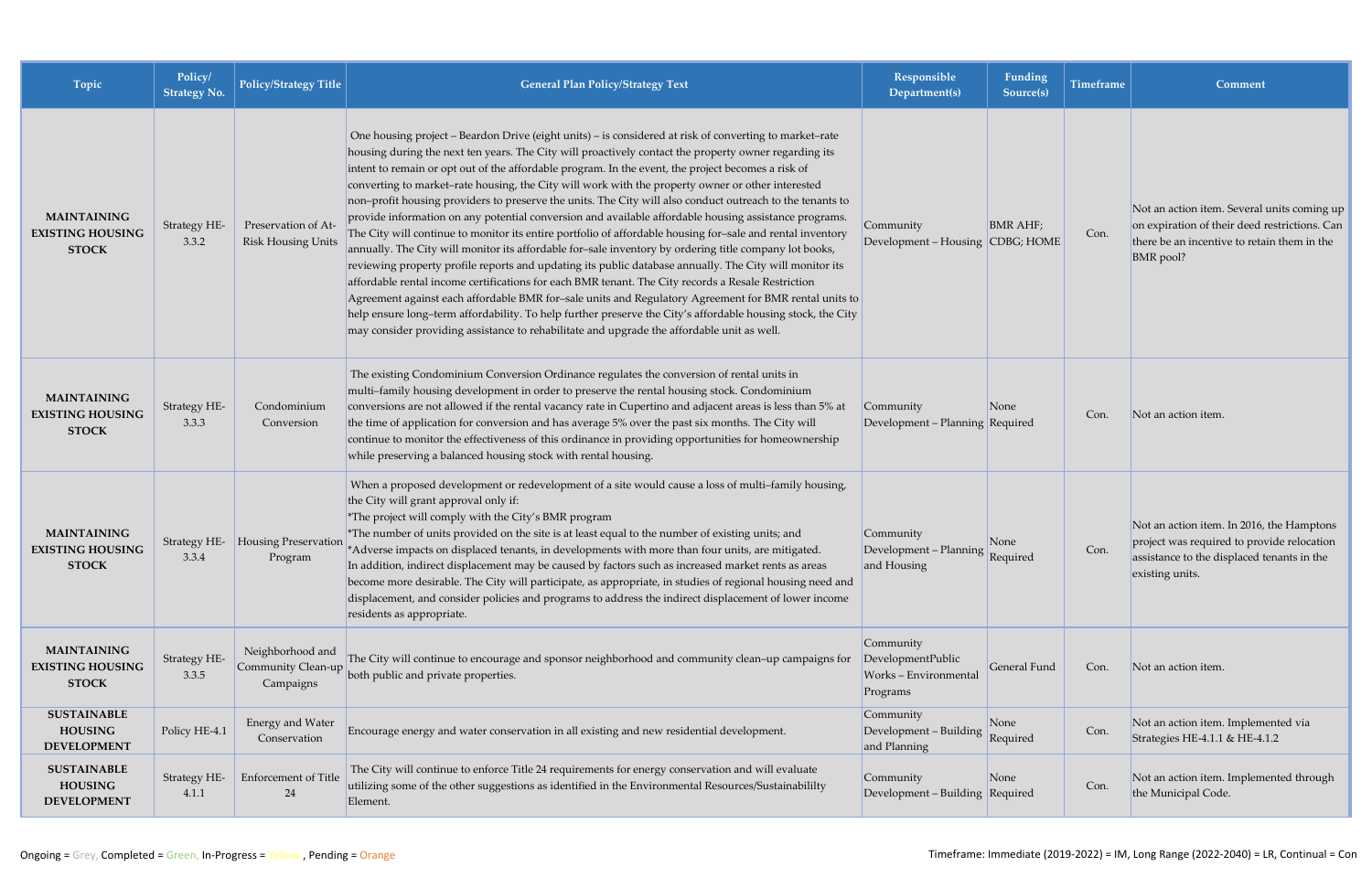| Topic                                                             | Policy/<br><b>Strategy No.</b> | Policy/Strategy Title                                                                             | <b>General Plan Policy/Strategy Text</b>                                                                                                                                                                                                                                                                                                                                                                                                                                                                                                                                                                                                                                                                                                                                                                                                                                                                                               | Responsible<br>Department(s)                 | <b>Funding</b><br>Source(s)          | <b>Timeframe</b> | Comment                                                                                                                                                                                                                                                                                                                                                                                                                                                         |
|-------------------------------------------------------------------|--------------------------------|---------------------------------------------------------------------------------------------------|----------------------------------------------------------------------------------------------------------------------------------------------------------------------------------------------------------------------------------------------------------------------------------------------------------------------------------------------------------------------------------------------------------------------------------------------------------------------------------------------------------------------------------------------------------------------------------------------------------------------------------------------------------------------------------------------------------------------------------------------------------------------------------------------------------------------------------------------------------------------------------------------------------------------------------------|----------------------------------------------|--------------------------------------|------------------|-----------------------------------------------------------------------------------------------------------------------------------------------------------------------------------------------------------------------------------------------------------------------------------------------------------------------------------------------------------------------------------------------------------------------------------------------------------------|
| <b>SUSTAINABLE</b><br><b>HOUSING</b><br><b>DEVELOPMENT</b>        | Strategy HE-<br>4.1.2          |                                                                                                   | The City will continue to implement the Landscape Ordinance for water conservation and the Green<br>Building Ordinance (adopted in 2013) that applies primarily to new residential and non-residential<br>development, additions, renovations, and tenant improvements of ten or more units.<br>To further the objectives of the Green Building Ordinance, the City will evaluate the potential to provide Community<br>Sustainable Practices incentives, such as waiving or reducing fees, for energy conservation improvements at affordable housing Development - Planning<br>projects (existing or new) with fewer than ten units to exceed the minimum requirements of the CA Green and Building<br>Building Code. This City will also implement the policies in its climate action plan to achieve<br>residential-focused greenhouse gas emission reductions and further these community energy and water<br>conservation goals. |                                              | None<br>Required                     | Con.             | Not an action item. Implemented through<br>the Municipal Code.                                                                                                                                                                                                                                                                                                                                                                                                  |
| <b>LOWER-INCOME AND</b><br><b>SPECIAL NEEDS</b><br><b>HOUSING</b> | Policy HE-5.1                  | Lower-Income and<br><b>Special Needs</b><br>Households                                            | Support organizations that provide services to lower-income households and special needs households in Community<br>the City, such as the homeless, elderly, disabled and single parent households.                                                                                                                                                                                                                                                                                                                                                                                                                                                                                                                                                                                                                                                                                                                                    | Development - Housing                        | None BMR<br>AHF; CDBG;<br><b>HSG</b> | Con.             | Not an action item. Implemented via<br>Strategies HE-5.1.1 & HE-5.1.2                                                                                                                                                                                                                                                                                                                                                                                           |
| <b>LOWER-INCOME AND</b><br><b>SPECIAL NEEDS</b><br><b>HOUSING</b> | Strategy HE-<br>5.1.1          | <b>Emergency Shelters</b>                                                                         | The City will continue to facilitate housing opportunities for special needs persons by allowing<br>emergency shelters as a permitted use in the "BQ" Quasi-Public zoning district. The City will subject<br>emergency shelters to the same development standards as other similar uses within the BQ zoning<br>district, except for those provisions permitted by State Law and provided in the Zoning Ordinance for<br>emergency shelters.                                                                                                                                                                                                                                                                                                                                                                                                                                                                                           | Community<br>Development - Planning Required | None                                 | Con.             | Not an action item.                                                                                                                                                                                                                                                                                                                                                                                                                                             |
| <b>LOWER-INCOME AND</b><br><b>SPECIAL NEEDS</b><br><b>HOUSING</b> | Strategy HE-<br>5.1.2          | <b>Supportive Services</b><br>for Lower-Income<br>Households and<br>Persons with Special<br>Needs | The City will continue to utilize its BMR AHF, CDBG and General Fund Human Service Grants (HSG)<br>funds to provide for a range of supportive services.                                                                                                                                                                                                                                                                                                                                                                                                                                                                                                                                                                                                                                                                                                                                                                                | Community<br>Development - Housing CDBG; HSG | <b>BMR AHF</b> ;                     | Con.             | In 2021, BMR AHF, CDBG, and HSG funds<br>were provided to the following: . HSG-<br>\$10,000 to Catholic Charities of Santa Clara<br>County, a long-term care ombudsman<br>program • HSG- \$25,000 to MAITRI, a<br>transitional housing direct client services<br>program . HSG- \$15,000 to Senior Adult<br>Legal Assistance, a legal assistance to<br>elders program; • HSG - \$65,780 to Haven<br>to Home, a West Valley Community<br><b>Services Program</b> |
| <b>LOWER-INCOME AND</b><br><b>SPECIAL NEEDS</b><br><b>HOUSING</b> | Strategy HE-<br>5.1.3          | <b>Rotating Homeless</b><br>Shelter                                                               | The City will continue to support the operation of a Rotating Homeless Shelter program.                                                                                                                                                                                                                                                                                                                                                                                                                                                                                                                                                                                                                                                                                                                                                                                                                                                | Community<br>Development - Housing Required  | None                                 | Con.             | No action is required at this time.                                                                                                                                                                                                                                                                                                                                                                                                                             |
| <b>FAIR HOUSING</b>                                               | Policy HE-6.1                  | Housing<br>Discrimination                                                                         | The City will work to eliminate on a citywide basis all unlawful discrimination in housing with respect to<br>age, race, sex, sexual orientation, marital or familial status, ethnic background. medical condition, or other<br>arbitrary factors, so that all persons can obtain decent housing.                                                                                                                                                                                                                                                                                                                                                                                                                                                                                                                                                                                                                                      | Community<br>Development – Housing CDBG      | <b>BMR AHF;</b>                      | Con.             | Implemented via Strategies HE-6.1.1.                                                                                                                                                                                                                                                                                                                                                                                                                            |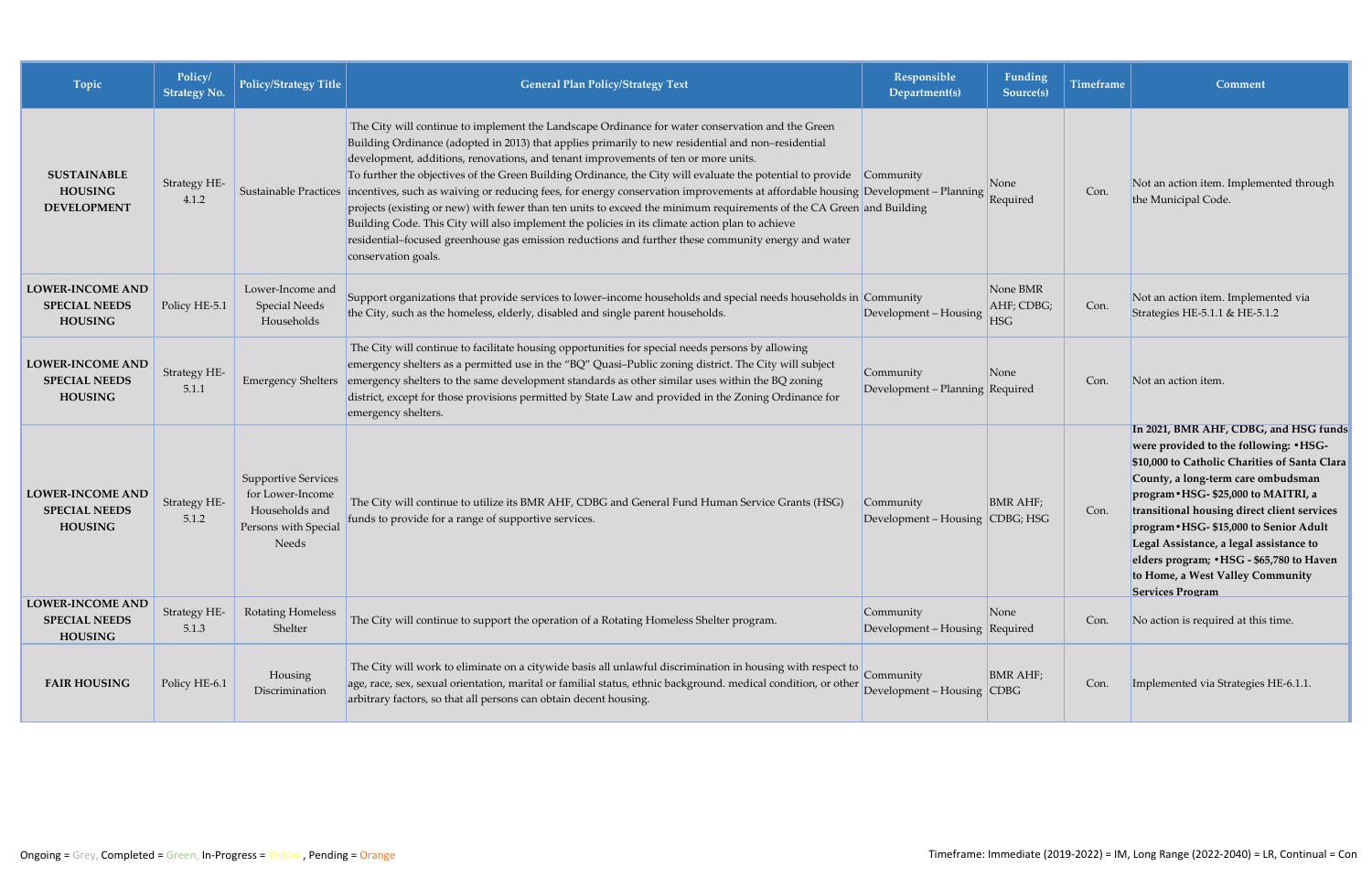| Topic                                                      | Policy/<br><b>Strategy No.</b> | <b>Policy/Strategy Title</b>                                                   | <b>General Plan Policy/Strategy Text</b>                                                                                                                                                                                                                                                                                                                                                                                                                                                                                                                                                                                                                                     | Responsible<br>Department(s)                       | Funding<br>Source(s) | <b>Timeframe</b> | Comment                                                                                                                                                                                                                                                                                                                           |
|------------------------------------------------------------|--------------------------------|--------------------------------------------------------------------------------|------------------------------------------------------------------------------------------------------------------------------------------------------------------------------------------------------------------------------------------------------------------------------------------------------------------------------------------------------------------------------------------------------------------------------------------------------------------------------------------------------------------------------------------------------------------------------------------------------------------------------------------------------------------------------|----------------------------------------------------|----------------------|------------------|-----------------------------------------------------------------------------------------------------------------------------------------------------------------------------------------------------------------------------------------------------------------------------------------------------------------------------------|
| <b>FAIR HOUSING</b>                                        | Strategy HE-<br>6.1.1          | <b>Fair Housing Services</b>                                                   | The City will continue to:<br>*Provide fair housing services, which include outreach, education, counseling, and investigation of fair<br>housing complaints.<br>*Retain a fair housing service provider to provide direct services for residents, landlords and other<br>housing professionals.<br>*Coordinate with efforts of the Santa Clara County Fair Housing Consortium to affirmatively further fair<br>housing.<br>*Distribute fair housing materials produced by various organizations at public counters and public events                                                                                                                                        | Community<br>Development – Housing CDBG            | <b>BMR AHF</b> ;     | Con.             | Continue to provide fair housing services<br>including outreach, education, counseling,<br>and investigation of fair housing<br>complaints. In 2021, \$50,000 in BMR AHF<br>funds were provided to Project Sentinel,<br>for Fair Housing & Tenant Landlord<br><b>Counseling &amp; Dispute Resolution Services</b><br>(157 cases). |
| <b>LOCAL AND</b><br><b>REGIONAL</b><br><b>COORDINATION</b> | Policy HE-7.1                  | Coordination with                                                              | The Cupertino community places a high value on the excellent quality of education provided by the three<br>public school districts which serve residents. To ensure the long-term sustainability of the schools in<br>Local School Districts tandem with the preservation and development of vibrant residential areas, the City will continue to<br>coordinate with the CUSD, FHUSD, and SCUSD.                                                                                                                                                                                                                                                                             | Community<br>Development - Planning Required       | None                 | Con.             | Not an action item. All development<br>projects are forwarded for review to the<br>school districts.                                                                                                                                                                                                                              |
| <b>LOCAL AND</b><br><b>REGIONAL</b><br><b>COORDINATION</b> | Policy HE-7.2                  | Coordination with<br>Regional Efforts to<br>Address Housing-<br>Related Issues | Coordinate efforts with regional organizations, including ABAG and the BAAQMD, as well as<br>neighboring jurisdictions, to address housing and related quality of life issues (such as air quality and<br>transportation).                                                                                                                                                                                                                                                                                                                                                                                                                                                   | Community<br>Development - Housing<br>and Planning | None<br>Required     | Con.             | Staff participated in regional coordination<br>efforts with the now concluded RHNA<br>process with regional planning staff to<br>represent local views                                                                                                                                                                            |
| <b>LOCAL AND</b><br><b>REGIONAL</b><br><b>COORDINATION</b> | Policy HE-7.3                  | Public-Private<br>Partnerships                                                 | Promote public-private partnerships to address housing needs in the community, especially housing for<br>the workforce.                                                                                                                                                                                                                                                                                                                                                                                                                                                                                                                                                      | Community<br>Development - Planning<br>and Housing | None<br>Required     | Con.             | Not an action item.                                                                                                                                                                                                                                                                                                               |
| <b>LOCAL AND</b><br><b>REGIONAL</b><br><b>COORDINATION</b> | Strategy HE-<br>7.3.1          | Coordination with *ABAG<br>Outside Agencies and *BAAQMD<br>Organizations       | The City recognizes the importance of partnering with outside agencies and organizations in addressing<br>local and regional housing issues.<br>These may include, but are not limited to, the following:<br>*School districts<br>*Housing providers<br>*Neighboring jurisdictions<br>*Housing Trust Silicon Valley<br>*Santa Clara County Fair Housing Consortium<br>*Santa Clara County Continuum of Care (COC)<br>*Housing Authority of Santa Clara County (HASCC)<br>*VTA<br>Specifically, the City will meet with these agencies/organizations periodically to discuss the changing<br>needs, development trends, alternative approaches, and partnering opportunities. | Community<br>Development - Planning<br>and Housing | None<br>Required     | Con.             | Not an action item. Continued coordination<br>with regional agencies and non-profits.                                                                                                                                                                                                                                             |
| <b>REGIONAL</b><br><b>COORDINATION</b>                     | Policy M-1.1                   | Regional<br>Transportation<br>Planning                                         | Participate in regional transportation planning processes to develop programs consistent with the goals<br>and policies of Cupertino's General Plan and to minimize adverse impacts on the City's circulation<br>system. Work with neighboring cities to address regional transportation and land use issues of mutual<br>interest.                                                                                                                                                                                                                                                                                                                                          | Public Works-<br>Transportation                    | General Fund         | Con.             | Not an action item. Coordination with<br>neighboring cities and regional agencies is<br>active and ongoing.                                                                                                                                                                                                                       |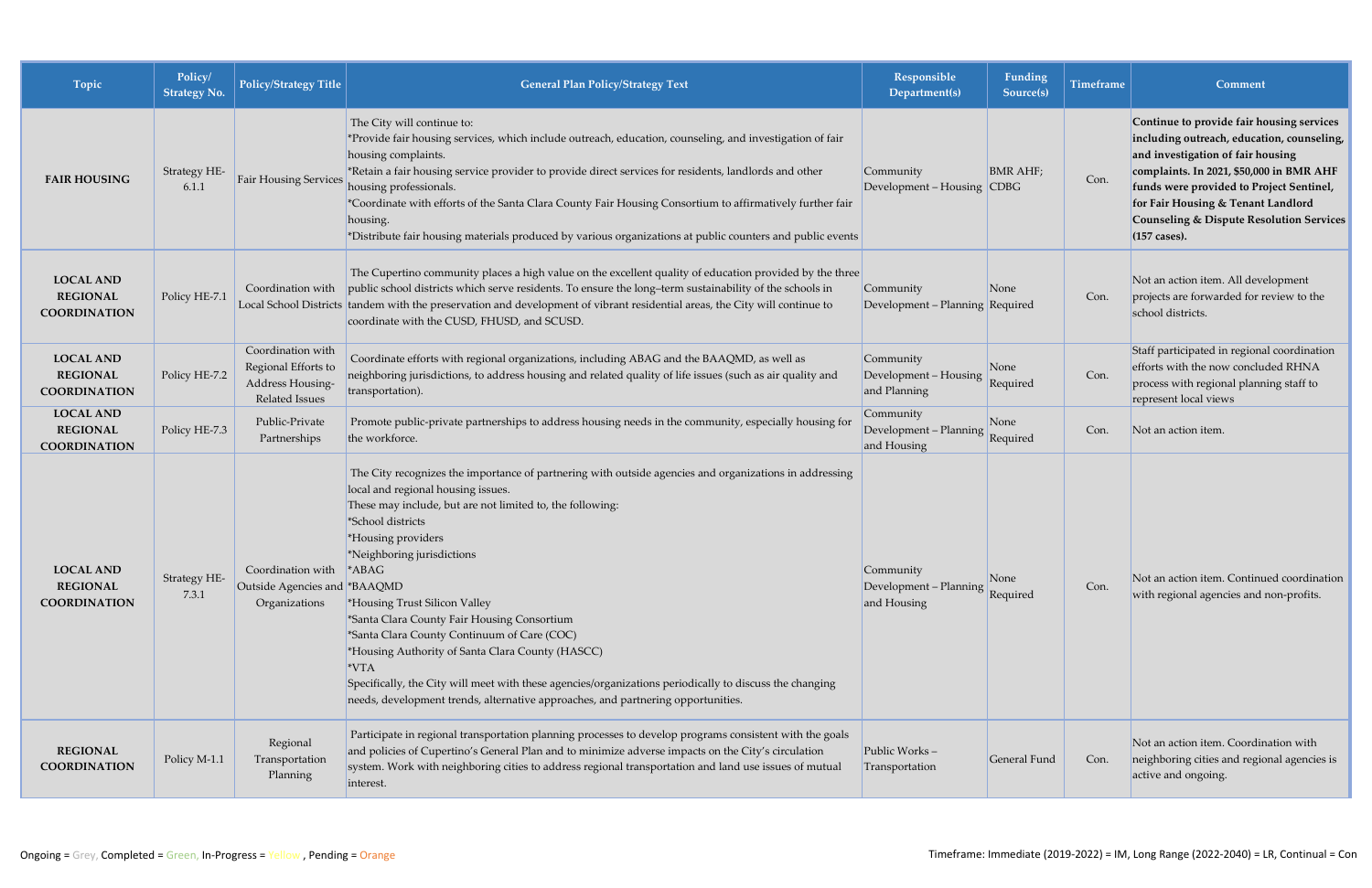| Topic                                  | Policy/<br><b>Strategy No.</b> | Policy/Strategy Title                        | <b>General Plan Policy/Strategy Text</b>                                                                                                                                                                                                                                                                                                                                                                                                                                                                                                                                | Responsible<br>Department(s)                                          | Funding<br>Source(s) | Timeframe | Comment                                                                                                                                                                                                                                                                                                              |
|----------------------------------------|--------------------------------|----------------------------------------------|-------------------------------------------------------------------------------------------------------------------------------------------------------------------------------------------------------------------------------------------------------------------------------------------------------------------------------------------------------------------------------------------------------------------------------------------------------------------------------------------------------------------------------------------------------------------------|-----------------------------------------------------------------------|----------------------|-----------|----------------------------------------------------------------------------------------------------------------------------------------------------------------------------------------------------------------------------------------------------------------------------------------------------------------------|
| <b>REGIONAL</b><br><b>COORDINATION</b> | Policy M-1.2                   | Transportation<br><b>Impact Analysis</b>     | Participate in the development of new multi-modal analysis methods and impact thresholds as required<br>by Senate Bill 743. However, until such impact thresholds are developed, continue to optimize mobility<br>for all modes of transportation while striving to maintain the following intersection Levels of Service<br>(LOS) at a.m. and p.m. peak traffic hours:<br>*Major intersections: LOS D<br>*Stevens Creek Boulevard and De Anza Boulevard: LOS E+<br>*Stevens Creek Boulevard and Stelling Road: LOD E+<br>*De Anza Boulevard and Bollinger Road: LOS E+ | Public Works-<br>Transportation                                       | <b>General Fund</b>  | IM        | FY 2019/2020 Work Program Item to<br>develop the Transportation Impact Analysis<br>policies for CEQA analysis. Proposed policy<br>reviewed by Planning Commission in Dec.<br>2020 and to be presented to City Council for<br>adoption in early 2021. LOS thresholds will<br>be revisited for compliance with SB 743. |
| <b>REGIONAL</b><br><b>COORDINATION</b> | Policy M-1.3                   | Regional Trail<br>Development                | Continue to plan and provide for a comprehensive system of trails and pathways consistent with regional<br>systems, including the Bay Trail, Stevens Creek Corridor and Ridge Trail.                                                                                                                                                                                                                                                                                                                                                                                    | Public Works-<br><b>Development Services</b><br>and Transportation    | None<br>Required     | Con.      | No action requried at this time.<br>Implemented through the Bike/Ped Master<br>Plans.                                                                                                                                                                                                                                |
| <b>COMPLETE STREETS</b>                | Policy M-2.1                   | <b>Street Design</b>                         | Adopt and maintain street design standards to optimize mobility for all transportation modes including<br>automobiles, walking, bicycling and transit.                                                                                                                                                                                                                                                                                                                                                                                                                  | Public Works-<br>Development Services<br>and Transportation           | General Fund         | Con.      | Not an action item.                                                                                                                                                                                                                                                                                                  |
| <b>COMPLETE STREETS</b>                | Policy M-2.2                   | Adjacent Land Use                            | Design roadway alignments, lane widths, medians, parking and bicycle lanes, crosswalks and sidewalks<br>to complement adjacent land uses in keeping with the vision of the Planning Area. Strive to minimize<br>adverse impacts and expand alternative transportation options for all Planning Areas (Special Areas and<br>Neighborhoods). Improvement standards shall also consider the urban, suburban and rural environments Development Services<br>found within the City.                                                                                          | Public Works-<br>Transportation and                                   | General Fund         | Con.      | Not an action item.                                                                                                                                                                                                                                                                                                  |
| <b>COMPLETE STREETS</b>                | Strategy M-<br>2.2.1           | Rural Road<br>Improvement<br>Standards       | Consider candidate rural roads and develop specific street improvement standards that preserve the<br>rural character of these streets. Rural roads would typically feature natural landscaping, no sidewalks and Transportation and<br>narrow unpaved shoulders.                                                                                                                                                                                                                                                                                                       | Public Works-<br><b>Development Services</b>                          | General Fund         | Con.      | Not an action item.                                                                                                                                                                                                                                                                                                  |
| <b>COMPLETE STREETS</b>                | Strategy M-<br>2.2.2           | Semi-rural Road<br>Improvements<br>Standards | Consider candidate semi-rural roads where curb and gutter improvements, and no sidewalks, are<br>appropriate.                                                                                                                                                                                                                                                                                                                                                                                                                                                           | Public Works-<br>Transportation and<br>Development Services           | General Fund         | Con.      | Not an action item.                                                                                                                                                                                                                                                                                                  |
| <b>COMPLETE STREETS</b>                | Strategy M-<br>2.2.3           | Urban Road<br>Improvement<br>Standards       | Develop urban improvement standards for arterials such as Stevens Creek and De Anza Boulevards. In<br>these areas, standards may include wide sidewalks, tree wells, seating, bike racks and appropriate street<br>furniture.                                                                                                                                                                                                                                                                                                                                           | Public Works $-$<br>Transportation and<br><b>Development Services</b> | General Fund         | Con.      | Not an action item.                                                                                                                                                                                                                                                                                                  |
| <b>COMPLETE STREETS</b>                | Strategy M-<br>2.2.4           | Suburban Road<br>Improvement<br>Standards    | Develop suburban road improvement standards for all streets not designated as rural, semi-rural or in<br>the Crossroads Area.                                                                                                                                                                                                                                                                                                                                                                                                                                           | Public Works-<br>Transportation and<br><b>Development Services</b>    | General Fund         | Con.      | Not an action item.                                                                                                                                                                                                                                                                                                  |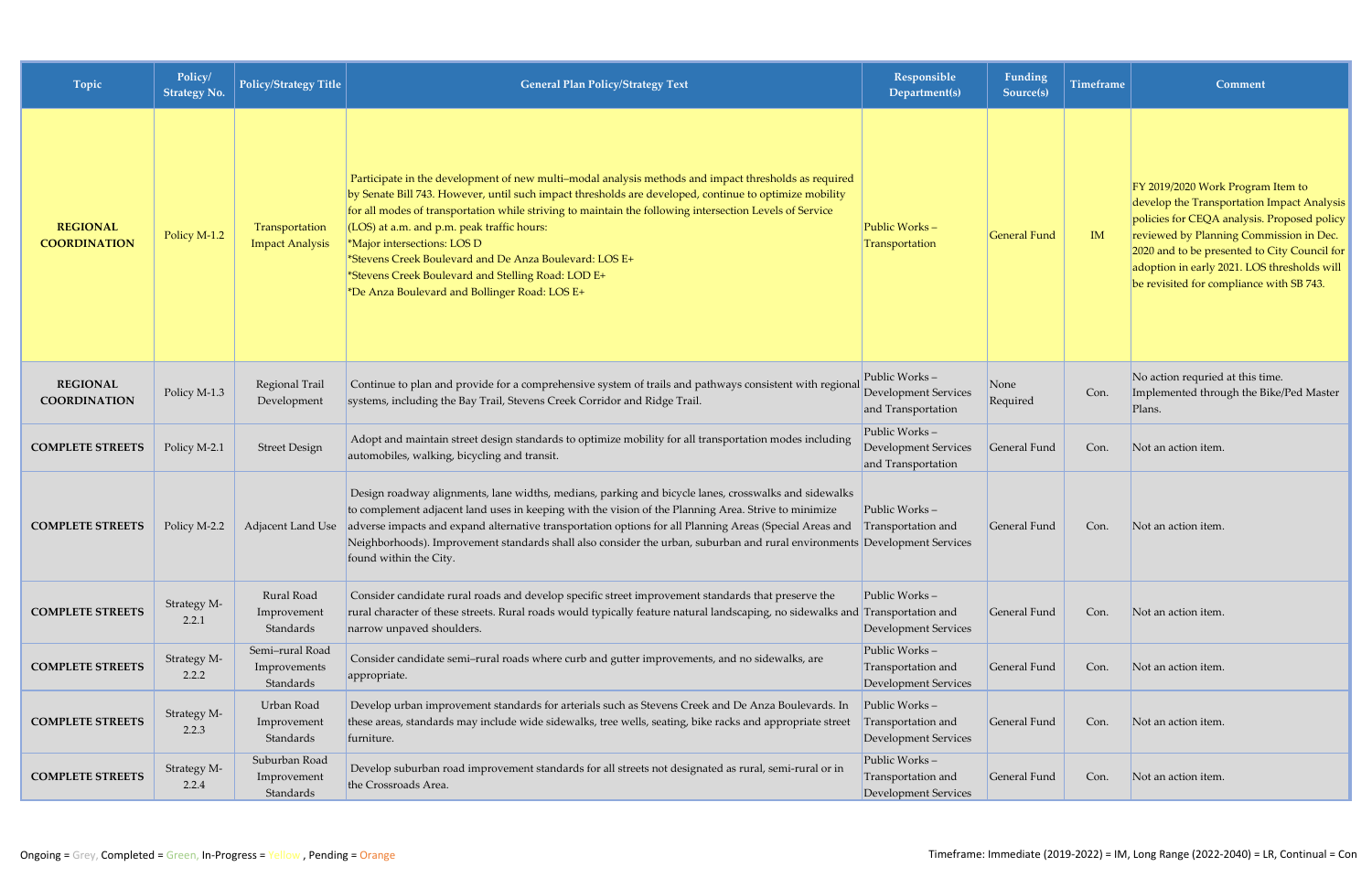| Topic                                        | Policy/<br><b>Strategy No.</b> | Policy/Strategy Title                    | <b>General Plan Policy/Strategy Text</b>                                                                                                                                                                                                                                                                                                       | Responsible<br>Department(s)                                                                                            | Funding<br>Source(s) | <b>Timeframe</b> | Comment                                                                                                                                                   |
|----------------------------------------------|--------------------------------|------------------------------------------|------------------------------------------------------------------------------------------------------------------------------------------------------------------------------------------------------------------------------------------------------------------------------------------------------------------------------------------------|-------------------------------------------------------------------------------------------------------------------------|----------------------|------------------|-----------------------------------------------------------------------------------------------------------------------------------------------------------|
| <b>COMPLETE STREETS</b>                      | Policy M-2.3                   | Connectivity                             | Promote pedestrian and bicycle improvements that improve connectivity between planning areas,<br>neighborhoods and services, and foster a sense of community.                                                                                                                                                                                  | Public Works-<br>Transportation and<br><b>Development Services</b>                                                      | General Fund         | Con.             | Not an action item. Implemented through<br>the Bike/Ped Master Plans.                                                                                     |
| <b>COMPLETE STREETS</b>                      | Policy M-2.4                   | <b>Community Impacts</b>                 | Reduce traffic impacts and support alternative modes of transportation rather than constructing barriers<br>to mobility. Do not close streets unless there is a demonstrated safety or over-whelming through traffic<br>problem and there are no acceptable alternatives since street closures move the problem from one street to<br>another. | Public Works-<br>Transportation and<br><b>Development Services</b>                                                      | General Fund         | Con.             | Not an action item. Ongoing<br>implementation through Safe Routes to<br>School and other programs.                                                        |
| <b>COMPLETE STREETS</b>                      | Policy M-2.5                   | <b>Public Accessibility</b>              | Ensure all new public and private streets are publicly accessible to improve walkability and reduce<br>impacts on existing streets.                                                                                                                                                                                                            | Public Works-<br>Transportation and<br><b>Development Services</b>                                                      | General Fund         | Con.             | Not an action item. Reviewed in conjunction<br>with development review.                                                                                   |
| <b>COMPLETE STREETS</b>                      | Policy M-2.6                   | <b>Traffic Calming</b>                   | Consider the implementation of best practices on streets to reduce speeds and make them user-friendly<br>for alternative modes of transportation, including pedestrians and bicyclists.                                                                                                                                                        | Public Works-<br>Transportation and<br><b>Development Services</b>                                                      | General Fund         | Con.             | FY 19/20 Work Plan Item. Traffic calming<br>program developed and implementation<br>ongoing.                                                              |
| <b>WALKABILITY AND</b><br><b>BIKEABILITY</b> | Policy M-3.1                   | Bicycle and<br>Pedestrian Master<br>Plan | Adopt and maintain a Bicycle and Pedestrian Master Plan, which outlines policies and improvements to<br>streets, extension of trails, and pathways to create a safe way for people of all ages to bike and walk on a<br>daily basis, and as shown in Figure M-1.                                                                               | Public Works-<br>Transportation                                                                                         | General Fund         | IM               | Master Plans completed and ongoing<br>maintenance of these plans will be<br>performed. Implementation ongoing<br>through the Capital Improvement Program. |
| <b>WALKABILITY AND</b><br><b>BIKEABILITY</b> | Policy M-3.2                   | Development                              | Require new development and redevelopment to increase connectivity through direct and safe<br>pedestrian connections to public amenities, neighborhoods, shopping and employment destinations<br>throughout the City.                                                                                                                          | Community<br>Development-<br>Planning; Public Works - General Fund<br>Transportation and<br><b>Development Services</b> |                      | Con.             | Not an action item. Reviewed in conjunction<br>with development review.                                                                                   |
| <b>WALKABILITY AND</b><br><b>BIKEABILITY</b> | Policy M-3.3                   | Pedestrian and                           | Enhance pedestrian and bicycle crossings and pathways at key locations across physical barriers such as Public Works -<br>Bicycle Crossings   creeks, highways and road barriers.                                                                                                                                                              | Transportation                                                                                                          | General Fund         | Con.             | Not an action item. Implemented through<br>the Bike/Ped Master Plans.                                                                                     |
| <b>WALKABILITY AND</b><br><b>BIKEABILITY</b> | Policy M-3.4                   | <b>Street Widths</b>                     | Preserve and enhance citywide pedestrian and bike connectivity by limiting street widening purely for<br>automobiles as a means of improving traffic flow.                                                                                                                                                                                     | Public Works-<br>Transportation                                                                                         | General Fund         | Con.             | Not an action item.                                                                                                                                       |
| <b>WALKABILITY AND</b><br><b>BIKEABILITY</b> | Policy M-3.5                   | Curb Cuts                                | Minimize the number and the width of driveway openings.                                                                                                                                                                                                                                                                                        | Community<br>Development-<br>Planning; Public Works - Required<br><b>Development Services</b>                           | None                 | Con.             | Not an action item. Reviewed in conjunction<br>with development review.                                                                                   |
| <b>WALKABILITY AND</b><br><b>BIKEABILITY</b> | Strategy M-<br>3.5.1           | <b>Shared Driveway</b><br>Access         | Encourage property owners to use shared driveway access and use shared driveway access and<br>interconnected roads within blocks, where feasible. Require driveway access closures, consolidations or<br>both when a site is remodeled or redeveloped.                                                                                         | Community<br>Development-<br>Planning; Public Works - Required<br><b>Development Services</b>                           | None                 | Con.             | Not an action item. Reviewed in conjunction<br>with development review.                                                                                   |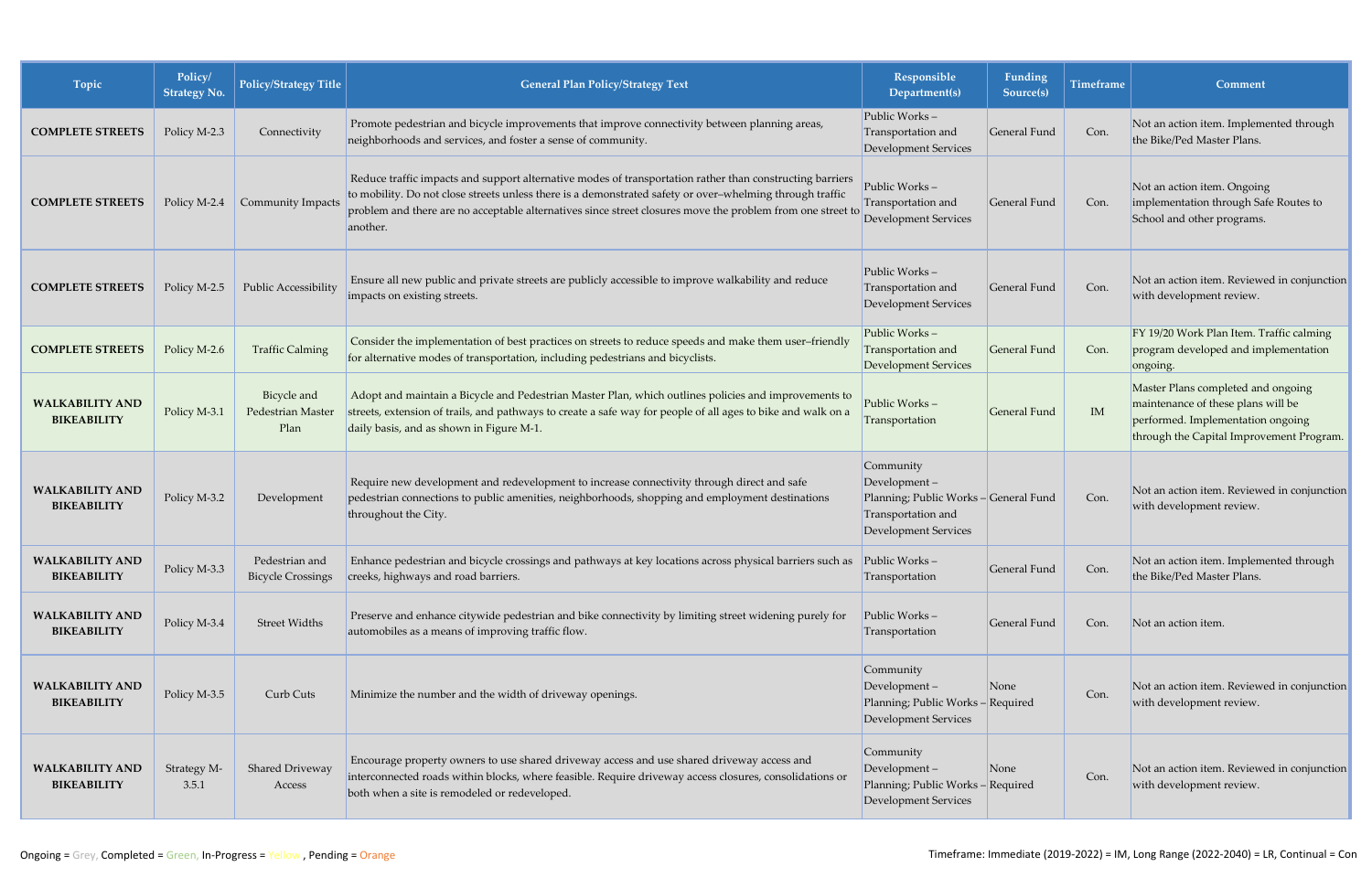| Topic                                        | Policy/<br><b>Strategy No.</b> | Policy/Strategy Title                             | <b>General Plan Policy/Strategy Text</b>                                                                                                                                                                                                                                                                 | Responsible<br>Department(s)                                                                     | Funding<br>Source(s)           | <b>Timeframe</b> | Comment                                                                                                                                                |
|----------------------------------------------|--------------------------------|---------------------------------------------------|----------------------------------------------------------------------------------------------------------------------------------------------------------------------------------------------------------------------------------------------------------------------------------------------------------|--------------------------------------------------------------------------------------------------|--------------------------------|------------------|--------------------------------------------------------------------------------------------------------------------------------------------------------|
| <b>WALKABILITY AND</b><br><b>BIKEABILITY</b> | Strategy M-<br>3.5.2           | Direct Access from<br><b>Secondary Streets</b>    | Encourage property with frontages on major and secondary streets to provide direct access to driveways<br>from the secondary street.                                                                                                                                                                     | Community<br>$Development -$<br>Planning; Public Works - Required<br><b>Development Services</b> | None                           | Con.             | Not an action item. Reviewed in conjunction<br>with development review.                                                                                |
| <b>WALKABILITY AND</b><br><b>BIKEABILITY</b> | Policy M-3.6                   | Safe Spaces for<br>Pedestrians                    | Require parking lots to include clearly defined paths for pedestrians to provide a safe path to building<br>entrances.                                                                                                                                                                                   | Community<br>Development – Planning Required                                                     | None                           | Con.             | Not an action item. Reviewed in conjunction<br>with development review.                                                                                |
| <b>WALKABILITY AND</b><br><b>BIKEABILITY</b> | Policy M-3.7                   | Program                                           | Capital Improvement Plan for improvements to pedestrian and bicycle facilities and eliminate gaps along the pedestrian and<br>bicycle network as part of the City's Capital Improvement Program.                                                                                                         | Public Works-<br>Transportation and<br>Capital Improvements                                      | Capital<br>Improvement<br>Fund | Con.             | Not an action item. Implemented through<br>the Capital Improvement Program.                                                                            |
| <b>WALKABILITY AND</b><br><b>BIKEABILITY</b> | Policy M-3.8                   | <b>Bicycle Parking</b>                            | Require new development and redevelopment to provide public and private bicycle parking.                                                                                                                                                                                                                 | Community<br>Development-<br>Planning; Public Works - Required<br><b>Development Services</b>    | None                           | Con.             | Not an action item. Implemented through<br>the Municipal Code.                                                                                         |
| <b>WALKABILITY AND</b><br><b>BIKEABILITY</b> | Policy M-3.9                   | Outreach                                          | Actively engage the community in promoting walking and bicycling through education, encouragement<br>and outreach on improvement projects and programs.                                                                                                                                                  | Public Works-<br>Transportation                                                                  | General Fund                   | Con.             | Not an action item. Implemented through<br>the City's Safe Routes to School program,<br>Sustainability and other mobility programs.                    |
| <b>WALKABILITY AND</b><br><b>BIKEABILITY</b> | Policy M-3.10                  | <b>Quarry Operations</b>                          | Prioritize enforcement of truck speeds from Stevens Creek and the Lehigh Cement Plan on Stevens<br>Canyon Road, and Stevens Creek and Foothill Boulevards.                                                                                                                                               | Santa Clara County<br>Sheriff's Department                                                       | General Fund                   | Con.             | Not an action item. Ongoing<br>implementation.                                                                                                         |
| <b>TRANSIT</b>                               | Policy M-4.1                   | <b>Transit Agencies</b>                           | Coordinate with VTA to improve transportation service, infrastructure and access in the City, and to<br>connect to transportation facilities such as Caltrain and VTA light rail stations.                                                                                                               | Public Works-<br>Transportation                                                                  | None<br>Required               | Con.             | Not an action item. Ongoing coordination.                                                                                                              |
| <b>TRANSIT</b>                               | Policy M-4.2                   | Local Transportation<br>Services                  | Create or partner with transit providers, employers, education institutions, and major commercial entities Public Works -<br>to minimize gaps within local transportation services.                                                                                                                      | Transportation                                                                                   | General Fund                   | IM               | VIA shuttle service was successful between<br>Oct 2019 and March 2020. Service<br>suspended due to COVID-19 pandemic.<br>Service resumed in late 2021. |
| <b>TRANSIT</b>                               | Policy M-4.3                   | <b>Connecting Special</b><br>Areas                | Identify and implement new or enhanced transit services to connect all Special Areas as identified in<br>Figure PA-1 (Chapter 2: Planning Areas)                                                                                                                                                         | Public Works-<br>Transportation                                                                  | General Fund                   | IM               | VIA shuttle service was successful between<br>Oct 2019 and March 2020. Service<br>suspended due to COVID-19 pandemic.<br>Service resumed in late 2021. |
| <b>TRANSIT</b>                               | Policy M-4.4                   | <b>Transit Facilities with</b><br>New Development | Work with VTA and/or major developments to ensure all new development projects include amenities to Development -<br>support public transit including bus stop shelters, space for transit vehicles as appropriate and attractive<br>amenities such as trash receptacles, signage, seating and lighting. | Community<br>Planning; Public Works-<br>Transportation and<br><b>Development Services</b>        | None<br>Required               | Con.             | Not an action item. Reviewed in conjunction<br>with development review.                                                                                |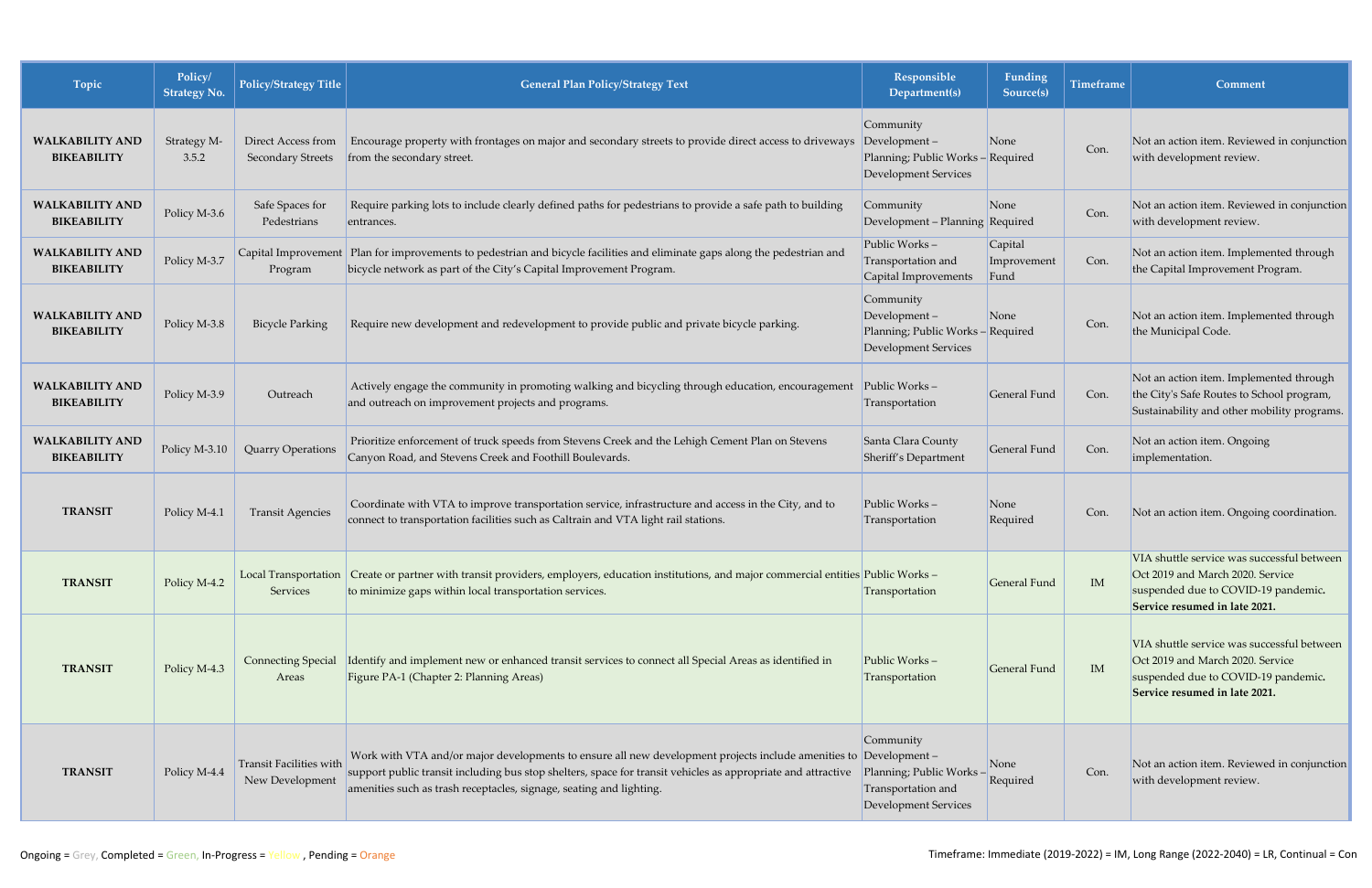| Topic                                  | Policy/<br><b>Strategy No.</b> | <b>Policy/Strategy Title</b>                    | <b>General Plan Policy/Strategy Text</b>                                                                                                                                                                                                        | Responsible<br>Department(s)                                                                                                                 | Funding<br>Source(s) | Timeframe | Comment                                                                                                                                            |
|----------------------------------------|--------------------------------|-------------------------------------------------|-------------------------------------------------------------------------------------------------------------------------------------------------------------------------------------------------------------------------------------------------|----------------------------------------------------------------------------------------------------------------------------------------------|----------------------|-----------|----------------------------------------------------------------------------------------------------------------------------------------------------|
| <b>TRANSIT</b>                         | Policy M-4.5                   | Access to Transit<br>Services                   | Support right-of-way design and amenities consistent with local transit goals to improve transit as a<br>viable-way design and amenities consistent with local transit goals to improve transit as a viable<br>alternative to driving.          | Community<br>Development-<br>Planning; Public Works-Capital<br>Development Services,<br>Transportation and<br>Capital Improvement<br>Program | Improvement<br>Fund  | Con.      | Not an action item. Reviewed in conjunction<br>with development review.                                                                            |
| <b>TRANSIT</b>                         | Policy M-4.6                   | Bus and Shuttle<br>Programs                     | Work with large regional employers and private commuter bus/shuttle programs to provide safe pick-up, Public Works -<br>drop-off, and park and rides in order to reduce single occupancy vehicle trips.                                         | Transportation                                                                                                                               | General Fund         | Con.      | Not an action item. Ongoing coordination.                                                                                                          |
| <b>TRANSIT</b>                         | Policy M-4.7                   | Vallco Shopping<br>District Transfer<br>Station | Work with VTA and/or other transportation service organizations to study and develop a transit transfer<br>station that incorporates a hub for alternative transportation services such as, car sharing, bike sharing<br>and/or other services. | Public Works-<br>Transportation                                                                                                              | None<br>Required     | Con.      | Coordination with VTA has been active and<br>ongoing, including active participation with<br>SR 85 PAB and the Transit Guideway Study.             |
| <b>SAFE ROUTES TO</b><br><b>SCHOOL</b> |                                |                                                 | Policy M-5.1 Safe Routes to Schools Promote Safe Routes to Schools programs for all schools serving the City.                                                                                                                                   | Public Works-<br>Transportation                                                                                                              | General Fund         | Con.      | Not an action item. Ongoing<br>implementation through the City's Safe<br>Routes to School program.                                                 |
| <b>SAFE ROUTES TO</b><br><b>SCHOOL</b> | Policy M-5.2                   | Coordination with<br><b>School Districts</b>    | Coordinate with the School Districts to develop plans and programs that encourage car/van-pooling,<br>stagger hours of adjacent schools, establish drop-off locations, and encourage walking and bicycling to<br>school.                        | Public Works-<br>Transportation                                                                                                              | None<br>Required     | Con.      | Not an action item. Ongoing<br>implementation through the City's Safe<br>Routes to School program.                                                 |
| <b>SAFE ROUTES TO</b><br><b>SCHOOL</b> | Strategy M-<br>5.2.1           | Teen Commission                                 | Encourage the Teen Commission to work with schools to encourage year-round programs to incentivize<br>walking and biking to school.                                                                                                             | Public Works $-$<br>Transportation                                                                                                           | General Fund         | Con.      | Not an action item.                                                                                                                                |
| <b>SAFE ROUTES TO</b><br><b>SCHOOL</b> | Policy M-5.3                   | <b>Prioritizing Projects</b>                    | Ensure that bicycle and pedestrian safety improvements include projects to enhance safe accessibility to<br>schools.                                                                                                                            | Public Works-<br>Transportation                                                                                                              | General Fund         | Con.      | Not an action item. Ongoing implemented<br>through the Bike/Ped Master Plans, Safe<br>Routes to School Program and Capital<br>Improvement Program. |
| <b>SAFE ROUTES TO</b><br><b>SCHOOL</b> | Policy M-5.4                   |                                                 | Connections to Trails   Connect schools to the citywide trail system.-Connect schools to the citywide trail system.                                                                                                                             | Public Works-<br>Transportation                                                                                                              | General Fund         | Con.      | Not an action item. Ongoing implemented<br>through the Bike/Ped Master Plans, Safe<br>Routes to School Program and Capital<br>Improvement Program. |
| <b>SAFE ROUTES TO</b><br><b>SCHOOL</b> | Policy M-5.5                   | Education                                       | Support education programs that promote safe walking and bicycling to schools.                                                                                                                                                                  | Public Works-<br>Transportation                                                                                                              | General Fund         | Con.      | Not an action item. Implemented through<br>the City's Safe Routes to School program.                                                               |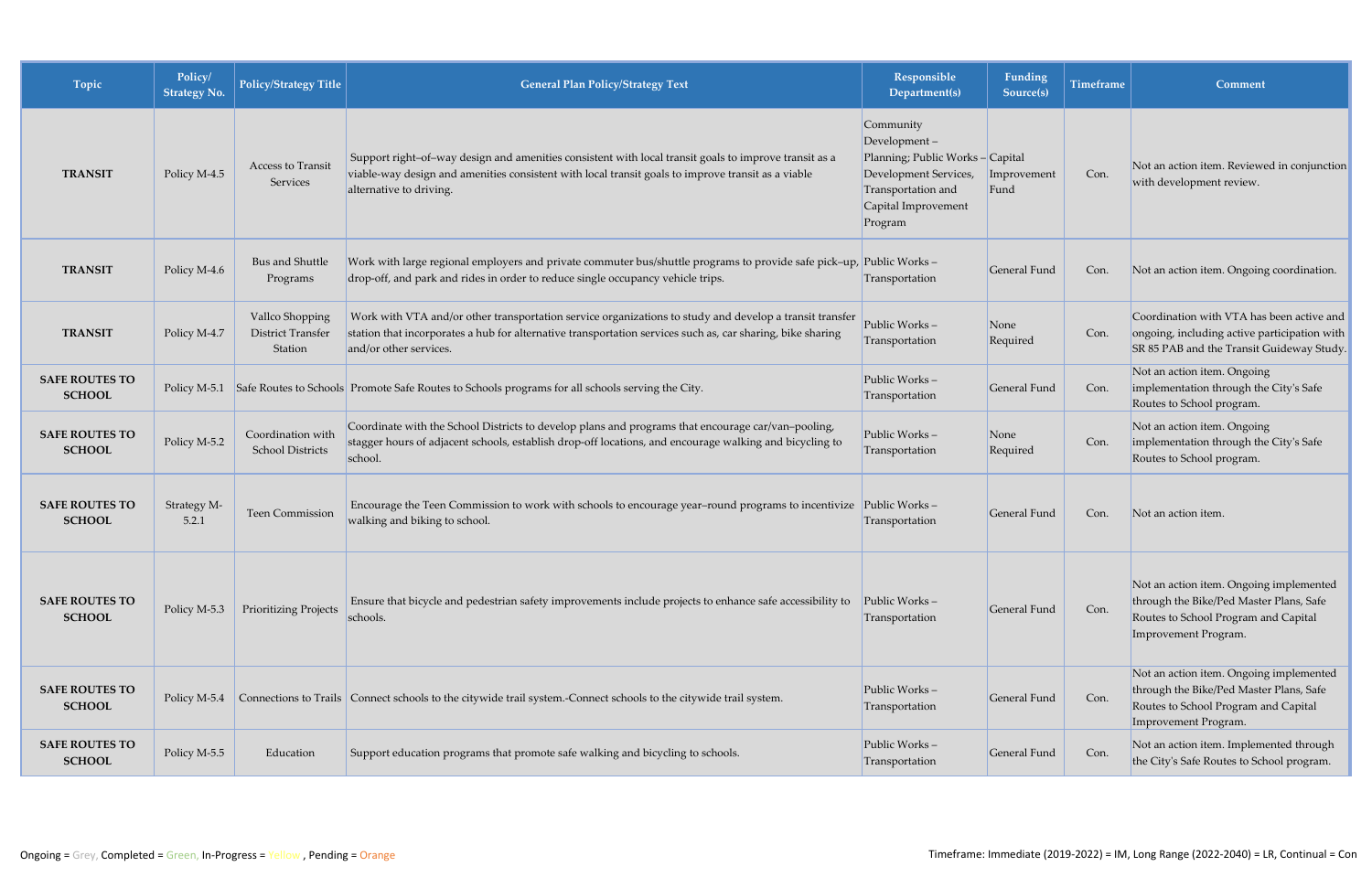| Topic                                                               | Policy/<br><b>Strategy No.</b> | <b>Policy/Strategy Title</b>                            | <b>General Plan Policy/Strategy Text</b>                                                                                                                                                                                                                                                                                                                                                                                                                                       | Responsible<br>Department(s)                                                     | Funding<br>Source(s) | <b>Timeframe</b> | Comment                                                                                                                                                                                                                                              |
|---------------------------------------------------------------------|--------------------------------|---------------------------------------------------------|--------------------------------------------------------------------------------------------------------------------------------------------------------------------------------------------------------------------------------------------------------------------------------------------------------------------------------------------------------------------------------------------------------------------------------------------------------------------------------|----------------------------------------------------------------------------------|----------------------|------------------|------------------------------------------------------------------------------------------------------------------------------------------------------------------------------------------------------------------------------------------------------|
| <b>VEHICLE PARKING</b>                                              | Policy M-6.1                   | <b>Parking Codes</b>                                    | Maintain efficient and updated parking standards to ensure that development provides adequate<br>parking, both on-street and off-street, depending on the characteristics of the development, while also<br>reducing reliance on the automobile.                                                                                                                                                                                                                               | Community<br>Development - Planning                                              | General Fund         | Con.             | Not an action item. Implemented through<br>the Municipal Code.                                                                                                                                                                                       |
| <b>VEHICLE PARKING</b>                                              | Policy M-6.2                   | Off-street Parking                                      | Ensure new off-street parking is properly designed and efficiently used.                                                                                                                                                                                                                                                                                                                                                                                                       | Community<br>Development - Planning Required                                     | None                 | Con.             | Not an action item. Reviewed in conjunction<br>with development review.                                                                                                                                                                              |
| <b>TRANSPORTATION</b><br><b>IMPACT ANALYSIS</b>                     | Policy M-7.1                   | Multi-Modal<br>Transportation<br><b>Impact Analysis</b> | Follow guidelines set by the VTA related to transportation impact analyses, while conforming to State<br>goals for multi-modal performance targets.                                                                                                                                                                                                                                                                                                                            | Public Works-<br>Transportation                                                  | None<br>Required     | IM               | FY 2019/2020 Work Program Item to<br>develop the Transportation Impact Analysis<br>policies for CEQA analysis. Proposed policy<br>reviewed by Planning Commission in Dec.<br>2020 and adopted by City Council in early<br>2021.                      |
| <b>TRANSPORTATION</b><br><b>IMPACT ANALYSIS</b>                     | Policy M-7.2                   | Protected<br>Intersections                              | Consider adopting a Protected Intersection Policy, which would identify intersections where<br>improvements would not be considered, which would degrade the levels of service for non-vehicular<br>modes of transportation. Potential locations include intersections in Priority Development Areas (PDAs)<br>and other areas where non-vehicular transportation is a key consideration, such as, near shopping<br>districts, schools, parks and senior citizen developments. | Public Works-<br>Transportation                                                  | <b>General Fund</b>  | IM               | FY 2019/2020 Work Program Item to<br>develop the Transportation Impact Analysis<br>policies for CEQA analysis. Proposed policy<br>reviewed by Planning Commission in Dec.<br>2020 and to be presented to City Council<br>for adoption in early 2021. |
| <b>GREENHOUSE GAS</b><br><b>EMISSIONS AND AIR</b><br><b>QUALITY</b> | Policy M-8.1                   | Greenhouse Gas<br>Emissions                             | Promote transportation policies that help to reduce greenhouse gas emissions.                                                                                                                                                                                                                                                                                                                                                                                                  | City Manager-<br>Sustainability Programs                                         | None<br>Required     | Con.             | Not an action item. Implemented through<br>various mobility and sustainability program<br>- Bike to Work Day etc.                                                                                                                                    |
| <b>GREENHOUSE GAS</b><br><b>EMISSIONS AND AIR</b><br><b>QUALITY</b> | Policy M-8.2                   | Land Use                                                | Support development and transportation improvements that help reduce greenhouse gas emissions by<br>reducing per capita VMT, reducing impacts on the City's transportation network and maintaining the<br>desired levels of service for all modes of transportation.                                                                                                                                                                                                           | Community<br>Development-<br>Planning; Public Works - Required<br>Transportation | None                 | Con.             | Work proceeding on SB 743 implementation,<br>expected to be completed in early 2021.                                                                                                                                                                 |
| <b>GREENHOUSE GAS</b><br><b>EMISSIONS AND AIR</b><br><b>QUALITY</b> | Policy M-8.3                   | Transportation<br>(TSM) Programs                        | Employ TSM strategies to improve efficiency of the transportation infrastructure including strategic<br>Systems Management right-of-way improvements, intelligent transportation systems and optimization of signal timing to<br>coordinate traffic flow.                                                                                                                                                                                                                      | Public Works-<br>Transportation                                                  | General Fund         | Con.             | Not an action item. Ongoing<br>implementation.                                                                                                                                                                                                       |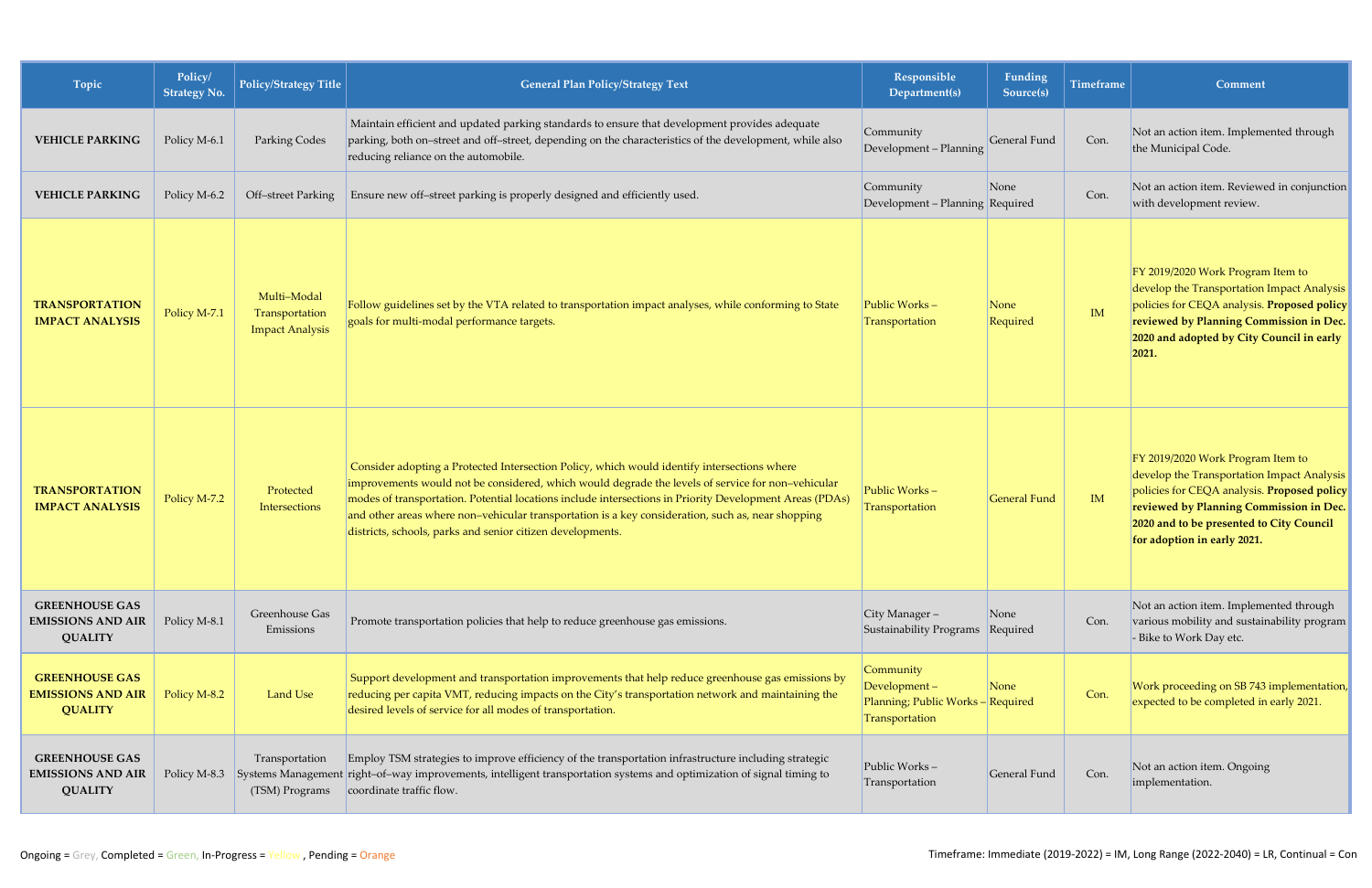| Topic                                                               | Policy/<br><b>Strategy No.</b> | Policy/Strategy Title                               | <b>General Plan Policy/Strategy Text</b>                                                                                                                                                                                                                                                                                                                                                                          | Responsible<br>Department(s)                                                        | Funding<br>Source(s) | <b>Timeframe</b> | Comment                                                                                                                                                                                                                                                                                                                                                                                                                                                                                                                                                                                                                                                                                                                                                                                                                               |
|---------------------------------------------------------------------|--------------------------------|-----------------------------------------------------|-------------------------------------------------------------------------------------------------------------------------------------------------------------------------------------------------------------------------------------------------------------------------------------------------------------------------------------------------------------------------------------------------------------------|-------------------------------------------------------------------------------------|----------------------|------------------|---------------------------------------------------------------------------------------------------------------------------------------------------------------------------------------------------------------------------------------------------------------------------------------------------------------------------------------------------------------------------------------------------------------------------------------------------------------------------------------------------------------------------------------------------------------------------------------------------------------------------------------------------------------------------------------------------------------------------------------------------------------------------------------------------------------------------------------|
| <b>GREENHOUSE GAS</b><br><b>EMISSIONS AND AIR</b><br><b>QUALITY</b> | Policy M-8.4                   | Transportation<br>(TDM) Programs                    | Require large employers, including colleges and schools, to develop and maintain TDM programs to<br>Demand Management reduce vehicle trips generated by their employees and students and develop a tracking method to<br>monitor results.                                                                                                                                                                         | Community<br>Development-<br>Planning; Public Works - Required<br>Transportation    | None                 | Con.             | Not an action item. Reviewed in conjunction<br>with development review.                                                                                                                                                                                                                                                                                                                                                                                                                                                                                                                                                                                                                                                                                                                                                               |
| <b>GREENHOUSE GAS</b><br><b>EMISSIONS AND AIR</b><br><b>QUALITY</b> | Policy M-8.5                   | Design of New<br>Developments                       | Encourage new commercial development to provide shared office facilities, cafeterias, daycare facilities,<br>lunchrooms, showers, bicycle parking, home offices, shuttle buses to transit facilities and other amenities<br>that encourage the use of transit, bicycling or walking as commute modes to work. Provide pedestrian<br>pathways and orient buildings to the street to encourage pedestrian activity. | Community<br>$Development -$<br>Planning; Public Works - Required<br>Transportation | None                 | Con.             | Not an action item. Reviewed in conjunction<br>with development review.                                                                                                                                                                                                                                                                                                                                                                                                                                                                                                                                                                                                                                                                                                                                                               |
| <b>GREENHOUSE GAS</b><br><b>EMISSIONS AND AIR</b><br><b>QUALITY</b> | Policy M-8.6                   | <b>Alternative Fuel</b><br><b>Charging Stations</b> | Develop a city-wide strategy to encourage the construction of a network of public and private alternative City Manager-<br>fuel vehicle charging/fueling stations.                                                                                                                                                                                                                                                | Sustainability Programs                                                             | <b>General Fund</b>  | LR               | The City is partnered with Silicon Valley<br>Clean Energy (SVCE) and launched a series<br>of programs to accelerate the transition to<br>electric vehicles (EVs). \$8 million in funding<br>from SVCE and \$6 million from the<br>California Electric Vehicle Infrastructure<br>Project (CALeVIP) partnership has been<br>dedicated to planning, technical assistance,<br>and installation of new EV charging stations<br>across SVCE's thirteen member<br>communities. The City approved its first<br>hydrogen fueling dispensers at 21530 SCB<br>(Xing of Bubb & SCB) in 2020. The City has<br>an approved a CIP project to expand the<br>publicly-owned EV charging network.<br>Additional grant funds are being sought<br>out with the Air District, and a public<br>outreach process is being planned for<br>calendar year 2022. |
| <b>ROADWAY SYSTEM</b><br><b>EFFICIENCY</b>                          | Policy M-9.1                   | Infrastructure                                      | Efficient Automobile Strive to maximize the efficiency of existing infrastructure by locating appropriate land uses along<br>roadways and retrofitting streets to be accessible for all modes of transportation.                                                                                                                                                                                                  | Community<br>Development-<br>Planning; Public Works-<br>Transportation              | General Fund         | Con.             | Not an action item.                                                                                                                                                                                                                                                                                                                                                                                                                                                                                                                                                                                                                                                                                                                                                                                                                   |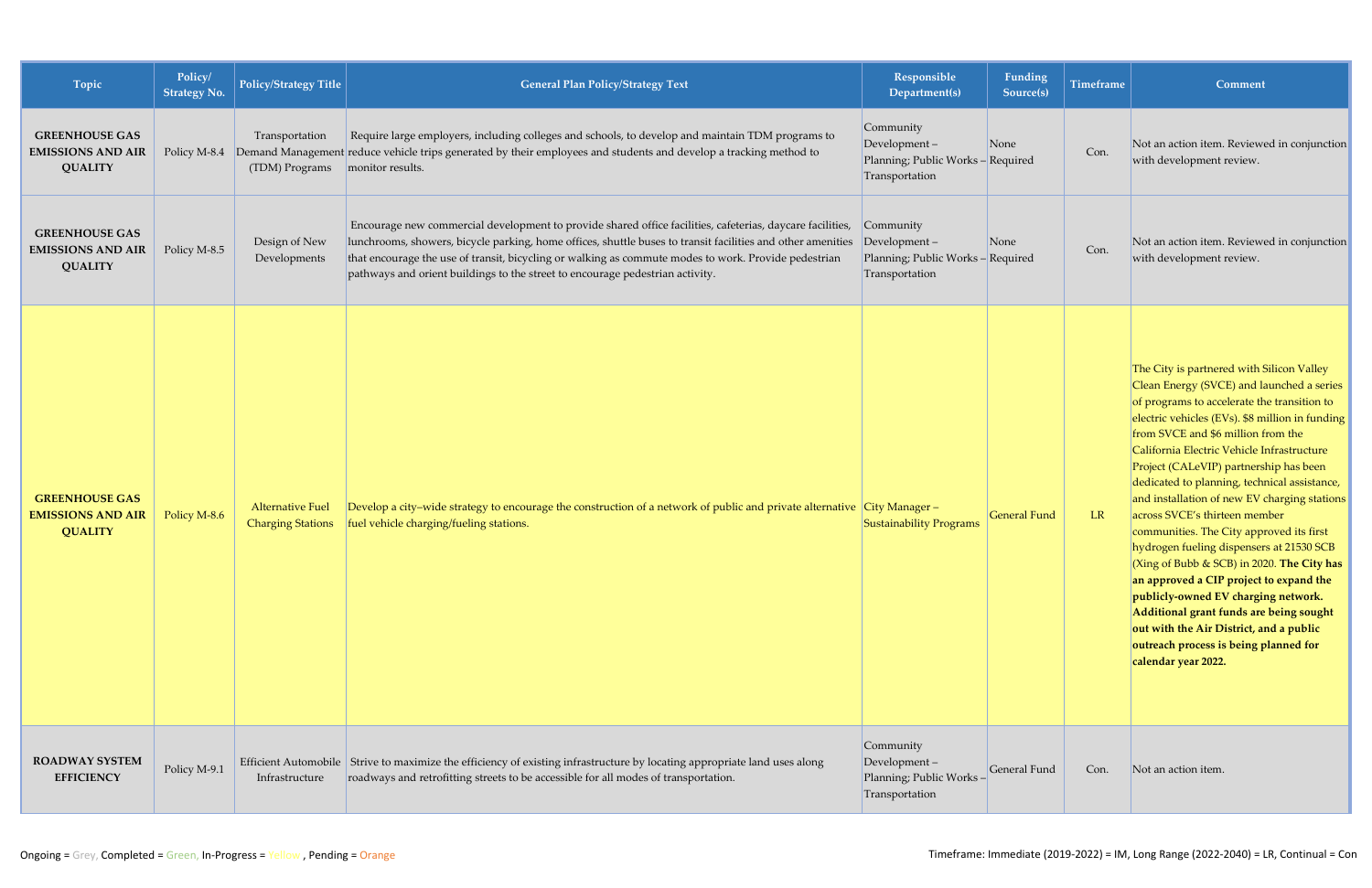| Topic                                          | Policy/<br><b>Strategy No.</b> | <b>Policy/Strategy Title</b>              | <b>General Plan Policy/Strategy Text</b>                                                                                                                                                                                                                                                                                   | Responsible<br>Department(s)                                                                                 | Funding<br>Source(s)                      | <b>Timeframe</b> | Comment                                                                                                                                                                |
|------------------------------------------------|--------------------------------|-------------------------------------------|----------------------------------------------------------------------------------------------------------------------------------------------------------------------------------------------------------------------------------------------------------------------------------------------------------------------------|--------------------------------------------------------------------------------------------------------------|-------------------------------------------|------------------|------------------------------------------------------------------------------------------------------------------------------------------------------------------------|
| <b>ROADWAY SYSTEM</b><br><b>EFFICIENCY</b>     | Policy M-9.2                   | Reduced Travel<br>Demand                  | Promote effective TDM programs for existing and new development.                                                                                                                                                                                                                                                           | Public Works-<br>Transportation;<br>Community<br>Development - Planning                                      | General Fund                              | Con.             | Not an action item. Reviewed in conjunction<br>with development review.                                                                                                |
| <b>ROADWAY SYSTEM</b><br><b>EFFICIENCY</b>     | Policy M-9.3                   | Street Width                              | Except as required by environmental review for new developments, limit widening of streets as a means<br>of improving traffic efficiency and focus instead on operational improvements to preserve community<br>character.                                                                                                 | Public Works-<br>Transportation                                                                              | General Fund                              | Con.             | Not an action item. Reviewed in conjunction<br>with development review. Ongoing<br>implementation through traffic signal<br>modernization and synchronization efforts. |
| <b>ROADWAY SYSTEM</b><br><b>EFFICIENCY</b>     | <b>Strategy M-</b><br>9.3.1    | <b>Wolfe Road</b><br>Overcrossing         | Consider alternate designs for the Wolfe Road/Interstate 280 Interchange (e.g. from partial cloverleaf<br>design to diamond design) when evaluating the need to widen the freeway overcrossing.                                                                                                                            | Public Works-<br>Transportation                                                                              | <b>General Fund</b>                       | IM               | Project to design widening this freeway<br>overcrossing is underway. Ongoing<br>coordination with VTA and CalTrans.                                                    |
| <b>ROADWAY SYSTEM</b><br><b>EFFICIENCY</b>     | Strategy M-<br>9.3.2           | <b>Streetscape Design</b>                 | When reviewing the widening of an existing street, consider aesthetically pleasing enhancements and<br>amenities to improve the safe movement of pedestrians and bicyclists in keeping with the vision of the<br>Planning Area.                                                                                            | Public Works-<br>Transportation                                                                              | None<br>Required                          | Con.             | Not an action item. Implemented with the<br>Captial Improvement Program and<br>development review.                                                                     |
| <b>TRANSPORTATION</b><br><b>INFRASTRUCTURE</b> | Policy M-10.1                  | Transportation<br><b>Improvement Plan</b> | Develop and implement an updated citywide transportation improvement plan necessary to<br>accommodate vehicular, pedestrian and bicycle transportation improvements to meet the City's needs.                                                                                                                              | Public Works-<br>Transportation                                                                              | General Fund M                            |                  | Action completed through development of<br>Bike and Ped Master Plans and a<br>Transportation Impact Fee project list.                                                  |
| <b>TRANSPORTATION</b><br><b>INFRASTRUCTURE</b> | Policy M-10.2                  | Transportation<br><b>Impact Fee</b>       | Ensure sustainable funding levels for the Transportation Improvement Plan by enacting a transportation<br>impact fee for new development.                                                                                                                                                                                  | Public Works-<br>Transportation                                                                              | General Fund M                            |                  | Action completed. TIF adopted in late 2017.<br>Update to TIF currently in progress.<br><b>Expected completion in Spring 2021.</b>                                      |
| <b>TRANSPORTATION</b><br><b>INFRASTRUCTURE</b> | Policy M-10.3                  | Multi-Modal<br>Improvements               | Integrate the financing, design and construction of pedestrian and bicycle facilities with street projects.<br>Build pedestrian and bicycle improvements at the same time as improvements for vehicular circulation to<br>enable travelers to transition from one mode of transportation to another (e.g. bicycle to bus). | Public Works -<br>Transportation and<br>Capital Improvements                                                 | Capital<br>Improvement<br>Fund            | Con.             | Not an action item. Implemented with the<br>Captial Improvement Program and<br>development review.                                                                     |
| <b>TRANSPORTATION</b><br><b>INFRASTRUCTURE</b> | Policy M-10.4                  | Roadway<br>Maintenance Funding            | Identify and secure new funding sources to fund the on-going routine maintenance of roadways.                                                                                                                                                                                                                              | Public Works-<br>Transportation,<br><b>Development Services</b><br>and Capital<br><b>Improvement Program</b> | NoneCapital<br>Improvement<br>Fund/Grants | Con.             | Grant funding routinely used to fund on-<br>going maintenance to the extent possible.                                                                                  |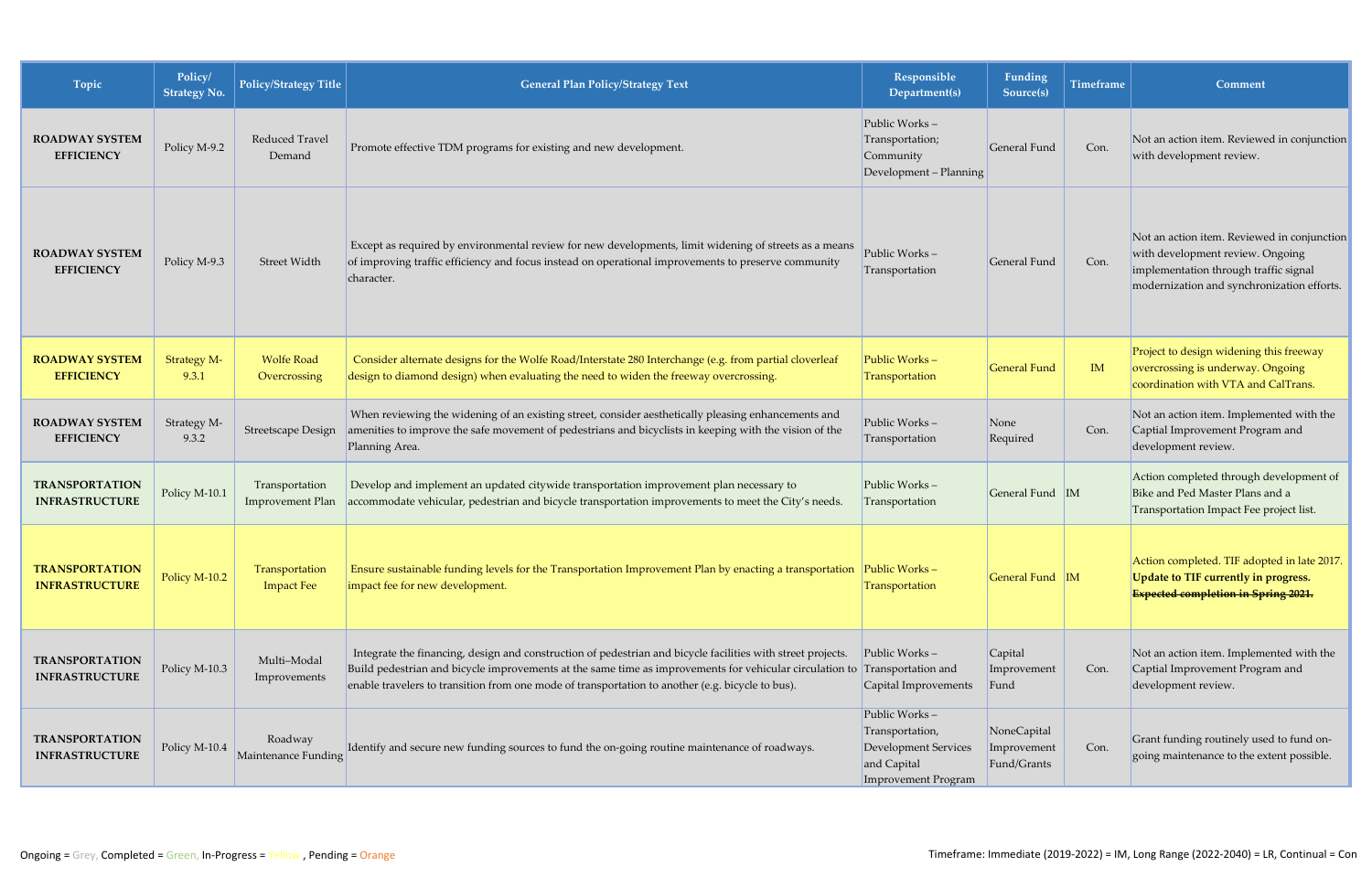| Topic                                                          | Policy/<br><b>Strategy No.</b> | <b>Policy/Strategy Title</b>                              | <b>General Plan Policy/Strategy Text</b>                                                                                                                                                                                                                                                                                                                                                                                                                                                                                                                                                                                                                                                                                                                                                                                                                                                                                                                          | <b>Responsible</b><br>Department(s)                                                | Funding<br>Source(s) | <b>Timeframe</b> | <b>Comment</b>                                                                                                                                                                                                                                                                                                                                                                                                                                                                                                                                                                                                                                                                                                                                                                                                                                                                           |
|----------------------------------------------------------------|--------------------------------|-----------------------------------------------------------|-------------------------------------------------------------------------------------------------------------------------------------------------------------------------------------------------------------------------------------------------------------------------------------------------------------------------------------------------------------------------------------------------------------------------------------------------------------------------------------------------------------------------------------------------------------------------------------------------------------------------------------------------------------------------------------------------------------------------------------------------------------------------------------------------------------------------------------------------------------------------------------------------------------------------------------------------------------------|------------------------------------------------------------------------------------|----------------------|------------------|------------------------------------------------------------------------------------------------------------------------------------------------------------------------------------------------------------------------------------------------------------------------------------------------------------------------------------------------------------------------------------------------------------------------------------------------------------------------------------------------------------------------------------------------------------------------------------------------------------------------------------------------------------------------------------------------------------------------------------------------------------------------------------------------------------------------------------------------------------------------------------------|
| <b>PLANNING AND</b><br><b>REGIONAL</b><br><b>TRANPORTATION</b> | Policy ES-1.1                  | Principles of<br>Sustainability                           | Incorporate the principles of sustainability into Cupertino's planning, infrastructure and development<br>process in order to improve the environment, reduce greenhouse gas emissions, and meet the needs of the<br>community without compromising the needs of future generations.                                                                                                                                                                                                                                                                                                                                                                                                                                                                                                                                                                                                                                                                              | City Manager-<br>Sustainability Programs;<br>Commuity Development<br>$-$ Planning; | General Fund         | Con.             | Not an action item. This item is executed<br>with distinct projects as directed by<br>Council, for example adopting all-electric<br>reach codes. In 2021, Council authorized<br>waiving fees for certain landscaping<br>projects that conserve water.<br>Action completed, CAP adopted in 2016.                                                                                                                                                                                                                                                                                                                                                                                                                                                                                                                                                                                          |
| <b>PLANNING AND</b><br><b>REGIONAL</b><br><b>TRANPORTATION</b> | <b>Strategy ES-</b><br>1.1.1   | <b>Climate Action Plan</b><br>(CAP)                       | Adopt, implement and maintain a Climate Action Plan to attain greenhouse gas emission targets<br>consistent with state law and regional requirements. This qualified greenhouse gas emissions reduction<br>plan, by BAAQMD's definition, will allow for future project CEQA streamlining and will identify<br>measures to:<br>*Reduce energy use through conservation and efficiency;<br>*Reduce fossil fuel use through multi-modal and alternative transportation;<br>*Maximize use of and, where feasible, install renewable energy resources;<br>*Increase citywide water conservation and recycled water use;<br>*Accelerate Resource Recovery through expanded recycling, composting, extended producer<br>responsibility and procurement practices;<br>*Promote and incentivize each of those efforts to maximize community participation and impacts; and<br>*Integrate multiple benefits of green infrastructure with climate resiliency and adaptation. | City Manager-<br>Sustainability Programs                                           | General Fund         | IM               | Climate Action Plan is being updated in FY<br>20/21 to address a path toward carbon<br>neutrality as well as adding a climate<br>adaptation component. Council gave<br>direction to draft a CAP which brings the<br>City to carbon-neutral by 2040 or eariler.<br>The CAP update will also create a plan to<br>realize a zero-waste community by 2035,<br>and a new municipal climate action<br>strategy to achieve a zero-carbon facilities<br>by 2035. The Council authorized CEQA<br>qualification of this CAP update which<br>will be conducted in parallel with the<br>overall development and public<br>engagement process. The City will be<br>creating GHG thresholds of significance,<br>as well as checklists that can be used by<br>developers to streamline compliance with<br>the Cupertino GHG reduction plan<br>according to California Air Resources<br>Roard muidalings |
| <b>PLANNING AND</b><br><b>REGIONAL</b><br><b>TRANPORTATION</b> | <b>Strategy ES-</b><br>1.1.2   | CAP and<br>Sustainability<br>Strategies<br>Implementation | Periodically review and report on the effectiveness of the measures outlined in the CAP and the<br>strategies in this Element. Institutionalize sustainability by developing a methodology to ensure all<br>environmental, social and lifecycle costs are considered in project, program, policy and budget decisions.                                                                                                                                                                                                                                                                                                                                                                                                                                                                                                                                                                                                                                            | City Manager-<br>Sustainability Programs                                           | General Fund         | IM               | Action completed in 2018. Revising again in<br>CAP update in FY 20/21 fiscal year. The<br>CAP update process will create an<br>implementation plan that improves<br>visbility, metrics tracking, and public                                                                                                                                                                                                                                                                                                                                                                                                                                                                                                                                                                                                                                                                              |
| <b>PLANNING AND</b><br><b>REGIONAL</b><br><b>TRANPORTATION</b> | <b>Strategy ES-</b><br>1.1.3   | <b>Climate Adaptation</b><br>and Resiliency               | Conduct a climate vulnerability assessment and set preparedness goals and strategies to safeguard<br>human health and community assets susceptible to the impacts of a changing climate (e.g. increased<br>drought, wildfires, flooding). Incorporate these into all relevant plans, including the Emergency<br>Preparedness Plan, Local Hazard Mitigation Plan, Dam Failure Plan, Climate Action Plan, Watershet<br>Protection Plan and Energy Assuredness Plan.                                                                                                                                                                                                                                                                                                                                                                                                                                                                                                 | City Manager-<br><b>Sustainability Programs</b>                                    | <b>General Fund</b>  | IM               | Action Completed in 2015. Revisiting in<br>CAP update in 2021 supporting County-<br>wide climate hazards assessment                                                                                                                                                                                                                                                                                                                                                                                                                                                                                                                                                                                                                                                                                                                                                                      |
| <b>PLANNING AND</b><br><b>REGIONAL</b><br><b>TRANPORTATION</b> | Policy ES-1.2                  | Regional Growth and<br>Transportation<br>Coordination     | Periodically review and report on the effectiveness of the measures outlined in the CAP and the<br>strategies in this Element. Institutionalize sustainability by developing a methodology to ensure all<br>environmental, social and lifecycle costs are considered in project, program, policy and budget decisions.                                                                                                                                                                                                                                                                                                                                                                                                                                                                                                                                                                                                                                            | City Manager-<br>Sustainability Programs                                           | General Fund         | Con.             |                                                                                                                                                                                                                                                                                                                                                                                                                                                                                                                                                                                                                                                                                                                                                                                                                                                                                          |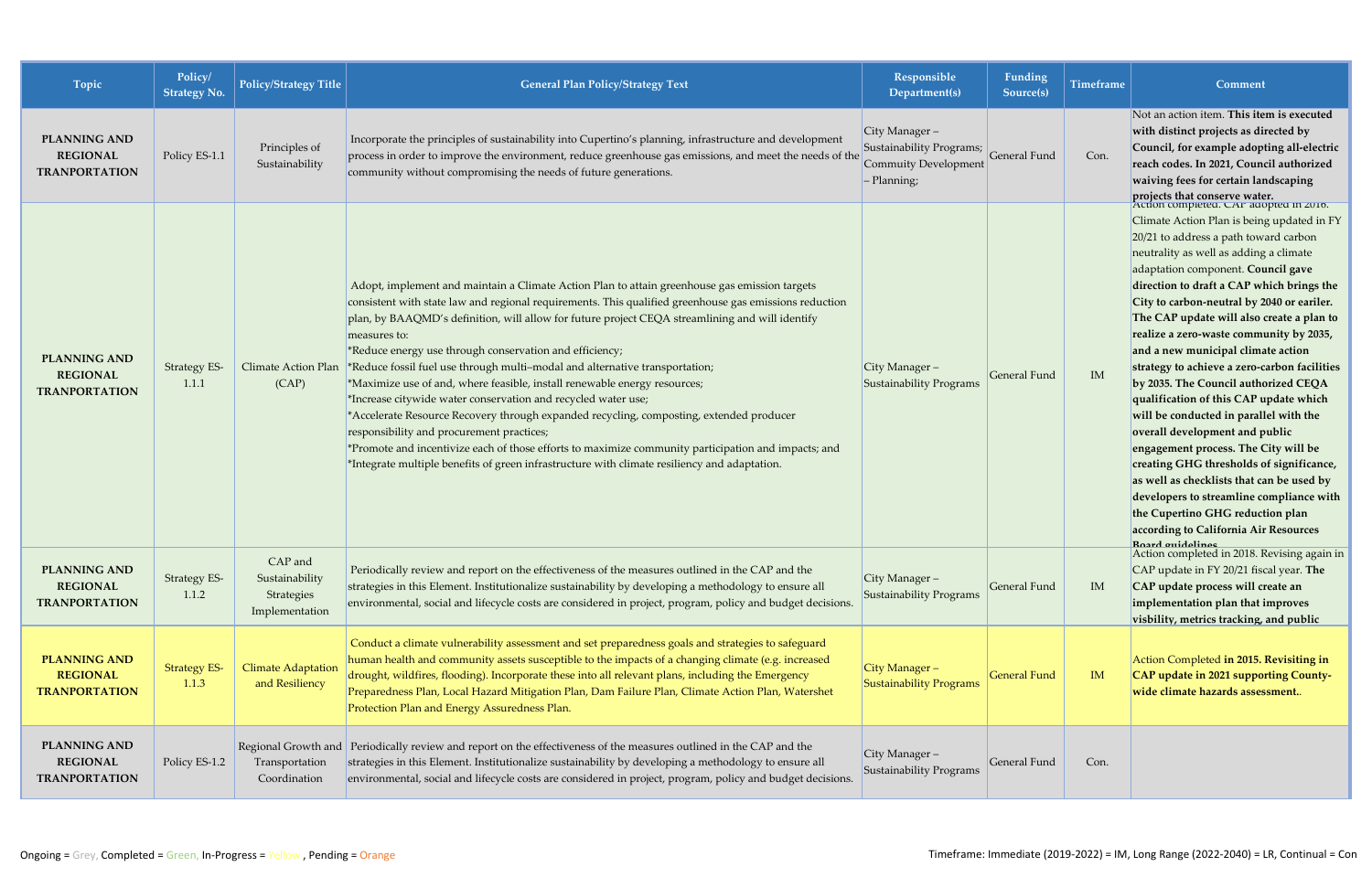| Topic                                                          | Policy/<br><b>Strategy No.</b> | Policy/Strategy Title                                           | <b>General Plan Policy/Strategy Text</b>                                                                                                                                                                                                                                                                                                                                                                                                                                  | Responsible<br>Department(s)                                            | Funding<br>Source(s) | <b>Timeframe</b> | <b>Comment</b>                                                                                                                                                                                                                                                                                                                                                                                                                                                                                                                                                                                                                                                                                                                                                                                                                               |
|----------------------------------------------------------------|--------------------------------|-----------------------------------------------------------------|---------------------------------------------------------------------------------------------------------------------------------------------------------------------------------------------------------------------------------------------------------------------------------------------------------------------------------------------------------------------------------------------------------------------------------------------------------------------------|-------------------------------------------------------------------------|----------------------|------------------|----------------------------------------------------------------------------------------------------------------------------------------------------------------------------------------------------------------------------------------------------------------------------------------------------------------------------------------------------------------------------------------------------------------------------------------------------------------------------------------------------------------------------------------------------------------------------------------------------------------------------------------------------------------------------------------------------------------------------------------------------------------------------------------------------------------------------------------------|
| <b>PLANNING AND</b><br><b>REGIONAL</b><br><b>TRANPORTATION</b> | <b>Strategy ES-</b><br>1.2.1   | Local Plan<br>Consistency with<br>Regional Plans                | Update and maintain local plans and strategies so they are consistent with One Bay Area Plan to qualify<br>for State transportation and project CEQA streamlining.                                                                                                                                                                                                                                                                                                        | Community<br>Development-<br>Planning; Public Works -<br>Transportation | <b>General Fund</b>  | Con.             | Not an action item. Reviewed when local<br>plans are updated.                                                                                                                                                                                                                                                                                                                                                                                                                                                                                                                                                                                                                                                                                                                                                                                |
| <b>ENERGY</b><br><b>SUSTAINABILITY</b>                         | Policy ES-2.1                  | Conservation and<br>Efficient Use of<br><b>Energy Resources</b> | Encourage the maximum feasible conservation and efficient use of electrical power and natural gas<br>resources for new and existing residences, businesses, industrial and public uses.                                                                                                                                                                                                                                                                                   | $City Manager -$<br>Sustainability Programs                             | None<br>Required     | IM               | Adopted a reach code in 2019 which brings<br>Cupertino above and beyond the state<br>energy code for requiring all-electric<br>construction in most cases.                                                                                                                                                                                                                                                                                                                                                                                                                                                                                                                                                                                                                                                                                   |
| <b>ENERGY</b><br><b>SUSTAINABILITY</b>                         | Strategy ES-<br>2.1.1          | Coordination                                                    | Continue to evaluate, and revise as necessary, applicable City plans, codes and procedures for inclusion<br>of Federal, State and regional requirements and conservation targets.                                                                                                                                                                                                                                                                                         | $City Manager -$<br>Sustainability Programs                             | General Fund         | Con.             | Not an action item. Reviewed when local<br>plans are updated. The next major<br>opportunities to evaluate City procedures<br>is to update the Environmental Purchasing<br>Policy. The next major opportunitiy to<br>evaluate codes is the next Statewide code<br>cycle beginning in calendar year 2022.                                                                                                                                                                                                                                                                                                                                                                                                                                                                                                                                      |
| <b>ENERGY</b><br><b>SUSTAINABILITY</b>                         | <b>Strategy ES-</b><br>2.1.2   | Comprehensive<br><b>Energy Management</b>                       | Prepare and implement a comprehensive energy management plan for all applicable municipal facilities<br>and equipment to achieve the energy goals established in the City's Climate Action Plan. Track the City's<br>energy use and report findings as part of the CAP reporting schedule. Embed this plan into the City's<br>Environmentally Preferable Procurement Policy to ensure measures are achieved through all future<br>procurement and construction practices. | City Manager-<br><b>Sustainability Programs</b>                         | <b>General Fund</b>  | IM               | The City developed and released a public-<br>facing and internal-facing set of dashboards<br>that re updated in real time to display<br>energy and water consumption at key<br>facilities. A series of automated reports<br>alerts staff to consumption trends and high<br>usage alarms. A Sustainable Infrastructure<br>project was approved in the City's CIP<br>investments. A comprehensive set of<br>energy efficiency and decarbonization<br>measures will be studied and proposed as<br>part of this CIP initiative.<br>Due to staff capacity limitations, an update<br>to the EPPP was not initiated in FY2020/21.<br>However, the Sustainability Division will<br>be working with Administrative Services<br>and Environmental Programs groups in<br>order to address sustainable procurement<br>practices in the next fiscal year. |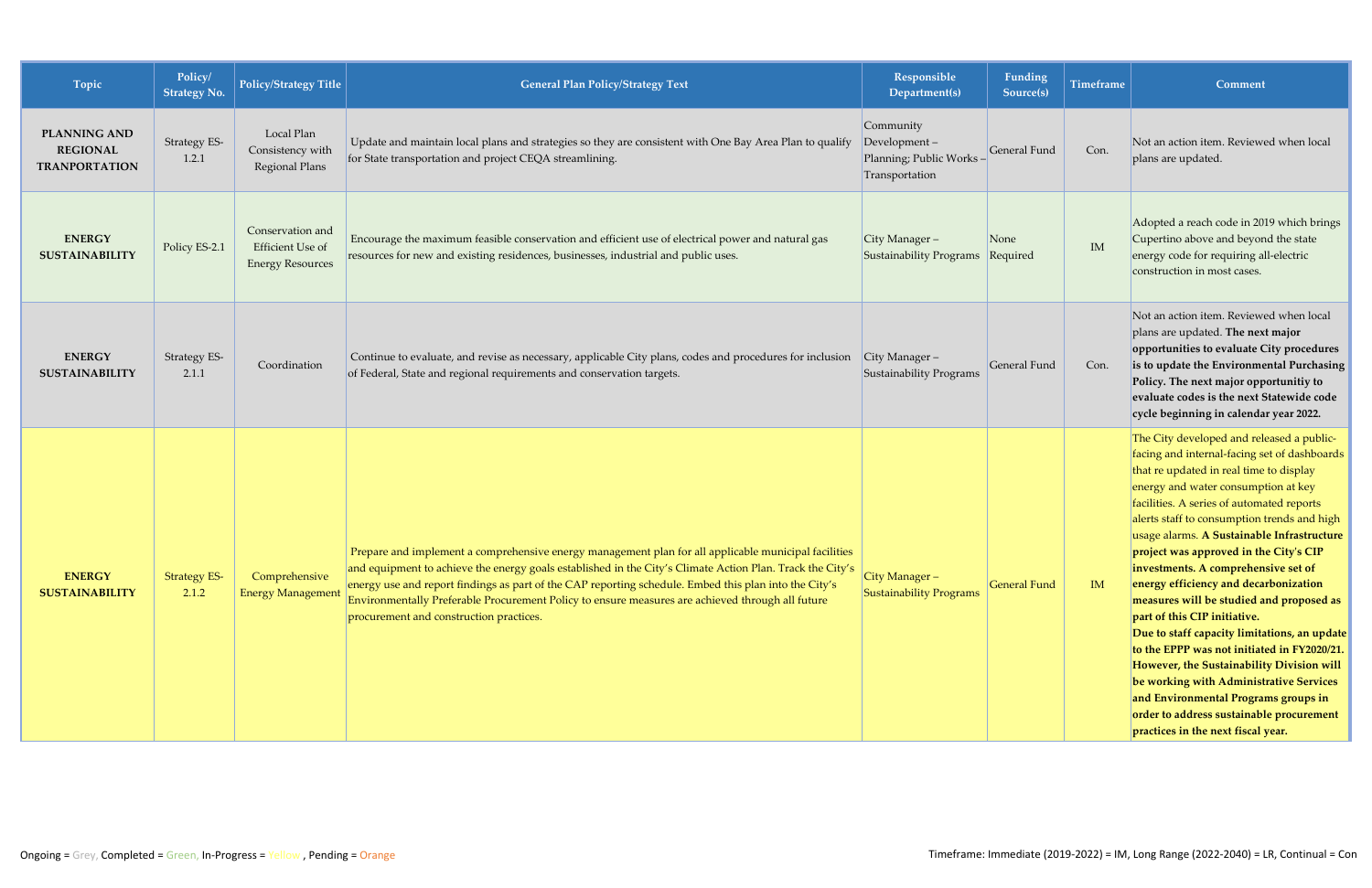| Topic                                  | Policy/<br><b>Strategy No.</b> | <b>Policy/Strategy Title</b>            | <b>General Plan Policy/Strategy Text</b>                                                                                                                                                                                                                                            | Responsible<br>Department(s)                     | Funding<br>Source(s) | <b>Timeframe</b> | Comment                                                                                                                                                                                                                                                                                                                                                                                                                                                                                                                                                                                                                                                                                                                                                                                                                                                                                                                                                                                                                                                                                                                                            |
|----------------------------------------|--------------------------------|-----------------------------------------|-------------------------------------------------------------------------------------------------------------------------------------------------------------------------------------------------------------------------------------------------------------------------------------|--------------------------------------------------|----------------------|------------------|----------------------------------------------------------------------------------------------------------------------------------------------------------------------------------------------------------------------------------------------------------------------------------------------------------------------------------------------------------------------------------------------------------------------------------------------------------------------------------------------------------------------------------------------------------------------------------------------------------------------------------------------------------------------------------------------------------------------------------------------------------------------------------------------------------------------------------------------------------------------------------------------------------------------------------------------------------------------------------------------------------------------------------------------------------------------------------------------------------------------------------------------------|
| <b>ENERGY</b><br><b>SUSTAINABILITY</b> | <b>Startegy ES-</b><br>2.1.3   | <b>Energy Efficient</b><br>Replacements | Continue to use life cycle cost analysis to identify City assets for replacement with more energy efficient<br>technology. Utilize available tools to benchmark and showcase city energy efficiency achievements (i.e.<br>EPA Portfolio Manager, statewide Green Business Program). | City Manager-<br>Sustainability Programs         | General Fund         | Con.             | This is not an action item and occurs on a<br>continual basis.                                                                                                                                                                                                                                                                                                                                                                                                                                                                                                                                                                                                                                                                                                                                                                                                                                                                                                                                                                                                                                                                                     |
| <b>ENERGY</b><br><b>SUSTAINABILITY</b> | <b>Strategy ES-</b><br>2.1.4   | <b>Incentive Program</b>                | Consider incentive programs for projects that exceed mandatory requirements and promote incentives<br>from state, county and federal governments for improving energy efficiency and expanding renewable<br>energy installations.                                                   | City Manager -<br><b>Sustainability Programs</b> | <b>General Fund</b>  | IM               | This is an ongoing action. The City actively<br>participates in development and promotion<br>of regional incentive programs in<br>partnership with BayREN, Silicon Valley<br>Clean Energy, and the ABAG POWER<br>natural gas purchasing collective. There are<br>two major updates to incentive programs.<br>$(1)$ The City purchases natural gas for<br>municipal use as part of a public agency<br>collective known as ABAG POWER. A<br>strategic plan and four-year roadmap was<br>created by the ABAG POWER to reduce<br>the carbon emissions from this resource<br>over time, and also to create local incentive<br>programming that can assist jurisdictions<br>to electrify their facilities and fleets. This<br>reduction of emissions from power supply<br>is complementary with plans to reduce<br>consumption of gas as soon as possible. (2)<br>The State of California has created a new<br>incentive program for replacing gas<br>equipment with electric equipment known<br>as the TECH program. These incentives are<br>avaialble to homeowners as of December<br>2021, and are in addition to incentives from<br>BayREN and PG&E. |
| <b>ENERGY</b><br><b>SUSTAINABILITY</b> | Strategy ES-<br>2.1.5          | <b>Urban Forest</b>                     | Encourage the inclusion of additional shade trees, vegetated stormwater treatment and landscaping to<br>reduce the "heat island effect" in development projects.                                                                                                                    | City Manager -<br><b>Sustainability Programs</b> | None<br>Required     | Con.             | Not an action item. Reviewed in conjunction<br>with project review. Heat Island effect is<br>addressed in the City's reach code and green<br>building ordinance which goes beyond the<br>state requirements. One of the proposed<br>measures in the draft Climate Action Plan<br>update is the creation of an Urban Tree<br>Canopy Plan. This plan can inform other<br>strategies to sequester carbon in the urban<br>forest and soils.                                                                                                                                                                                                                                                                                                                                                                                                                                                                                                                                                                                                                                                                                                            |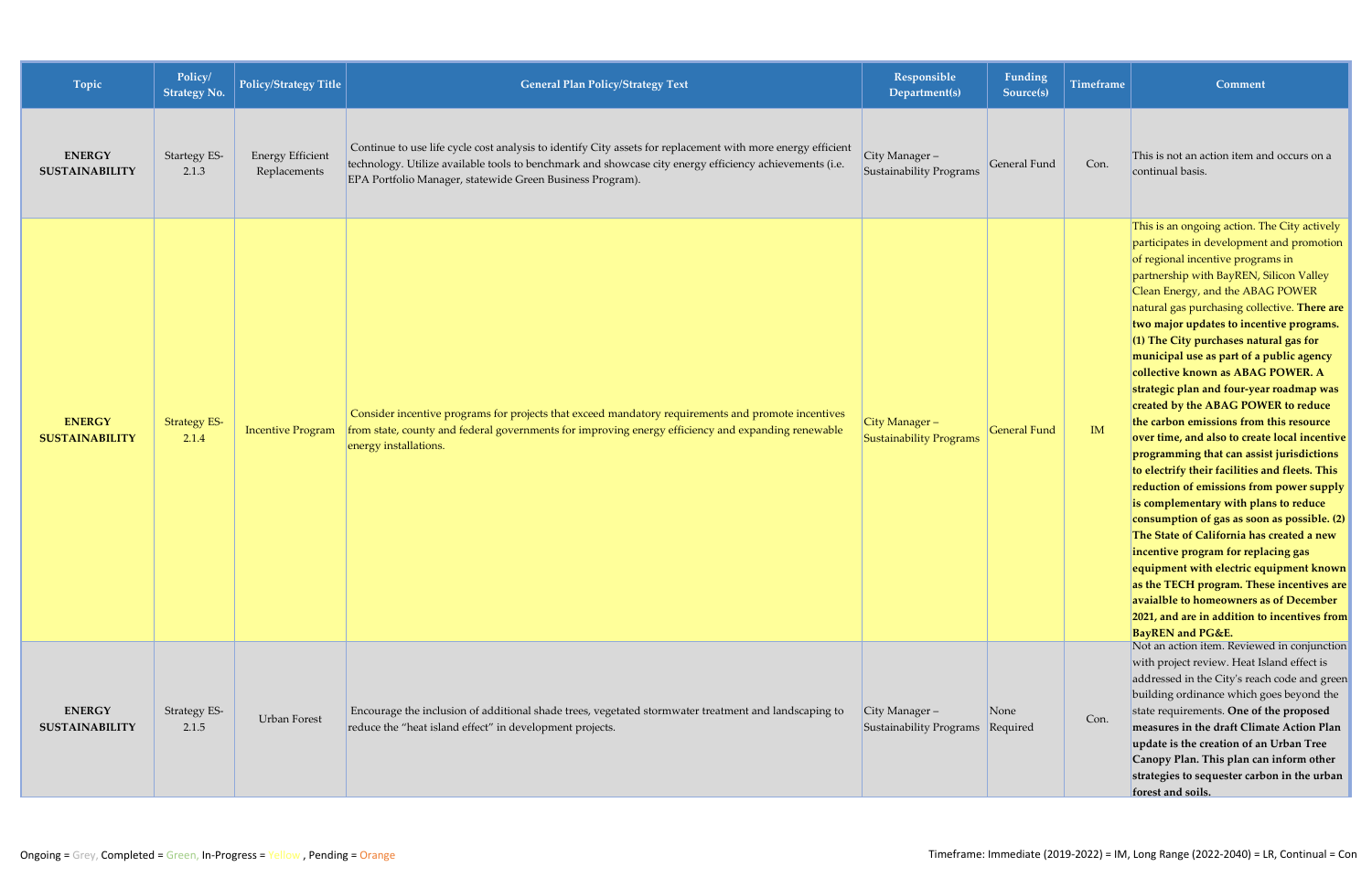| Topic                                  | Policy/<br><b>Strategy No.</b> | <b>Policy/Strategy Title</b>      | <b>General Plan Policy/Strategy Text</b>                                                                                                                                                                                                                                                                                                                                                                                                                                                                                                                                                                                       | Responsible<br>Department(s)                                                  | <b>Funding</b><br>Source(s) | <b>Timeframe</b> | Comment                                                                                                                                                                                                                                      |
|----------------------------------------|--------------------------------|-----------------------------------|--------------------------------------------------------------------------------------------------------------------------------------------------------------------------------------------------------------------------------------------------------------------------------------------------------------------------------------------------------------------------------------------------------------------------------------------------------------------------------------------------------------------------------------------------------------------------------------------------------------------------------|-------------------------------------------------------------------------------|-----------------------------|------------------|----------------------------------------------------------------------------------------------------------------------------------------------------------------------------------------------------------------------------------------------|
| <b>ENERGY</b><br><b>SUSTAINABILITY</b> | Strategy ES -<br>2.1.6         | Alternate Energy<br>Sources       | Promote and increase the use of alternate and renewable energy resources for the entire community<br>through effective policies, programs and incentives.                                                                                                                                                                                                                                                                                                                                                                                                                                                                      | City Manager-<br>Sustainability Programs                                      | General Fund                | Con.             | Not an action item.                                                                                                                                                                                                                          |
| <b>ENERGY</b><br><b>SUSTAINABILITY</b> | Strategy ES -<br>2.1.7         | Energy Co-generation<br>Systems   | Encourage the use of energy co-generation systems through the provision of an awareness program<br>targeting the larger commercial and industrial users-generation systems through the provision of an<br>awareness program targeting the larger commercial and industrial users and public facilities.                                                                                                                                                                                                                                                                                                                        | City Manager -<br>Sustainability Programs                                     | None<br>Required            | Con.             | Not an action item.                                                                                                                                                                                                                          |
| <b>ENERGY</b><br><b>SUSTAINABILITY</b> | Stratagy ES-<br>2.1.8          | Energy Audits and<br>Financing    | Continue to offer and leverage regional partners' programs to conduct energy audits and/or subvention<br>programs for homes, commercial, industrial and city facilities, and recommend improvements that lead to<br>energy and cost savings opportunities for participants and encourage adoption of alternative energy<br>technologies. Encourage energy audits to include emerging online and application-based energy analytics Sustainability Programs<br>and diagnostic tools. Share residential and commercial energy efficiency and renewable energy financing<br>tools through outreach events and civic media assets. | City Manager $-$                                                              | General Fund                | Con.             | Not an action item.                                                                                                                                                                                                                          |
| <b>ENERGY</b><br><b>SUSTAINABILITY</b> | <b>Strategy ES-</b><br>2.1.9   | <b>Energy Efficient</b>           | Continue to encourage fuel-efficient transportation modes such as alternative fuel vehicles, driverless<br>vehicles, public transit, car and van-pooling community and regional shuttle systems, car and bike<br>Transportation Modes sharing programs, safe routes to schools, communter benefits, and pedestrian and bicycle paths through<br>infrastructure investment, development incentives, and community education.                                                                                                                                                                                                    | City Manager -<br>Sustainability Programs;<br>Public Works-<br>Transportation | General Fund                | IM               | City's VIA Shuttle program began operation<br>in 2019. The city's own alternative commute<br>program also began operation in August<br>2019 and has paused due to COVID risk.<br>The VIA Shuttle program was reinitiated<br>$\ln$ late 2021. |
| <b>ENERGY</b><br><b>SUSTAINABILITY</b> | <b>Strategy ES-</b><br>2.1.10  | <b>Community Choice</b><br>Energy | Collaborate with regional partners to evaluate feasibility for development of a Community Choice<br>Energy Program.                                                                                                                                                                                                                                                                                                                                                                                                                                                                                                            | City Manager $-$<br>Sustainability Programs                                   | General Fund N/A            |                  | Action Completed.                                                                                                                                                                                                                            |
| <b>SUSTAINABLE</b><br><b>BUILDINGS</b> | Policy ES-3.1                  | <b>Green Building</b><br>Design   | Set standards for the design and construction of energy and resource conserving/efficient building.                                                                                                                                                                                                                                                                                                                                                                                                                                                                                                                            | City Manager-<br>Sustainability Programs                                      | General Fund N/A            |                  | Action Completed. Implemented through<br>the Municipal Code.                                                                                                                                                                                 |
| <b>SUSTAINABLE</b><br><b>BUILDINGS</b> | <b>Strategy ES-</b><br>3.1.1   | <b>Green Building</b><br>Program  | Periodically review and revise the City's Green Building ordinance to ensure alignment with CALGreen<br>requirements for all major private and public projects that ensure reduction in energy and water use for<br>new development through site selection and building design.                                                                                                                                                                                                                                                                                                                                                | Community<br>Development - Building General Fund<br>and Planning              |                             | Con.             | Ongoing operational practice by City staff.                                                                                                                                                                                                  |
| <b>SUSTAINABLE</b><br><b>BUILDINGS</b> | Strategy ES-<br>3.1.2          | <b>Staff Training</b>             | Continue to train appropriate City staff in the design principles, costs and benefits of sustainable building City Manager -<br>and landscape design. Encourage City staff to attend external trainings on these topics and attain relevant<br>program certifications (e.g. Green Point Rater, LEED Accredited Professional).                                                                                                                                                                                                                                                                                                  | Sustainability Programs                                                       | General Fund                | Con.             | Ongoing operational practice by City staff.                                                                                                                                                                                                  |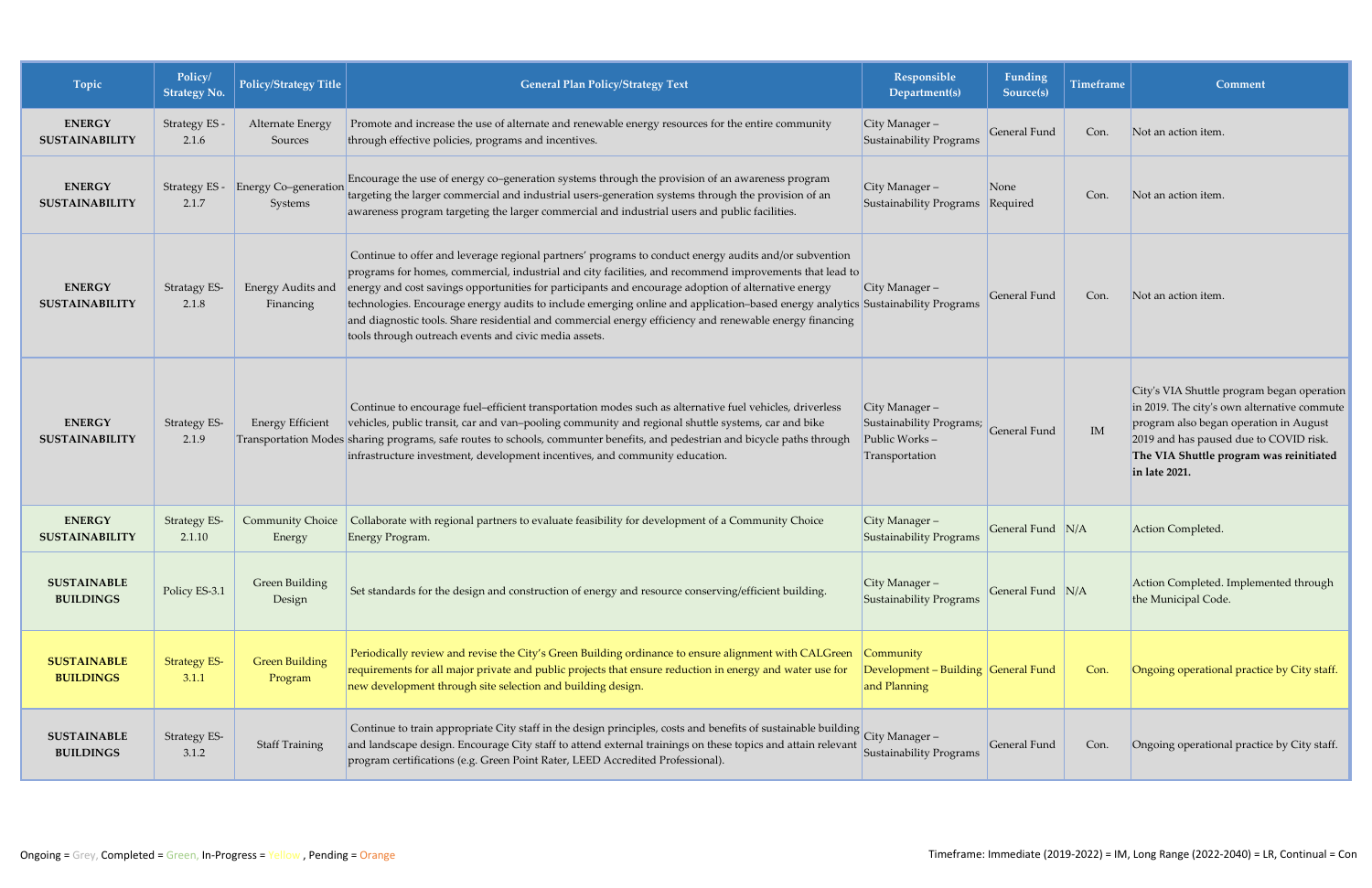| Topic                                  | Policy/<br><b>Strategy No.</b> | <b>Policy/Strategy Title</b>                | <b>General Plan Policy/Strategy Text</b>                                                                                                                                                                                                                                                                                                      | Responsible<br>Department(s)                                                                                        | Funding<br>Source(s)           | <b>Timeframe</b> | Comment                                                                                                                                                                                                                                                                                                                             |
|----------------------------------------|--------------------------------|---------------------------------------------|-----------------------------------------------------------------------------------------------------------------------------------------------------------------------------------------------------------------------------------------------------------------------------------------------------------------------------------------------|---------------------------------------------------------------------------------------------------------------------|--------------------------------|------------------|-------------------------------------------------------------------------------------------------------------------------------------------------------------------------------------------------------------------------------------------------------------------------------------------------------------------------------------|
| <b>SUSTAINABLE</b><br><b>BUILDINGS</b> | <b>Strategy ES-</b><br>3.1.3   | Green Building<br>Informational<br>Seminars | Conduct and participate in Green Building informational seminars and workshops for members of the<br>design and construction industry, land development, real estate sales, lending institutions, landscaping<br>and design, the building maintenance industry and prospective project applicants.                                            | City Manager-<br>Sustainability Programs                                                                            | General Fund                   | Con.             | Annual activity in partnership with BayREN                                                                                                                                                                                                                                                                                          |
| <b>SUSTAINABLE</b><br><b>BUILDINGS</b> | <b>Strategy ES-</b><br>3.1.4   | Green Building<br>Demonstration             | Pursue municipal facility retrofits through a Green Capital Improvement Program (CIP), and new<br>construction projects that exceed CALGreen and achieve third-party certification criteria (e.g. LEED,<br>Living Building Challenge, Zero Net Energy) as a means of creating demonstration spaces for developer<br>and community enrichment. | City Manager-<br>Sustainability Programs                                                                            | Capital<br>Improvement<br>Fund | Con.             | Not an action item. Reviewed in conjunction<br>with project review.                                                                                                                                                                                                                                                                 |
| <b>AIR QUALITY</b>                     | Policy ES-4.1                  | New Development                             | Minimize the air quality impacts of new development projects and air quality impacts that affect new<br>development.                                                                                                                                                                                                                          | Community<br>Development-<br>Planning; Public Works-<br>Capital Improvement<br>Program                              | None<br>Required               | Con.             | Implement with Strategies ES-4.1.1 and ES-<br> 4.1.2                                                                                                                                                                                                                                                                                |
| <b>AIR QUALITY</b>                     | Strategy ES-<br>4.1.1          | Toxic Air<br>Contaminants                   | Continue to review projects for potential generation of toxic air contaminants at the time of approval and<br>confer with BAAQMD on controls needed are uncertain.                                                                                                                                                                            | Community<br>Development-<br>Planning; Public Works -<br>Capital Improvement<br>Program                             | None<br>Required               | Con.             | Not an action item. Reviewed in conjunction<br>with project review. In October 2021, the<br>Council adopted a new Chapter in the<br>Municipal Code to implement regulations<br>requiring all projects to comply with<br>recommendations and requirements from<br>BAAQMD for air quality contaminants.                               |
| <b>AIR QUALITY</b>                     | Strategy ES-<br>4.1.2          | Dust Control                                | Continue to require water application to non-polluting dust control measures during demolition and the<br>duration of the construction period.                                                                                                                                                                                                | Community<br>Development - Building;<br>Public Works-<br>Development Services<br>and Capital<br>Improvement Program | None<br>Required               | Con.             | Not an action item. Reviewed in conjunction<br>with project review. In October 2021, the<br>Council adopted a new Chapter in the<br>Municipal Code to implement regulations<br>requiring all projects to comply with<br>recommendations and requirements from<br><b>BAAQMD</b> for air quality contaminants<br>during construction. |
| <b>AIR QUALITY</b>                     | <b>Strategy ES-</b><br>4.1.3   | Planning                                    | Ensure that land use and transportation plans support air quality goals.                                                                                                                                                                                                                                                                      | Community<br>Development-<br>Planning; Public Works - Required<br>Transportation                                    | None                           | IM               | FY 2019/2020 Work Program item to<br>develop Vehicle Miles Traveled (VMT)<br>policies will support this strategy. VMT<br>policies will provide the City with<br>additional tools to address carbon emissions<br>from transportation, and align with regional<br>Climate Action Planning efforts.                                    |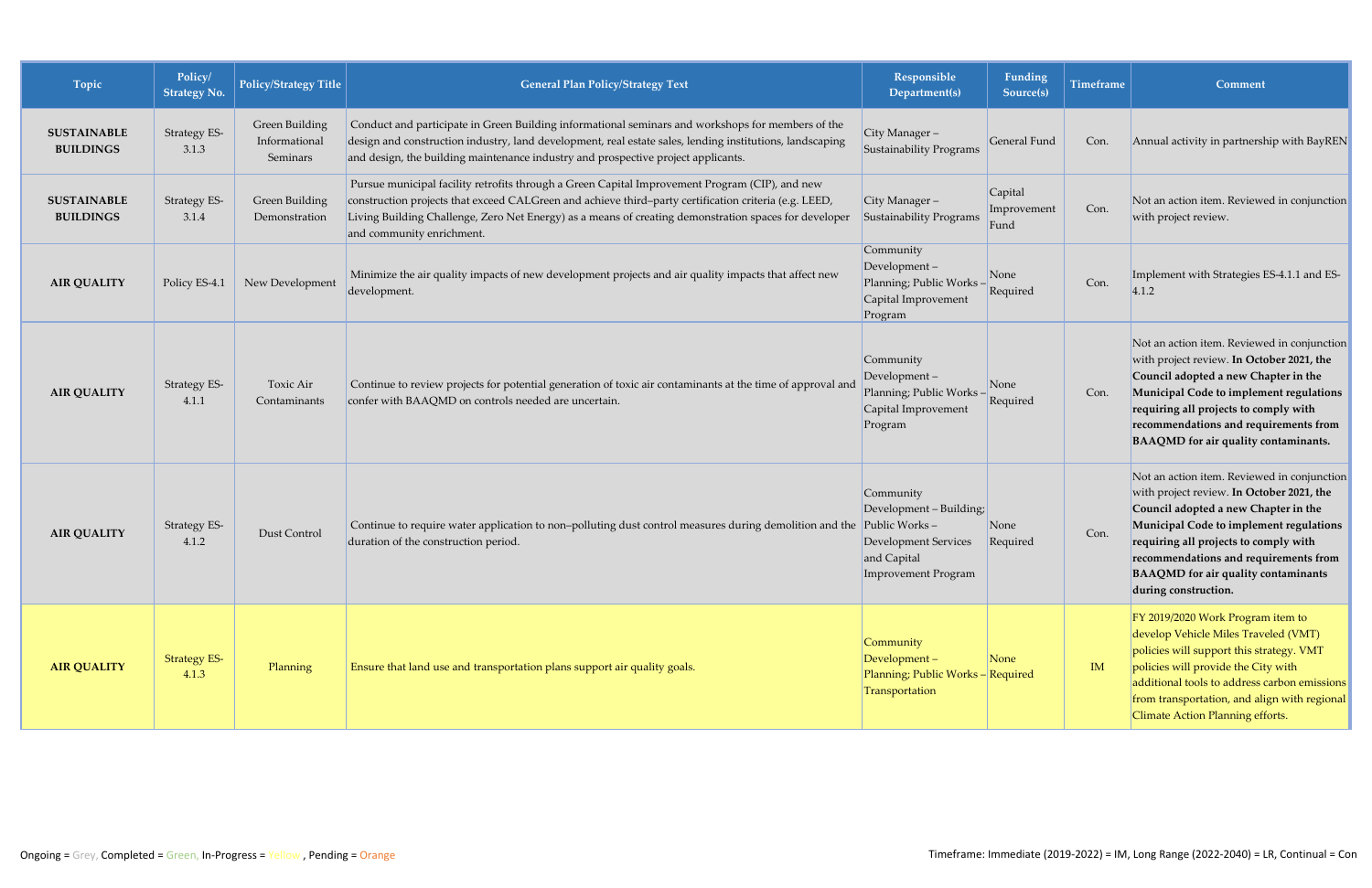| Topic              | Policy/<br><b>Strategy No.</b> | <b>Policy/Strategy Title</b>       | <b>General Plan Policy/Strategy Text</b>                                                                                                                                                                                                                                                                                                                                                                                                                                                                                              | Responsible<br>Department(s)                     | Funding<br>Source(s) | Timeframe | Comment                                                                                                                                                                                                                                                                                                                                                                             |
|--------------------|--------------------------------|------------------------------------|---------------------------------------------------------------------------------------------------------------------------------------------------------------------------------------------------------------------------------------------------------------------------------------------------------------------------------------------------------------------------------------------------------------------------------------------------------------------------------------------------------------------------------------|--------------------------------------------------|----------------------|-----------|-------------------------------------------------------------------------------------------------------------------------------------------------------------------------------------------------------------------------------------------------------------------------------------------------------------------------------------------------------------------------------------|
| <b>AIR QUALITY</b> |                                |                                    | Policy ES-4.2 Existing Development Minimize the air quality impacts of existing development.                                                                                                                                                                                                                                                                                                                                                                                                                                          | Public Works-<br>Environmental Programs Required | None                 | Con.      | Sustainability division is promoting regional<br>programs to incentivize switching from gas<br>to electric appliances, which directly reduces<br>air quality impacts of natural gas<br>combustion in homes and businesses.                                                                                                                                                          |
| <b>AIR QUALITY</b> | <b>Strategy ES-</b><br>4.2.1   | Public Education<br>Program        | Establish a citywide public education program providing information on ways to reduce and control<br>emissions; and continue to provide information about alternative commutes, carpooling and restricting<br>exacerbating activities on "Spare the Air" high-emissions days.                                                                                                                                                                                                                                                         | City Manager -<br><b>Sustainability Programs</b> | General Fund         | Con.      | Spare the Air alerts sent out and posted on<br>City website. City's VIA Shuttle program<br>commenced on Oct. 29, 2019. Was on pause<br>due to COVID in 2020 and part of 2021.<br>Program has restarted in 2021.                                                                                                                                                                     |
| <b>AIR QUALITY</b> | <b>Strategy ES-</b><br>4.2.2   | Home Occupations                   | Review and consider expanding the allowable home-based businesses in residential zoned properties to<br>reduce the need to commute to work.                                                                                                                                                                                                                                                                                                                                                                                           | Community<br>Development - Planning              | <b>General Fund</b>  | LR        | No action has been taken with regard to this<br>strategy.                                                                                                                                                                                                                                                                                                                           |
| <b>AIR QUALITY</b> | <b>Strategy ES-</b><br>4.2.3   | Tree Planting in                   | Review and enhance the City's tree planting and landscaping program and requirements for private<br>Private Development development to reduce air pollution levels.                                                                                                                                                                                                                                                                                                                                                                   | Community<br>Development - Planning              | <b>General Fund</b>  | LR        | No action has been taken with regard to this<br>strategy.                                                                                                                                                                                                                                                                                                                           |
| <b>AIR QUALITY</b> | Strategy ES-<br>4.2.4          | Fuel-efficient<br>Vehicles and Use | Prioritize the purchase, replacement and on-going use of fuel-efficient and low polluting City fleet<br>vehicles. Update applicable policies and programs to require life cycle cost analyses and include<br>alternative fueling infrastructure review and related funding allocations. Update the Vehicle Use Policy<br>and pursue fleet management best practices to support fuel conservation, scheduled maintenance and<br>fleet fuel tracking. Pursue available grant funding to offset the cost of implementing these programs. | Public Works - Service<br>Center                 | General Fund         | Con.      | Public Works looks to replace internal<br>combustion engine (ICE) vehicles with<br>hybrids or electric vehicles, and implements<br>elements of the Climate Action Plan (CAP).<br>56% of eligible city vehicles have been<br>converted to electric or hybrid drives.                                                                                                                 |
| <b>AIR QUALITY</b> | <b>Strategy ES-</b><br>4.2.5   | Point Sources of<br>Emissions      | Continue to seek the cooperation of the BAAQMD to monitor emissions from identified point sources<br>that impact the community. In addition, for sources not within the regulatory jurisdiction of the City, seek City Manager -<br>cooperation from the applicable regulatory authority to encourage reduction of emissions and dust from Sustainability<br>the point source.                                                                                                                                                        |                                                  | None<br>Required     | Con.      | Ongoing monitoring for the Lehigh Plant<br>being conducted by BAAQMD.<br>Sustainability Division has partnered with<br>the Innovation Technology Department to<br>pilot a hyper-local air quality monitoring<br>service. The team is developing a series of<br>educational resources for residents to<br>understand how air pollutants are<br>distributed throughout the community. |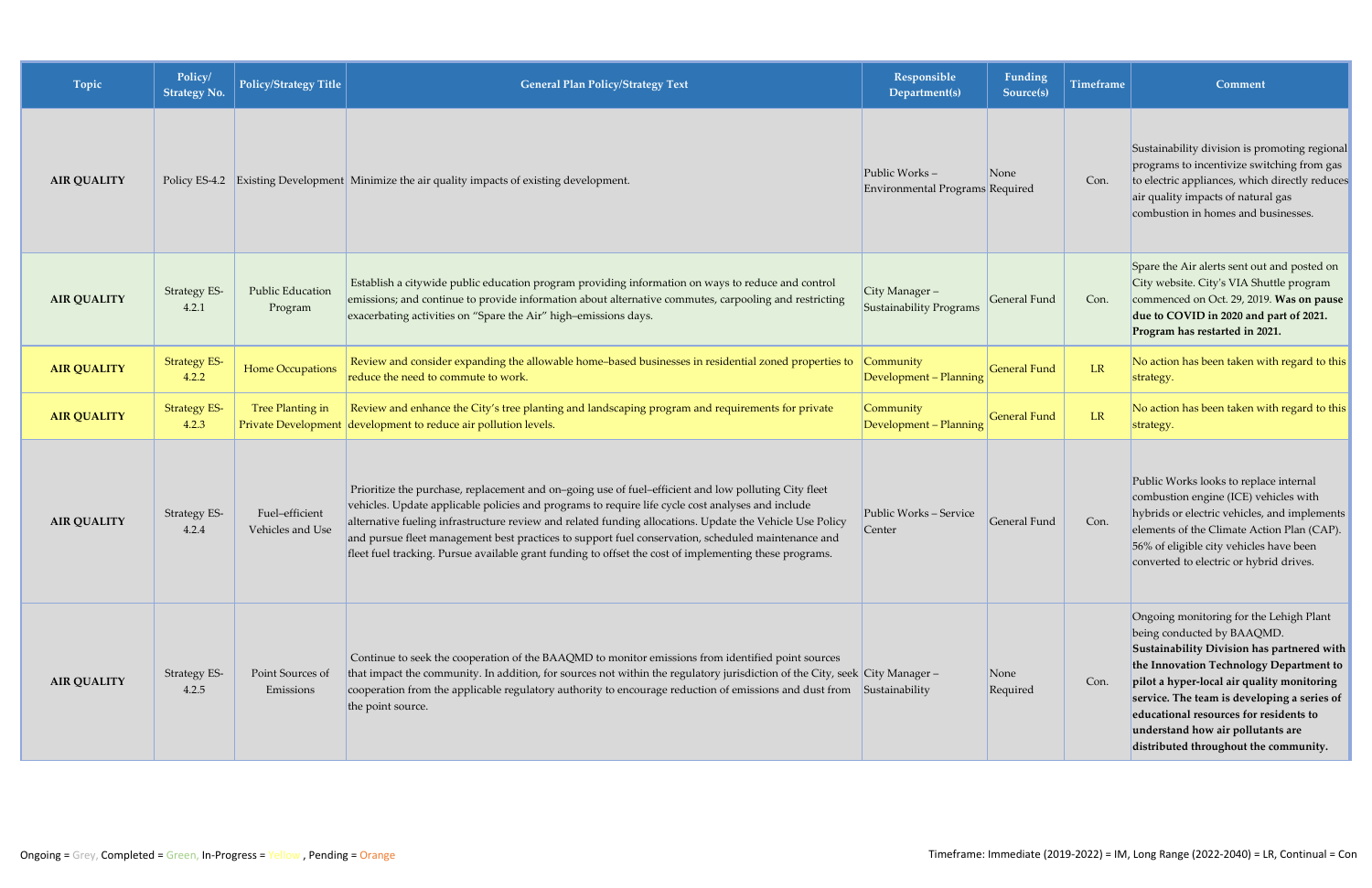| Topic                                       | Policy/<br><b>Strategy No.</b> | Policy/Strategy Title               | <b>General Plan Policy/Strategy Text</b>                                                                                                                                                                                                                                                                                                            | Responsible<br>Department(s)                                                                                                                                                | Funding<br>Source(s) | <b>Timeframe</b> | Comment                                                                                                                                                                                                                                                                                                   |
|---------------------------------------------|--------------------------------|-------------------------------------|-----------------------------------------------------------------------------------------------------------------------------------------------------------------------------------------------------------------------------------------------------------------------------------------------------------------------------------------------------|-----------------------------------------------------------------------------------------------------------------------------------------------------------------------------|----------------------|------------------|-----------------------------------------------------------------------------------------------------------------------------------------------------------------------------------------------------------------------------------------------------------------------------------------------------------|
| <b>AIR QUALITY</b>                          | Policy ES-4.3                  | Use of Open Fires and<br>Fireplaces | Discourage high pollution fireplace use.                                                                                                                                                                                                                                                                                                            | Public Works-<br>Environmental Programs Required                                                                                                                            | None                 | Con.             | Implement with Strategies ES-4.3.1 and ES-<br>4.3.2. Sustainability commission has<br>recommended an all-electric building reach<br>code for new construction, which would<br>directly reduce air quality impacts<br>associated with combustion of natural gas in<br>new buildings, including fireplaces. |
| <b>AIR QUALITY</b>                          | Strategy ES-<br>4.3.1          | Education                           | Continue to make BAAQMD literature on reducing pollution from fireplace use available.                                                                                                                                                                                                                                                              | Public Works-<br>Environmental Programs Required                                                                                                                            | None                 | Con.             | Not an action item.                                                                                                                                                                                                                                                                                       |
| <b>AIR QUALITY</b>                          | Strategy ES-<br>4.3.2          | Fireplaces                          | Continue to prohibit new wood-burning fireplaces, except EPA certified wood stoves as allowed by the<br><b>Building Code.</b>                                                                                                                                                                                                                       | Community<br>Development - Building Required                                                                                                                                | None                 | Con.             | Not an action item. Sustainability<br>commission has recommended an all-<br>electric building reach code for new<br>construction, which would directly reduce<br>air quality impacts associated with<br>combustion of natural gas in new buildings,<br>including fireplaces.                              |
| <b>URBAN AND RURAL</b><br><b>ECOSYSTEMS</b> | Policy ES-5.1                  | Urban Ecosystem                     | Manage the public and private development to ensure the protection and enhancement of its urban<br>ecosystem.                                                                                                                                                                                                                                       | Public Works - Capital<br>Improvement Program<br>and Park Improvement;<br>Community<br>Development - Planning                                                               | None<br>Required     | Con.             | Not an action item. Implement with<br>underlying strategies.                                                                                                                                                                                                                                              |
| <b>URBAN AND RURAL</b><br><b>ECOSYSTEMS</b> | Strategy ES-<br>5.1.1          | Landscaping                         | Ensure that the City's tree planting, landscaping and open space policies enhance the urban ecosystem by Improvement,<br>encouraging medians, pedestrian-crossing curb-extensions planting that is native, drought-tolerant,<br>treats stormwater and enhance urban plant, aquatic and animal resources in both, private and public<br>development. | Public Works - Capital<br>Improvement Program,<br>Service Center, Park<br>Environmental<br>Programs, and<br>Development Services;<br>Community<br>Development-<br>Planning; | General Fund         | Con.             | Not an action item.                                                                                                                                                                                                                                                                                       |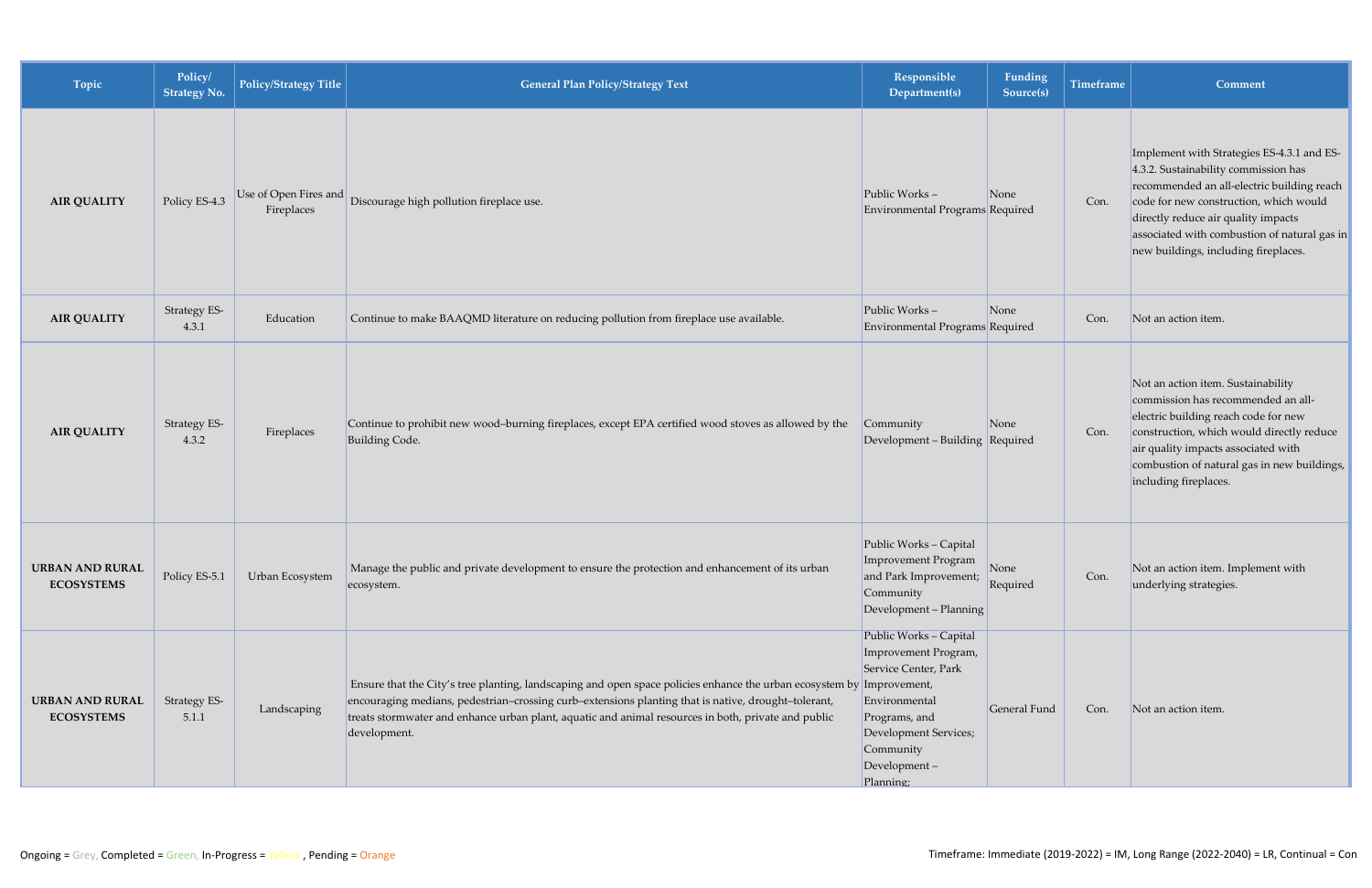| Topic                                       | Policy/<br><b>Strategy No.</b> | <b>Policy/Strategy Title</b>                     | <b>General Plan Policy/Strategy Text</b>                                                                                                                                                                                                                                                                                       | Responsible<br>Department(s)                                                                                                                                 | Funding<br>Source(s)                                   | <b>Timeframe</b> | Comment                                                                                                                                                                                                                                                                                                                               |
|---------------------------------------------|--------------------------------|--------------------------------------------------|--------------------------------------------------------------------------------------------------------------------------------------------------------------------------------------------------------------------------------------------------------------------------------------------------------------------------------|--------------------------------------------------------------------------------------------------------------------------------------------------------------|--------------------------------------------------------|------------------|---------------------------------------------------------------------------------------------------------------------------------------------------------------------------------------------------------------------------------------------------------------------------------------------------------------------------------------|
| <b>URBAN AND RURAL</b><br><b>ECOSYSTEMS</b> | <b>Strategy ES-</b><br>5.1.2   | Built Environment                                | Ensure that sustainable landscaping design is incorporated in the development of City facilities, parks<br>and private projects with the inclusion of measures such as tree protection, stormwater treatment and<br>planting of native, drought tolerant landscaping that is beneficial to the environment.                    | Public Works - Capital<br>Improvement Program,<br>Service Center Park<br>Improvement, and<br>Development Services;<br>Community<br>Development-<br>Planning; | Capital<br>Improvement<br>Fund                         | Con.             | Not an action item. Reviewed in conjunction<br>with project review. The City's green<br>building ordinance as well as California<br>green building standards contains measures<br>for water-efficient landscaping and other<br>sustainabile landscaping measures as<br>conditions of obtaining a building permit<br>where applicable. |
| <b>URBAN AND RURAL</b><br><b>ECOSYSTEMS</b> | Policy ES-5.2                  | Development Near<br>Sensitive Areas              | Encourage the clustering of new development away from sensitive areas such as riparian corridors,<br>wildlife habitat and corridors, public open space preserves and ridgelines. New developments in these<br>areas must have a harmonious landscaping plan approved prior to development.                                     | Community<br>Development - Planning Required                                                                                                                 | None                                                   | Con.             | Not an action item. Reviewed in conjunction<br>with project review.                                                                                                                                                                                                                                                                   |
| <b>URBAN AND RURAL</b><br><b>ECOSYSTEMS</b> | <b>Strategy ES-</b><br>5.2.1   | Riparian Corridor<br>Protection                  | Require the protection of riparian corridors through the development approval process.                                                                                                                                                                                                                                         | Community<br>Development-<br>Planning; Public Works - Required<br>Development Services                                                                       | None                                                   | Con.             | Not an action item. Reviewed in conjunction<br>with project review.                                                                                                                                                                                                                                                                   |
| <b>URBAN AND RURAL</b><br><b>ECOSYSTEMS</b> | Policy ES-5.3                  | Landscaping In and<br>Near Natural<br>Vegetation | Preserve and enhance existing natural vegetation, landscaping features and open space when new<br>development is proposed within existing natural areas. When development is proposed near natural<br>vegetation, encourage the landscaping to be consistent with the palate of vegetation found in the natural<br>vegetation. | Community<br>Development-<br>Planning; Public Works<br>Capital Improvement<br>Program and Park<br>Improvement                                                | None<br>Required/<br>Capital<br>Improvement<br>Program | Con.             | Not an action item. Reviewed in conjunction<br>with project review. The City Council<br>adopted the Green Infrastructure Plan in<br>September 2019 which prioritizes design<br>features of public CIP projects that promote<br>stormwater retention, infiltration, and<br>capture of pollution runoff.                                |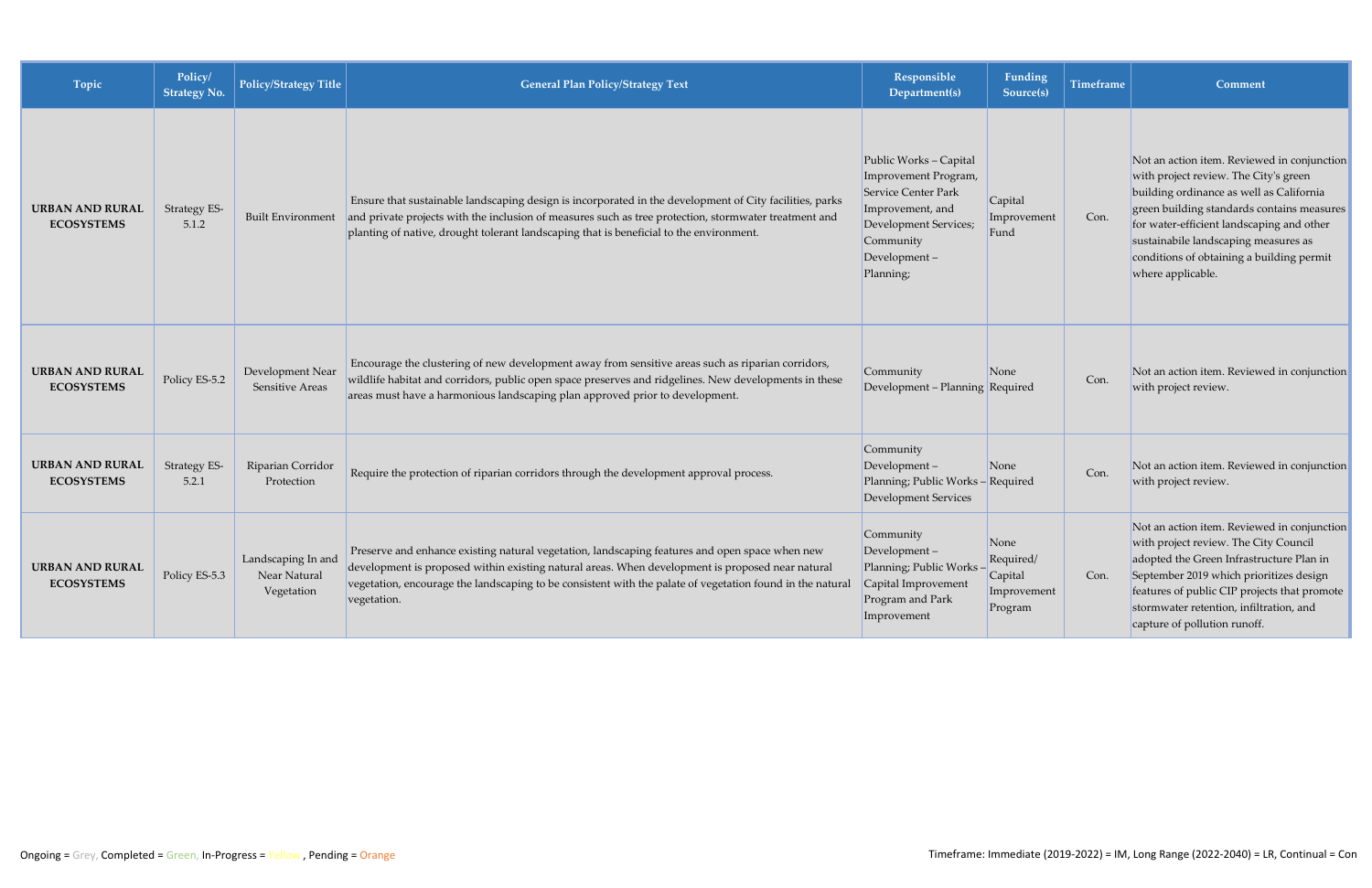| Topic                                       | Policy/<br><b>Strategy No.</b> | <b>Policy/Strategy Title</b>   | <b>General Plan Policy/Strategy Text</b>                                                                                                                                                                                               | Responsible<br>Department(s)                                                                                                               | <b>Funding</b><br>Source(s) | <b>Timeframe</b> | Comment                                                                                                                                                                                                                                                                                                                                                                                                       |
|---------------------------------------------|--------------------------------|--------------------------------|----------------------------------------------------------------------------------------------------------------------------------------------------------------------------------------------------------------------------------------|--------------------------------------------------------------------------------------------------------------------------------------------|-----------------------------|------------------|---------------------------------------------------------------------------------------------------------------------------------------------------------------------------------------------------------------------------------------------------------------------------------------------------------------------------------------------------------------------------------------------------------------|
| <b>URBAN AND RURAL</b><br><b>ECOSYSTEMS</b> | Strategy ES-<br>5.3.1          | Native Plants                  | Continue to emphasize the planting of native, drought tolerant, pest resistant, non-invasive, climate<br>appropriate plants and ground covers, particularly for erosion control and to prevent disturbance of the<br>natural terrain.  | Public Works-<br>Environmental<br>Programs; Community<br>Development - Planning                                                            | None<br>Required            | Con.             | Not an action item. Implemented through<br>the Municipal Code. The City's<br>demonstration garden at City Hall is an<br>educational resource for citizens interested<br>in providing natural and drought-resistent<br>landscaping for their own property.<br>Sustainability division staff also promotes<br>regional incentive programs to remove turf<br>and replace with native landscaped<br>alternatives. |
| <b>URBAN AND RURAL</b><br><b>ECOSYSTEMS</b> | Strategy ES-<br>5.3.2          | Hillsides                      | Minimize lawn area in the hillsides.                                                                                                                                                                                                   | Community<br>Development-<br>Planning; Public Works - Required<br>Development Services                                                     | None                        | Con.             | Not an action item. Implemented through<br>the Municipal Code. Also implemented by<br>regulations in the newly adopted Urgency<br>Ordinance related to implementation of SB<br>9 requirements.                                                                                                                                                                                                                |
| <b>URBAN AND RURAL</b><br><b>ECOSYSTEMS</b> | Policy ES-5.4                  | Hillside Wildlife<br>Migration | Confine fencing on hillside property to the area around a building, rather than around an entire site, to<br>allow for migration of wild animals.                                                                                      | Community<br>Development - Planning Required                                                                                               | None                        | Con.             | Not an action item. Implemented through<br>the Municipal Code.                                                                                                                                                                                                                                                                                                                                                |
| <b>URBAN AND RURAL</b><br><b>ECOSYSTEMS</b> | Policy ES-5.5                  | Recreation and                 | Limit recreation in natural areas to activities compatible and appropriate with preserving natural<br>Natural Vegetation vegetation, such as hiking, horseback riding, mountain biking and camping.                                    | Public Works - Park<br>Improvement, Parks and<br><b>Recreation - Business</b><br>Services and Outdoor<br>Recreation & Youth<br>Development | None<br>Required            | Con.             | Not an action item. Implemented through<br>the Capital Improvement Program and the<br>Municipal Code.                                                                                                                                                                                                                                                                                                         |
| <b>URBAN AND RURAL</b><br><b>ECOSYSTEMS</b> | Policy ES-5.6                  | Recreation and<br>Wildlife     | Provide open space linkages within and between properties for both recreation and wildlife activities,<br>most specifically for the benefit of wildlife that is threatened, endangered or designated as species of<br>special concern. | Community<br>Development - Planning Required                                                                                               | None                        | Con.             | Not an action item. Reviewed in conjunction<br>with project review.                                                                                                                                                                                                                                                                                                                                           |
| <b>URBAN AND RURAL</b><br><b>ECOSYSTEMS</b> | <b>Strategy ES-</b><br>5.6.1   | Creek and Water                | Require identification of creeks, water courses and riparian areas on site plans and require that they be<br>Course Identification protected from adjacent development.                                                                | Community<br>Development-<br>Planning; Public Works - Required<br>Development Services                                                     | None                        | Con.             | Not an action item. Reviewed in conjunction<br>with project review.                                                                                                                                                                                                                                                                                                                                           |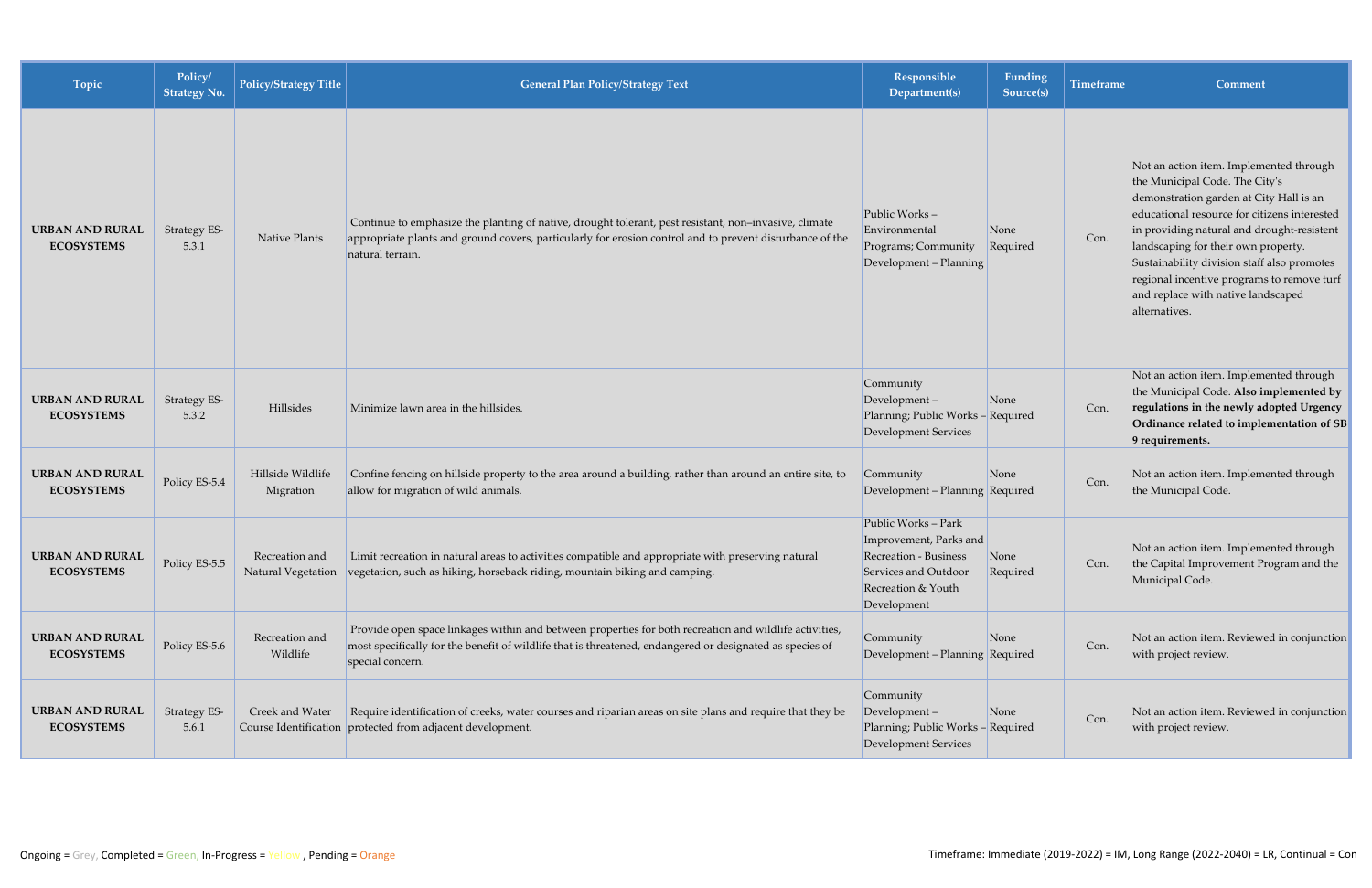| Topic                                       | Policy/<br><b>Strategy No.</b> | <b>Policy/Strategy Title</b>                 | <b>General Plan Policy/Strategy Text</b>                                                                                                                                                                                                | <b>Responsible</b><br>Department(s)                                                             | Funding<br>Source(s) | <b>Timeframe</b> | Comment                                                                                                                                                                                                                                      |
|---------------------------------------------|--------------------------------|----------------------------------------------|-----------------------------------------------------------------------------------------------------------------------------------------------------------------------------------------------------------------------------------------|-------------------------------------------------------------------------------------------------|----------------------|------------------|----------------------------------------------------------------------------------------------------------------------------------------------------------------------------------------------------------------------------------------------|
| <b>URBAN AND RURAL</b><br><b>ECOSYSTEMS</b> | Strategy ES-<br>5.6.2          | <b>Trail Easements</b>                       | Consider requiring easements for trail linkages if analysis determines that they are needed.                                                                                                                                            | Community<br>$Development -$<br>Planning; Public Works - Required<br>Development Services       | None                 | Con.             | Not an action item. Reviewed in conjunction<br>with project review.                                                                                                                                                                          |
| <b>MINERAL RESOURCES</b>                    | Policy ES-6.1                  | <b>Mineral Resource</b><br>Areas             | Cooperatively work with Santa Clara County to ensure that plans for restoration and mining operations<br>at Lehigh Hanson and Stevens Creek quarries consider environmental impacts and mitigations.                                    | City Manager; Public<br>Works                                                                   | None<br>Required     | Con.             | Not an action item. Comments and review<br>conducted as and when projects are<br>proposed.                                                                                                                                                   |
| <b>MINERAL RESOURCES</b>                    | Strategy ES-<br>6.1.1          | Public Participation                         | Encourage Santa Clara County to engage with the affected neighborhoods when considering changes to<br>restoration plans and mineral extraction activity.                                                                                | City Manager                                                                                    | None<br>Required     | Con.             | Not an action item. Comments and review<br>conducted as and when projects are<br>proposed.                                                                                                                                                   |
| <b>MINERAL RESOURCES</b>                    | Strategy ES-<br>6.1.2          | Recreation in<br>Depleted Mining<br>Areas    | Consider designating abandoned quarries for passive recreation to enhance plant and wildlife habitat<br>and rehabilitate the land.                                                                                                      | Community<br>Development - Planning Required                                                    | None                 | Con.             | Not an action item. Reviewed in conjunction<br>with project review.                                                                                                                                                                          |
| <b>WATER</b>                                | Policy ES-7.1                  | Natural Water Bodies<br>and Drainage Systems | In public and private development use Low Impact Development (LID) principles to manage stormwater Development Services,<br>by mimicking natural hydrology, minimizing grading and protecting or restoring natural drainage<br>systems. | Public Works-<br>Capital Improvement<br>Program and<br>Environmental Programs                   | General Fund         | Con.             | Not an action item. Implemented through<br>the Municipal Code.                                                                                                                                                                               |
| <b>WATER</b>                                | Strategy ES-<br>7.1.1          | Public and Private<br>Development Plans      | Continue to require topographical information; identification of creeks, streams and drainage areas; and<br>grading plans with development proposals to ensure protection and efficient use of water resources.                         | Community<br>$\vert$ Development –<br>Planning; Public Works - Required<br>Development Services | None                 | Con.             | Not an action item. Reviewed in conjunction<br>with project review.                                                                                                                                                                          |
| <b>WATER</b>                                | Policy ES-7.2                  | Reduction of                                 | Minimize stormwater runoff and erosion impacts resulting from development and use Low Impact<br>Impervious Surfaces Development (LID) designs to treat stormwater or recharge groundwater.                                              | Public Works-<br>Development Services<br>and Environmental<br>Programs                          | None<br>Required     | Con.             | Not an action item. Implemented through<br>the Municipal Code. Implemented<br>Hardscape Conversion Rebate Program in<br>July 2019 through the Clean Water and<br>Storm Protection Parcel Fee which passed by<br>ballot measure in July 2019. |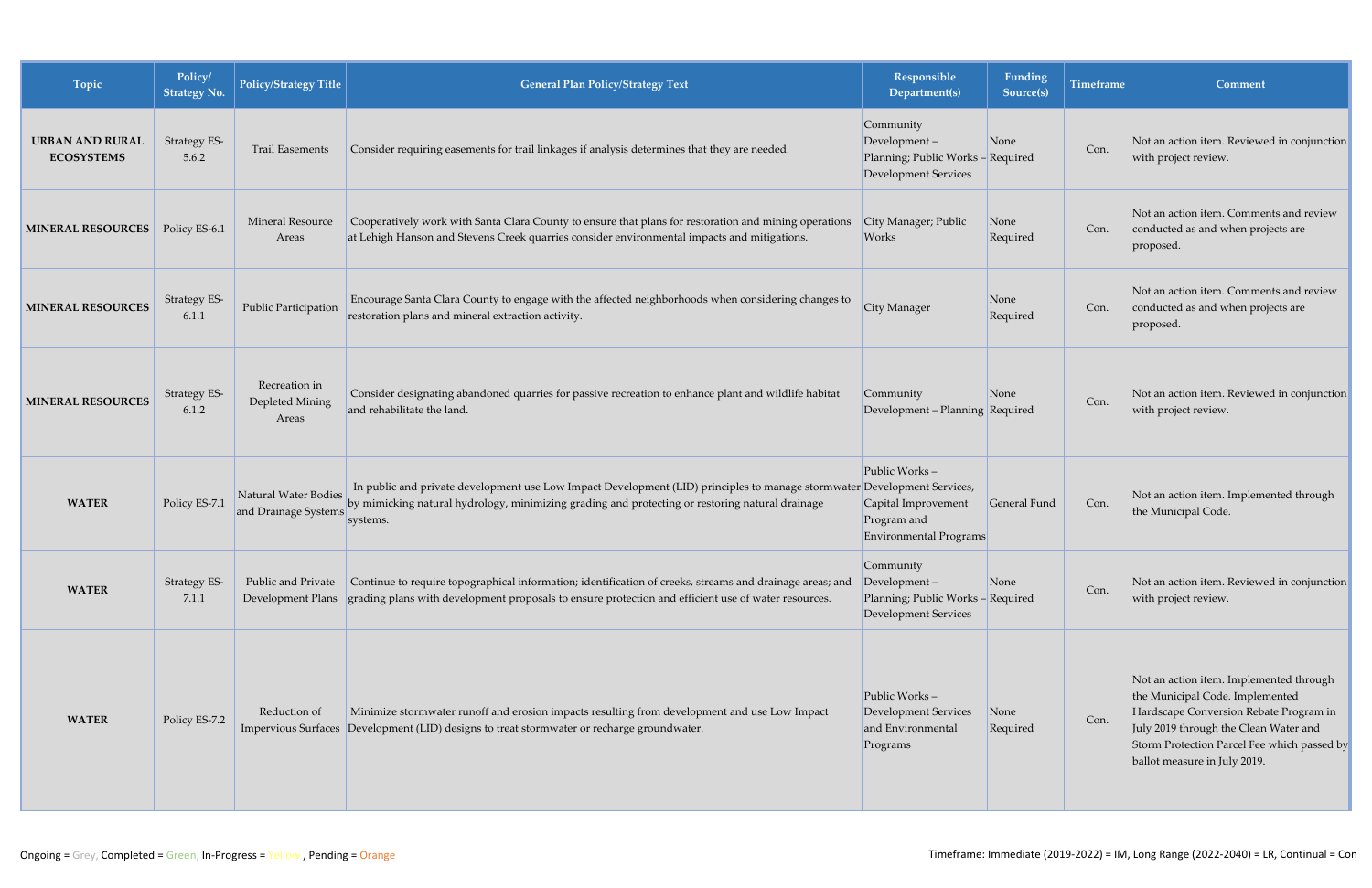| Topic        | Policy/<br><b>Strategy No.</b> | <b>Policy/Strategy Title</b>       | <b>General Plan Policy/Strategy Text</b>                                                                                                                                                              | Responsible<br>Department(s)                                                                                                  | Funding<br>Source(s) | <b>Timeframe</b> | Comment                                                                                                                                                                                                                                                                                                                                                                                                                                                                                                                                 |
|--------------|--------------------------------|------------------------------------|-------------------------------------------------------------------------------------------------------------------------------------------------------------------------------------------------------|-------------------------------------------------------------------------------------------------------------------------------|----------------------|------------------|-----------------------------------------------------------------------------------------------------------------------------------------------------------------------------------------------------------------------------------------------------------------------------------------------------------------------------------------------------------------------------------------------------------------------------------------------------------------------------------------------------------------------------------------|
| <b>WATER</b> | Strategy ES-<br>7.2.1          | Lot Coverage                       | Consider updating lot coverage requirements to include paved surfaces such as driveways and on-grade Planning; Public Works-<br>pervious patios to incentivize the construction of pervious surfaces. | Community<br>$\vert$ Development –<br><b>Development Services</b><br>and Environmental<br>Programs                            | General Fund         | LR               | In 2019, the Environmental Programs<br>Division implemented the Hardscape<br>Conversion Rebate Program for conversion<br>of impervious driveways to permeable<br>hardscape. Funding for the rebates is from<br>the Clean Water and Storm Protection Parcel<br>Fee adopted in July 2019. The 2019<br>California Green Building Standards, as well<br>as Cupertino's local green building<br>ordinance contains measures limiting the<br>amount of impervious surface area for<br>projects seeking a building permit where<br>applicable. |
| <b>WATER</b> | <b>Strategy ES-</b><br>7.2.2   | Pervious Walkways<br>and Driveways | Encourage the use of pervious materials for walkways and driveways. If used on public and quasi-public<br>property, mobility and access for the disabled should take precedence.                      | Community<br>$Development -$<br>Planning; Public Works - None<br><b>Development Services</b><br>and Environmental<br>Programs | Required             | Con.             | Not an action item. Reviewed in conjunction<br>with project review. The City Council<br>adopted the Green Infrastructure Plan in<br>September 2019 which prioritizes design<br>features of public CIP projects that promote<br>stormwater retention, infiltration, and<br>capture of pollution runoff.                                                                                                                                                                                                                                  |
| <b>WATER</b> | Strategy ES-<br>7.2.3          | Maximize Infiltration              | Minimize impervious surface areas, and maximize on-site filtration and the use of on-site retention<br>facilities.                                                                                    | Public Works-<br><b>Development Services</b><br>and Environmental<br>Programs                                                 | None<br>Required     | Con.             | Not an action item. Implemented through<br>the Municipal Code. Implemented<br>Hardscape Conversion Rebate Program in<br>July 2019 through the Clean Water and<br>Storm Protection Parcel Fee which passed by<br>ballot measure in July 2019.                                                                                                                                                                                                                                                                                            |
| <b>WATER</b> | Policy ES-7.3                  | Pollution and Flow<br>Impacts      | Ensure that surface and groundwater quality impacts are reduced through development review and<br>voluntary efforts.                                                                                  | Public Works-<br>Development Services<br>and Environmental<br>Programs                                                        | None<br>Required     | Con.             | Not an action item. Implemented through<br>the Municipal Code.                                                                                                                                                                                                                                                                                                                                                                                                                                                                          |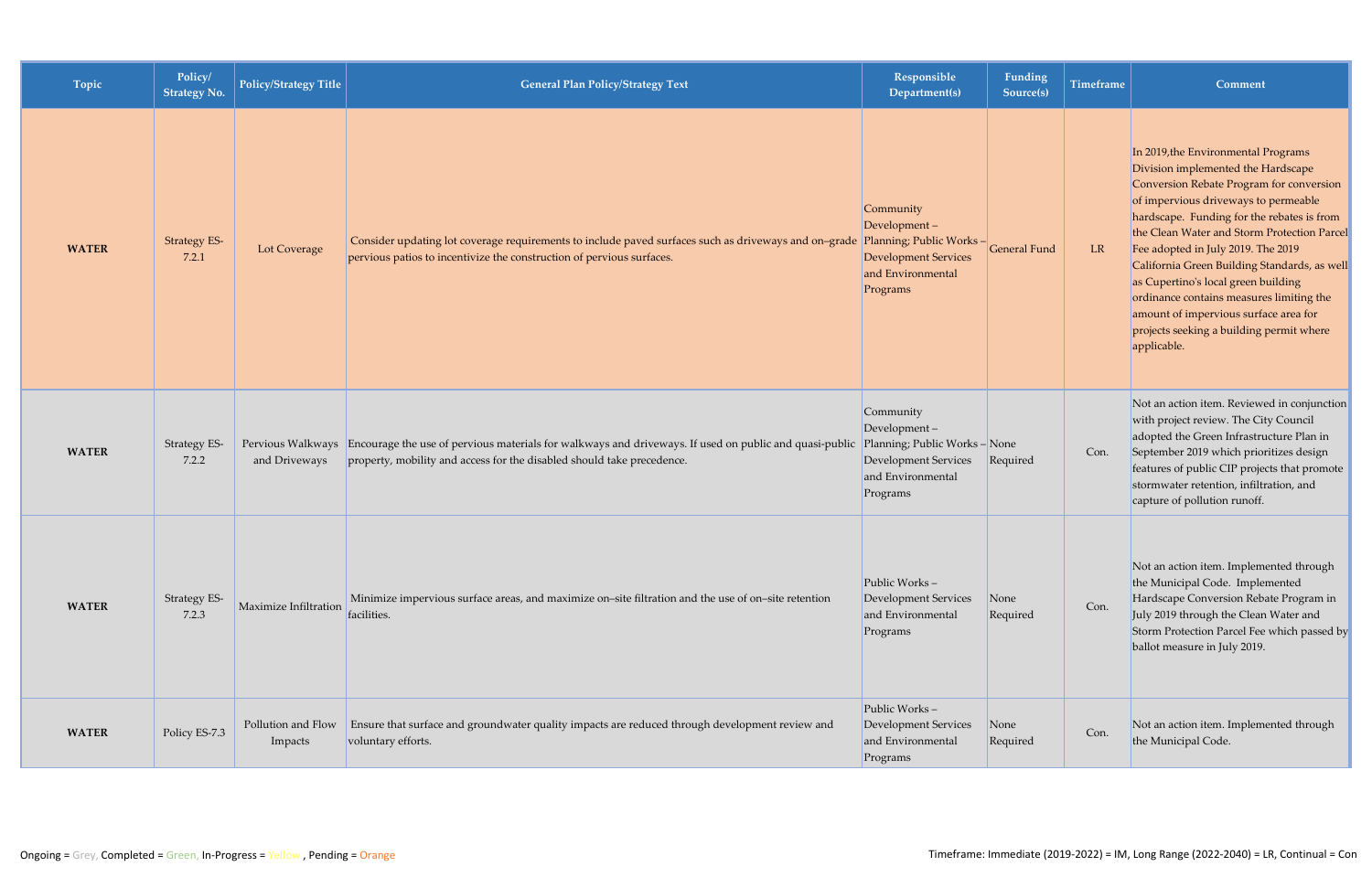| Topic        | Policy/<br><b>Strategy No.</b> | <b>Policy/Strategy Title</b>                | <b>General Plan Policy/Strategy Text</b>                                                                                                                                                                                                                                            | Responsible<br>Department(s)                                                                           | Funding<br>Source(s)           | <b>Timeframe</b> | Comment                                                                                                                                                                                                                                            |
|--------------|--------------------------------|---------------------------------------------|-------------------------------------------------------------------------------------------------------------------------------------------------------------------------------------------------------------------------------------------------------------------------------------|--------------------------------------------------------------------------------------------------------|--------------------------------|------------------|----------------------------------------------------------------------------------------------------------------------------------------------------------------------------------------------------------------------------------------------------|
| <b>WATER</b> | <b>Strategy ES-</b><br>7.3.1   | <b>Development Review</b>                   | Require LID designs such as vegetated stormwater treatment systems and green infrastructure to<br>mitigate pollutant loads and flows.                                                                                                                                               | Public Works-<br>Development Services,<br>Capital Improvement<br>Program and<br>Environmental Programs | None<br>Required               | Con.             | Not an action item. Implemented through<br>the Municipal Code.                                                                                                                                                                                     |
| <b>WATER</b> | Strategy ES-<br>7.3.2          | Creek Clean Up                              | Encourage volunteer organizations to help clean creek beds to reduce pollution and help return<br>waterways to their natural state.                                                                                                                                                 | Public Works-<br>Environmental Programs Required                                                       | None                           | Con.             | Not an action item. Volunteer creek clean up<br>activities organized and conducted twice<br>per calendar year.                                                                                                                                     |
| <b>WATER</b> | Policy ES-7.4                  | Watershed Based<br>Planning                 | Review long-term plans and development projects to ensure good stewardship of watersheds.                                                                                                                                                                                           | Public Works-<br>Environmental Programs Required                                                       | None                           | Con.             | Implement through Strategies ES-7.4.1, ES-<br>7.4.2 and ES-7.4.3                                                                                                                                                                                   |
| <b>WATER</b> | <b>Strategy ES-</b><br>7.4.1   | <b>Storm Drainage</b><br><b>Master Plan</b> | Develop and maintain a Storm Drainage Master Plan which identifies facilities needed to prevent<br>'10-year" event street flooding and "100-year" event structure flooding and integrate green<br>infrastructure to meet water quality protection needs in a cost effective manner. | Public Works-<br><b>Development Services</b><br>and Environmental<br>Programs                          | <b>General Fund</b>            | IM               | Storm Drainage Master Plan updated Jan<br>2019. The City Council adopted the Green<br>Infrastructure Plan in September 2019. As<br>Capital Improvement projects are<br>developed, inclusion of stormwater<br>retention features will be evaluated. |
| <b>WATER</b> | <b>Strategy ES-</b><br>7.4.2   | Watershed<br><b>Management Plans</b>        | Work with other agencies to develop broader Watershed Management Plans to model and control the<br>City's hydrology.                                                                                                                                                                | Public Works-<br><b>Development Services</b><br>and Environmental<br>Programs                          | None<br>Required               | Con.             | Not an action item. Onging coordination.                                                                                                                                                                                                           |
| <b>WATER</b> | Strategy ES-<br>7.4.3          | Development                                 | Review development plans to ensure that projects are examined in the context of impacts on the entire<br>watershed, in order to comply with the City's non-point source Municipal Regional Permit.                                                                                  | Public Works-<br><b>Development Services</b><br>and Environmental<br>Programs                          | None<br>Required               | Con.             | Not an action item. Implemented through<br>the Municipal Code.                                                                                                                                                                                     |
| <b>WATER</b> | Policy ES-7.5                  | Groundwater<br><b>Recharge Sites</b>        | Support the SCVWD efforts to find and develop groundwater recharge sites within Cupertino and<br>provide public recreation where possible.                                                                                                                                          | Public Works-<br><b>Development Services</b>                                                           | None<br>Required               | Con.             | Not an action item. Ongoing coordination.                                                                                                                                                                                                          |
| <b>WATER</b> | Policy ES-7.6                  |                                             | Other Water Sources   Encourage the research of other water sources, including water reclamation.                                                                                                                                                                                   | City Manager -<br>Sustainability Programs Required                                                     | None                           | LR               | City has been working with SCVWD<br>regarding the expansion of reclaimed water<br>systems through Cupertino.                                                                                                                                       |
| <b>WATER</b> | Policy ES-7.7                  | Industrial Water<br>Recycling               | Encourage industrial projects in cooperation with the Cupertino Sanitary District, to have long-term<br>conservation measures, including recycling equipment for manufacturing and water supplies in the plant. Sustainability Programs Required                                    | City Manager -                                                                                         | None                           | Con.             | Not an action item.                                                                                                                                                                                                                                |
| <b>WATER</b> | Policy ES-7.8                  | Natural Water<br>Courses                    | Retain and restore creek beds, riparian corridors, watercourses and associated vegetation in their natural<br>state to protect wildlife habitat and recreation potential and assist in groundwater percolation. Encourage<br>land acquisition or dedication of such areas.          | Public Works - Capital<br><b>Improvement Program</b><br>and Development<br>Services                    | Capital<br>Improvement<br>Fund | Con.             | Not an action item. Reviewed in conjunction<br>with project review.                                                                                                                                                                                |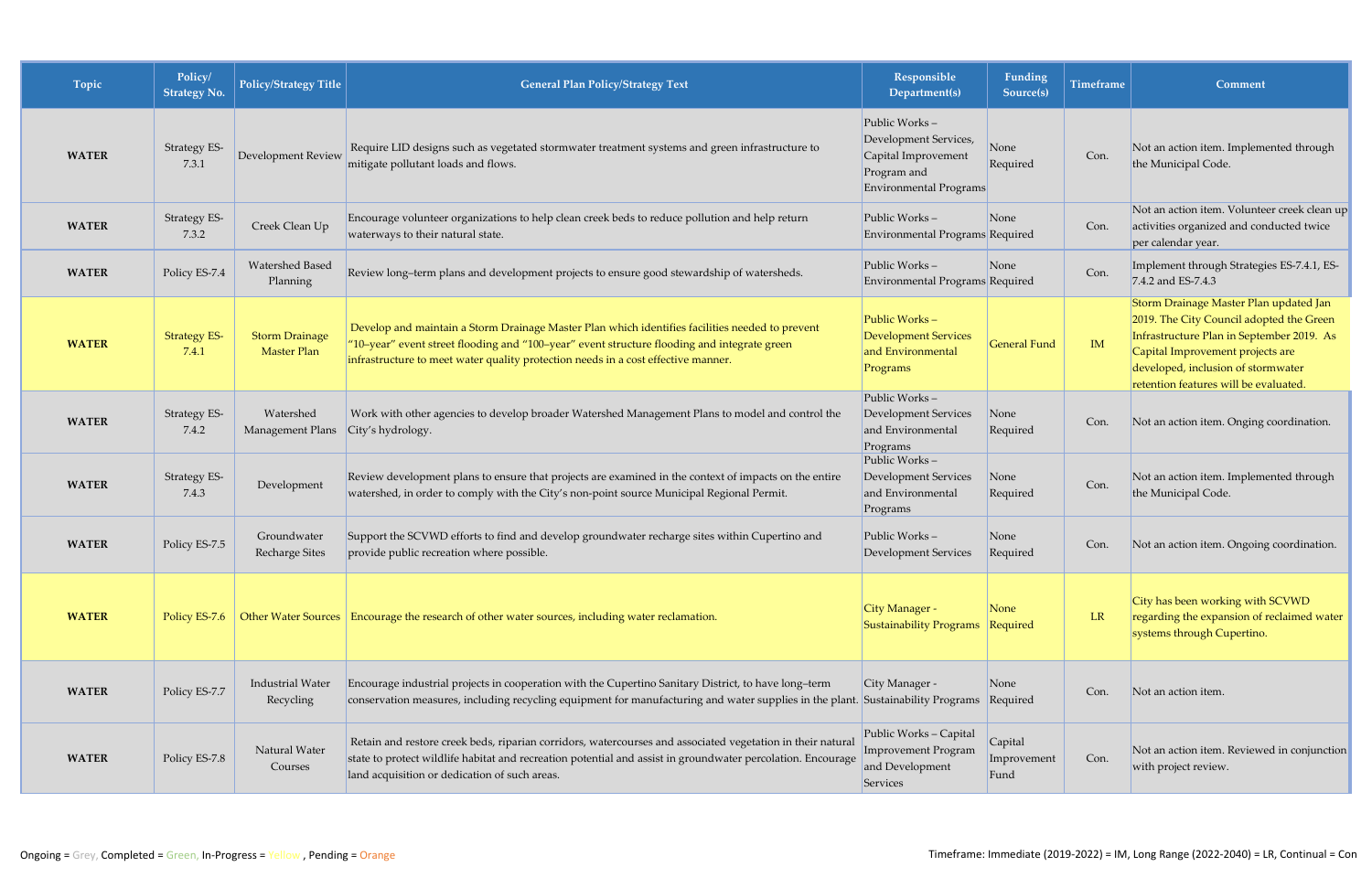| Topic        | Policy/<br><b>Strategy No.</b> | <b>Policy/Strategy Title</b>                                  | <b>General Plan Policy/Strategy Text</b>                                                                                                                                                                                                                                                                                                  | Responsible<br>Department(s)                                                                                            | Funding<br>Source(s) | <b>Timeframe</b> | Comment                                                                                                                                                                                                                                                                                                                                                                                                                                                                                                                   |
|--------------|--------------------------------|---------------------------------------------------------------|-------------------------------------------------------------------------------------------------------------------------------------------------------------------------------------------------------------------------------------------------------------------------------------------------------------------------------------------|-------------------------------------------------------------------------------------------------------------------------|----------------------|------------------|---------------------------------------------------------------------------------------------------------------------------------------------------------------------------------------------------------------------------------------------------------------------------------------------------------------------------------------------------------------------------------------------------------------------------------------------------------------------------------------------------------------------------|
| <b>WATER</b> | Strategy ES-<br>7.8.1          | Inter-Agency<br>Coordination                                  | Work with the SCVWD and other relevant regional agencies to enhance riparian corridors and provide<br>adequate flood control by use of flow increase mitigation measures, such as hydromofication controls as<br>established by the Municipal Regional Permit.                                                                            | Public Works-<br><b>Development Services</b>                                                                            | None<br>Required     | Con.             | Not an action item. Ongoing coordination<br>and implementation through the Municipal<br>Code.                                                                                                                                                                                                                                                                                                                                                                                                                             |
| <b>WATER</b> | Policy ES-7.9                  | Inter-Agency<br>Coordination for<br><b>Water Conservation</b> | Continue to coordinate citywide water conservation and regional water supply problem solving efforts<br>with the SCVWD, SJWC and CALWater.                                                                                                                                                                                                | Public Works-<br>Environmental<br>Programs; City Manager Required<br>- Sustainability                                   | None                 | Con.             | Not an action item. Ongoing coordination.                                                                                                                                                                                                                                                                                                                                                                                                                                                                                 |
| <b>WATER</b> | Stratey ES-7.9.1               | <b>Measures</b>                                               | Water Conservation   Implement water conservation measures and encourage the implementation of voluntary water<br>conservation measures from the City's water retailers and SCVWD.                                                                                                                                                        | Public Works-<br>Environmental<br>Programs; City Manager<br>- Sustainability,<br>Community<br>Development -<br>Planning | General Fund         | Con.             | Not an action item. Ongoing education/<br>coordination.On June 9, 2021, Valley<br>Water's Board of Directors declared a water<br>shortage emergency condition in Santa<br>Clara County due to the extreme drought.<br>The Board of Directors also called for a<br>mandatory 15% reduction in water use<br>compared to 2019. From July - September<br>2021, The City of Cupertino sucessfully<br>reduced water consumption at municipal<br>facilities by 16% compared with 2019,<br>conserving 8 million gallons of water. |
| <b>WATER</b> | Policy ES-7.10                 | <b>Public Education</b><br>Regarding Resource<br>Conservation | Provide public information regarding resource conservation.                                                                                                                                                                                                                                                                               | Public Works-<br>Environmental<br>Programs; City Manager<br>$-$ Sustainability                                          | General Fund         | Con.             | Not an action item. Ongoing education/<br>coordination.                                                                                                                                                                                                                                                                                                                                                                                                                                                                   |
| <b>WATER</b> | Policy ES-7.10.1               | Outreach                                                      | Continue to send educational information and notices to households and businesses with water<br>prohibitions, water allocations and conservation tips. Continue to offer featured articles in the Cupertino<br>Scene and Cupertino Courier. Consider providing Public Service Announcements on the City's Channel<br>and Cupertino Radio. | Public Works-<br>Environmental<br>Programs; City Manager<br>$-$ Sustainability                                          | General Fund         | Con.             | Not an action item. Ongoing education/<br>coordination. The City produced a new<br>banner that was hung over Stevens Creek<br>boulevard making residents aware of the<br>City's drought resources and messaging.                                                                                                                                                                                                                                                                                                          |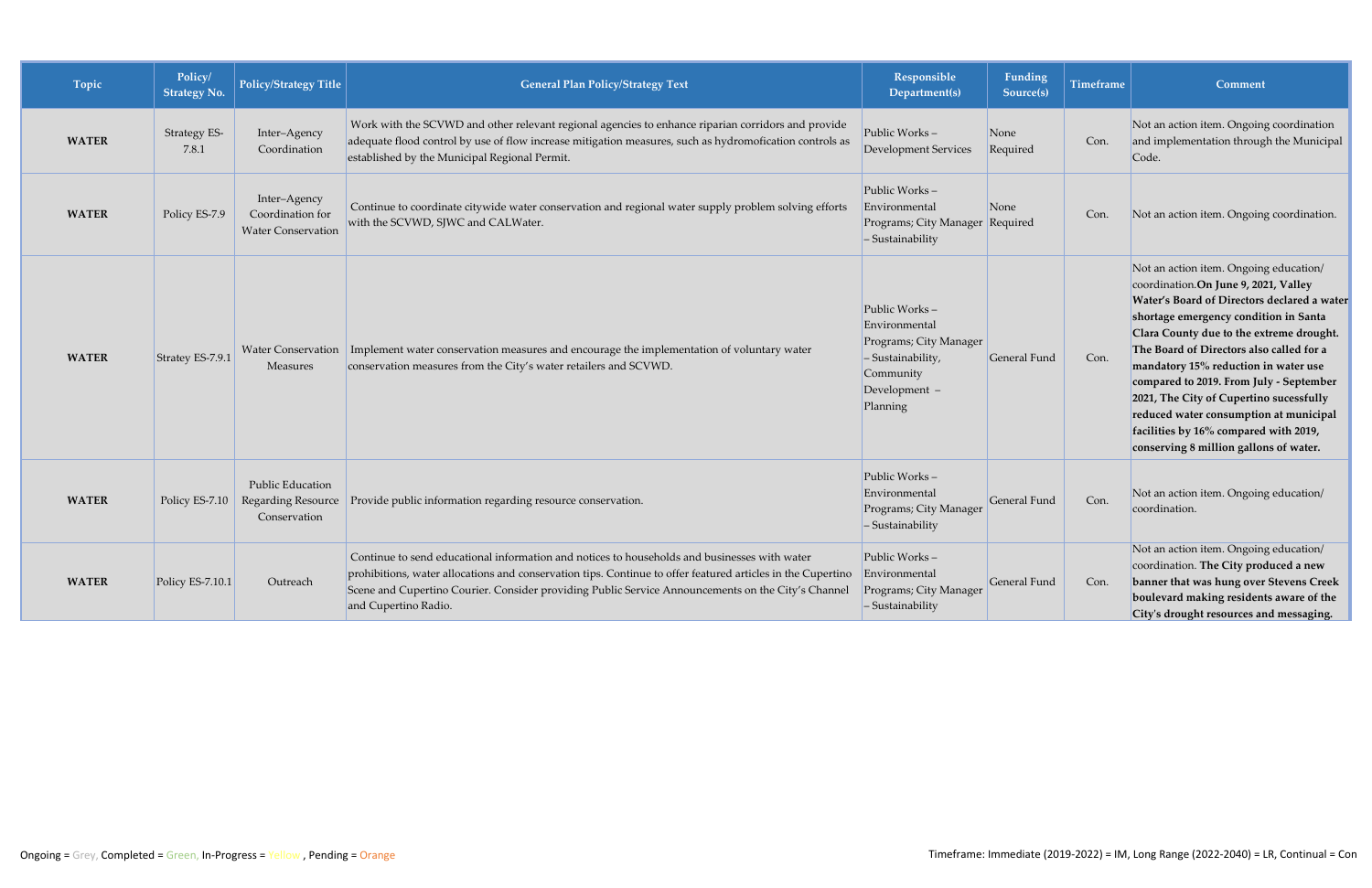| Topic        | Policy/<br><b>Strategy No.</b> | Policy/Strategy Title                                                | General Plan Policy/Strategy Text                                                                                                                                                                | Responsible<br>Department(s)                                                                                       | Funding<br>Source(s) | <b>Timeframe</b> | Comment                                                                                                                                                                                                                                                                                                                                                                                                                                                                                                                                                                                                                                                                                                                                          |
|--------------|--------------------------------|----------------------------------------------------------------------|--------------------------------------------------------------------------------------------------------------------------------------------------------------------------------------------------|--------------------------------------------------------------------------------------------------------------------|----------------------|------------------|--------------------------------------------------------------------------------------------------------------------------------------------------------------------------------------------------------------------------------------------------------------------------------------------------------------------------------------------------------------------------------------------------------------------------------------------------------------------------------------------------------------------------------------------------------------------------------------------------------------------------------------------------------------------------------------------------------------------------------------------------|
| <b>WATER</b> | Policy ES-7.10.2               | Demonstration<br>Gardens                                             | Consider including water-wise demonstration gardens in some parks where feasible as they are<br>re-landscaped or improved using drought tolerant native and non-invasive, and non-native plants. | Public Works - Capital<br>Improvement Program, Capital<br>Environmental<br>Programs, and Service<br>Center         | Improvement<br>Fund  | Con.             | Not an action item. Ongoing education/<br>coordination. Implemented at City Hall. The<br>City's demonstration garden at City Hall is<br>an educational resource for citizens<br>interested in providing natural and drought-<br>resistent landscaping for their own property.<br>The garden also saves the City significant<br>water and maintenance expense.<br>Sustainability division staff also promotes<br>regional incentive programs to remove turf<br>and replace with native landscaped<br>alternatives. A ribbon cutting was hosted at<br>City Hall for this demonstration garden in<br>August 2019, and the City Staff created an<br>online portal to increase the educational<br>value of this resourse.<br>cupertino.org/demogarden |
| <b>WATER</b> | Policy ES-7.11                 | <b>Water Conservation</b><br>and Demand<br><b>Reduction Measures</b> | Promote efficient use of water throughout the City in order to meet State and regional water use<br>reduction targets.                                                                           | Public Works $-$<br>Environmental Programs<br>General Fund<br>and Service Center; City<br>Manager - Sustainability |                      | Con.             | Ongoing implementation of State and<br>Regional intitatives regarding water<br>conservation, as well as education/<br>coordination. Developed pilot programs<br>such as the City Hall demonstration garden<br>and the Climate Victory Gardens direct-<br>install program.                                                                                                                                                                                                                                                                                                                                                                                                                                                                        |
| <b>WATER</b> | Strategy ES-<br>7.11.1         | Urban Water<br>Management Plan                                       | Collaborate with water retailers serving the City in the preparation of their Urban Water Management<br>Plan, including water conservation strategies and programs.                              | Public Works-<br>Environmental<br>Programs, Service<br>Center                                                      | None<br>Required     | Con.             | Not an action item. Ongoing coordination.                                                                                                                                                                                                                                                                                                                                                                                                                                                                                                                                                                                                                                                                                                        |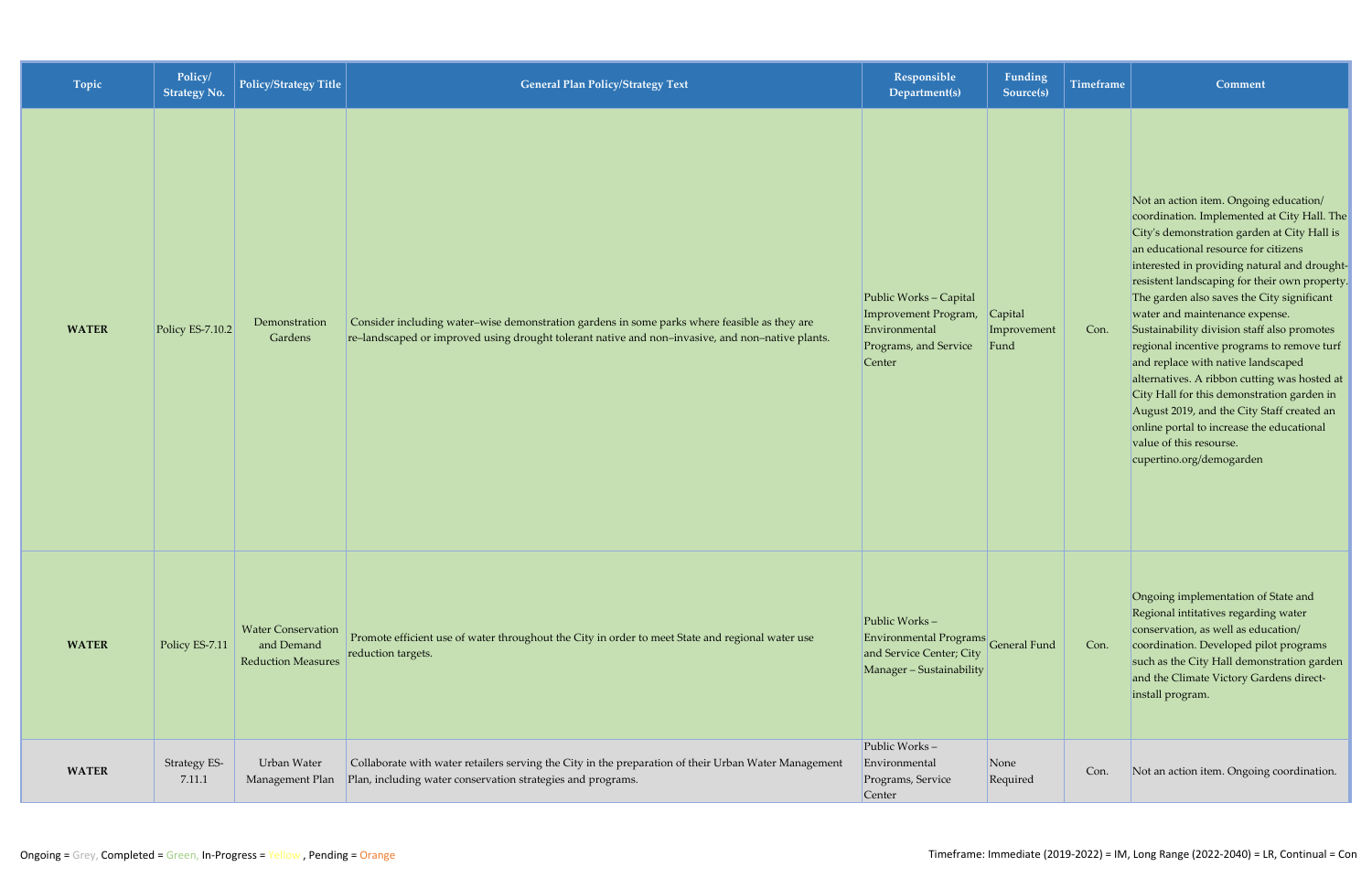| Topic        | Policy/<br><b>Strategy No.</b> | Policy/Strategy Title           | <b>General Plan Policy/Strategy Text</b>                                                                                                                                                                                            | Responsible<br>Department(s)                                                                                                                                                      | Funding<br>Source(s) | <b>Timeframe</b> | Comment                                                                                                                                                                                                                                                                                                                                                                                                                                                                                          |
|--------------|--------------------------------|---------------------------------|-------------------------------------------------------------------------------------------------------------------------------------------------------------------------------------------------------------------------------------|-----------------------------------------------------------------------------------------------------------------------------------------------------------------------------------|----------------------|------------------|--------------------------------------------------------------------------------------------------------------------------------------------------------------------------------------------------------------------------------------------------------------------------------------------------------------------------------------------------------------------------------------------------------------------------------------------------------------------------------------------------|
| <b>WATER</b> | <b>Srategy ES-</b><br>7.11.2   | Water Conservation<br>Standards | Comply with State water conservation standards by either adopting the State standards or alternate<br>standards that are equally efficient.                                                                                         | Public Works-<br><b>Environmental Programs</b><br>and Service Center;<br>Community<br>Development - Building                                                                      | General Fund         | IM               | Action completed. The City of Cupertino<br>adopted the 2019 update to the California<br>Green Building Standards code, which<br>contains mandatory measures for water<br>conservation both inside buildings and in<br>exterior landscaped areas.                                                                                                                                                                                                                                                 |
| <b>WATER</b> | <b>Strategy ES-</b><br>7.11.3  | Recycled Water<br>System        | Continue to work with water retailers to promote and expand the availability of recycled water in the<br>City for public and private use.                                                                                           | Public Works-<br><b>Development Services</b>                                                                                                                                      | None<br>Required     | Con.             | Not an action item. City has been working<br>with SCVWD regarding the expansion of<br>reclaimed water systems through Cupertino.                                                                                                                                                                                                                                                                                                                                                                 |
| <b>WATER</b> | <b>Strategy ES-</b><br>7.11.4  | Recycled Water in<br>Projects   | Encourage and promote the use of recycled water in public and private buildings, open space and<br>streetscape planting.                                                                                                            | Public Works-<br>Development Services,<br>Capital Improvement<br>Program and Park<br>Improvement                                                                                  | None<br>Required     | Con.             | Not an action item. Reviewed in conjunction<br>with project review.                                                                                                                                                                                                                                                                                                                                                                                                                              |
| <b>WATER</b> | <b>Strategy ES-</b><br>7.11.5  | On-site Recycled<br>Water       | Encourage on-site water recycling including rainwater harvesting and gray water use.                                                                                                                                                | Public Works-<br>Development Services,<br><b>Environmental Services</b> ,<br>Capital Improvement<br>Program and Park<br>Improvement; City<br>Manager - Sustainability<br>Programs | None<br>Required     | Con.             | Not an action item. Reviewed in conjunction<br>with project review.                                                                                                                                                                                                                                                                                                                                                                                                                              |
| <b>WATER</b> | <b>Strategy ES-</b><br>7.11.6  | Programs                        | Water Conservation   Benchmark and continue to track the City's public and private municipal water use to ensure ongoing<br>accountability and as a means of informing prioritization of future agency water conservation projects. | City Manager -<br>Sustainability Programs                                                                                                                                         | General Fund         | Con.             | Majority of large landscape accounts are in<br>WaterFluence software which sets a water<br>budget and reports for grounds team. Golf<br>Course is a notable exception which is being<br>addressed by Sustainability staff. The City<br>responded to the drought by producing a<br>series of internal water use dashboards<br>which were distributed on a regular basis<br>to all facilities and grounds staff,<br>informing them of trends for all the water<br>use consumption billing history. |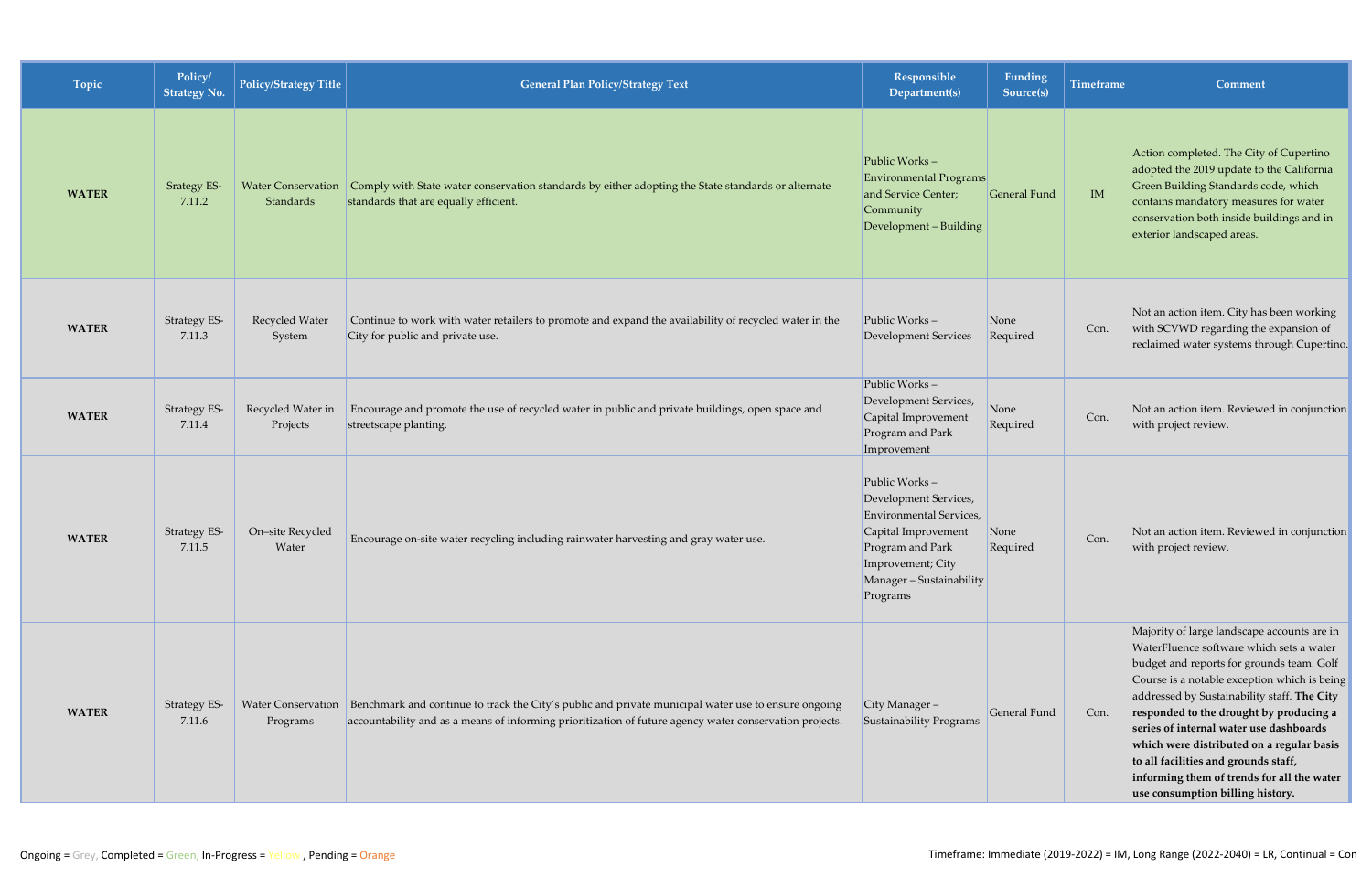| Topic                                  | Policy/<br><b>Strategy No.</b> | Policy/Strategy Title                                                   | <b>General Plan Policy/Strategy Text</b>                                                                                                                                                                                                                                                                                                                                                          | Responsible<br>Department(s)                                                                                                              | Funding<br>Source(s) | <b>Timeframe</b> | Comment                                                                                                                                                                                                                                                                                                                                                   |
|----------------------------------------|--------------------------------|-------------------------------------------------------------------------|---------------------------------------------------------------------------------------------------------------------------------------------------------------------------------------------------------------------------------------------------------------------------------------------------------------------------------------------------------------------------------------------------|-------------------------------------------------------------------------------------------------------------------------------------------|----------------------|------------------|-----------------------------------------------------------------------------------------------------------------------------------------------------------------------------------------------------------------------------------------------------------------------------------------------------------------------------------------------------------|
| <b>WATER</b>                           | <b>Strategy ES-</b><br>7.11.7  | <b>Green Business</b><br>Certification and<br><b>Water Conservation</b> | Continue to support the City's Green Business Certification goals of long-term water conservation within Service Center, Capital<br>City facilities, vegetated stormwater infiltration systems, parks and medians, including installation of<br>low-flow toilets and showers, parks, installation of automatic shut-off valves in lavatories and sinks and<br>water efficient outdoor irrigation. | Public Works-<br>Environmental Services,<br>Improvement Program,<br>City Manager-<br>Sustainability Programs,<br>Community<br>Development | General Fund         | Con.             | Not an action item. Ongoing<br>implementation through the Capital<br>Improvement Program and Development<br>Review and through the City's Green<br>Business Program.                                                                                                                                                                                      |
| <b>REGIONAL</b><br><b>COORDINATION</b> | Policy HS - 1.1                |                                                                         | Regional Hazard Risk Coordinate with Santa Clara County and local agencies to implement the Multi-Juridictional Local Hazard City Manager -<br>Reduction Planning Mitigation Plan (LHMP) for Santa Clara County.                                                                                                                                                                                  | <b>Emergency Services</b>                                                                                                                 | None<br>Required     | Con.             | Not an action item. Cupertino coordinates<br>with Santa Clara County OEM, who<br>provides technical advice and support for<br>implementation of the LHMP through<br>monthly general meetings, as well as<br>periodic LHMP specific trainings and<br>guidance.                                                                                             |
| <b>REGIONAL</b><br><b>COORDINATION</b> | Strategy HS -<br>1.1.1         | Monitoring and<br>Budgeting                                             | Monitor and evaluate the success of the LHMP, including local strategies provided in Cupertino Annex<br>(Section 11). Working with Santa Clara County, ensure that strategies are prioritized and implemented<br>through the CIP and provide adequate budget for on-going programs and department operations.                                                                                     | City Manager-<br><b>Emergency Services</b>                                                                                                | None<br>Required     | Con.             | Santa Clara County OEM contracts with a<br>specialist to support both County and<br>jurisdictional prioritization and<br>implementation of strategies, and tracking<br>of the program. CIP and budget are<br>responsibility of each jurisdiction.                                                                                                         |
| <b>REGIONAL</b><br><b>COORDINATION</b> | Strategy HS -<br>1.1.2         | Mitigation<br>Incorporation                                             | Ensure that mitigation actions identified in the LHMP are being incorporated into upcoming City<br>sponsored projects, where appropriate.                                                                                                                                                                                                                                                         | City Manager-<br><b>Emergency Services</b>                                                                                                | General Fund         | Con.             | Not an action item. Santa Clara County<br>OEM's strategic vision embraces the "Whole"<br>Community" philosophy; providing each<br>jurisdiction with on-going opportunity to<br>engage in the LHMP process. Cupertino<br>takes full advantage of these processes and<br>is typically 'at the table' providing city-level<br>support, review, and feedback. |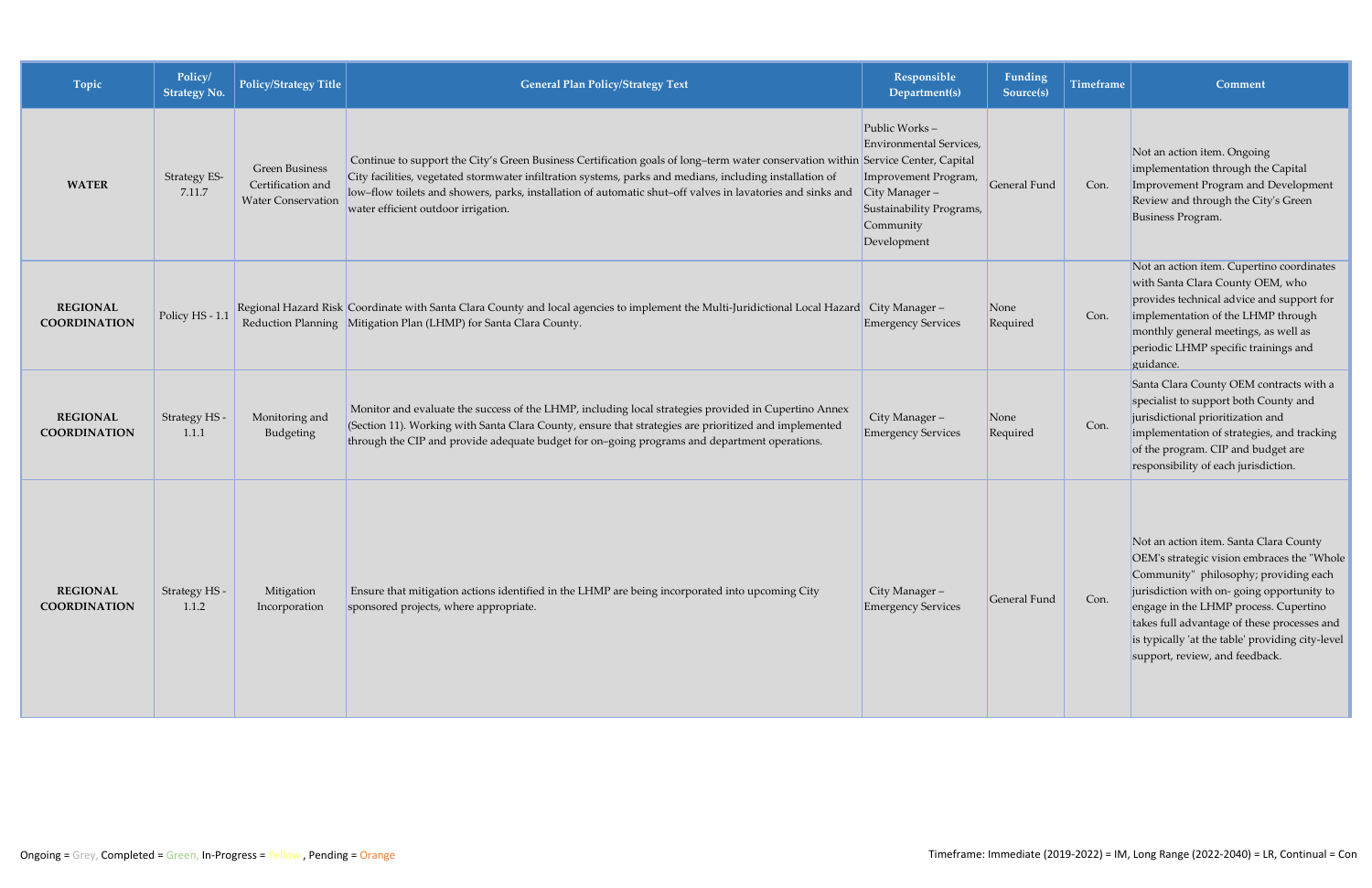| Topic                                  | Policy/<br><b>Strategy No.</b> | <b>Policy/Strategy Title</b>                        | <b>General Plan Policy/Strategy Text</b>                                                                                                                                                                                                                                                                                                                                                                                                                                                                                                | Responsible<br>Department(s)                                                | Funding<br>Source(s) | <b>Timeframe</b> | Comment                                                                                                                                                                                                                                                                                                                                                                                               |
|----------------------------------------|--------------------------------|-----------------------------------------------------|-----------------------------------------------------------------------------------------------------------------------------------------------------------------------------------------------------------------------------------------------------------------------------------------------------------------------------------------------------------------------------------------------------------------------------------------------------------------------------------------------------------------------------------------|-----------------------------------------------------------------------------|----------------------|------------------|-------------------------------------------------------------------------------------------------------------------------------------------------------------------------------------------------------------------------------------------------------------------------------------------------------------------------------------------------------------------------------------------------------|
| <b>REGIONAL</b><br><b>COORDINATION</b> | Strategy HS-<br>1.1.3          | Hazard Mitigation<br>Plan Amendments<br>and Updates | Support Santa Clara County in its role as the lead agency that prepares and updates the LHMP.                                                                                                                                                                                                                                                                                                                                                                                                                                           | City Manager-<br><b>Emergency Services</b>                                  | General Fund         | Con.             | Not an Action Item. Ongoing coordination<br>occuring. The Sustainable Communities<br>Strategy (SCS) is in the process of being<br>updated by MTC/ABAG. This document is<br>considering support for sea walls and levees<br>to protect the low levels in the Valley which<br>would help protect infrastructure that<br>provides services to Cupertino such as<br>water treatment plant and land fills. |
| <b>REGIONAL</b><br><b>COORDINATION</b> | Policy HS - 1.2                | Sea Level Rise<br>Protection                        | Ensure all areas in Cupertino are adequately protected for the anticipated effects of sea level rise.                                                                                                                                                                                                                                                                                                                                                                                                                                   | Public Works-<br>Development Services<br>and Capital<br>Improvement Program | General Fund         | Con.             | Not an Action Item. Ongoing coordination<br>occuring.                                                                                                                                                                                                                                                                                                                                                 |
| <b>REGIONAL</b><br><b>COORDINATION</b> | Strategy HS-<br>1.2.1          | Monitor Rising Sea<br>Level                         | Regularly coordinate with regional, state, and federal agencies on rising sea levels in the San Francisco<br>Bay and major tributaries to determine if additional adaptation strategies should be implemented to<br>address flooding hazards. This includes monitoring FEMA flood map updates to identify areas in the City<br>susceptible to sea level rise, addressing changes to state and regional sea and Bay level rise estimates, and<br>coordinating with adjacent municipalities on flood control improvements as appropriate. | Public Works-<br><b>Development Services</b>                                | None                 | Con.             | Not an Action Item. Ongoing coordination<br>occuring.                                                                                                                                                                                                                                                                                                                                                 |
| <b>REGIONAL</b><br><b>COORDINATION</b> | Strategy HS -<br>1.2.2         | Maps                                                | Flood Insurance Rate Provide to the public, as available, up-to-date Flood Insurance Rate Maps (FIRM) that identify rising sea<br>levels and changing flood conditions.                                                                                                                                                                                                                                                                                                                                                                 | Public Works-<br>Development Services                                       | General Fund         | Con.             | Not an Action Item. Ongoing coordination<br>occuring.                                                                                                                                                                                                                                                                                                                                                 |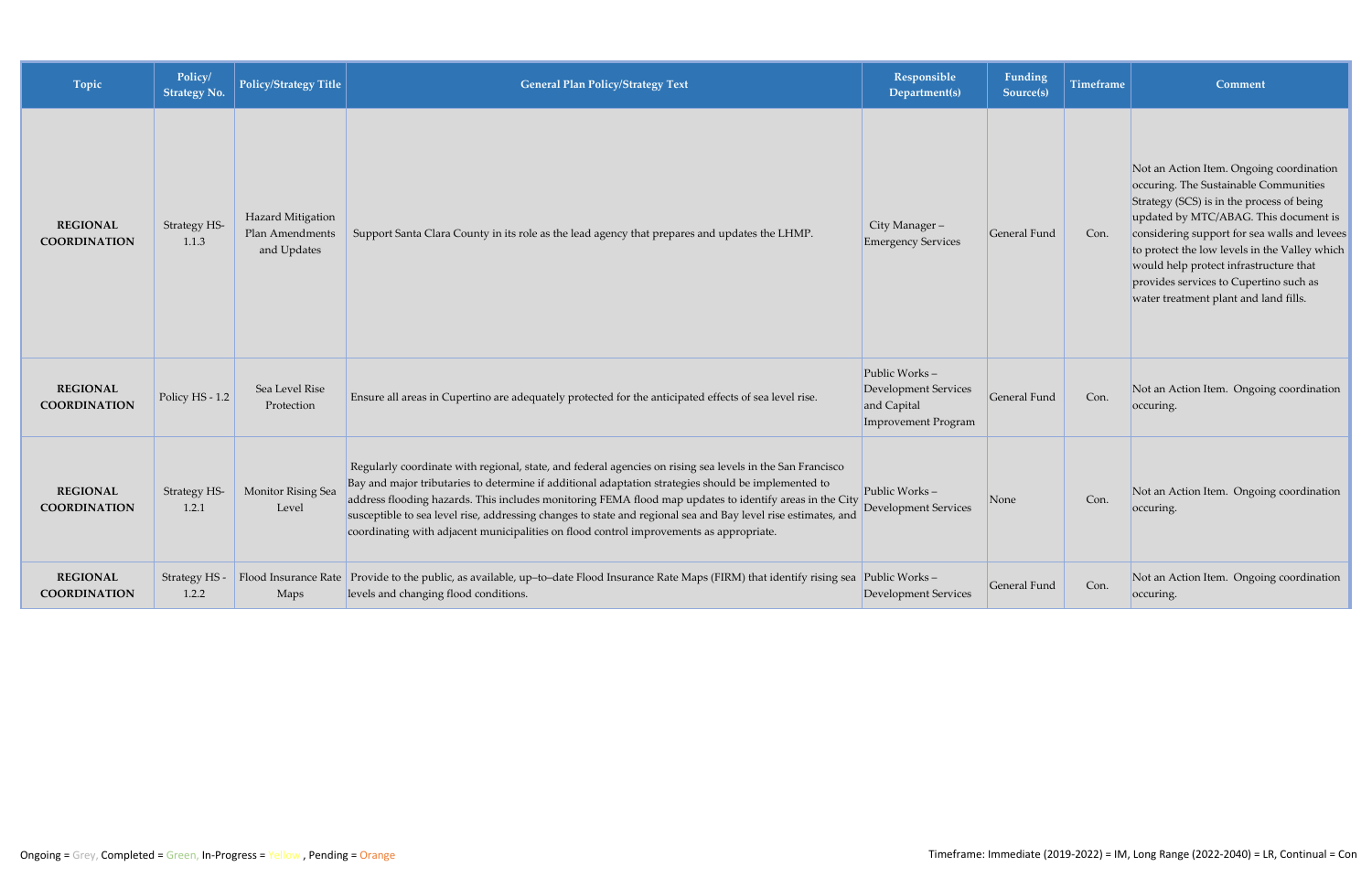| Topic                                   | Policy/<br>Strategy No. | Policy/Strategy Title                   | <b>General Plan Policy/Strategy Text</b>                                                                                                                                                                                                                                                                                                                                                                                                                                                                           | Responsible<br>Department(s)                  | Funding<br>Source(s) | <b>Timeframe</b> | Comment                                                                                                                                                                                                                                                                                                                                                                                                                                                                                 |
|-----------------------------------------|-------------------------|-----------------------------------------|--------------------------------------------------------------------------------------------------------------------------------------------------------------------------------------------------------------------------------------------------------------------------------------------------------------------------------------------------------------------------------------------------------------------------------------------------------------------------------------------------------------------|-----------------------------------------------|----------------------|------------------|-----------------------------------------------------------------------------------------------------------------------------------------------------------------------------------------------------------------------------------------------------------------------------------------------------------------------------------------------------------------------------------------------------------------------------------------------------------------------------------------|
| <b>EMERGENCY</b><br><b>PREPAREDNESS</b> | Policy HS - 2.1         | Promote Emergency<br>Preparedness       | Distribute multi-hazard emergency preparedness information for all threats identified in the emergency<br>plan. Information will be provided through Cardiopulmonary Resuscitation (CPR), First Aid and<br>Community Emergency Response Team (CERT) training, lectures and seminars on emergency<br>preparedness, publication of monthly safety articles in the Cupertino Scene, posting of information on the<br>Emergency Preparedness website and coordination of video and printed information at the library. | City Manger $-$<br><b>Emergency Services</b>  | General Fund         | Con.             | CPR, First Aid, and CERT classes provided<br>by the Santa Clara County Fire Department<br>(SCCFD). CERT training is communal for<br>the seven cities served by SCCFD. The<br>Cupertino Scene continues to feature articles<br>on emergency preparedness, public safety,<br>and community awareness. The Scene's<br>calendar section highlights upcoming<br>emergency preparedness classes and events.<br>Printed material is maintained in the lobby<br>of City Hall and Quinlan Center |
| <b>EMERGENCY</b><br><b>PREPAREDNESS</b> | Policy HS - 2.2         | Emergency<br>Operations and<br>Training | Ensure ongoing training of identified City staff on their functions/responsibilities in the EOC and in<br>disaster preparedness, first aid and CPR.                                                                                                                                                                                                                                                                                                                                                                | $City Manager -$<br><b>Emergency Services</b> | General Fund         | Con.             | Not an action item. Staff are trained every<br>two years in CPR, with first aid training for<br>Public Works. Staff is working on providing<br>first aid training to all staff. EOC staff<br>receive EOC training from the County and<br>the City has started customized trainings<br>in-house as well.                                                                                                                                                                                 |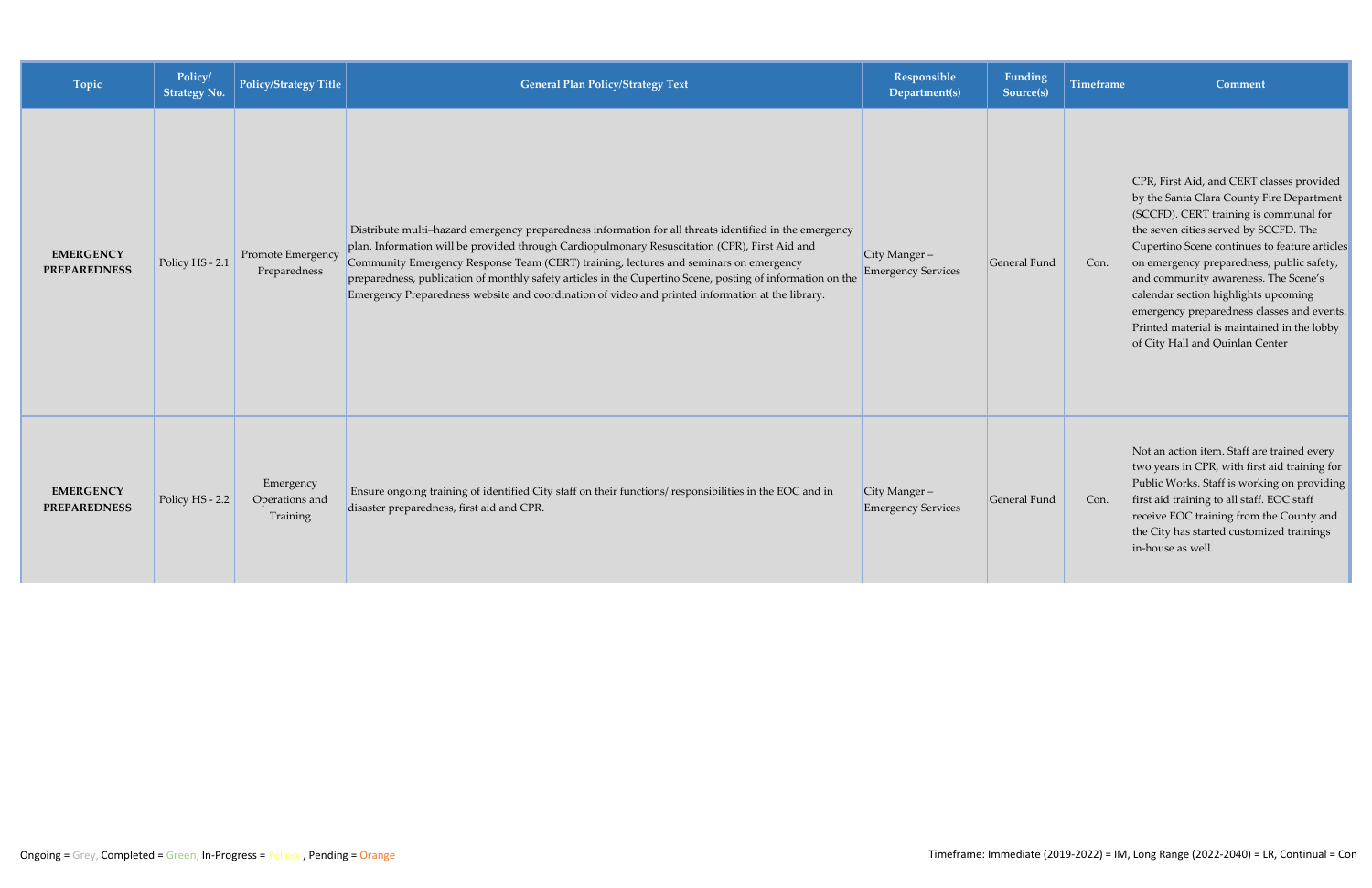| Topic                                   | Policy/<br><b>Strategy No.</b> | <b>Policy/Strategy Title</b>                   | <b>General Plan Policy/Strategy Text</b>                                                                                                    | Responsible<br>Department(s)                  | Funding<br>Source(s) | Timeframe | Comment                                                                                                                                                                                                                                                                                                                                                                                                                                                                                                                     |
|-----------------------------------------|--------------------------------|------------------------------------------------|---------------------------------------------------------------------------------------------------------------------------------------------|-----------------------------------------------|----------------------|-----------|-----------------------------------------------------------------------------------------------------------------------------------------------------------------------------------------------------------------------------------------------------------------------------------------------------------------------------------------------------------------------------------------------------------------------------------------------------------------------------------------------------------------------------|
| <b>EMERGENCY</b><br><b>PREPAREDNESS</b> | Strategy HS-<br>2.2.1          | Emergency<br><b>Operations Center</b><br>(EOC) | Review options to provide functional and seismic upgrades to the EOC facility at City Hall or explore<br>alternative locations for the EOC. | Public Works - Capital<br>Improvement Program | General Fund         | LR        | City Hall building is seismically deficient<br>and does not meet "essential services"<br>standards that are desired for an EOC.<br>Schedule to improve the building to this<br>standard is unknown. EOC functionality<br>build-out is continuing, including<br>upgrading monitors, IT systems support<br>improvements, replacement of chairs with<br>safer alternatves, and evaluating<br>replacement tables. Recent remodeling at<br>the Service Center will make it more<br>functional as the alternate site for the EOC. |
| <b>EMERGENCY</b><br><b>PREPAREDNESS</b> | Strategy HS -<br>2.2.2         | <b>Employee Training</b>                       | Conduct regular exercises and participate in regional exercises to ensure that employees are adequately<br>trained.                         | City Manager $-$<br><b>Emergency Services</b> | General Fund         | Con.      | Not an action item. The EOC partially<br>exercises in accompaniment with the annual<br>County EOC exercise (itself often part of a<br>Bay Area regional exercise). With the<br>turnover of senior staff and EOC staff, initial<br>training is occuring to lead up to a City EOC<br>exercise.                                                                                                                                                                                                                                |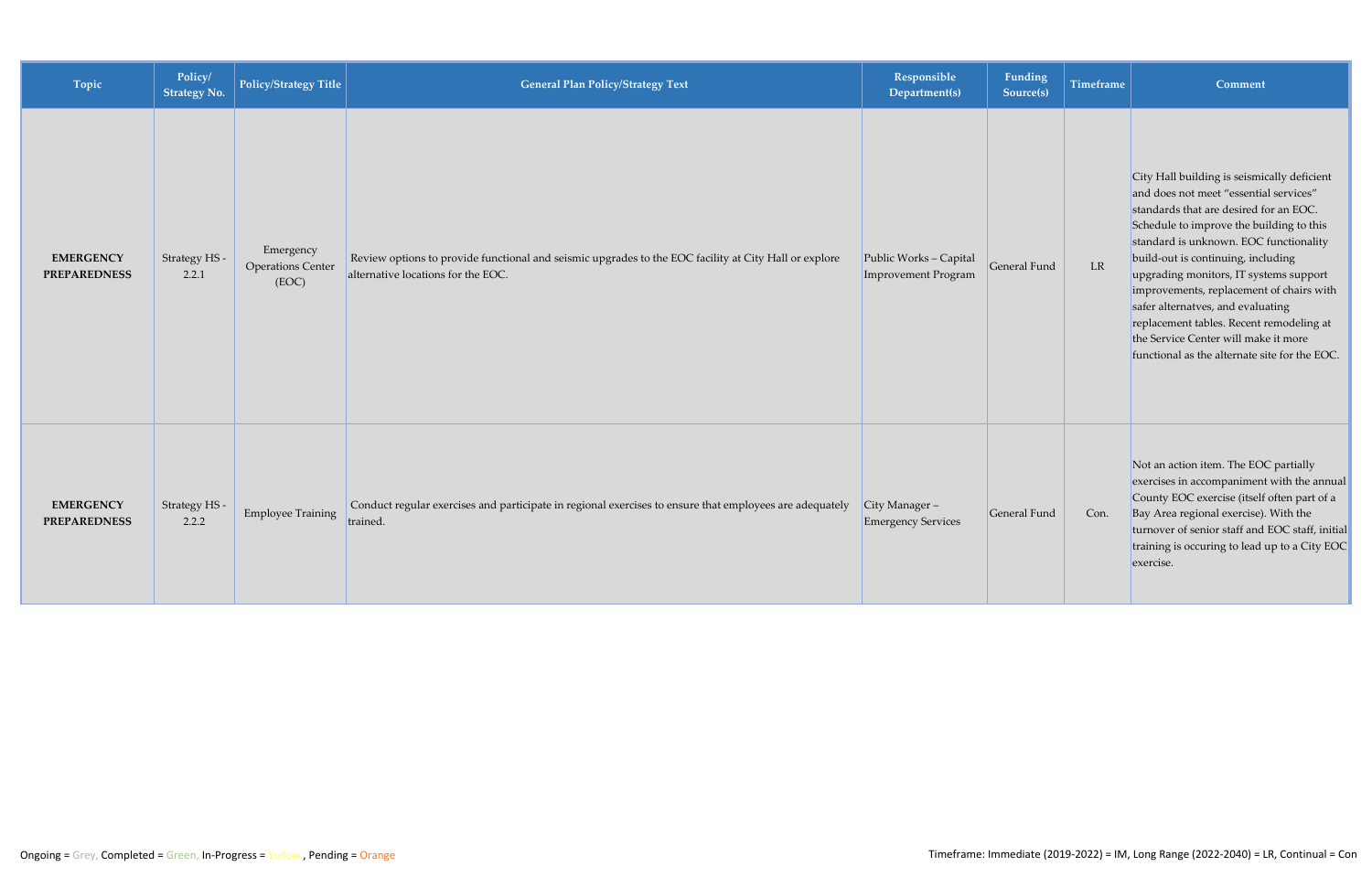| Topic                                   | Policy/<br><b>Strategy No.</b> | Policy/Strategy Title      | <b>General Plan Policy/Strategy Text</b>                                                                                                                                                                                                                                                                                    | Responsible<br>Department(s)                  | Funding<br>Source(s) | <b>Timeframe</b> | Comment                                                                                                                                                                                                                                                                                                                                                                                                                                                                                                 |
|-----------------------------------------|--------------------------------|----------------------------|-----------------------------------------------------------------------------------------------------------------------------------------------------------------------------------------------------------------------------------------------------------------------------------------------------------------------------|-----------------------------------------------|----------------------|------------------|---------------------------------------------------------------------------------------------------------------------------------------------------------------------------------------------------------------------------------------------------------------------------------------------------------------------------------------------------------------------------------------------------------------------------------------------------------------------------------------------------------|
| <b>EMERGENCY</b><br><b>PREPAREDNESS</b> | Policy HS - 2.3                | Volunteer Groups           | Continue to encourage the ongoing use of volunteer groups to augment emergency services, and clearly<br>define responsibilities during a local emergency.                                                                                                                                                                   | $City Manager -$<br><b>Emergency Services</b> | None<br>Required     | Con.             | Not an action item. Continue to support the<br>Cupertino Citizen Corps (CCC) volunteer<br>program and provide trainings and<br>exercises. CCC helps build the City's<br>response capabilities and designed to<br>integrate with other City resources as<br>appropriate. For example, CCC integrated<br>with City employees during Public Safety<br>Power Shutoff (PSPS) informational<br>canvassing efforts in Oct. '19                                                                                 |
| <b>EMERGENCY</b><br><b>PREPAREDNESS</b> | Strategy HS -<br>2.3.1         | Cupertino Citizen<br>Corps | Continue to support the Cupertino Amateur Radio Emergency Services (CARES), Community<br>Emergency Response Team (CERT) and Medical Reserve Corp (MRC) programs to ensure the<br>development of neighborhood based emergency preparedness throughout the City. Encourage ongoing<br>cooperation with CERTs in other cities. | $City Manager -$<br><b>Emergency Services</b> | General Fund         | Con.             | Not an action item. The City supports<br>training and resource requests from<br>Cupertino Citizen Corps expanding<br>coordination and communications capability<br>during a disaster. CERT participates in<br>countywide projects and exercises and<br>regularly attends countywide CERT<br>Leadership Team (CCLT) meetings. CARES<br>regularly atends SCC RACES trainings,<br>leadership meetings, and regular<br>commnication exercises. MRC participates<br>in regular trainings and City exercises. |
| <b>EMERGENCY</b><br><b>PREPAREDNESS</b> | Strategy HS -<br>2.3.2         | <b>Community Groups</b>    | Continue pre-disaster agreements with appropriate community groups to provide specified<br>post-disaster assistance, through the Emergency Service Coordinator and with the advice of the City<br>Attorney.                                                                                                                 | City Manager-<br><b>Emergency Services</b>    | General Fund         | Con.             | Not an action item. The City continues to<br>partner with community groups as<br>appropriate such as the Red Cross and<br>CADRE.                                                                                                                                                                                                                                                                                                                                                                        |
| <b>EMERGENCY</b><br><b>PREPAREDNESS</b> | Strategy HS<br>2.3.3           | <b>American Red Cross</b>  | Continue to implement the American Red Cross agreements under the direction of the Director of<br>Emergency Services during a disaster.                                                                                                                                                                                     | $City Manager -$<br><b>Emergency Services</b> | General Fund         | Con.             | Not an action item. The City continues to<br>implement agreements with the American<br>Red Cross.                                                                                                                                                                                                                                                                                                                                                                                                       |
| <b>EMERGENCY</b><br><b>PREPAREDNESS</b> | Strategy HS -<br>2.3.4         | <b>Shelter Provisions</b>  | Continue the agreement with designated shelter sites to provide space for emergency supply containers.                                                                                                                                                                                                                      | $City Manager -$<br><b>Emergency Services</b> | General Fund         | Con.             | Not an action item. Existing shelter site<br>agreements remain in place. The storage<br>container and supplies are in place at<br>Quinlan Community Center                                                                                                                                                                                                                                                                                                                                              |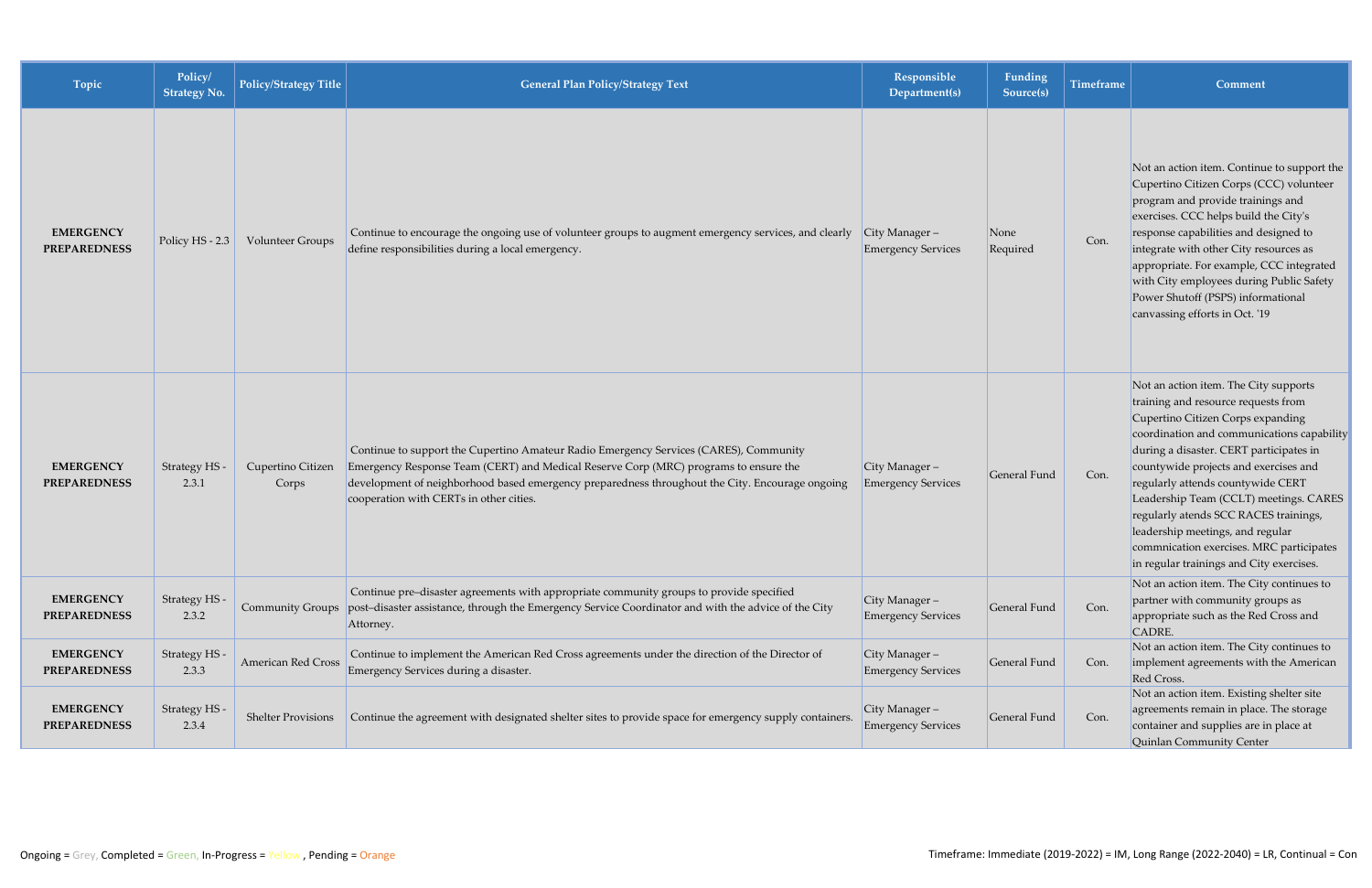| Topic                                   | Policy/<br><b>Strategy No.</b> | Policy/Strategy Title                  | <b>General Plan Policy/Strategy Text</b>                                                                                                                              | Responsible<br>Department(s)                  | Funding<br>Source(s) | <b>Timeframe</b> | <b>Comment</b>                                                                                                                                                                                                                                                                                                                    |
|-----------------------------------------|--------------------------------|----------------------------------------|-----------------------------------------------------------------------------------------------------------------------------------------------------------------------|-----------------------------------------------|----------------------|------------------|-----------------------------------------------------------------------------------------------------------------------------------------------------------------------------------------------------------------------------------------------------------------------------------------------------------------------------------|
| <b>EMERGENCY</b><br><b>PREPAREDNESS</b> | Strategy HS -<br>2.3.5         | Amateur Radio<br>Operators             | Continue to support training and cooperation between the City and Cupertino Amateur Radio<br>Emergency Service (CARES) to prepare for emergency communications needs. | $City Manager -$<br><b>Emergency Services</b> | General Fund         | Con.             | Not an action item. Training opportunities<br>focused around City events such as annual<br>5K runs, 4th of July event, and various<br>festivals. Response during Public Safety<br>Power Shutoff (PSPS) events in Oct. '19<br>demonstrated coordination between City<br>employees and CCC (CARES, CERT, etc.).                     |
| <b>EMERGENCY</b><br><b>PREPAREDNESS</b> | Policy HS - 2.4                | <b>Emergency Public</b><br>Information | Maintain an Emergency Public Information program to be used during emergency situations.                                                                              | City Manager -<br><b>Emergency Services</b>   | General Fund         | Con.             | Not an action item. City Communications<br>has a system in place. Developing an<br>emergency<br>communications annex to the Emergency<br>Operations Base Plan (EOP) is a priority for<br>OES in FY 20/21                                                                                                                          |
| <b>EMERGENCY</b><br><b>PREPAREDNESS</b> | Strategy HS -<br>2.4.1         | Communication<br>Methods               | Use the local TV channel, Cupertino Alert System (CAS), the Internet and other communication methods City Manager -<br>to transmit information to the citizenry.      | <b>Emergency Services</b>                     | General Fund         | Con.             | This is not an action item. Preparedness<br>information is published on tranditional<br>media<br>and social media platforms. During periods<br>$\sigma$<br>emergency and alert, these notifications<br>increase.<br>An emergency communications annex is in<br>development to include the various<br>communication methods.       |
| <b>EMERGENCY</b><br><b>PREPAREDNESS</b> | Strategy HS-<br>2.4.2          | Public Information<br>Office           | Activate the Public Information in coordination with the Sheriff and the Fire Department to provide<br>accurate information to the public as needed.                  | $City Manager -$<br><b>Emergency Services</b> | General Fund         | Con.             | Not an action item. This is coordinated by<br><b>SCC Office of Emergency Management</b><br>(OEM) during periods of concern. OEM<br>hosts conference calls, which are used in<br>part to coordinate public information<br>between the participants, including the<br>Sheriff's Office, the Fire Department, and<br>Cupertiono OES. |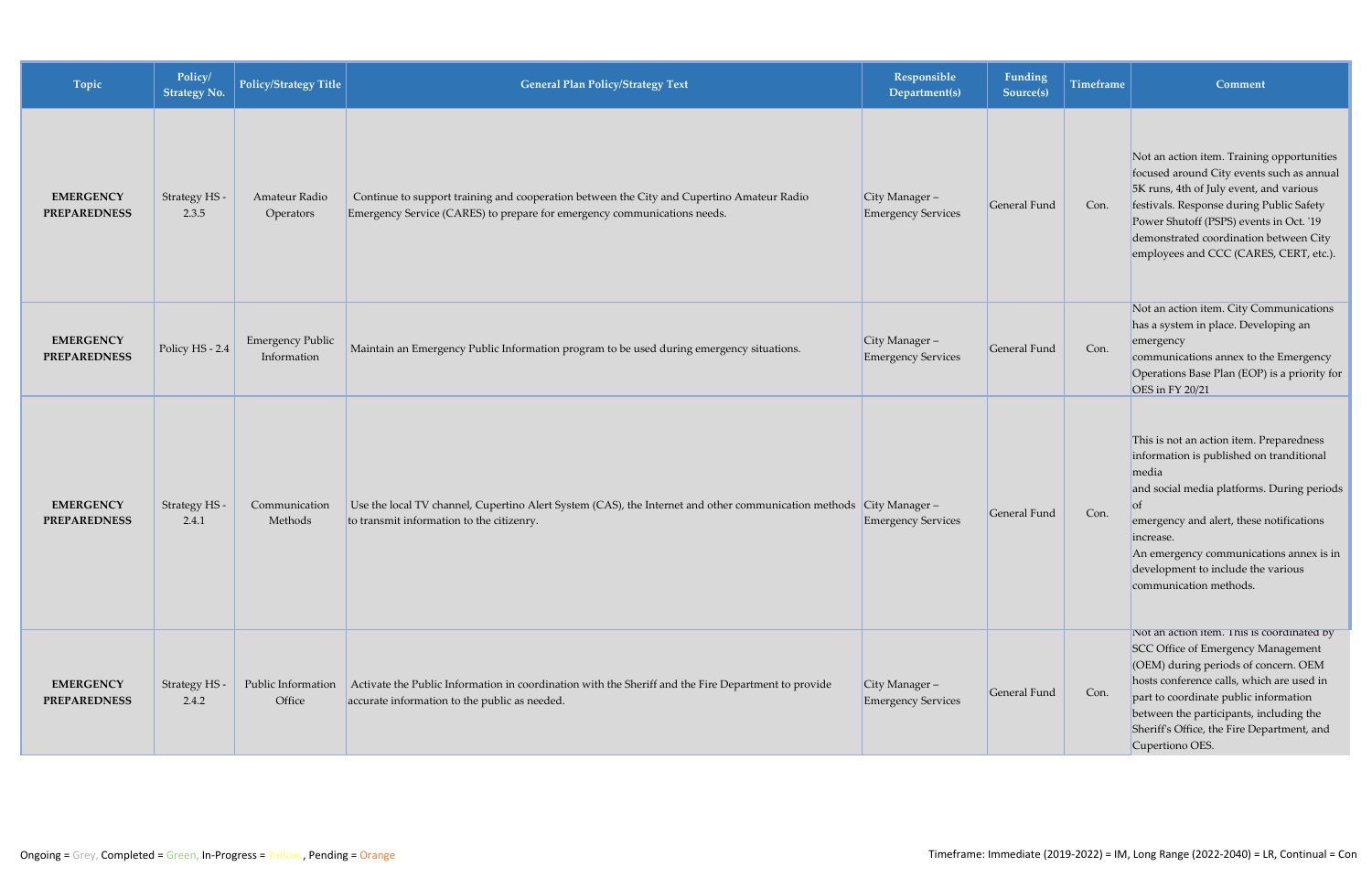| Topic                                   | Policy/<br><b>Strategy No.</b> | <b>Policy/Strategy Title</b>            | <b>General Plan Policy/Strategy Text</b>                                                                                                                                                                                                                                                                                  | Responsible<br>Department(s)                  | Funding<br>Source(s) | <b>Timeframe</b> | Comment                                                                                                                                                                                                                                                                                                                                                                                                                                                                                                                                                                                                    |
|-----------------------------------------|--------------------------------|-----------------------------------------|---------------------------------------------------------------------------------------------------------------------------------------------------------------------------------------------------------------------------------------------------------------------------------------------------------------------------|-----------------------------------------------|----------------------|------------------|------------------------------------------------------------------------------------------------------------------------------------------------------------------------------------------------------------------------------------------------------------------------------------------------------------------------------------------------------------------------------------------------------------------------------------------------------------------------------------------------------------------------------------------------------------------------------------------------------------|
| <b>EMERGENCY</b><br><b>PREPAREDNESS</b> | Policy HS - 2.5                | Disaster Medical<br>Response            | Continue to coordinate with the appropriate County agencies and local emergency clinics to ensure<br>preparedness and provide disaster medical response. Coordinate with the CERT member throughout the<br>City to ensure that they are prepared to provide emergency support and first aid at the neighborhood<br>level. | $City Manager -$<br><b>Emergency Services</b> | General Fund         |                  | This is not an action item. The City<br>continues to coordinate with County<br>Emergency Medical Services and the County<br>Public Health Department for awareness of<br>their systems and capabilities to provide<br>disaster medical response. Existing plans on<br>getting response requests to County<br>dispatch in the case of a total<br>communcations (telephone, mobile phone,<br>etc.) outage. Citizen Corps members are<br>provided refresher first aid training. This<br>training is practiced during City public<br>service events (the 5K runs, Fourth of July,<br>various festivals, etc.). |
| <b>EMERGENCY</b><br><b>PREPAREDNESS</b> | Strategy HS -<br>2.5.1         | Memorandum of<br>Understanding<br>(MOU) | Develop a MOU with local emergency clinics. The County's role and involvement in emergencies should City Manager-<br>be considered in development of the MOU.                                                                                                                                                             | <b>Emergency Services</b>                     | General Fund         | Con.             | This is not an action item. Although there<br>are 'free-standing' physician offices in the<br>City, there are no known public emergency<br>medical clinics in the City. Long-term care<br>facilities, and any companion medical<br>components, are coordinated through, and<br>supported by, the County Emergency<br>Medical Services Agency and the County<br>Public Health Department                                                                                                                                                                                                                    |
| <b>EMERGENCY</b><br><b>PREPAREDNESS</b> | Policy HS - 2.6                | Readiness                               | Military Facilities and Consider the impact of development on neighboring military facilities and maintain military airspace to<br>ensure military readiness.                                                                                                                                                             | Community<br>Development - Planning           | General Fund         | Con.             | There are no abutting military facilities or<br>airspace over Cupertino.                                                                                                                                                                                                                                                                                                                                                                                                                                                                                                                                   |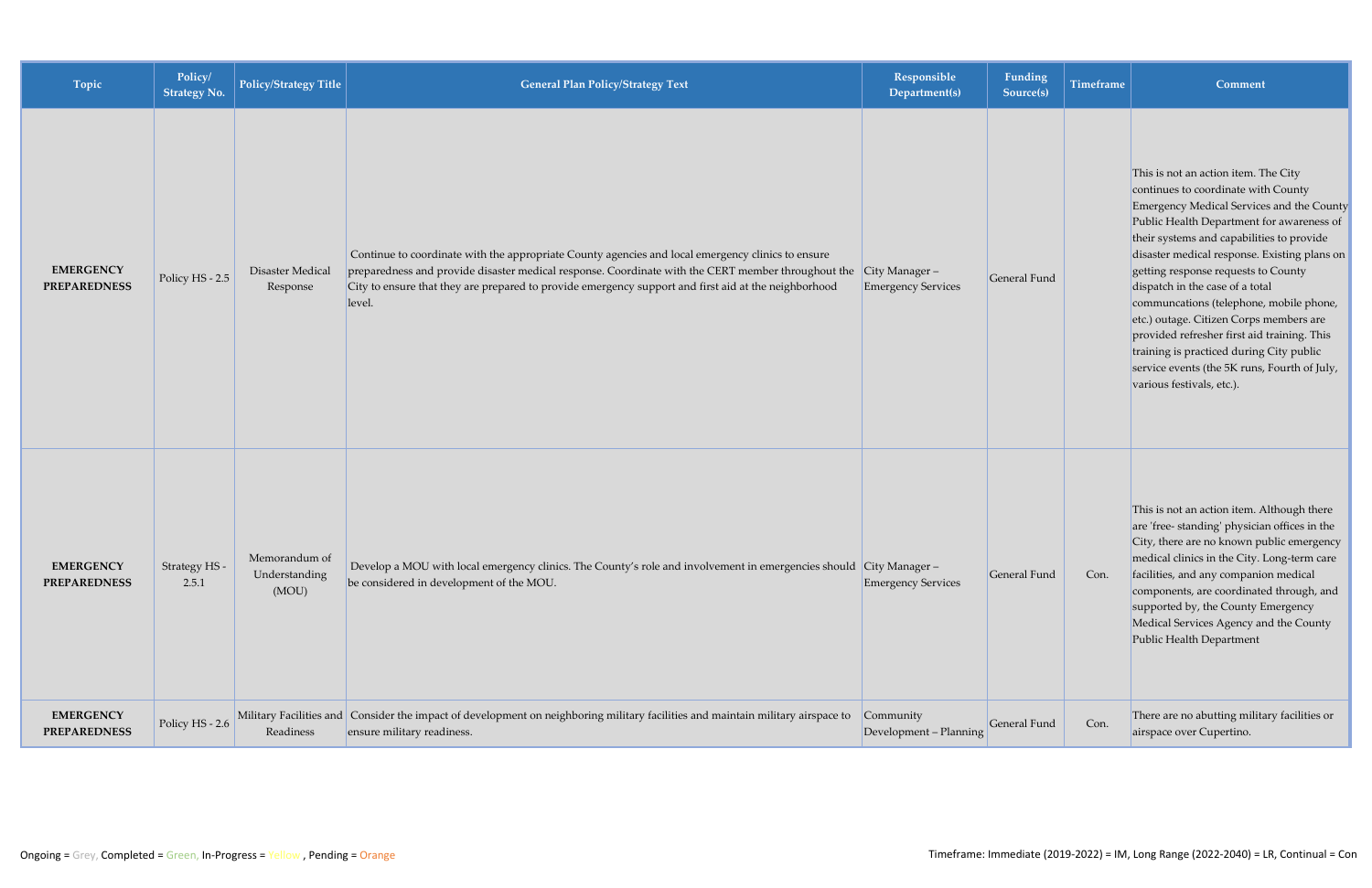| Topic              | Policy/<br><b>Strategy No.</b> | <b>Policy/Strategy Title</b>                                             | <b>General Plan Policy/Strategy Text</b>                                                                                                                                                                                                                                                                                                                                                                     | Responsible<br>Department(s)                                                                            | Funding<br>Source(s) | <b>Timeframe</b> | Comment                                                                               |
|--------------------|--------------------------------|--------------------------------------------------------------------------|--------------------------------------------------------------------------------------------------------------------------------------------------------------------------------------------------------------------------------------------------------------------------------------------------------------------------------------------------------------------------------------------------------------|---------------------------------------------------------------------------------------------------------|----------------------|------------------|---------------------------------------------------------------------------------------|
| <b>FIRE SAFETY</b> | Policy HS - 3.1                | Regional<br>Coordination                                                 | Coordinate wildland fire prevention efforts with adjacent jurisdictions. Encourage the County and the<br>Midpeninsula Open Space District to implement measures to reduce fire hazards, including putting into<br>effect the fire reduction policies of the County Public Safety Element, continuing efforts in fuel<br>management, and considering the use of "green" fire break uses for open space lands. | Santa Clara County Fire General Fund                                                                    |                      | Con.             | The City participates in the County's Weed<br>Abatement program to ensure fire safety |
| <b>FIRE SAFETY</b> |                                | Policy HS - 3.2 Early Project Review                                     | Involve the Fire Department in the early design stage of all projects requiring public review to assure Fire Development - Building General Fund<br>Department input and modification as needed.                                                                                                                                                                                                             | Community<br>and Planning; Santa<br>Clara County Fire                                                   |                      | Con.             | Not an action item. Ongoing coordination.                                             |
| <b>FIRE SAFETY</b> | Policy HS - 3.3                | <b>Emergency Access</b>                                                  | Ensure adequate emergency access is provided for all new hillside development.                                                                                                                                                                                                                                                                                                                               | Santa Clara County Fire;<br>Community<br>Development - Building                                         | None<br>Required     | Con.             | Not an action item.Reviewed in conjunction<br>with project review.                    |
| <b>FIRE SAFETY</b> | Strategy HS -<br>3.3.1         | Roadway Design                                                           | Create an all-weather emergency road system to serve rural areas.                                                                                                                                                                                                                                                                                                                                            | Public Works-<br>Development Services<br>and Capital<br>Improvement Program;<br>Santa Clara County Fire | General Fund         | Con.             | Not an action item. Reviewed in conjunction<br>with project review.                   |
| <b>FIRE SAFETY</b> | Strategy HS<br>3.3.2           | Dead-End Street<br>Access                                                | Allow public use of private roadways during an emergency for hillside subdivisions that have dead-end<br>public streets longer than 1,000 feet or find a secondary means of access.                                                                                                                                                                                                                          | Santa Clara County Fire;<br>Public Works-<br>Development Services                                       | None<br>Required     | Con.             | Not an action item. Reviewed in conjunction<br>with project review.                   |
| <b>FIRE SAFETY</b> | Strategy HS -<br>3.3.3         | Hillside Access<br>Routes                                                | Require new hillside development to have frequent grade breaks in access routes to ensure a timely<br>response from fire personnel.                                                                                                                                                                                                                                                                          | Santa Clara County Fire;<br>Public Works-<br>Development Services                                       | None<br>Required     | Con.             | Not an action item. Reviewed in conjunction<br>with project review.                   |
| <b>FIRE SAFETY</b> | Strategy HS -<br>3.3.4         | Hillside Road<br>Upgrades                                                | Require new hillside development to upgrade existing access roads to meet Fire Code and City<br>standards.                                                                                                                                                                                                                                                                                                   | Santa Clara County Fire;<br>Public Works-<br>Development Services                                       | None<br>Required     | Con.             | Not an action item. Reviewed in conjunction<br>with project review.                   |
| <b>FIRE SAFETY</b> | Policy HS - 3.4                | Private Residential<br><b>Electronic Security</b><br>Gates               | Discourage the use of private residential electronic security gates that act as a barrier to emergency<br>personnel.                                                                                                                                                                                                                                                                                         | Community<br>Development - Planning Required                                                            | None                 | Con.             | Not an action item. Implemented through<br>the Municipal Code.                        |
| <b>FIRE SAFETY</b> | Strategy HS -<br>3.4.1         | Location                                                                 | Require a fence exception for electronic security gates in certain areas.                                                                                                                                                                                                                                                                                                                                    | Community<br>Development - Planning Required                                                            | None                 | Con.             | Not an action item. Implemented through<br>the Municipal Code.                        |
| <b>FIRE SAFETY</b> | Strategy HS -<br>3.4.2         | Access to Gates                                                          | Where electronic security gates are allowed, require the installation of an approved key switch to be<br>accessed by the Fire District.                                                                                                                                                                                                                                                                      | Community<br>Development – Building; Required<br>Santa Clara County Fire                                |                      | Con.             | Not an action item. Implemented through<br>the Municipal Code.                        |
| <b>FIRE SAFETY</b> | Policy HS - 3.5                | Commercial and<br><b>Industrial Fire</b><br><b>Protection Guidelines</b> | Coordinate with the Fire Department to develop new guidelines for fire protection for commercial and<br>industrial land uses.                                                                                                                                                                                                                                                                                | Community<br>Development - Building                                                                     | General Fund         | Con.             | Not an action item. Implemented through<br>the Municipal and Fire Code.               |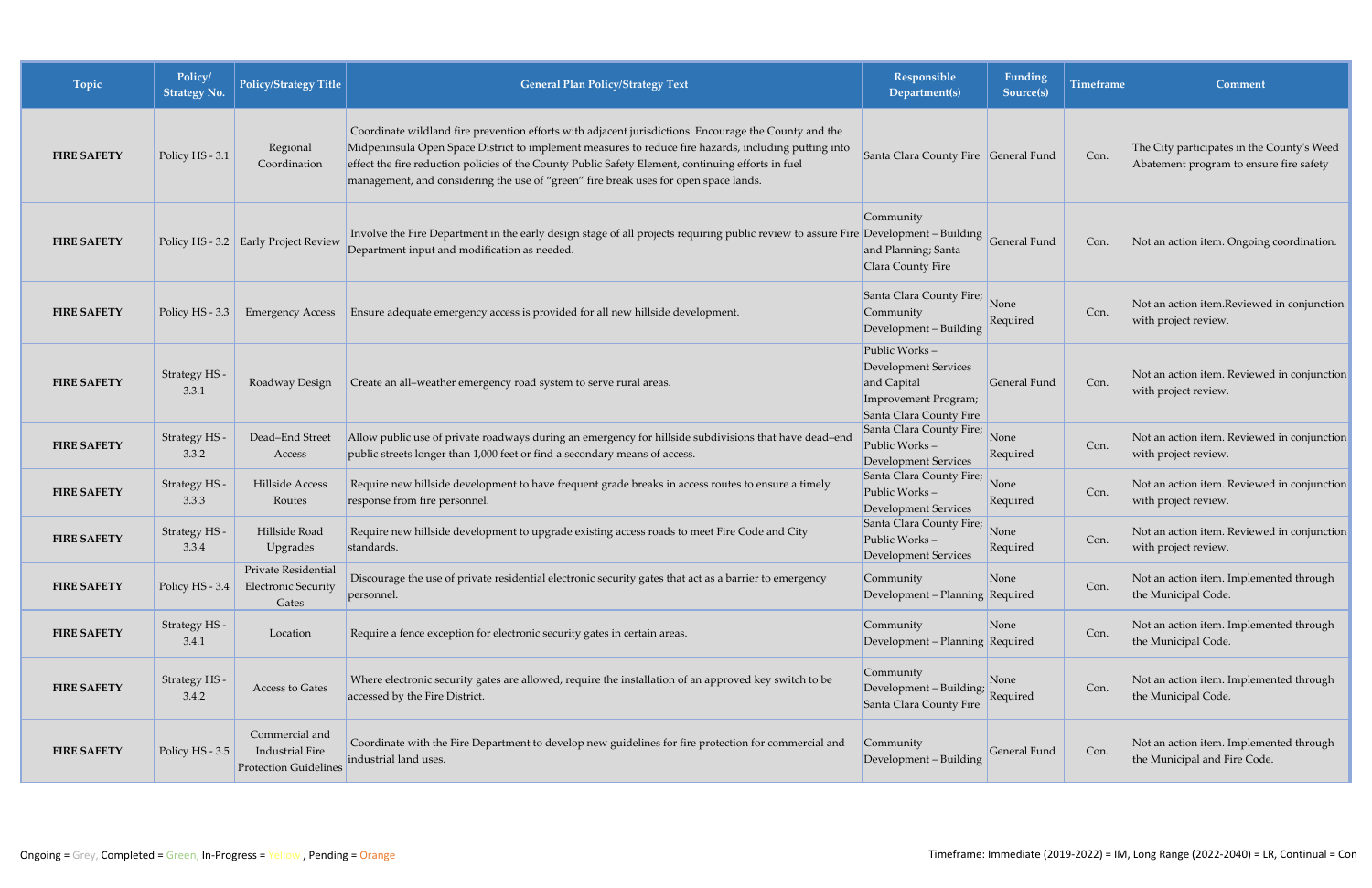| Topic                | Policy/<br><b>Strategy No.</b> | Policy/Strategy Title                                                          | <b>General Plan Policy/Strategy Text</b>                                                                                                                                                                                                                                                     | Responsible<br>Department(s)                                                                                                     | Funding<br>Source(s)   | <b>Timeframe</b> | Comment                                                                                                                                                                                                                                                                                                                                    |
|----------------------|--------------------------------|--------------------------------------------------------------------------------|----------------------------------------------------------------------------------------------------------------------------------------------------------------------------------------------------------------------------------------------------------------------------------------------|----------------------------------------------------------------------------------------------------------------------------------|------------------------|------------------|--------------------------------------------------------------------------------------------------------------------------------------------------------------------------------------------------------------------------------------------------------------------------------------------------------------------------------------------|
| <b>FIRE SAFETY</b>   | Policy HS - 3.6                | Fire Prevention and<br>Emergency<br>Preparedness                               | Promote fire prevention and emergency preparedness through city-initiated public education programs,<br>the government television channel, the government television channel, the Internet, and the Cupertino<br>Scene.                                                                      | City Manager -<br><b>Emergency Services</b>                                                                                      | General Fund           | Con.             | Not an action item. There is coordinated<br>public education of life safety conducted by<br>the City, including Personal Emergency<br>Preparedness classes. Some information is<br>also provided on the City radio station (1670)<br>AM). The Scene periodically features articles<br>regarding emergency preparedness and fire<br>safety. |
| <b>FIRE SAFETY</b>   |                                | Policy HS - 3.7 Multi-Story Buildings                                          | Ensure that adequate fire protection is built into the design of multi-story buildings and require on-site<br>fire suppression materials and equipment.                                                                                                                                      | Santa Clara County Fire;<br>Community<br>Development - Building                                                                  | General Fund           | Con.             | Not an action item. Implemented throught<br>the Municipal and Fire Codes.                                                                                                                                                                                                                                                                  |
| <b>FIRE SAFETY</b>   | Policy HS - 3.8                | <b>Extension of Water</b><br>Service                                           | Encourage the water companies to extend water service into the hillside and canyon areas and encourage Santa Clara County Fire;<br>cooperation between water utility companies and the Fire Department in order to keep water systems in<br>pace with growth and firefighting service needs. | Community<br>Development - Building                                                                                              | General Fund           | Con.             | Not an action item. Reviewed in conjunction<br>with project review.                                                                                                                                                                                                                                                                        |
| <b>PUBLIC SAFETY</b> | Policy HS - 4.1                | Neighborhood                                                                   | Continue to support the Neighborhood Watch Program and other similar programs intended to help<br>Awareness Programs neighborhoods prevent crime through social interaction.                                                                                                                 | City Manager - Public<br><b>Affairs</b>                                                                                          | General Fund           | Con.             | Not an action item.                                                                                                                                                                                                                                                                                                                        |
| <b>PUBLIC SAFETY</b> |                                | Crime Prevention<br>Policy HS - 4.2 Through Building and<br><b>Site Design</b> | Consider appropriate design techniques to reduce crime and vandalism when designing public spaces<br>and reviewing development proposals.                                                                                                                                                    | Public Works - Capital<br><b>Improvement Program</b><br>and Park Improvement; Improvement<br>Community<br>Development - Planning | Capital<br>Fund        | Con.             | Not an action item. Reviewed in conjunction<br>with project review.                                                                                                                                                                                                                                                                        |
| <b>PUBLIC SAFETY</b> | Strategy HS -<br>4.2.1         | Perimeter Roads for<br>Parks                                                   | Encircle neighborhood parks with a public road to provide visual accessibility whenever possible.                                                                                                                                                                                            | Public Works - Capital<br><b>Improvement Program</b><br>and Park Improvement Fund                                                | Capital<br>Improvement | Con.             | Not an action item. Reviewed in conjunction<br>with project review.                                                                                                                                                                                                                                                                        |
| <b>PUBLIC SAFETY</b> | Strategy HS<br>4.2.2           | <b>Development Review</b>                                                      | Continue to request County Sheriff review and comment on development applications for security and<br>public safety measures.                                                                                                                                                                | Community<br>Development – Planning Required                                                                                     | None                   | Con.             | Not an action item. Reviewed in conjunction<br>with project review.                                                                                                                                                                                                                                                                        |
| <b>PUBLIC SAFETY</b> | Policy HS - 4.3                | Fiscal Impacts                                                                 | Recognize fiscal impacts to the County Sheriff and City of Cupertino when approving various land use<br>mixes.                                                                                                                                                                               | Community<br>Development - Planning None<br>and City Manager-<br><b>Economic Development</b>                                     | Required               | Con.             | Not an action item. Reviewed in conjunction<br>with project review.                                                                                                                                                                                                                                                                        |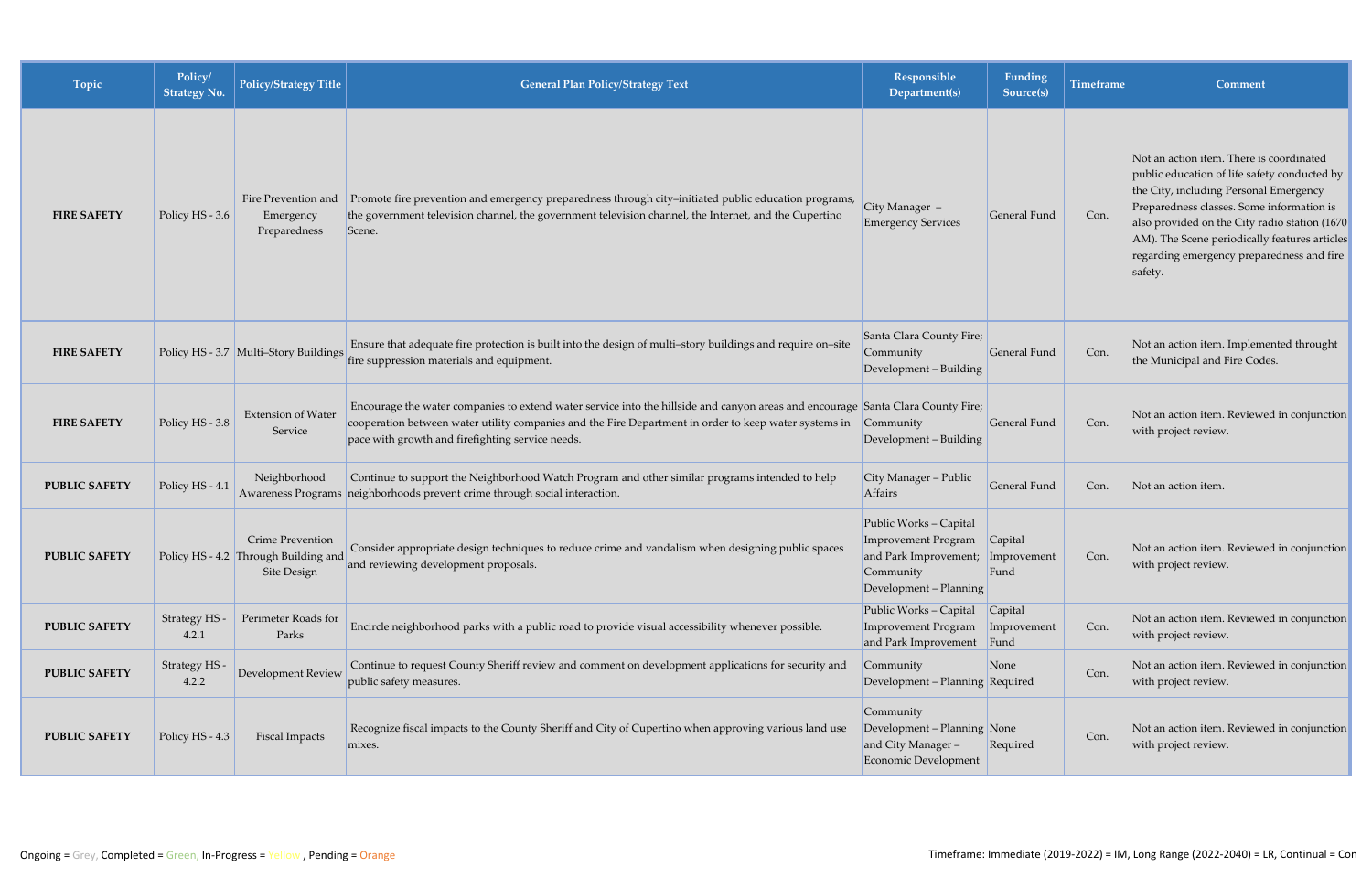| Topic                                         | Policy/<br><b>Strategy No.</b> | <b>Policy/Strategy Title</b>                   | <b>General Plan Policy/Strategy Text</b>                                                                                                                                                                                                                                                                                                                                                                                                                                                                                                              | Responsible<br>Department(s)                                                                   | Funding<br>Source(s) | <b>Timeframe</b> | Comment                                                                                                                                                                                                                                |
|-----------------------------------------------|--------------------------------|------------------------------------------------|-------------------------------------------------------------------------------------------------------------------------------------------------------------------------------------------------------------------------------------------------------------------------------------------------------------------------------------------------------------------------------------------------------------------------------------------------------------------------------------------------------------------------------------------------------|------------------------------------------------------------------------------------------------|----------------------|------------------|----------------------------------------------------------------------------------------------------------------------------------------------------------------------------------------------------------------------------------------|
| <b>GEOLOGIC AND</b><br><b>SEISMIC HAZARDS</b> | Policy HS - 5.1                | Seismic and Geologic<br><b>Review Process</b>  | Evaluate new development proposals within mapped potential hazard zones using a formal<br>seismic/geologic review process. Use Table HS - 3 of this Element to determine the level of review<br>required.                                                                                                                                                                                                                                                                                                                                             | Community<br>Development - Building<br>and Planning; Public<br>Works - Development<br>Services | None<br>Required     | Con.             | Not an action item. Reviewed in conjunction<br>with project review.                                                                                                                                                                    |
| <b>GEOLOGIC AND</b><br><b>SEISMIC HAZARDS</b> | Strategy HS -<br>5.1.1         | Geotechnical and<br><b>Structural Analysis</b> | Require any site with a slope exceeding 10% to reference the Landslide Hazard Potential Zone maps of<br>the State of California for all required geotechnical and structural analysis.                                                                                                                                                                                                                                                                                                                                                                | Community<br>Development - Building<br>and Planning; Public<br>Works - Development<br>Services | None<br>Required     | Con.             | Not an action item. Reviewed in conjunction<br>with project review.                                                                                                                                                                    |
| <b>GEOLOGIC AND</b><br><b>SEISMIC HAZARDS</b> | Strategy HS<br>5.1.2           |                                                | Require that any residential facility, that is being increased more than 50% assessed value or physical<br>size, conform to all provisions of the current building code throughout the entire structure. Owners of<br>Residential Upgrades residential buildings with known structural defects, such as un-reinforced garage openings, "soft first<br>story" construction, unbolted foundations, or inadequate sheer walls are encouraged to take steps to<br>remedy the problem and bring their buildings up to the current building code.           | Community<br>Development - Building<br>and Planning                                            | None<br>Required     | Con.             | Not an action item. Reviewed in conjunction<br>with project review.                                                                                                                                                                    |
| <b>GEOLOGIC AND</b><br><b>SEISMIC HAZARDS</b> | Strategy HS -<br>5.1.3         | Geologic Review                                | Continue to implement and update geologic review procedures for Geologic Reports required by the<br>Municipal Code through the development review process.                                                                                                                                                                                                                                                                                                                                                                                            | Community<br>Development - Building<br>and Planning; Public<br>Works - Development<br>Services | None<br>Required     | Con.             | Not an action item. Reviewed in conjunction<br>with project review.                                                                                                                                                                    |
| <b>GEOLOGIC AND</b><br><b>SEISMIC HAZARDS</b> | Policy HS - 5.2                | Public Education on<br>Seismic Safety          | Reinforce the existing public education programs to help residents minimize hazards resulting from<br>earthquakes.                                                                                                                                                                                                                                                                                                                                                                                                                                    | City Manager $-$<br><b>Emergency Services</b>                                                  | General Fund         | Con.             | Not an action item. Ongoing coordination/<br>education.                                                                                                                                                                                |
| <b>GEOLOGIC AND</b><br><b>SEISMIC HAZARDS</b> | 5.2.1                          | Strategy HS - Covenant on Seismic<br>Risk      | Require developers to record a covenant to tell future residents in high-risk areas about the risk and<br>inform them that more information is in City Hall records. This is in addition to the State requirement that<br>information on the geological report is recorded on the face of subdivision maps.                                                                                                                                                                                                                                           | Community<br>Development - Planning Required                                                   | None                 | Con.             | Not an action item. Reviewed in conjunction<br>with project review.                                                                                                                                                                    |
| <b>GEOLOGIC AND</b><br><b>SEISMIC HAZARDS</b> | Strategy HS -<br>5.2.2         | Emergency<br>Preparedness                      | Publish and promote emergency preparedness activities and drills. Use the City social media, and the<br>website to provide safety tips that may include identifying and correcting household hazards, knowing<br>how and when to turn off utilities, helping family members protect themselves during and after an<br>earthquake, recommending neighborhood preparation activities, and advising residents to maintain an<br>emergency supply kit containing first-aid supplies, food, drinking water and battery operated radios and<br>flashlights. | City Manager-<br><b>Emergency Services</b>                                                     | General Fund         | Con.             | Not an action item. Presented in Personal<br>Emergency Preparedness classes offered by<br>the<br>City's Office of Emergency Services.<br>Distribution<br>of printed materials in the lobby of City Hall<br>and<br>on the City website. |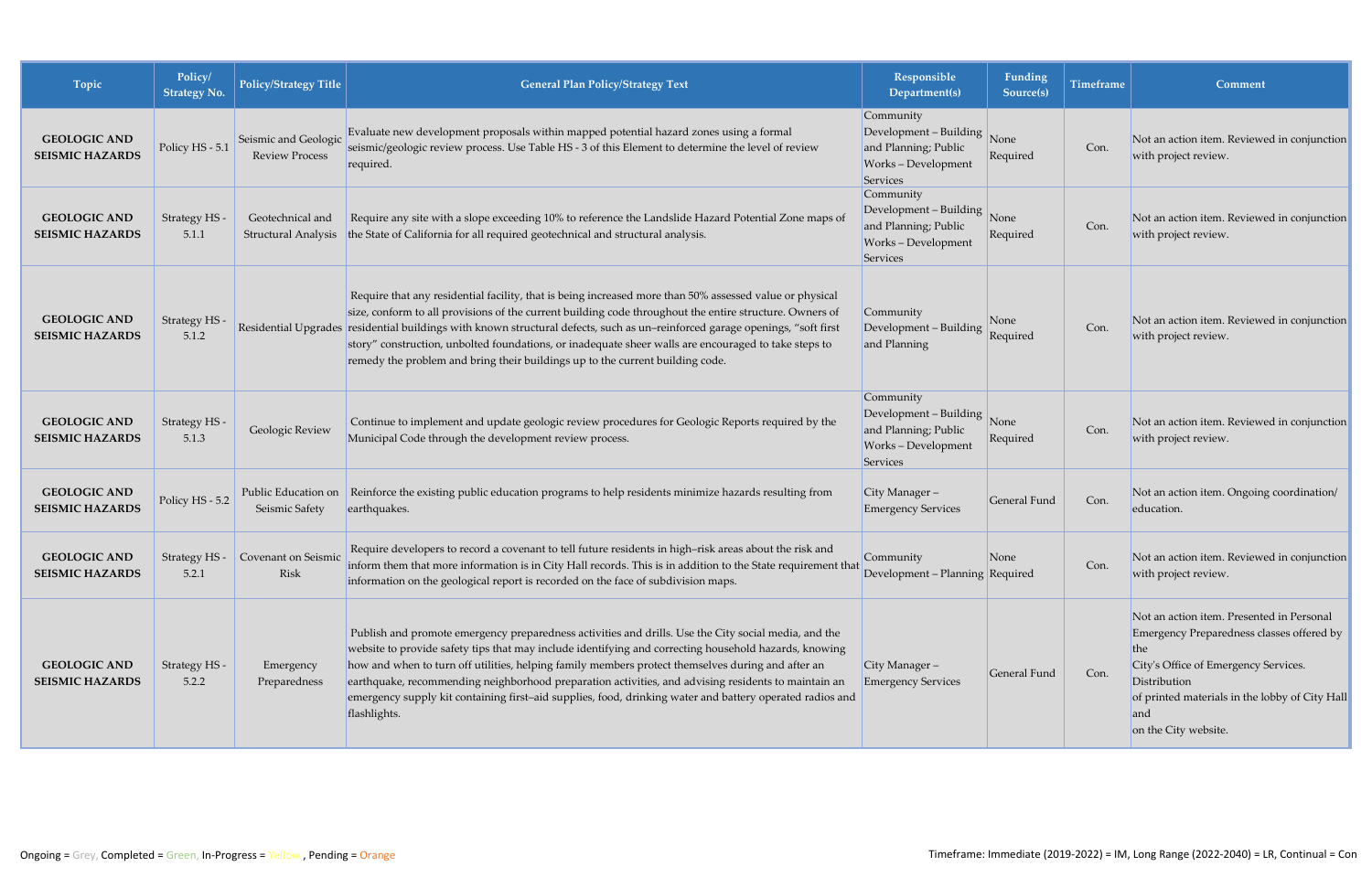| Topic                                         | Policy/<br><b>Strategy No.</b> | <b>Policy/Strategy Title</b>                        | <b>General Plan Policy/Strategy Text</b>                                                                                                                                                                                                                                                                                                                                                                                        | Responsible<br>Department(s)                  | <b>Funding</b><br>Source(s) | <b>Timeframe</b> | <b>Comment</b>                                                                                                                                                                                                                                                                                                                                  |
|-----------------------------------------------|--------------------------------|-----------------------------------------------------|---------------------------------------------------------------------------------------------------------------------------------------------------------------------------------------------------------------------------------------------------------------------------------------------------------------------------------------------------------------------------------------------------------------------------------|-----------------------------------------------|-----------------------------|------------------|-------------------------------------------------------------------------------------------------------------------------------------------------------------------------------------------------------------------------------------------------------------------------------------------------------------------------------------------------|
| <b>GEOLOGIC AND</b><br><b>SEISMIC HAZARDS</b> | Strategy HS -<br>5.2.3         | Neighborhood<br>Response Groups                     | Encourage participation in CERT training. Train neighborhood groups to care for themselves during<br>disasters. Actively assist in neighborhood drills and safety exercises to increase participation and build<br>community support.                                                                                                                                                                                           | City Manager $-$<br><b>Emergency Services</b> | General Fund                | Con.             | Not an action item. The Santa Clara County<br>Fire<br>Department provides CERT training for<br>community members. When requested by<br>neighborhood groups, Cupertino's Office of<br><b>Emergency Services will present</b><br>preparedness<br>information and support, including<br>exercises. This<br>would include the Block Leader Program. |
| <b>GEOLOGIC AND</b><br><b>SEISMIC HAZARDS</b> | Strategy HS -<br>5.2.4         | Dependent<br>Populations                            | As part of community-wide efforts, actively cooperate with State agencies that oversee facilities for<br>persons with disabilities and those with access and functional needs, to ensure that such facilities conform City Manager-<br>to all health and safety requirements, including emergency planning, training, exercises and employee<br>education.                                                                      | <b>Emergency Services</b>                     | General Fund                | Con.             | Not an action item. As situations arise, the<br>City cooperates with State agencies<br>overseeing facilities for those with<br>disabilities and access and functional needs.                                                                                                                                                                    |
| <b>GEOLOGIC AND</b><br><b>SEISMIC HAZARDS</b> | Strategy HS -<br>5.2.5         | Foreign Language<br>Emergency<br>Information        | Obtain translated emergency preparedness materials and make them available to appropriate foreign<br>language populations.                                                                                                                                                                                                                                                                                                      | City Manager-<br><b>Emergency Services</b>    | General Fund                | Con.             | Not an action item. Foreign language<br>emergency preparedness information is<br>available. During an emergency, the City<br>has the ability to translate materials and can<br>also receive translation support from the<br>County.                                                                                                             |
| <b>HAZARDOUS</b><br><b>MATERIALS</b>          | Policy HS - 6.1                |                                                     | Require the proper storage and disposal of hazardous materials to prevent leakage, potential explosions, Public Works -<br>Hazardous Materials fire or the release of harmful fumes. Maintain information channels to the residential and business<br>Storage and Disposal communities about the illegality and danger of dumping hazardous material and waste in the storm drain Programs; Santa Clara<br>system or in creeks. | Environmental<br>County Fire                  | General Fund                | Con.             | Not an action item. Reviewed in conjunction<br>with project review. Ongoing coordination/<br>education.                                                                                                                                                                                                                                         |
| <b>HAZARDOUS</b><br><b>MATERIALS</b>          | Policy HS - 6.2                | Proximity of<br>Residents to<br>Hazardous Materials | Assess future residents' exposure to hazardous materials when new residential development or sensitive<br>populations are proposed in existing industrial and manufacturing areas. Do not allow residential<br>development or sensitive populations if such hazardous conditions cannot be mitigated to an acceptable<br>level of risk.                                                                                         | Community<br>Development - Planning Required  | None                        | Con.             | Not an action item. Reviewed in conjunction<br>with project review.                                                                                                                                                                                                                                                                             |
| <b>HAZARDOUS</b><br><b>MATERIALS</b>          | Policy HS - 6.3                | Electromagnetic<br>Fields (EMF)                     | Ensure that projects meet Federal and State standards for EMF emissions through development review.                                                                                                                                                                                                                                                                                                                             | Community<br>Development - Planning Required  | None                        | Con.             | Not an action item. Reviewed in conjunction<br>with project review.                                                                                                                                                                                                                                                                             |
| <b>HAZARDOUS</b><br><b>MATERIALS</b>          |                                |                                                     | Continue to encourage residents and businesses to use non- and less-hazardous products, especially less Public Works -<br>Policy HS - 6.4 Educational Programs toxic pest control products, to slow the generation of new hazardous waste requiring disposal through the Environmental Programs General Fund<br>county-wide program.                                                                                            | and Service Center                            |                             | Con.             | Not an action item. Ongoing<br>implementation.                                                                                                                                                                                                                                                                                                  |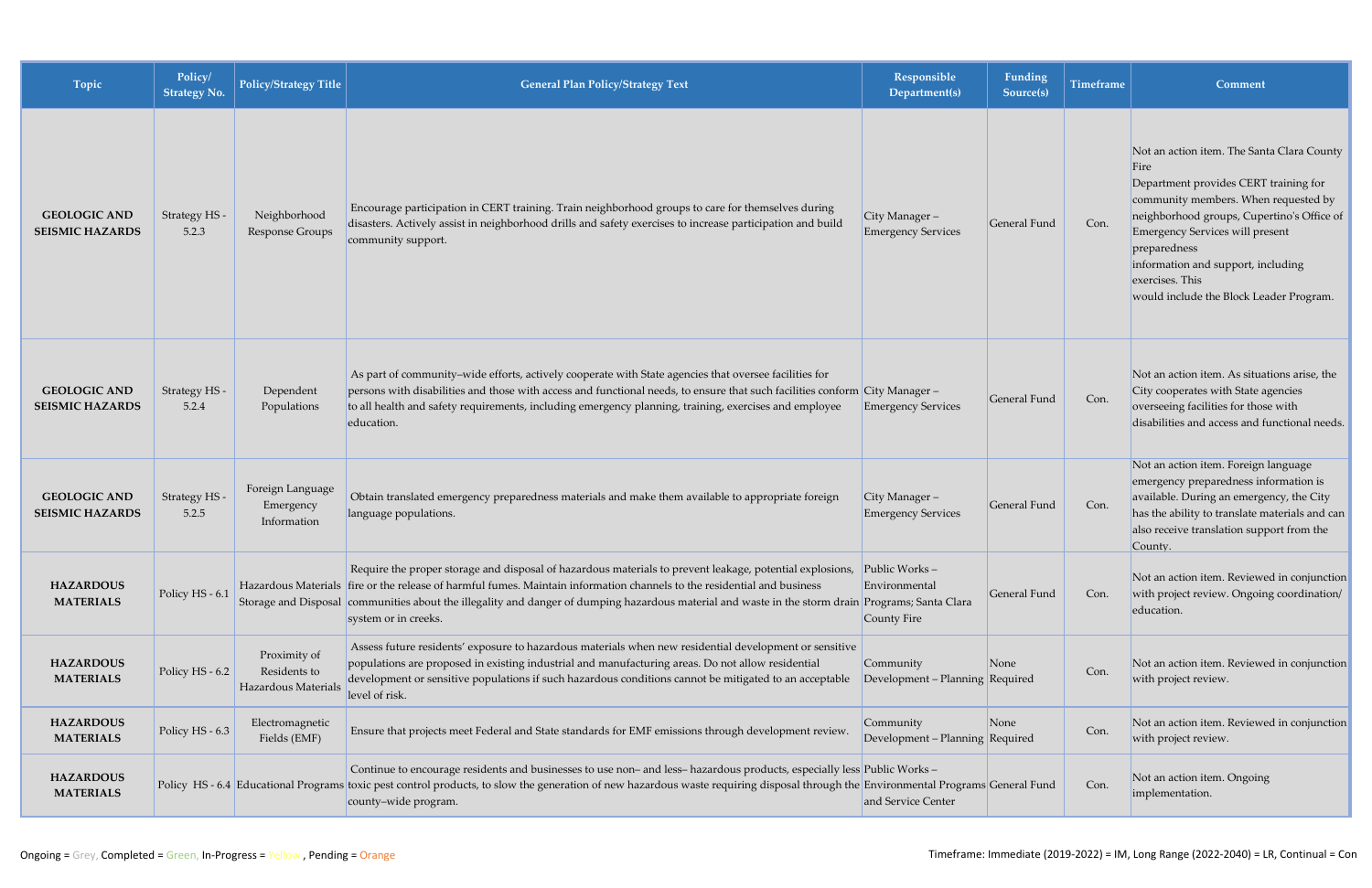| Topic                                | Policy/<br><b>Strategy No.</b> | <b>Policy/Strategy Title</b>                             | <b>General Plan Policy/Strategy Text</b>                                                                                                                                                   | <b>Responsible</b><br>Department(s)                                | <b>Funding</b><br>Source(s) | <b>Timeframe</b> | Comment                                                                                                                                                                                                                                                          |
|--------------------------------------|--------------------------------|----------------------------------------------------------|--------------------------------------------------------------------------------------------------------------------------------------------------------------------------------------------|--------------------------------------------------------------------|-----------------------------|------------------|------------------------------------------------------------------------------------------------------------------------------------------------------------------------------------------------------------------------------------------------------------------|
| <b>HAZARDOUS</b><br><b>MATERIALS</b> | Policy HS - 6.5                | Hazardous Waste<br>Disposals                             | Continue to support and facilitate, for residences and businesses, a convenient opportunity to properly<br>dispose of hazardous waste.                                                     | Public Works-<br>Environmental Programs                            | General Fund                | Con.             | Not an action item. Ongoing<br>implementation. In January 2019, the City's<br>door to door Household Hazardous Waste<br>(HHW) Program dissolved and residents<br>were redirected to utilize the County's<br>HHW drop-off program.                                |
| <b>HAZARDOUS</b><br><b>MATERIALS</b> | Strategy HS<br>6.5.1           | Partner on Hazardous<br>Waste Collection and<br>Disposal | Continue to explore efficient, economical and convenient ways to offer Household Hazardous Waste<br>collection for residents in partnership with the Solid Waste contractor or the County. | Public Works-<br>Environmental Programs                            | General Fund                | Con.             | Not an action item. Ongoing<br>implementation.                                                                                                                                                                                                                   |
| <b>HAZARDOUS</b><br><b>MATERIALS</b> | Strategy HS .<br>6.5.2         | <b>Educational Materials</b>                             | Publish educational materials about the program in the Cupertino Scene, City website, and brochures<br>that are distributed throughout the community.                                      | Public Works-<br>Environmental Programs                            | General Fund                | Con.             | Not an action item. Ongoing coordination/<br>education.                                                                                                                                                                                                          |
| <b>FLOODING</b>                      | Policy HS - 7.1                | <b>Evacuation Map</b>                                    | Prepare and update periodically an evacuation map for the flood hazard areas and distribute it to the<br>general public.                                                                   | Public Works-<br><b>Development Services</b><br>and Service Center | General Fund                | Con.             | Evacuation Map and Street signage has been<br>prepared and installed. Ongoing evaluation<br>is occuring.                                                                                                                                                         |
| <b>FLOODING</b>                      | Policy HS - 7.2                | <b>Emergency Response</b><br>to Dam Failure              | Ensure that Cupertino is prepared to respond to a potential dam failure.                                                                                                                   | City Manager-<br><b>Emergency Services;</b><br>Public Works        | General Fund                | Con.             | Implemented through Strategies HS-7.2.1<br>and HS-7.2.2. The Stevens Creek Dam<br>Failure Plan was adopted in 2012 and a<br>comprehensive network of flood evacuation<br>signs were placed in late 2014 on streets that<br>would be impacted from a dam failure. |
| <b>FLOODING</b>                      | Strategy HS -<br>7.2.1         | Emergency and<br>Evacuation Plan                         | Maintain and update a Stevens Creek Dam Failure Plan, including alert, warning and notification<br>systems and appropriate signage.                                                        | City Manager -<br><b>Emergency Services</b>                        | General Fund M              |                  | Action completed. Adopted in 2012. Online<br>$ $ at:<br>https://www.cupertino.org/home/showdocu<br>ment? id=7424. Alert, warning, notification<br>are major components of these plans.                                                                           |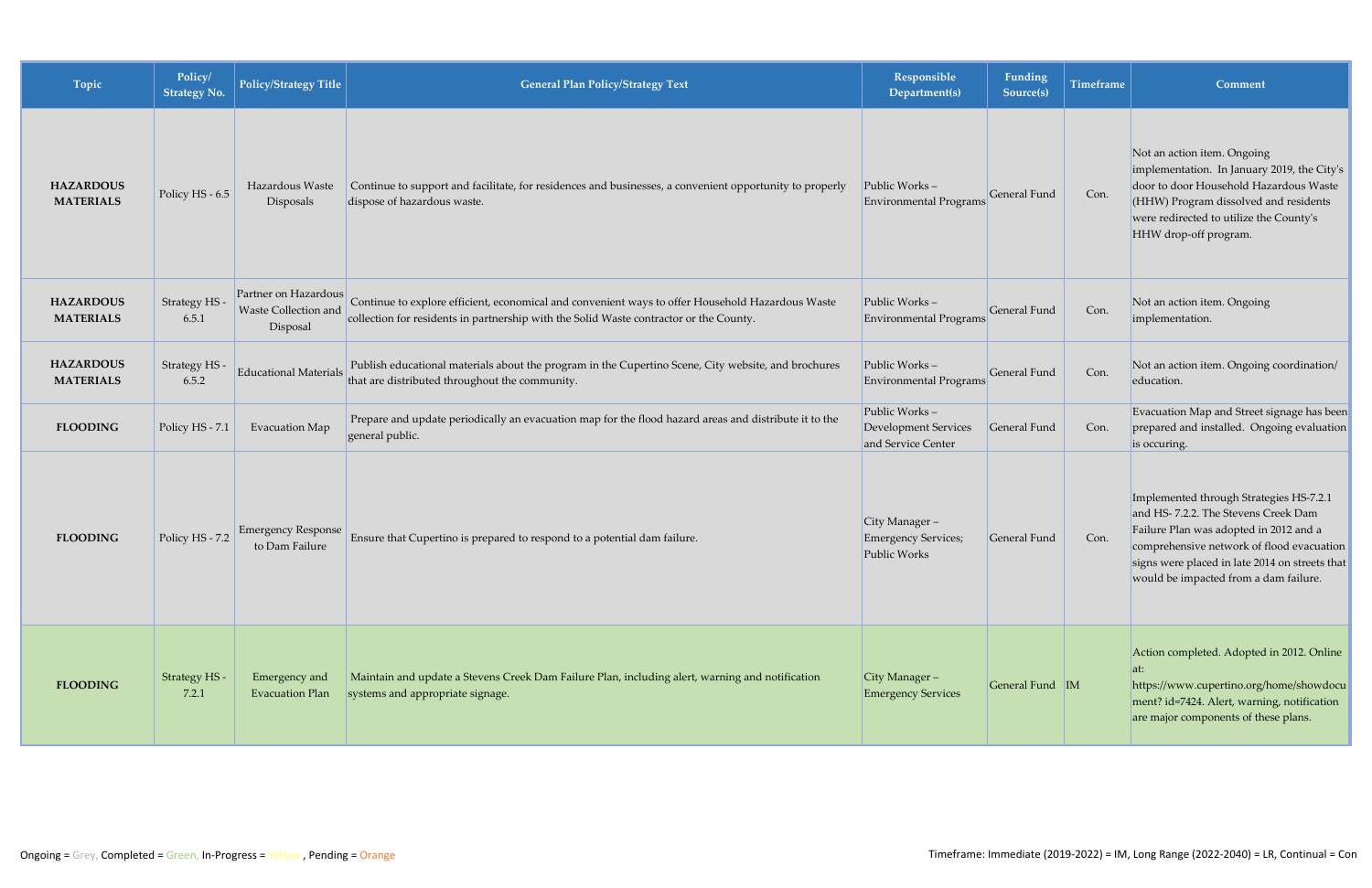| Topic           | Policy/<br><b>Strategy No.</b> | <b>Policy/Strategy Title</b>                                                    | <b>General Plan Policy/Strategy Text</b>                                                                                                                                                                                                                                                                                                                  | Responsible<br>Department(s)                                                  | <b>Funding</b><br>Source(s) | <b>Timeframe</b> | Comment                                                                                                                                                                                                                                                                          |
|-----------------|--------------------------------|---------------------------------------------------------------------------------|-----------------------------------------------------------------------------------------------------------------------------------------------------------------------------------------------------------------------------------------------------------------------------------------------------------------------------------------------------------|-------------------------------------------------------------------------------|-----------------------------|------------------|----------------------------------------------------------------------------------------------------------------------------------------------------------------------------------------------------------------------------------------------------------------------------------|
| <b>FLOODING</b> | Strategy HS -<br>7.2.2         | Inter-agency<br>Cooperation                                                     | Continue to coordinate dam-related evacuation plans and alert/notification systems with the City of<br>Sunnyvale, the SCVWD and Santa Clara County to ensure that traffic management between the agencies<br>facilities life safety. Also work with other neighboring cities to enhance communication and coordination<br>during a dam-related emergency. | City Manager -<br><b>Emergency Services</b>                                   | General Fund                | Con.             | Not an action item. The Santa Clara Valley<br>Water District is scheduled to revise its<br>Stevens Creek Dam Emergency Plan in 2020.<br>This will facilitate updating the City's Dam<br>Failure Plan, as well as the coordination<br>with SCVWD on dam damage survey<br>efforts. |
| <b>FLOODING</b> |                                | Existing<br>in the Flood Plain requirements.                                    | Allow commercial and recreational uses that are now exclusively within the flood plan to remain in their<br>Policy HS - 7.3 Non-Residential Uses present use or to be used for agriculture, provided it does not conflict with Federal, State and regional                                                                                                | Public Works-<br>Development Services;<br>Community<br>Development - Planning | None<br>Required            | Con.             | Not an action item.                                                                                                                                                                                                                                                              |
| <b>FLOODING</b> | Policy HS - 7.4                | Plains                                                                          | Construction in Flood Continue to implement land use, zoning and building code regulations limiting new construction in the<br>already urbanized flood hazard areas recognized by the Federal Flood Insurance Administrator.                                                                                                                              | Community<br>Development - Planning                                           | General Fund                | Con.             | Not an action item.                                                                                                                                                                                                                                                              |
| <b>FLOODING</b> | Strategy HS -<br>7.4.1         | Dwellings in Flood<br>Plains                                                    | Discourage new residential development in regulated flood plains. Regulate all types of redevelopment<br>in natural flood plains. This includes discouraging fill materials and obstructions that may increase flood<br>potential or modify the natural riparian corridors.                                                                               | Public Works-<br>Development Services                                         | None<br>Required            | Con.             | Not an action item. Information provided to<br>property owners/ applicants as needed.                                                                                                                                                                                            |
| <b>FLOODING</b> | <b>Strategy HS</b><br>7.4.2    |                                                                                 | Description of Flood Continue to maintain and update a map of potential flood hazard areas and a description of flood zone<br>Zone Regulation regulations on the City's website.                                                                                                                                                                          | Public Works-<br>Development Services                                         | General Fund                | Con.             | Ongoing coordination/education.                                                                                                                                                                                                                                                  |
| <b>FLOODING</b> | Strategy HS<br>7.4.3           | National Flood<br><b>Insurance Program</b><br><b>Community Rating</b><br>System | Continue to participate in the National Flood Insurance Program (NFIP) Community Rating System<br>$ CRS $ .                                                                                                                                                                                                                                               | Public Works-<br>Development Services                                         | General Fund                | Con.             | Ongoing coordination.                                                                                                                                                                                                                                                            |
| <b>FLOODING</b> | Policy HS - 7.5                | Hillside Grading                                                                | Restrict the extent and timing of hillside grading operations to April through October except as otherwise<br>allowed by the City. Require performance bonds during the remaining time to guarantee the repair of any<br>erosion damage. Require planting of graded slopes as soon as practical after grading is complete.                                | Public Works-<br><b>Development Services</b>                                  | None<br>Required            | Con.             | Not an action item. Implemented through<br>the Municipal Code.                                                                                                                                                                                                                   |
| <b>FLOODING</b> | Policy HS - 7.6                | Stability of Existing<br><b>Water Storage</b><br>Facilities                     | Assure the structural integrity of water storage facilities.                                                                                                                                                                                                                                                                                              | Public Works - Capital<br><b>Improvement Program</b>                          | General Fund                | Con.             | Not an action item.                                                                                                                                                                                                                                                              |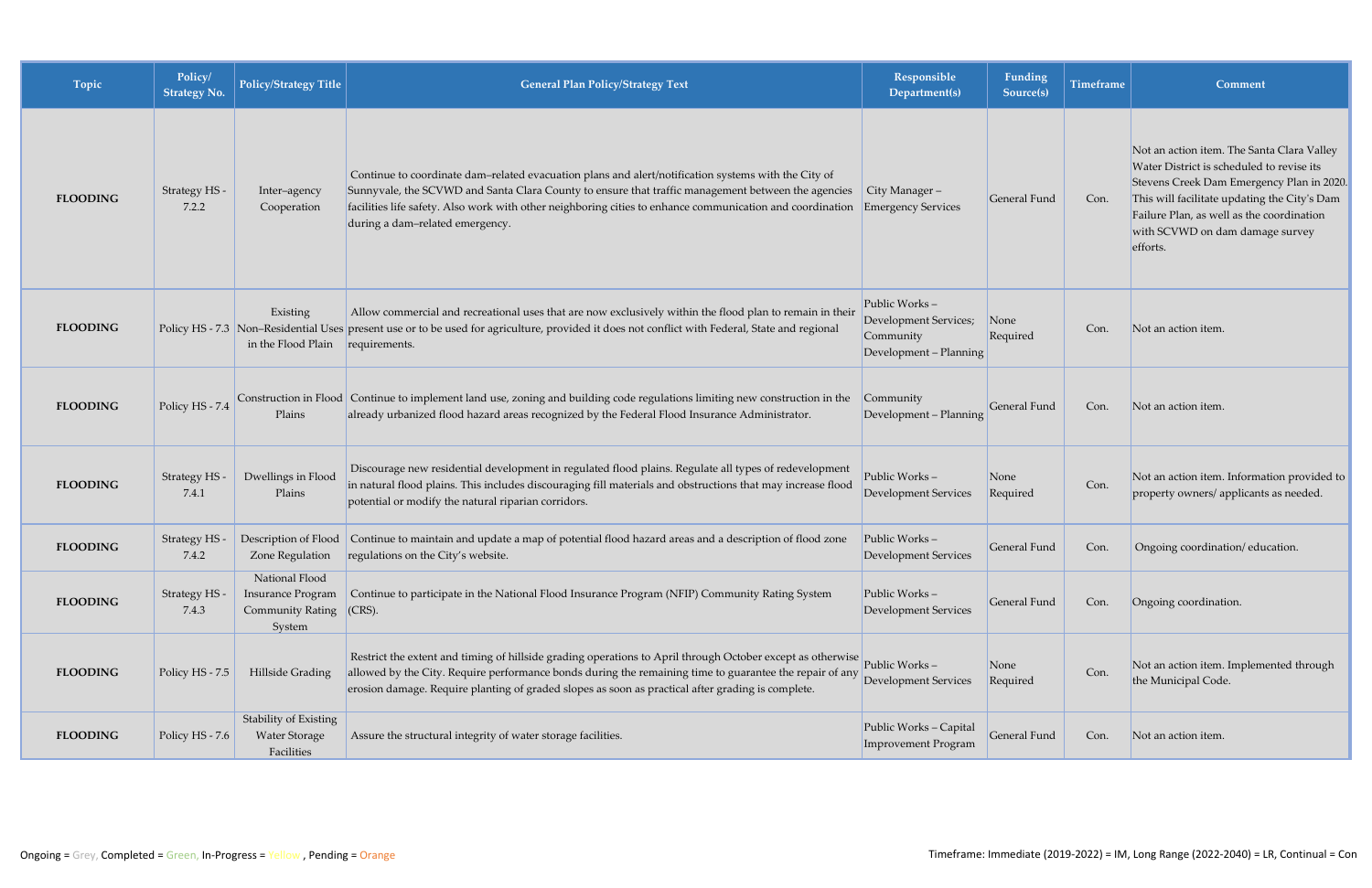| Topic           | Policy/<br><b>Strategy No.</b> | Policy/Strategy Title                                   | <b>General Plan Policy/Strategy Text</b>                                                                                                                                                                                                                                                                                                                                                             | Responsible<br>Department(s)                                     | Funding<br>Source(s)                            | Timeframe | Comment                                                                                             |
|-----------------|--------------------------------|---------------------------------------------------------|------------------------------------------------------------------------------------------------------------------------------------------------------------------------------------------------------------------------------------------------------------------------------------------------------------------------------------------------------------------------------------------------------|------------------------------------------------------------------|-------------------------------------------------|-----------|-----------------------------------------------------------------------------------------------------|
| <b>FLOODING</b> | Strategy HS -<br>7.6.1         | Coordination with<br>other Agencies                     | Work closely with the San Jose Water Company and owners of other water storage facilities to develop<br>and implement a program to monitor the stability of all existing water storage facilities and related<br>improvements, such as: distribution lines, connections and other system components.                                                                                                 | Public Works - Capital<br><b>Improvement Program</b>             | General Fund                                    | Con.      | Not an action item. Ongoing coordination.                                                           |
| <b>NOISE</b>    | Policy HS - 8.1                | Land Use Decision<br>Evaluation                         | Use the Land Use Compatibility for Community Noise Environments chart, the Future Noise Contour<br>Map (see Figure D-1 in Appendix D) and the City Municipal Code to evaluate land use decisions.                                                                                                                                                                                                    | Community<br>Development - Planning Required                     | None                                            | Con.      | Not an action item.                                                                                 |
| <b>NOISE</b>    | Policy HS - 8.2                | Building and Site<br>Design                             | Minimize noise impacts through appropriate building and site design.                                                                                                                                                                                                                                                                                                                                 | Community<br>Development - Planning<br>and Building              | None<br>Required                                | Con.      | Not an action item. Implemented through<br>the Municipal Code.                                      |
| <b>NOISE</b>    | Strategy HS -<br>8.2.1         | <b>Commercial Delivery</b><br>Areas                     | Locate delivery areas for new commercial and industrial developments away from existing or planned<br>homes.                                                                                                                                                                                                                                                                                         | Community<br>Development - Planning<br>and Building              | None<br>Required                                | Con.      | Not an action item. Reviewed in conjunction<br>with project review.                                 |
| <b>NOISE</b>    | Strategy HS -<br>8.2.2         | Noise Control<br>Techniques                             | Require analysis and implementation of techniques to control the effects of noise from industrial<br>equipment and processes for projects new low-intensity residential uses.                                                                                                                                                                                                                        | Community<br>Development - Planning Required                     | None                                            | Con.      | Not an action item. Reviewed in conjunction<br>with project review.                                 |
| <b>NOISE</b>    | Strategy HS -<br>8.2.3         | Sound Wall<br>Requirements                              | Exercise discretion in requiring sound walls to be sure that all other measures of noise control have been<br>explored and that the sound wall blends with the neighborhood. Sound walls should be designed and<br>landscaped to fit into the environment.                                                                                                                                           | Community<br>Development - Planning Required                     | None                                            | Con.      | Not an action item. Reviewed in conjunction<br>with project review.                                 |
| <b>NOISE</b>    | Policy HS - 8.3                | Construction and<br>Maintenance<br>Activities           | Regulate construction and maintenance activities. Establish and enforce reasonable allowable periods of<br>the day, during weekdays, weekends and holidays for construction activities. Require construction<br>contractors to use the best available technology to minimize excessive noise and vibration from<br>construction equipment such as pile drivers, jack hammers, and vibratory rollers. | Community<br>Development - Planning General Fund<br>and Building |                                                 | Con.      | Not an action item. Implemented through<br>the Municipal Code.                                      |
| <b>NOISE</b>    | Policy HS - 8.4                |                                                         | Freeway Design and Ensure that roads and development along Highway 85 and Interstate 280 are designed and improved in a<br>Neighborhood Noise way that minimizes neighborhood noise.                                                                                                                                                                                                                 | Public Works-<br>Transportation and<br>Development Services      | Capital<br>Improvement<br>Fund; General<br>Fund | Con.      | Not an action item. Reviewed in conjunction<br>with project review.                                 |
| <b>NOISE</b>    | Policy HS - 8.5                | Neighborhoods                                           | Review residents' needs for convenience and safety and prioritize them over the convenient movement of Public Works –<br>commute or through traffic where practical.                                                                                                                                                                                                                                 | Transportation                                                   | Capital<br>Improvement<br>Fund                  | Con.      | Not an action item. Reviewed with project<br>review/ Capital Improvement Program.                   |
| <b>NOISE</b>    | Policy HS - $8.6$              | <b>Traffic Calming</b><br>Solutions to Traffic<br>Noise | Evaluate solutions to discourage through traffic in neighborhoods through enhanced paving and<br>modified street design.                                                                                                                                                                                                                                                                             | Public Works-<br>Transportation                                  | Capital<br>Improvement<br>Fund                  | Con.      | Not an action item. Reviewed in conjunction<br>with project review/ Capital Improvement<br>Program. |
| <b>NOISE</b>    | Strategy HS -<br>8.6.1         | Local Improvement                                       | Modify street design to minimize noise impact to neighbors.                                                                                                                                                                                                                                                                                                                                          | Public Works-<br>Transportation                                  | Capital<br>Improvement<br>Fund                  | Con.      | Not an action item. Reviewed in conjunction<br>with project review/ Capital Improvement<br>Program. |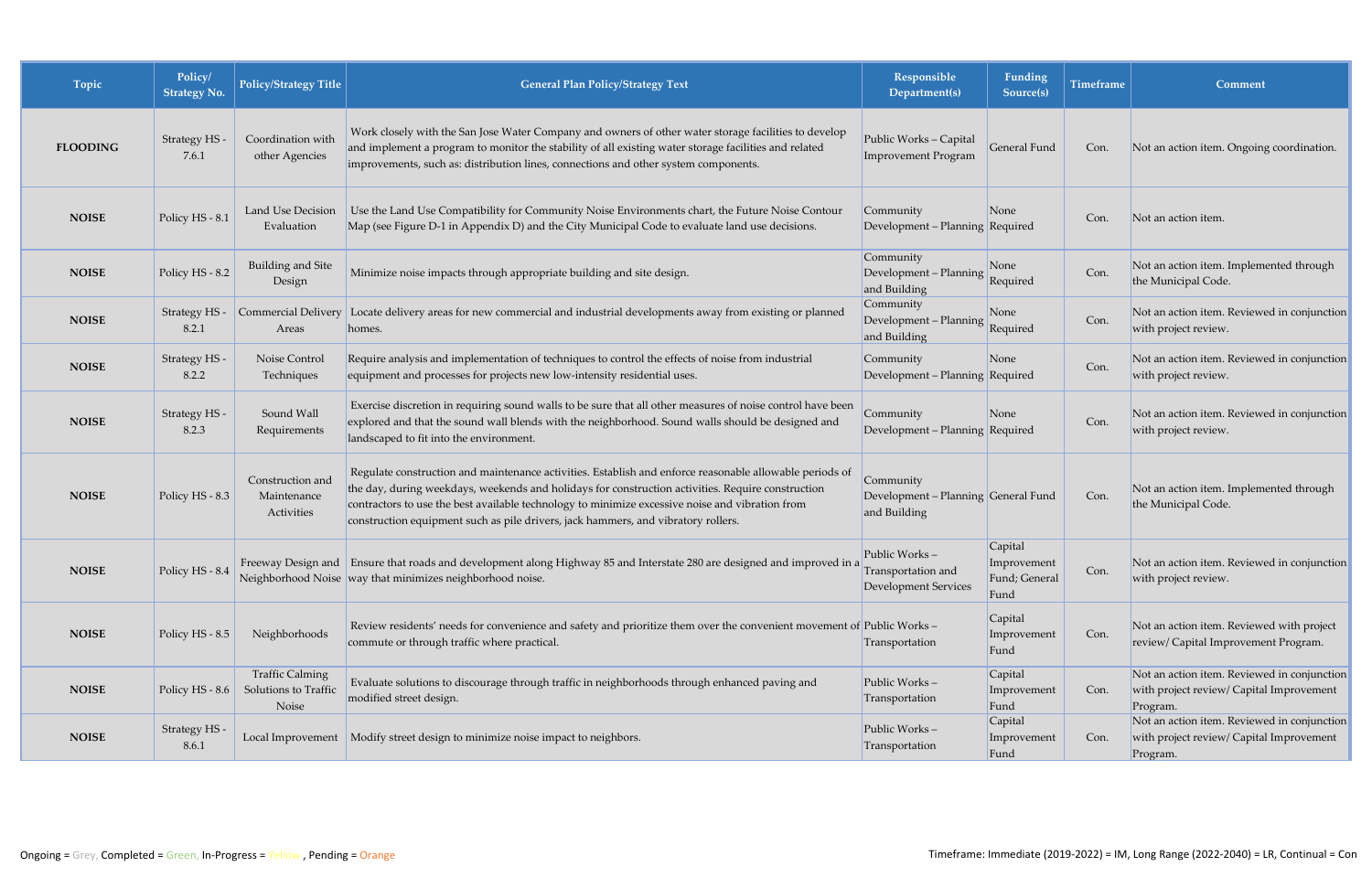| Topic                                    | Policy/<br><b>Strategy No.</b> | <b>Policy/Strategy Title</b>                      | <b>General Plan Policy/Strategy Text</b>                                                                                                                                                                                                                                                                                                                                                                                 | Responsible<br>Department(s)                                                                 | Funding<br>Source(s)    | Timeframe | Comment                                                                                                                                                                                                                                                         |
|------------------------------------------|--------------------------------|---------------------------------------------------|--------------------------------------------------------------------------------------------------------------------------------------------------------------------------------------------------------------------------------------------------------------------------------------------------------------------------------------------------------------------------------------------------------------------------|----------------------------------------------------------------------------------------------|-------------------------|-----------|-----------------------------------------------------------------------------------------------------------------------------------------------------------------------------------------------------------------------------------------------------------------|
| <b>NOISE</b>                             | Policy HS - 8.7                | Reduction of Noise<br>from Trucking<br>Operations | Work to carry out noise mitigation measures to diminish noise along Foothill and Stevens Creek<br>Boulevards from the quarry and cement plant trucking operations. These measures include regulation of<br>truck speed, the volume of truck activity, and trucking activity hours to avoid late evening and early<br>morning. Alternatives to truck transport, specifically rail, are strongly encouraged when feasible. | Public Works-<br>Transportation                                                              | General Fund            | Con.      | Not an action item. Ongoing coordination/<br>implementation.                                                                                                                                                                                                    |
| <b>NOISE</b>                             | Strategy HS -<br>8.7.1         | Restrictions in the<br>County's Use Permit        | Coordinate with the County to restrict the noise of trucks, their speed and noise levels along Foothill and<br>Stevens Creek Boulevards, to the extent allowed in the Use Permit. Ensure that restrictions are monitored<br>and enforced by the County.                                                                                                                                                                  | Public Works-<br>Transportation                                                              | General Fund            | Con.      | Not an action item. Ongoing coordination/<br>implementation.                                                                                                                                                                                                    |
| <b>NOISE</b>                             | Strategy HS<br>8.7.2           | Road Improvements<br>to Reduce Truck<br>Impacts   | Consider road improvements such as medians, landscaping, noise attenuating asphalt, and other<br>methods to reduce quarry truck impacts.                                                                                                                                                                                                                                                                                 | Public Works-<br>Transportation                                                              | General Fund            | con.      | Not an action item. Ongoing coordination/<br>implementation.                                                                                                                                                                                                    |
| <b>CITYWIDE</b><br><b>INFRASTRUCTURE</b> | Policy INF - 1.1               | Infrastructure<br>Planning                        | Upgrade and enhance the City's infrastructure through the City's Capital Improvement Program (CIP)<br>and requirements for development.                                                                                                                                                                                                                                                                                  | Public Works - Capital<br>Improvement Program                                                | General Fund            | Con.      | Not an action item. Reviewed in conjunction<br>with project review/ Capital Improvement<br>Program.                                                                                                                                                             |
| <b>CITYWIDE</b><br><b>INFRASTRUCTURE</b> | Strategy INF -<br>1.1.1        | Capital Improvement<br>Program                    | Ensure that CIP projects reflect the goals and policies identified in Community Vision 2040.                                                                                                                                                                                                                                                                                                                             | Public Works - Capital<br>Improvement Program                                                | General Fund            | Con.      | Not an action item. Planning Commission<br>reviewed the FY19/20 Capital Imp. Program<br>and found that there was one<br>exception - parkland acquisition. However,<br>the Council found the Capital Imp. Program<br>to be in conformance with the General Plan. |
| <b>CITYWIDE</b><br><b>INFRASTRUCTURE</b> | Strategy INF -<br>1.1.2        | Design Capacity                                   | Ensure that public infrastructure is designed to meet planned needs and to avoid the need for future<br>upsizing. Maintain a balance between meeting future growth needs and over-sizing of infrastructure to<br>avoid fiscal impacts or impacts to other goals.                                                                                                                                                         | Public Works - Capital<br>Improvement Program,<br>Development Services<br>and Transportation | General Fund,<br>Grants | Con.      | Not an action item. Ongoing coordination/<br>implementation.                                                                                                                                                                                                    |
| <b>CITYWIDE</b><br><b>INFRASTRUCTURE</b> | Strategy INF -<br>1.1.3        | Coordination                                      | Require coordination of construction activity between various providers, particularly in City facilities and<br>rights-of-way, to ensure that the community is not unnecessarily inconvenienced. Require that providers<br>maintain adequate space for all utilities when planning and constructing their infrastructure.                                                                                                | Public Works-<br>Development Services                                                        | General Fund,<br>Grants | Con.      | Not an action item. Ongoing coordination.                                                                                                                                                                                                                       |
| <b>CITYWIDE</b><br><b>INFRASTRUCTURE</b> | Policy INF - 1.2               | Maintenance                                       | Ensure that existing facilities are maintained to meet the commuity's needs.                                                                                                                                                                                                                                                                                                                                             | Public Works - Service<br>Center                                                             | General Fund,<br>Grants | Con.      | Not an action item. Implemented through<br>the Capital Improvement Program,<br>Engineering and maintenance activities.                                                                                                                                          |
| <b>CITYWIDE</b><br><b>INFRASTRUCTURE</b> | Policy INF - 1.3               | Coordination                                      | Coordinate with utility and service providers to ensure that their planning and operations meet the City's Public Works -<br>service standards and future growth.                                                                                                                                                                                                                                                        | Development Services                                                                         | None<br>Required        | con.      | Not an action item. Ongoing coordination                                                                                                                                                                                                                        |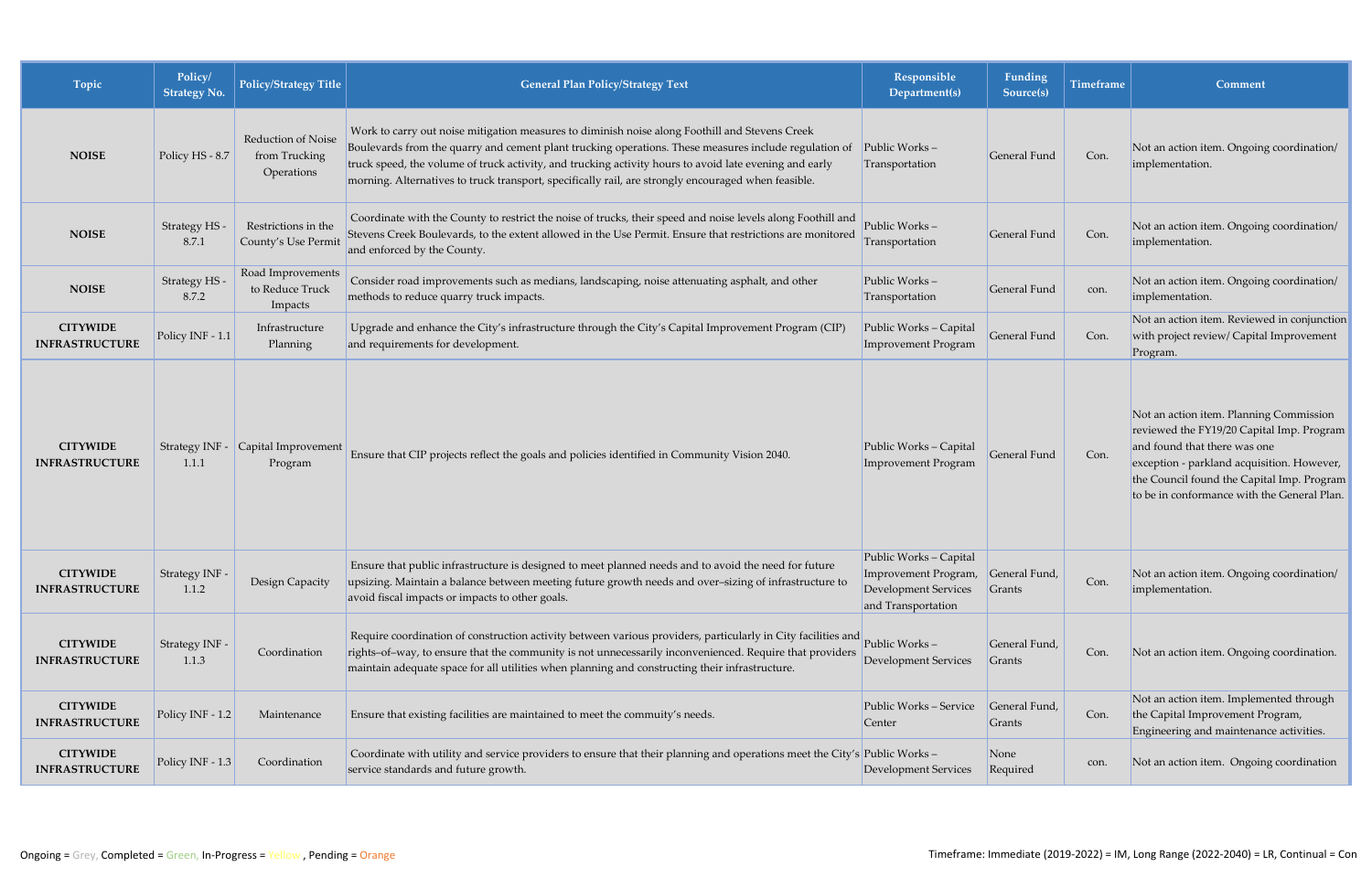| Topic                                    | Policy/<br><b>Strategy No.</b>  | <b>Policy/Strategy Title</b>                     | <b>General Plan Policy/Strategy Text</b>                                                                                                                                                           | Responsible<br>Department(s)                                                                                   | <b>Funding</b><br>Source(s)                     | <b>Timeframe</b> | Comment                                                                                                                                                                                                      |
|------------------------------------------|---------------------------------|--------------------------------------------------|----------------------------------------------------------------------------------------------------------------------------------------------------------------------------------------------------|----------------------------------------------------------------------------------------------------------------|-------------------------------------------------|------------------|--------------------------------------------------------------------------------------------------------------------------------------------------------------------------------------------------------------|
| <b>CITYWIDE</b><br><b>INFRASTRUCTURE</b> | Policy INF - 1.4                | Funding                                          | Explore various strategies and opportunities to fund existing and future infrastructure needs.                                                                                                     | Public Works-<br>Transportation and<br>Capital Improvement<br>Program                                          | General Fund                                    | Con.             | Not an action item. Implemented through<br>the Capital Improvement Program.                                                                                                                                  |
| <b>CITYWIDE</b><br><b>INFRASTRUCTURE</b> | Strategy INF -<br>1.4.1         | Existing<br>Infrastructure                       | Require developers to expand or upgrade existing infrastructure to increase capacity, or pay their fair<br>share, as appropriate.                                                                  | Public Works-<br>Transportation and<br>Development Services                                                    | None<br>Required                                | Con.             | Not an action item. Reviewed in conjunction<br>with project review.                                                                                                                                          |
| <b>CITYWIDE</b><br><b>INFRASTRUCTURE</b> | Strategy INF - $\vert$<br>1.4.2 | Needs                                            | Future Infrastructure For new infrastructure, require new development to pay its fair share of, or to extend or construct,<br>improvements to accommodate growth without impacting service levels. | Public Works-<br>Development Services,<br>Transportation and<br>Capital Improvement<br>Program                 | None<br>Required                                | con.             | Not an action item. Implemented in<br>conjunction with project review.                                                                                                                                       |
| <b>CITYWIDE</b><br><b>INFRASTRUCTURE</b> | Strategy INF -<br>1.4.3         | Economic<br>Development                          | Prioritize funding of infrastructure to stimulate economic development and job creation in order to<br>increase opportunities for municipal revenue.                                               | Public Works-<br>Transportation and<br>Capital Improvement<br>Program                                          | General Fund;<br>Capital<br>Improvement<br>Fund | Con.             | Not an action item. Implemented through<br>the Capital Improvement Program.                                                                                                                                  |
| RIGHTS-OF-WAY                            | Policy INF - 2.1                | Maintenance                                      | Maintain the City's rights-of-way and traffic operations systems.                                                                                                                                  | Public Works-<br>Transportation and<br>Capital Improvement<br>Program                                          | General Fund;<br>Grants                         | Con.             | Not an action item.                                                                                                                                                                                          |
| RIGHTS-OF-WAY                            |                                 | Policy INF - 2.2 Multi-modal Systems             | Ensure that City rights-of-way are planned for a variety of transportation alternatives including<br>pedestrian, bicycle, automobile, as well as new technologies such as driverless cars, etc.    | Public Works-<br>Transportation, Service<br>Center and Capital<br>Improvement Program                          | General Fund;<br>Grants                         | Con.             | Not an action item. Implemented through<br>the Capital Improvement Program and<br>Bike/Ped Master plans.                                                                                                     |
| RIGHTS-OF-WAY                            | Policy INF - 2.3                | <b>Green Streets</b>                             | Explore the development of a "green streets" program to minimize stormwater runoff in City<br>rights-of-way.                                                                                       | Public Works-<br>Transportation,<br><b>Environmental Programs</b><br>and Capital<br><b>Improvement Program</b> | General Fund;<br><b>Grants</b>                  | LR               | Attempts have been made to identify a<br>"green streets" project through the Capital<br><b>Improvement Program. Ongoing.</b>                                                                                 |
| RIGHTS-OF-WAY                            | Policy INF - 2.4                | Undergrounding<br><b>Utilities</b>               | Explore undergrounding of utilities through providers, public projects, private development and agency<br>funding programs and grants.                                                             | Public Works $-$<br>Development Services                                                                       | General Fund;<br>Grants                         | Con.             | Not an action item. Implemeneted through<br>the Capital Improvement Program.                                                                                                                                 |
| RIGHTS-OF-WAY                            | Strategy INF -<br>2.4.1         | Public and Provider<br><b>Generated Projects</b> | Require undergrounding of all new infrastructure projects constructed by public agencies and providers. Public Works –<br>Work with providers to underground existing overhead lines.              | Development Services                                                                                           | General Fund;<br>Grants                         | Con.             | Not an action item. Ongoing coordination.                                                                                                                                                                    |
| RIGHTS-OF-WAY                            | Strategy INF -<br>2.4.2         | Development                                      | Require undergrounding of all utility lines in new developments and highly encourage undergrounding<br>in remodels or redevelopment of major projects.                                             | Public Works $-$<br>Development Services                                                                       | General Fund;<br>Grants                         | Con.             | Not an action item. Reviewed in conjunction<br>with project review.                                                                                                                                          |
| RIGHTS-OF-WAY                            | Policy INF - 2.5                | <b>Recycled Water</b><br>Infrastructure          | Plan for citywide access to recycled water and encourage its use.                                                                                                                                  | Public Works-<br><b>Development Services</b>                                                                   | <b>General Fund</b>                             | Con.             | Attempts have been made to require<br>development projects to route recycled<br>water to Stevens Creek Blvd. If not<br>successful, could be reviewed in conjunction<br>with the Capital Improvement Program. |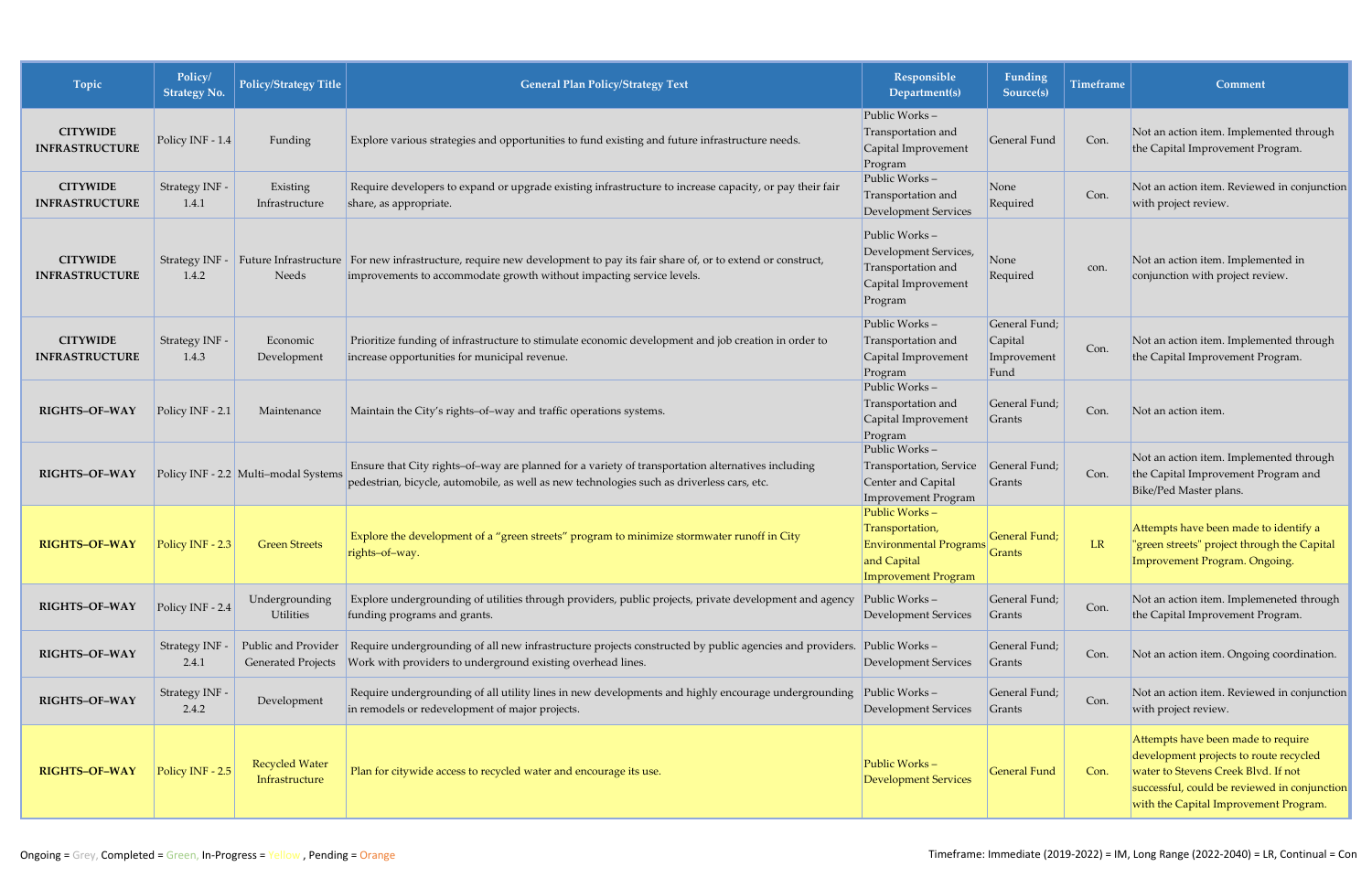| Topic                | Policy/<br><b>Strategy No.</b> | Policy/Strategy Title          | <b>General Plan Policy/Strategy Text</b>                                                                                                                                                                                                                                            | Responsible<br>Department(s)                                                              | <b>Funding</b><br>Source(s)    | <b>Timeframe</b> | Comment                                                                                                                                                                                                              |
|----------------------|--------------------------------|--------------------------------|-------------------------------------------------------------------------------------------------------------------------------------------------------------------------------------------------------------------------------------------------------------------------------------|-------------------------------------------------------------------------------------------|--------------------------------|------------------|----------------------------------------------------------------------------------------------------------------------------------------------------------------------------------------------------------------------|
| <b>RIGHTS-OF-WAY</b> | <b>Strategy INF -</b><br>2.5.1 | Availability                   | Expand the availability of a recycled water system through public infrastructure projects and<br>development review.                                                                                                                                                                | Public Works-<br><b>Development Services</b><br>and Capital<br>Improvement Program,       | Capital<br>Improvement<br>Fund | Con.             | Attempts have been made to require<br>development projects to route recycled<br>water to Stevens Creek Blvd. If not<br>successful, could be reviewed in conjunction<br>with the Capital Improvement Program.         |
| <b>RIGHTS-OF-WAY</b> | Strategy INF -<br>2.5.2        | Use                            | Encourage private and public projects to incorporate the use of recycled water for landscaping and other<br>uses.                                                                                                                                                                   | Public Works-<br><b>Development Services</b><br>and Capital<br><b>Improvement Program</b> |                                |                  | Attempts have been made to require<br>development projects to route recycled<br>water to Stevens Creek Blvd and also to<br>require dual plumbing to allow use of<br>recycled water.                                  |
| RIGHTS-OF-WAY        | Strategy INF -<br>2.5.3        | <b>City Facilities</b>         | Design and retrofit City buildings, facilities and landscaping to use recycled water, to the extent feasible. Improvement Program                                                                                                                                                   | Public Works - Capital<br>and Service Center                                              | Capital<br>Improvement<br>Fund | Con.             | Not an action item. When recycled water<br>services are available, coordination will<br>occur.                                                                                                                       |
| <b>WATER</b>         | Policy INF - 3.1               | Coordination with<br>Providers | Coordinate with water providers and agencies in their planning and infrastructure process to ensure that<br>the City continues to have adequate supply for current needs and future growth.                                                                                         | Public Works-<br><b>Development Services</b>                                              | General Fund                   | Con.             | Not an action item. Ongoing coordination.                                                                                                                                                                            |
| <b>WATER</b>         | Strategy INF -<br>3.1.1        | Maintenance                    | Coordinate with providers to ensure that water and recycled water delivery systems are maintained in<br>good condition.                                                                                                                                                             | Public Works-<br><b>Development Services</b>                                              | General Fund                   | Con.             | Not an action item. Ongoing coordination.                                                                                                                                                                            |
| <b>WATER</b>         | Policy INF - 3.2               | Regional<br>Coordination       | Coordinate with State and regional agencies to ensure that policies and programs related to water<br>provision and conservation meet City goals. Note: additional water conservation policies are discussed in<br>detail in the Environmental Resources and Sustainability Element. | Public Works-<br>Environmental<br>Programs; City Manager<br>- Sustainability              | General Fund                   | Con.             | Not an action item. Ongoing coordination.                                                                                                                                                                            |
| <b>STORMWATER</b>    | Policy INF - 4.1               | Planning and<br>Management     | Create plans and operational policies to develop and maintain an effective and efficient stormwater<br>system.                                                                                                                                                                      | <b>Public Works - Sevice</b><br>Center and<br><b>Environmental Programs</b>               | <b>General Fund</b>            | Con.             | Council adopted an updated Storm Drain<br>Master Plan in Jan. 2019. Projects consistent<br>with the Master Plan will be identified for<br>the Council's consideration for inclusion in<br>the CIP in upcoming years. |
| <b>STORMWATER</b>    | Strategy INF -<br>4.1.1        | Management                     | Reduce the demand on storm drain capacity through implementation of programs that meet and even<br>exceed on-site drainage requirements.                                                                                                                                            | Public Works-<br><b>Development Services</b><br>and Environmental<br>Programs             | General Fund                   | Con.             | Not an action item. Implemented in<br>conjunction with project review.                                                                                                                                               |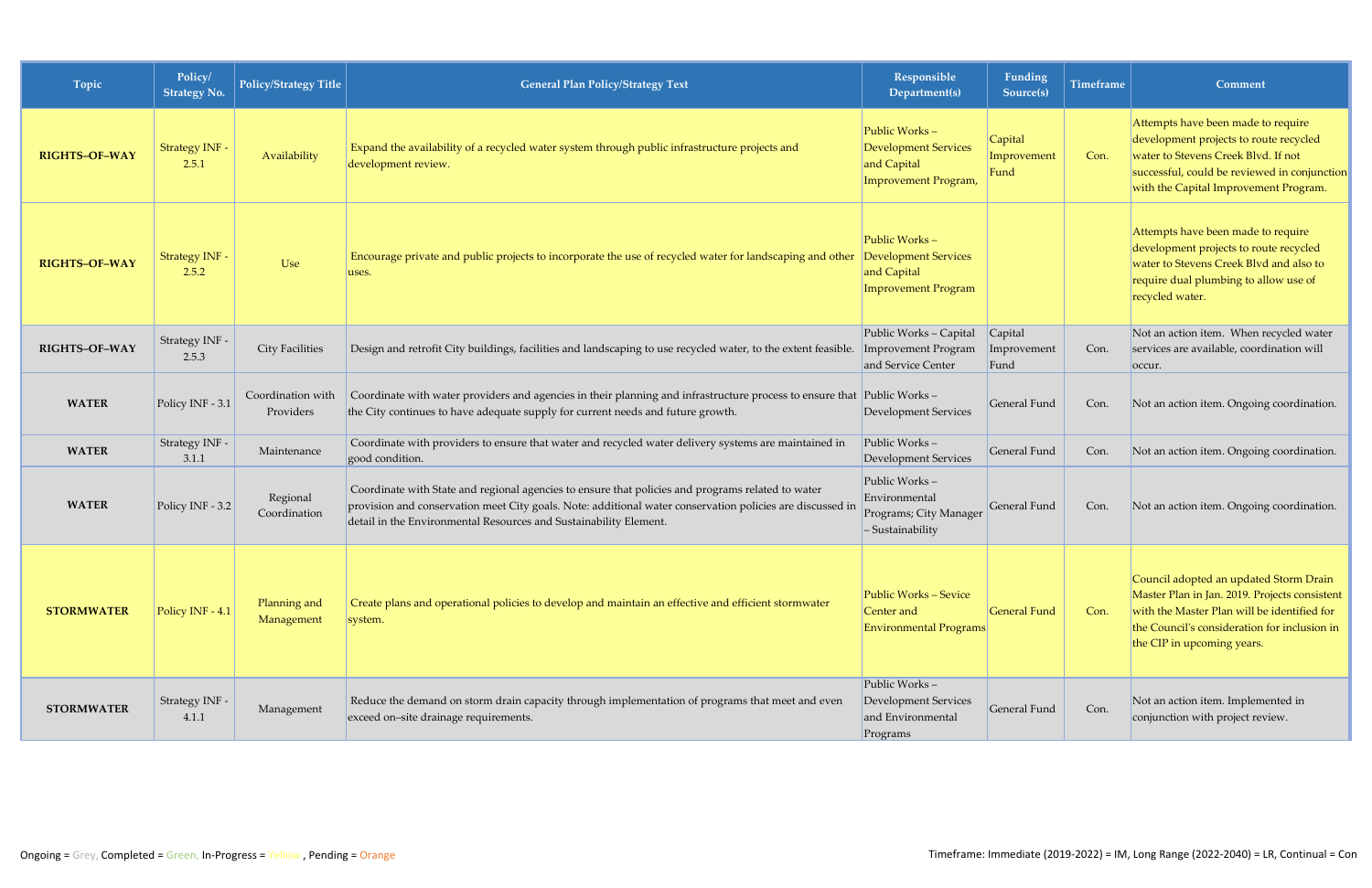| Topic                          | Policy/<br><b>Strategy No.</b> | Policy/Strategy Title                    | <b>General Plan Policy/Strategy Text</b>                                                                                                                                                                                                                                                                                   | Responsible<br>Department(s)                                                   | Funding<br>Source(s)           | <b>Timeframe</b> | <b>Comment</b>                                                                                                                                                                                                      |
|--------------------------------|--------------------------------|------------------------------------------|----------------------------------------------------------------------------------------------------------------------------------------------------------------------------------------------------------------------------------------------------------------------------------------------------------------------------|--------------------------------------------------------------------------------|--------------------------------|------------------|---------------------------------------------------------------------------------------------------------------------------------------------------------------------------------------------------------------------|
| <b>STORMWATER</b>              | Strategy INF -<br>4.1.2        | Infrastructure                           | Develop a Capital Improvement Program (CIP) for the City's storm drain infrastructure that meets the<br>current and future needs of the community.                                                                                                                                                                         | Public Works - Capital<br><b>Improvement Program</b>                           | Capital<br>Improvement<br>Fund | IM/LR            | Council adopted an updated Storm Drain<br>Master Plan in Jan. 2019. Projects consistent<br>with the Master Plan will be identified for<br>the Council's consideration for inclusion in<br>the CIP in upcoming years |
| <b>STORMWATER</b>              | Strategy INF -<br>4.1.3        | Maintenance                              | Ensure that City's storm drain infrastructure is appropriately maintained to reduce flood hazards<br>through implementation of best practices.                                                                                                                                                                             | Public Works - Service<br>Center                                               | Capital<br>Improvement<br>Fund | Con.             | Not an action item. Ongoing maintenance.<br>Storm Drain Funding acquired through<br>Clean Water and Storm Protection Parcel<br>Fee ballot measure in July 2019.                                                     |
| <b>STORMWATER</b>              | Policy INF - 4.2               | Funding                                  | Develop permanent sources of funding stormwater infrastructure construction and maintenance.                                                                                                                                                                                                                               | Public Works-<br><b>Environmental Programs</b>                                 | General Fund M                 |                  | Action Completed. Storm Drain Funding<br>acquired through Clean Water and Storm<br>Protection Parcel Fee ballot measure in July<br>2019.                                                                            |
| <b>STORMWATER</b>              | Strategy INF -<br>4.2.1        |                                          | Review other funding strategies to pay for the ongoing operations and maintenance of the storm drain<br>Ongoing Operations system per State and regional requirements. Note: additional policies that meet State and regional runoff<br>reduction are described in the Environmental Resources and Sustainability Element. | Public Works-<br><b>Environmental Programs</b>                                 | General Fund                   | Con.             | Not an action item. Ongoing coordination.                                                                                                                                                                           |
| <b>WASTEWATER</b>              | Policy INF - 5.1               | Infrastructure                           | Ensure that the infrastructure plans for Cupertino's waste water system providers continue to meet the<br>City's current and future needs.                                                                                                                                                                                 | Public Works-<br>Development Services                                          | General Fund                   | Con.             | Not an action item. Ongoing coordination.                                                                                                                                                                           |
| <b>WASTEWATER</b>              | Strategy INF -<br>5.1.1        | Coordination                             | Coordination with the Cupertino Sanitary District on their Master Plan and the Sunnyvale Treatment<br>Plant to develop a comprehensive capital improvement program to ensure adequate capacity for future<br>development anticipated with General Plan buildout.                                                           | Public Works –<br>Development Services                                         | General Fund                   | Con.             | Not an action item. Ongoing coordination.                                                                                                                                                                           |
| <b>WASTEWATER</b>              | Strategy INF -<br>5.1.2        | Development                              | Require developers to pay their fair share of costs for, or in some cases construct, infrastructure upgrades Public Works –<br>to ensure that service levels are met.                                                                                                                                                      | <b>Development Services</b>                                                    |                                | Con.             | Not an action item. Implemented in<br>conjunction with project review.                                                                                                                                              |
| <b>WASTEWATER</b>              | Policy INF - 5.2               | Demand                                   | Look for ways to reduce demand on the City's wastewater system through implementation of water<br>conservation measures.                                                                                                                                                                                                   | Public Works-<br>Development Services                                          | General Fund                   | con.             | Not an action item. Ongoing coordination.                                                                                                                                                                           |
| TELE-<br><b>COMMUNICATIONS</b> | Policy INF - 6.1               | Telecommunications<br><b>Master Plan</b> | Maintain and update a Telecommunications Master Plan with regulations and guidelines for wireless and Development Services;<br>emerging technologies.                                                                                                                                                                      | Information<br>ServicesPublic Works-<br>Community<br>Development-<br>Planning; | <b>General Fund</b>            |                  | Wireless and Fiber Optic Master Plan is<br>being prepared.                                                                                                                                                          |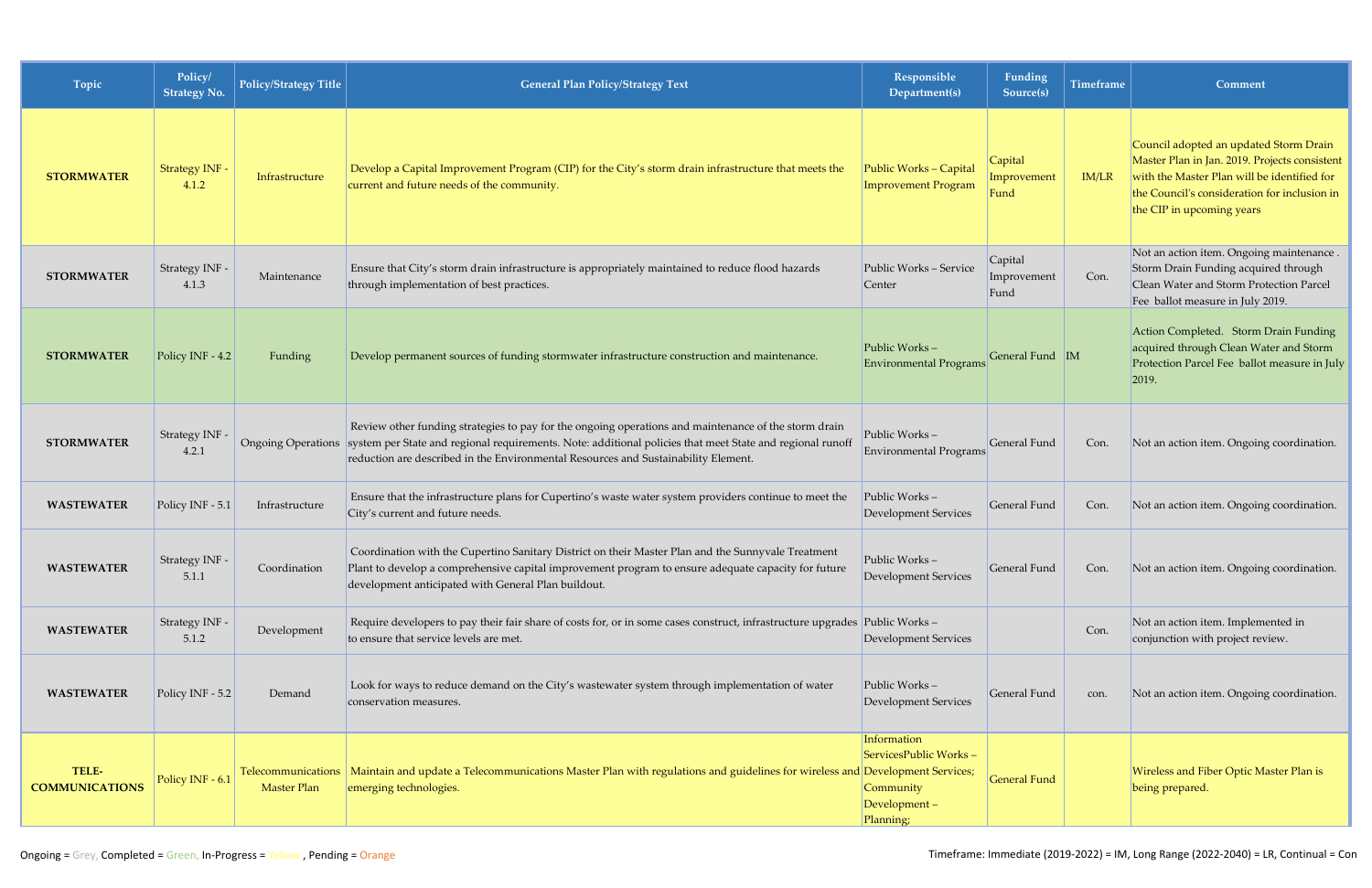| Topic                          | Policy/<br><b>Strategy No.</b> | Policy/Strategy Title            | <b>General Plan Policy/Strategy Text</b>                                                                                                                                                                                                              | Responsible<br>Department(s)                                                                                  | Funding<br>Source(s) | Timeframe | Comment                                                                                                                                                                                                                                             |
|--------------------------------|--------------------------------|----------------------------------|-------------------------------------------------------------------------------------------------------------------------------------------------------------------------------------------------------------------------------------------------------|---------------------------------------------------------------------------------------------------------------|----------------------|-----------|-----------------------------------------------------------------------------------------------------------------------------------------------------------------------------------------------------------------------------------------------------|
| TELE-<br><b>COMMUNICATIONS</b> | Policy INF - 6.2               | Coordination                     | Coordinate with providers to improve access and delivery of services to businesses and homes.                                                                                                                                                         | <b>Information Services;</b><br>Public Works-<br>Development Services;<br>Community<br>Development - Planning | General Fund         | Con.      | Not an action item. Ongoing coordination.                                                                                                                                                                                                           |
| TELE-<br><b>COMMUNICATIONS</b> | Strategy INF -<br>6.2.1        | Facility Upgrades                | When possible, require service providers to upgrade existing facilities as part of permit or lease renewals.<br>Encourage use of newer technologies that allow the facility components to be reduced in size or improve<br>screening or camouflaging. | Public Works-<br>Development Services;<br>Community<br>Development - Planning                                 | General Fund         | Con.      | Not an action item. Ongoing coordination.                                                                                                                                                                                                           |
| TELE-<br><b>COMMUNICATIONS</b> | Strategy INF -<br>6.2.2        | <b>Improved Access</b>           | Work with providers to expand service to areas that are not served by telecommunications technologies.                                                                                                                                                | Information Services-<br>Communications; Public<br>Works - Development<br>Services;                           | General Fund         | Con.      | Not an action item. Ongoing coordination.                                                                                                                                                                                                           |
| TELE-<br><b>COMMUNICATIONS</b> | Strategy INF -<br>6.2.3        | <b>City Facilities</b>           | Encourage leasing of City sites to expand access to telecommunications services. Develop standards for<br>the incorporation of telecommunications systems and public use.                                                                             | Information Services;<br>Public Works-<br>Development Services                                                | General Fund         | Con.      | Not an action item. Ongoing coordination.                                                                                                                                                                                                           |
| TELE-<br><b>COMMUNICATIONS</b> | Strategy INF<br>6.2.4          | Agency and Private<br>Facilities | Encourage the installation of communications infrastructure in facilities owned by other public agencies<br>and private development.                                                                                                                  | Public Works-<br><b>Development Services</b>                                                                  | General Fund         | con.      | Not an action item. Ongoing coordination.<br>Telecommunications facilities proposed for<br>the Sports Center were requested by Council<br>to be relocated.                                                                                          |
| TELE-<br><b>COMMUNICATIONS</b> | Strategy INF -<br>6.2.5        | Communications<br>Infrastructure | Support the extension and access to telecommunications infrastructure such as fiber optic cables.                                                                                                                                                     | Public Works-<br><b>Development Services</b>                                                                  | <b>General Fund</b>  | <b>LR</b> | Wireless and Fiber Optic Master Plan is<br>being prepared. Planning Commision<br>recommended in the 2020 General Plan<br>Annual Report process that the City<br>establish consistent aesthetic standards for<br>5G infrastructure for all carriers. |
| TELE-<br><b>COMMUNICATIONS</b> | Policy INF - $6.3$             | Emerging<br>Technologies         | Encourage new and innovative technologies and partner with providers to provide the community with<br>accesss to these services.                                                                                                                      | <b>Information Services</b>                                                                                   | <b>General Fund</b>  | LR        | The Information Services team has<br>implemented several technologies in the<br>City since adoption of the 2015 General<br>Plan. These include the 311 service software,<br>and Accela for permit review                                            |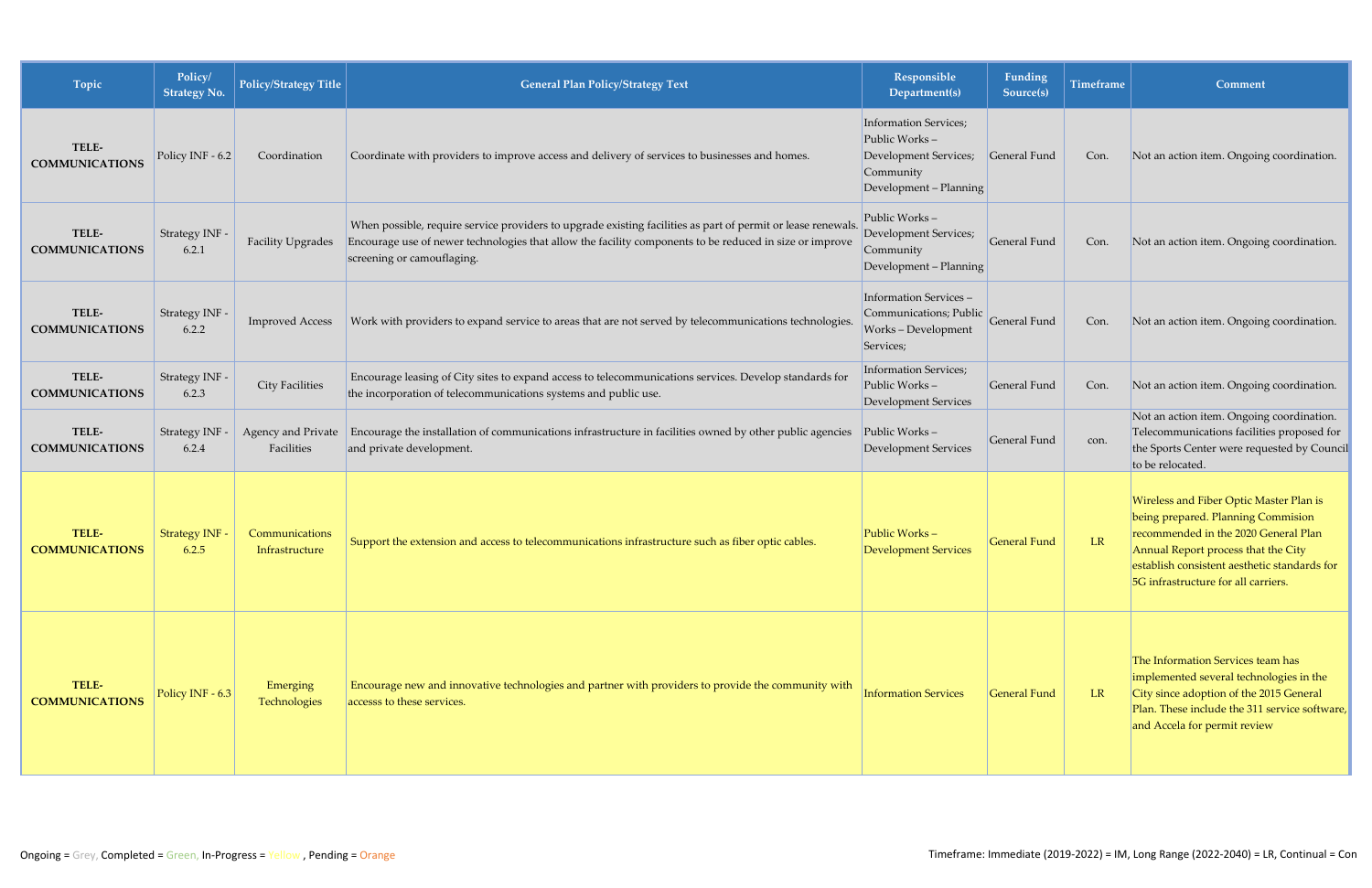| Topic                          | Policy/<br><b>Strategy No.</b> | Policy/Strategy Title                | <b>General Plan Policy/Strategy Text</b>                                                                                                                                                                          | Responsible<br>Department(s)                                                  | Funding<br>Source(s) | <b>Timeframe</b> | Comment                                                                                                                                                                                                                                                                                                                                                                 |
|--------------------------------|--------------------------------|--------------------------------------|-------------------------------------------------------------------------------------------------------------------------------------------------------------------------------------------------------------------|-------------------------------------------------------------------------------|----------------------|------------------|-------------------------------------------------------------------------------------------------------------------------------------------------------------------------------------------------------------------------------------------------------------------------------------------------------------------------------------------------------------------------|
| TELE-<br><b>COMMUNICATIONS</b> | Strategy INF -<br>6.3.1        | <b>Strategic Technology</b><br>Plan  | Create and update a Strategic Technology Plan for the City to improve service efficiency.                                                                                                                         | <b>Information Services -</b><br><b>Information Technology</b>                | General Fund         | IM               | Implementation of current three year<br>Strategic Technology Plan began in Oct<br>2017. All projects in this plan have been<br>completed or will be complete by September<br>2020. New strategic plan for 2020 - 2023 will<br>be developed by July 2020. Strategic<br>Technology plans are available online at:<br>www.cupertino.org/home/showdocument?i<br>$d=16966$ . |
| <b>SOLID WASTE</b>             | Policy INF - 7.1               | Providers                            | Coordinate with solid waste system providers to utilize the latest technology and best practices to<br>encourage waste reduction and meet, and even, exceed State targets.                                        | Public Works-<br>Environmental Programs                                       | General Fund         | Con.             | Ongoing coordination and included as a<br>performance measure in the City's Waste<br>Hauler Franchise Agreement.                                                                                                                                                                                                                                                        |
| <b>SOLID WASTE</b>             | Policy INF - 7.2               | Facilities                           | Ensure that public and private developments build new and on-site facilities and/or retrofit existing<br>on-site facilities to meet the City's waste diversion requirements.                                      | Public Works-<br>Environmental Programs                                       | General Fund         | Con.             | Not an action item. Implemented in<br>conjunction with project review.                                                                                                                                                                                                                                                                                                  |
| <b>SOLID WASTE</b>             | Policy INF - 7.3               | Operations                           | Encourage public agencies and private property owners to design their operations to exceed regulatory<br>waste diversion requirements.                                                                            | Public Works-<br>Environmental Programs                                       | General Fund         | Con.             | Not an action item. Ongoing coordination.<br>Implemented in conjunction with project<br>review.                                                                                                                                                                                                                                                                         |
| <b>SOLID WASTE</b>             | Strategy INF -<br>7.3.1        | City Facilities and<br>Events        | Design new City facilities and retrofit existing facilities and event venues with recycling and trash<br>collection bins to facilitate easy disposal of recyclable and compostable waste by staff and the public. | Public Works-<br>Environmental Programs<br>and Capital<br>Improvement Program | General Fund         | Con.             | Not an action item. Implemented in<br>conjunction with project review. Work<br>continued in 2021 to develop a citywide<br>Zero Waste Plan.                                                                                                                                                                                                                              |
| <b>SOLID WASTE</b>             |                                | Policy INF - 7.4 Product Stewardship | Per the City's Extended Producer Responsibility (EPR) policy, support statewide and regional EPR<br>initiatives and legislation to reduce waste and toxins in products, processes and packaging.                  | Public Works-<br>Environmental Programs                                       | General Fund         | Con.             | Not an action item. Ongoing coordination.                                                                                                                                                                                                                                                                                                                               |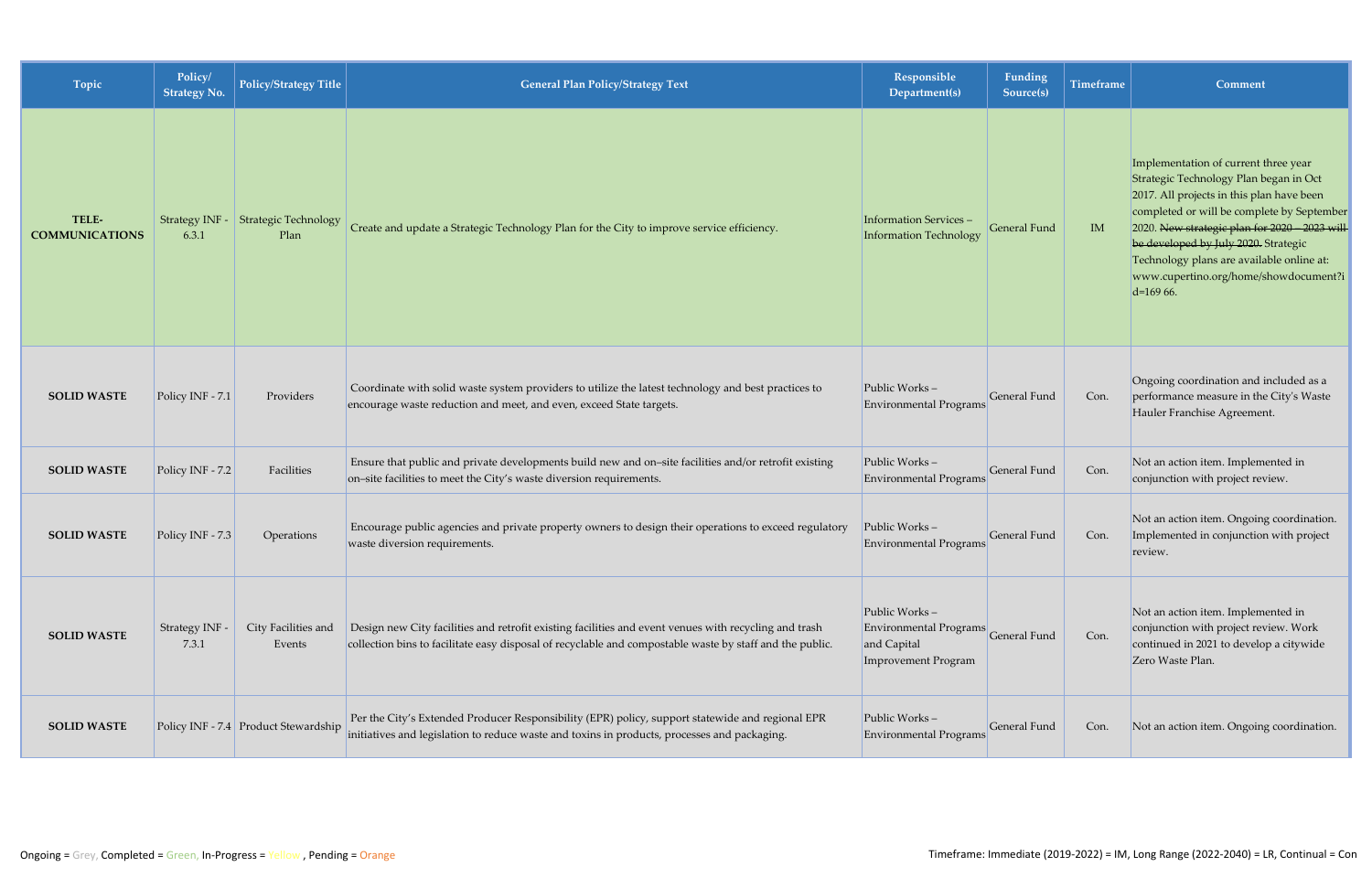| Topic                                                     | Policy/<br><b>Strategy No.</b> | Policy/Strategy Title      | <b>General Plan Policy/Strategy Text</b>                                                                                                                                                                                                                       | <b>Responsible</b><br>Department(s)                                            | Funding<br>Source(s) | Timeframe | Comment                                                                                                                                                                                                                                                                                                                             |
|-----------------------------------------------------------|--------------------------------|----------------------------|----------------------------------------------------------------------------------------------------------------------------------------------------------------------------------------------------------------------------------------------------------------|--------------------------------------------------------------------------------|----------------------|-----------|-------------------------------------------------------------------------------------------------------------------------------------------------------------------------------------------------------------------------------------------------------------------------------------------------------------------------------------|
| <b>REDUCE, REUSE AND</b><br><b>RECYCLE</b>                | Policy INF - 8.1               | Reducing Waste             | Meet or exceed Federal, State and regional requirements for solid waste diversion through<br>implementation of programs.                                                                                                                                       | Public Works-<br>Environmental Programs                                        | General Fund         | Con.      | Not an action item. Ongoing coordination. E<br>waste providers are the hauler through on-<br>eall collections, the County HHW program-<br>for residents, and the County CESQG<br>program for small quantity non-residential<br>generators. Diversion requirements<br>captured in franchised hauling agreement<br>and municipal code |
| <b>REDUCE, REUSE AND</b><br><b>RECYCLE</b>                | Strategy INF -<br>8.1.1        | Outreach                   | Conduct and enhance programs that promote waste reduction through partnerships with schools,<br>institutions, businesses and homes.                                                                                                                            | Public Works-<br><b>Environmental Programs</b>                                 | General Fund         | Con.      | Not an action item. Ongoing coordination.<br>Sustainability working on updating.                                                                                                                                                                                                                                                    |
| <b>REDUCE, REUSE AND</b><br><b>RECYCLE</b>                | Strategy INF -<br>8.1.2        | Hazardous Waste            | Work with providers and businesses to provide convenient hazardous and e-waste facilities for the<br>community.                                                                                                                                                | Public Works-<br>Environmental Programs                                        | General Fund         | Con.      | Not an action item. Ongoing coordination.                                                                                                                                                                                                                                                                                           |
| <b>REDUCE, REUSE AND</b><br><b>RECYCLE</b>                | Strategy INF -<br>8.1.3        | Preferential<br>Purchasing | Maintain and update a City preferential purchasing policy to products that reduce packaging waste,<br>greenhouse gas emissions, toxic contaminants and are reusable.                                                                                           | Public Works-<br>Environmental Programs<br>and City Manager-<br>Sustainability | General Fund         | Con.      | Not an action item. Ongoing coordination.<br>Update of EPP purchasing policy in next<br>fiscal year is an operational project.                                                                                                                                                                                                      |
| <b>REDUCE, REUSE AND</b><br><b>RECYCLE</b>                | Strategy INF -<br>8.1.4        | Reuse                      | Encourage reuse of materials and reusable products. Develop a program for reuse of materials and<br>reusable products in City facilities and outreach programs for community-wide participation by<br>promoting community-wide garage sales and online venues. | Public Works-<br><b>Environmental Programs</b>                                 | General Fund         | Con.      | Not an action item. Ongoing coordination.<br>To be included in future Zero Waste Plan.                                                                                                                                                                                                                                              |
| REDUCE, REUSE AND Strategy INF -<br><b>RECYCLE</b>        | 8.1.5                          | Collaboration              | Collaborate with agencies and large businesses or projects to enhance opportunities for community-wide Public Works -<br>recycling, reuse and reduction programs.                                                                                              | Environmental Programs                                                         | General Fund         | Con.      | Not an action item. Ongoing coordination.                                                                                                                                                                                                                                                                                           |
| <b>REDUCE, REUSE AND</b> Strategy INF -<br><b>RECYCLE</b> | 8.1.6                          | <b>Construction Waste</b>  | Encourage recycling and reuse of building materials during demolition and construction of City, agency<br>and private projects.                                                                                                                                | Public Works-<br>Environmental Programs                                        | General Fund         | Con.      | Not an action item. Ongoing coordination.<br>Current municipal code requires 65% or<br>more of mixed construction and demolition<br>debris be diverted from landfill from<br>qualifying projects.                                                                                                                                   |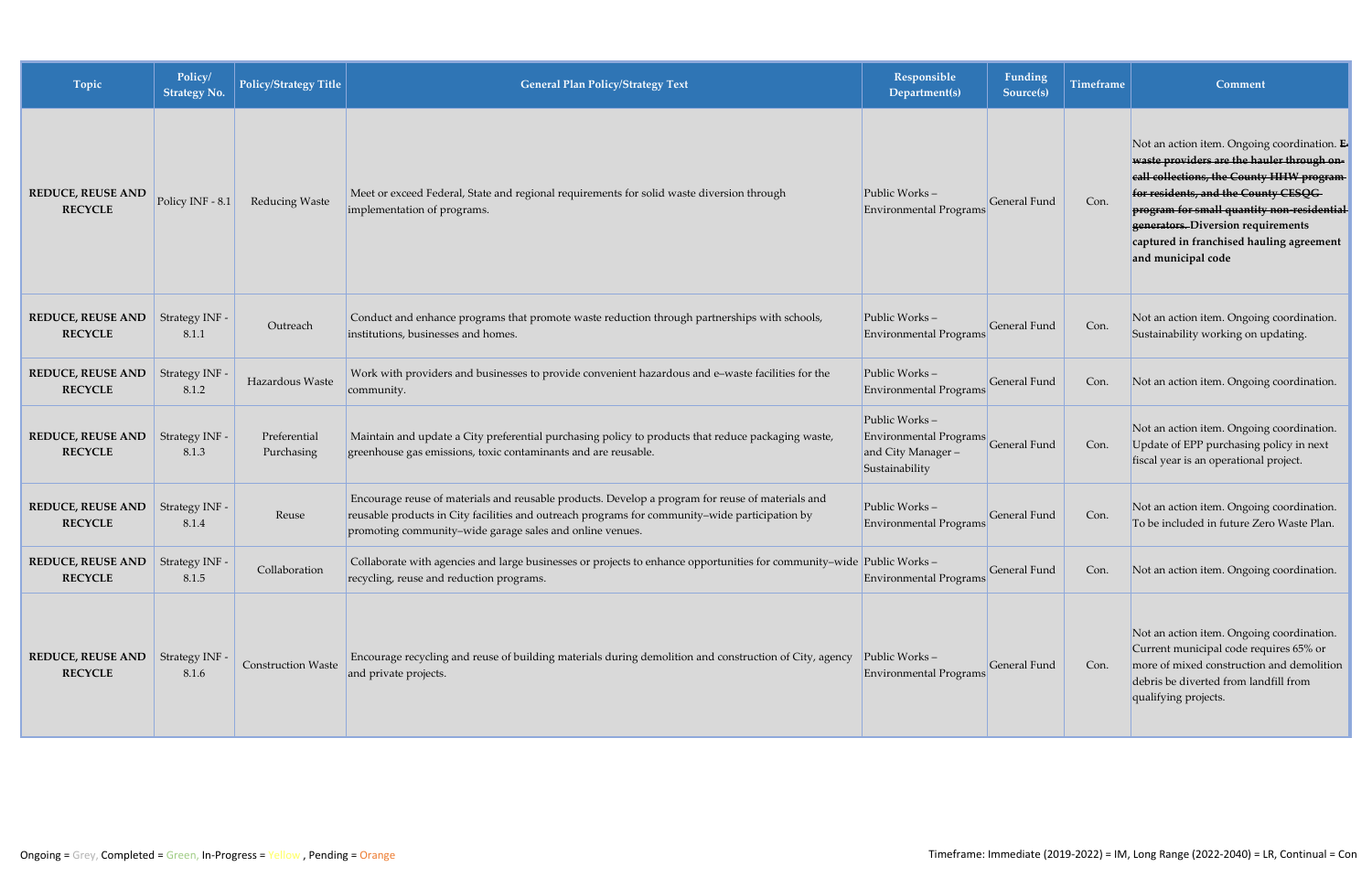| Topic                                      | Policy/<br><b>Strategy No.</b> | <b>Policy/Strategy Title</b>                        | <b>General Plan Policy/Strategy Text</b>                                                                                                                                                                                                                                                                | Responsible<br>Department(s)                                                                   | Funding<br>Source(s)               | <b>Timeframe</b> | <b>Comment</b>                                                                                                                                                                                    |
|--------------------------------------------|--------------------------------|-----------------------------------------------------|---------------------------------------------------------------------------------------------------------------------------------------------------------------------------------------------------------------------------------------------------------------------------------------------------------|------------------------------------------------------------------------------------------------|------------------------------------|------------------|---------------------------------------------------------------------------------------------------------------------------------------------------------------------------------------------------|
| <b>REDUCE, REUSE AND</b><br><b>RECYCLE</b> | Strategy INF -<br>8.1.7        | Recycled Materials                                  | Encourage the use of recycled materials and sustainably harvested materials in City, agency and private<br>projects.                                                                                                                                                                                    | Public Works-<br><b>Environmental Programs</b><br>and Capital<br><b>Improvement Program</b>    | <b>General Fund</b>                | Con.             | Not an action item. Implemented in<br>conjunction with project review. City<br>purchasing of materials is subject to the<br>Environmental Purchasing Policy.                                      |
| <b>PARKS AND OPEN</b><br><b>SPACE</b>      | Policy RPC - 1.1               | Master Plan                                         | Parks and Recreation   Prepare a citywide Parks and Recreation Master Plan that outlines policies and strategies to plan for the<br>communities open space and recreational needs.                                                                                                                      | Parks and Recreation -<br><b>Business Services; Public</b><br>Works - Park<br>Improvement      | General Fund                       | IM               | Completed - Adopted by the City Council<br>on February 18. 2020.                                                                                                                                  |
| <b>PARKS AND OPEN</b><br><b>SPACE</b>      | <b>Strategy RPC -</b><br>1.1.1 | <b>Stevens Creek</b><br><b>Corridor Master Plan</b> | Prepare a master plan for the park and open space corridor along Stevens Creek including McClellan<br>Ranch, McClellan Ranch West, Blackberry Farm, the Blackberry Farm golf course, Stocklmeir and Blesch<br>properties and the Nathan Hall Tank House area.                                           | Parks and Recreation -<br><b>Business Services; Public</b><br><b>Works-Park</b><br>Improvement | <b>General Fund</b>                | LR               | Anticipated to begin after direction is<br>received from the City Council on the BBF<br>golf course feasibility study results (mid to<br>late 2022).                                              |
| <b>PARKS AND OPEN</b><br><b>SPACE</b>      | <b>Strategy RPC -</b><br>1.1.2 | Civic Center Master<br>Plan                         | Prepare a master plan that addresses the needs of the elements in the Civic Center area including City<br>Hall, Community Hall, Library Field, Library programming, function and meeting space and community<br>gathering space and parking needs.                                                      | Public Works - Capital<br>Improvement Program<br>and Park Improvement                          | General Fund                       | IM/LR            | Civic Center Master Plan provides guidance<br>on capital projects in this node. Library<br>expansion currently anticipated.                                                                       |
| PARKS AND OPEN<br><b>SPACE</b>             |                                | Policy RPC - 1.2 Parkland Standards                 | Continue to implement a parkland acquisition and implementation program that provides a minimum of Public Works -<br>three acres per 1,000 residents.                                                                                                                                                   | <b>Development Services</b>                                                                    | General Fund;<br>Developer<br>Fees | Con.             | Not an action item.                                                                                                                                                                               |
| PARKS AND OPEN<br><b>SPACE</b>             | Strategy INF -<br>1.2.1        | Park Size                                           | Require target for parks based on function and activity supported as part of the Parks and Recreation<br>Master Plan. While the preferred size for most neighborhood parks is about 3.5 acres for flexibility of use,<br>smaller size parks may be considered based on opportunities and circumstances. | Parks and Recreation -<br><b>Business Services; Public</b><br>Works - Park<br>Improvement      | General Fund                       | Con.             | Not an action item.                                                                                                                                                                               |
| <b>PARKS AND OPEN</b><br><b>SPACE</b>      | <b>Strategy RPC -</b><br>1.2.2 | <b>Amend Parkland</b><br>Standard                   | Explore increasing the parkland standard to five acres per 1,000 residents as part of the citywide Parks<br>and Recreation Master Plan.                                                                                                                                                                 | Public Works - Park<br>Improvement                                                             | General Fund                       | LR               | No action has been taken with regard to this<br>strategy. This is an aspirational goal. The<br>Parks Master Plan does not propose any<br>change to the current 3 acre/1000 residents<br>standard. |
| PARKS AND OPEN<br><b>SPACE</b>             | Policy RPC - 1.3               | Capital Improvement<br>Program (CIP)                | Ensure that CIP projects reflect the goals and policies identified in the Community Vision 2040,<br>establishing a criteria for ranking CIP proposals for the highest and best selection of community projects.                                                                                         | Public Works - Capital<br><b>Improvement Program</b>                                           | General Fund                       | Con.             | Not an action item.                                                                                                                                                                               |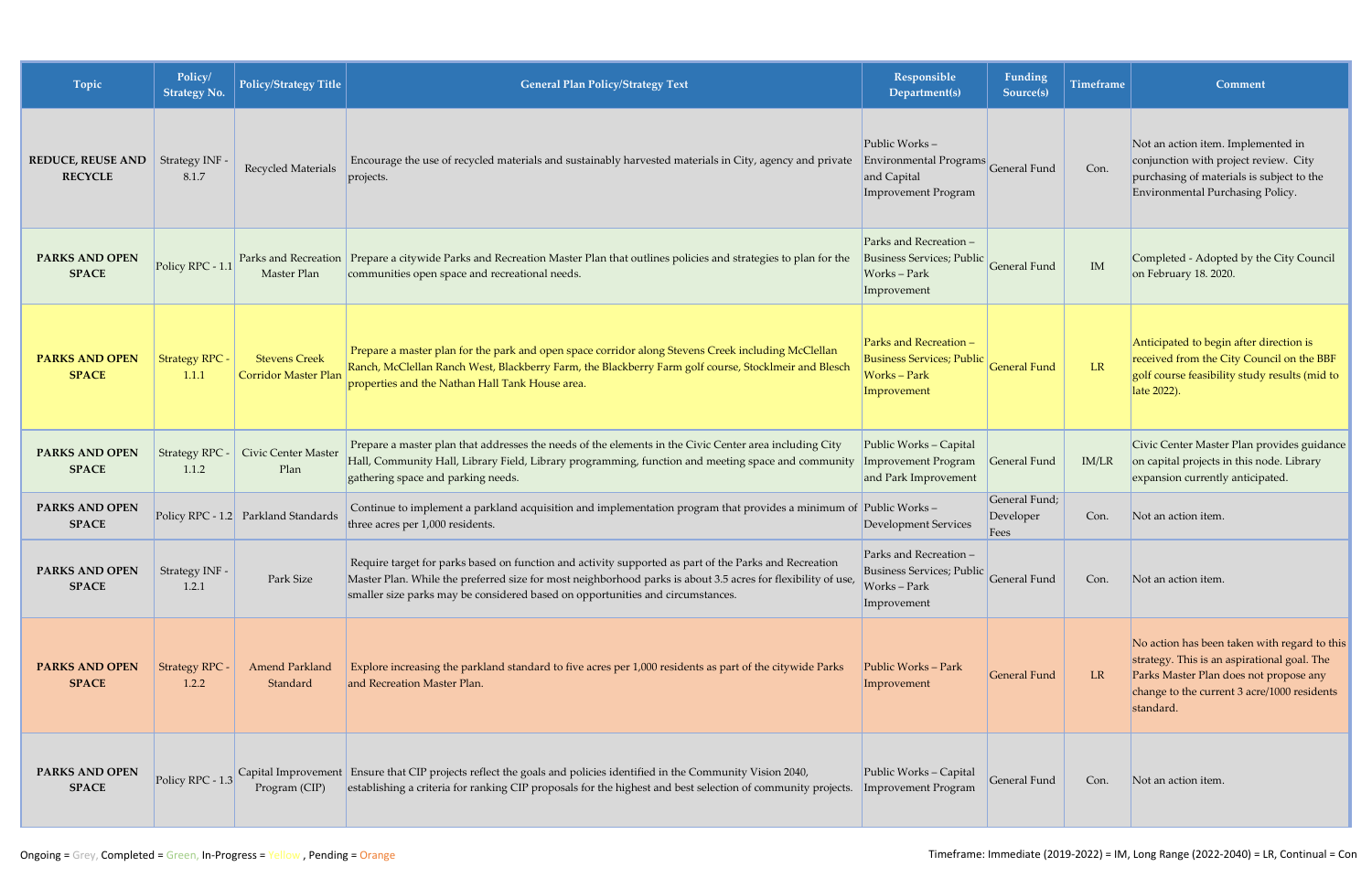| Topic                                                                      | Policy/<br>Strategy No.        | Policy/Strategy Title                              | <b>General Plan Policy/Strategy Text</b>                                                                                                                                                                                                                                                                                                                                                                                                                                                                                                                                                                                                         | Responsible<br>Department(s)                                                                      | <b>Funding</b><br>Source(s)        | <b>Timeframe</b> | Comment                                                                                                                                                         |
|----------------------------------------------------------------------------|--------------------------------|----------------------------------------------------|--------------------------------------------------------------------------------------------------------------------------------------------------------------------------------------------------------------------------------------------------------------------------------------------------------------------------------------------------------------------------------------------------------------------------------------------------------------------------------------------------------------------------------------------------------------------------------------------------------------------------------------------------|---------------------------------------------------------------------------------------------------|------------------------------------|------------------|-----------------------------------------------------------------------------------------------------------------------------------------------------------------|
| <b>ACQUISITION,</b><br><b>DISTRIBUTION AND</b><br><b>RANGE OF SERVICES</b> | Policy 2.1                     | Parkland Acquisition                               | The City's parkland acquisition strategy should be based upon three broad objectives:<br>*Distributing parks equitably throughout the City;<br>*Connecting and providing access by providing paths, improved pedestrian and bike connectivity and<br>signage; and<br>*Obtaining creek lands and restoring creek and other natural open space areas, including strips of land<br>adjacent to creeks that may be utilized in creating buffer areas, trails and trail amenities.                                                                                                                                                                    | Public Works - Park<br>Improvement, Capital<br>Improvement Program<br>and Development<br>Services | General Fund;<br>Developer<br>Fees | Con.             | Not an action item. The Parks Master Plan in<br>consideration include Park Equity Heat<br>Maps to<br>indicate park deficient areas                              |
| ACQUISITION,<br><b>DISTRIBUTION AND</b><br><b>RANGE OF SERVICES</b>        | Strategy RPC -<br>2.1.1        | Dedication of<br>Parkland                          | New developments, in areas where parkland deficiencies have been identified, should be required to<br>dedicate parkland rather than paying in-lieu fees.                                                                                                                                                                                                                                                                                                                                                                                                                                                                                         | Public Works-<br>Development Services                                                             | <b>General Fund</b>                | Con.             | Not an action item. Reviewed in conjunction<br>with project review.                                                                                             |
| <b>ACQUISITION,</b><br><b>DISTRIBUTION AND</b><br><b>RANGE OF SERVICES</b> | <b>Strategy RPC -</b><br>2.1.2 | Public Use of School<br><b>Sites</b>               | Zone all public school sites for public use to allow for the public to use sites, when not in use by schools,<br>through shared arrangements.                                                                                                                                                                                                                                                                                                                                                                                                                                                                                                    | Public Works - Service<br>Center                                                                  | General Fund                       | Con.             | Most school sites have joint use agreements<br>in place to allow use of open spaces. The<br>City looks for additional agreements as the<br>opportunities arise. |
| <b>ACQUISITION,</b><br><b>DISTRIBUTION AND</b><br><b>RANGE OF SERVICES</b> | Strategy RPC -<br>2.1.3        | Acquisition of<br><b>Surplus Properties</b>        | Explore acquisition of surplus school and agency properties for parkland. Take advantage of the Naylor<br>Act to purchase surplus school sites.                                                                                                                                                                                                                                                                                                                                                                                                                                                                                                  | Public Works-<br>Development Services<br>and Park Improvement                                     | General Fund                       | Con.             | Not an action item.                                                                                                                                             |
| <b>ACQUISITION,</b><br><b>DISTRIBUTION AND</b><br><b>RANGE OF SERVICES</b> | Policy RPC - 2.2               | Private Open Space<br>and Recreation<br>Facilities | Encourage the continued existence and profitability of private open space and recreation facilities<br>through incentives and development controls.                                                                                                                                                                                                                                                                                                                                                                                                                                                                                              | Community<br>Development - Planning                                                               | General Fund                       | Con.             | Implemented through Strategies RPC-2.2.1<br>and RPC 2.2.2                                                                                                       |
| ACQUISITION,<br><b>DISTRIBUTION AND</b><br><b>RANGE OF SERVICES</b>        | Strategy RPC -<br>2.2.1        | <b>Existing Facilities</b>                         | Encourage the continued existence of private recreational facilities through land use zoning and<br>incentives.                                                                                                                                                                                                                                                                                                                                                                                                                                                                                                                                  | Community<br>Development - Planning                                                               | General Fund                       | Con.             | Not an action item. Existing zoning allows<br>private recreational facilities to be a<br>conforming use.                                                        |
| <b>ACQUISITION,</b><br><b>DISTRIBUTION AND</b><br><b>RANGE OF SERVICES</b> | Strategy RPC -<br>2.2.2        | New Facilities                                     | *Require major developments to incorporate private open space and recreational facilities, and seek their<br>cooperation in making the spaces publicly accessible.<br>*Where feasible, ensure park space is publicly accessible (as opposed to private space).<br>*Encourage active areas to serve community needs. However, a combination of active and passive areas<br>can be provided based on the setting.<br>*Integrate park facilities into the surroundings.<br>*If public parkland is not dedicated, require park fees based on a formula that considers the extent to<br>which the publicly-accessible facilities meet community need. | Community<br>Development-<br>Planning; Public Works-<br>Development Services                      |                                    | Con.             | Not an action item. Implemented through<br>the Municipal Code.                                                                                                  |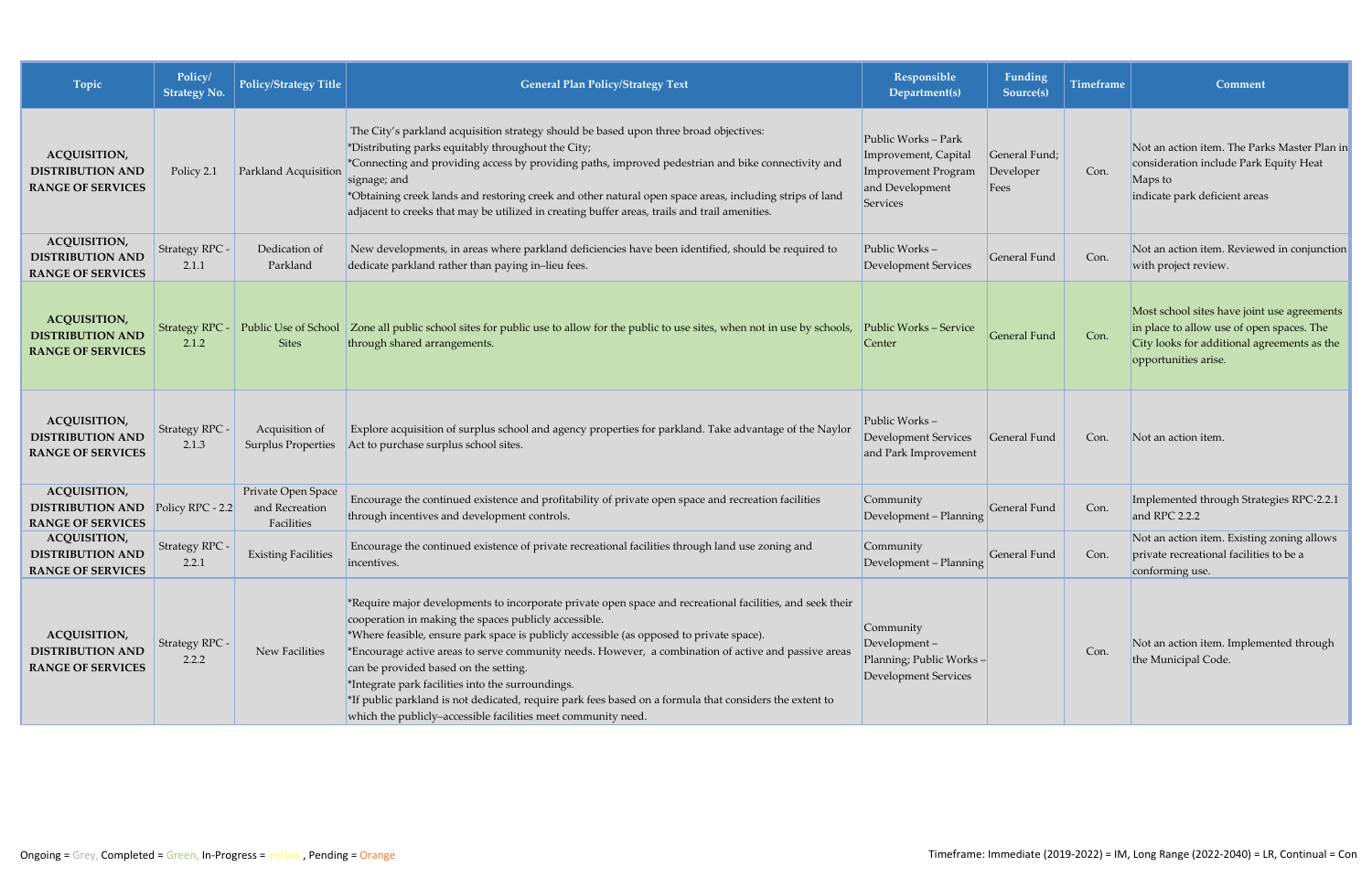| Topic                                                                                       | Policy/<br><b>Strategy No.</b> | Policy/Strategy Title                     | <b>General Plan Policy/Strategy Text</b>                                                                                                                                                                                                                                                                                                                                                                                                                                                                                                                                                                                                                                                                                                                                                        | Responsible<br>Department(s)                                                                                                        | Funding<br>Source(s)                            | Timeframe | Comment                                                                                                  |
|---------------------------------------------------------------------------------------------|--------------------------------|-------------------------------------------|-------------------------------------------------------------------------------------------------------------------------------------------------------------------------------------------------------------------------------------------------------------------------------------------------------------------------------------------------------------------------------------------------------------------------------------------------------------------------------------------------------------------------------------------------------------------------------------------------------------------------------------------------------------------------------------------------------------------------------------------------------------------------------------------------|-------------------------------------------------------------------------------------------------------------------------------------|-------------------------------------------------|-----------|----------------------------------------------------------------------------------------------------------|
| <b>ACQUISITION,</b><br><b>DISTRIBUTION AND</b><br><b>RANGE OF SERVICES</b>                  |                                | Policy RPC -2.3 Parkland Distribution     | Strive for an equitable distribution of parks and recreational facilities through the City. Park acquisition<br>should be based on the following priority list. Accessibility to parks should be a component of the<br>acquisition plan.<br>High Priority: Parks in neighborhoods or areas that have few or no park and recreational areas.<br>Medium Priority: Parks in neighborhoods that have other agency facilities such school fields and districts<br>facilities, but no City parks.<br>Low Priority: Neighborhoods and areas that have park and recreational areas which may be slightly less<br>than the adopted City's parkland standard.<br>Private Development: Consider pocket parks in new and renovated projects to provide opportunities for<br>publicly-accessible park areas. | Public Works-<br><b>Development Services</b><br>and Capital<br><b>Improvement Program</b>                                           | General Fund,<br>Capital<br>Improvement<br>Fund | Con.      | Not an action item. Reviewed in conjunction<br>with project review.                                      |
| <b>ACQUISITION,</b><br><b>DISTRIBUTION AND</b><br><b>RANGE OF SERVICES</b>                  | Policy RPC - 2.4               | Connectivity and<br>Access                | Ensure that each home is within a half-mile walk of a neighborhood park or community park with<br>neighborhood facilites; ensure that walking and biking routes are reasonably free of physical barriers,<br>including streets with heavy traffic; provide pedestrian links between parks, wherever possible; and<br>provide adequate directional and site signage to identify public parks.                                                                                                                                                                                                                                                                                                                                                                                                    | Public Works-<br>Development Services,<br>Transportation and<br>Capital Improvement<br>Program; Community<br>Development - Planning | General Fund,<br>Capital<br>Improvement<br>Fund | Con.      | Not an action iem. Reviewed in conjunction<br>with project review to the extent allowed by<br>State law. |
| <b>ACQUISITION,</b><br><b>DISTRIBUTION AND</b><br><b>RANGE OF SERVICES</b>                  | Strategy RPC -<br>2.4.1        | Pedestrian and<br><b>Bicycle Planning</b> | Implement recommendations in the Bicycle and Pedestrian Plans to link employment and special areas,<br>and neighborhood to services including parks, schools and neighborhood shopping.                                                                                                                                                                                                                                                                                                                                                                                                                                                                                                                                                                                                         | Public Works-<br>Transportation and<br>Capital Improvement<br>Program                                                               | General Fund;<br>Capital<br>Improvement<br>Fund | Con.      | Not an action item. Reviewed in conjunction<br>with project review/ Capital Improvement<br>Program.      |
| <b>ACQUISITION,</b><br><b>DISTRIBUTION AND</b><br><b>RANGE OF SERVICES</b>                  | Strategy RPC -<br>2.4.2        | Signage                                   | Adopt and maintain a master signage plan for all public parks to ensure adequate and consistent signage<br>is provided to identify public recreational areas.                                                                                                                                                                                                                                                                                                                                                                                                                                                                                                                                                                                                                                   | Public Works - Capital<br>Improvement Program                                                                                       | General Fund;<br>Capital<br>Improvement<br>Fund | Con.      | Not an action item. Ongoing coordination.                                                                |
| <b>ACQUISITION,</b><br><b>DISTRIBUTION AND</b> Policy RPC - 2.5<br><b>RANGE OF SERVICES</b> |                                | Range of Park<br>Activities               | Provide parks and recreational facilities for a variety of recreational activities.                                                                                                                                                                                                                                                                                                                                                                                                                                                                                                                                                                                                                                                                                                             | Public Works - Park<br>Improvement; Parks and General Fund<br>Recreation - Business<br>Services                                     |                                                 | Con.      | Not an action item. Ongoing coordination<br>and planning.                                                |
| ACQUISITION,<br><b>DISTRIBUTION AND</b><br><b>RANGE OF SERVICES</b>                         | Strategy RPC -<br>2.5.1        | <b>Special Needs</b>                      | Extend recreational opportunities for special needs groups (senior, disabled, visually-challenged, etc.) by Business Services; Public Capital<br>making improvements to existing facilities and trails.                                                                                                                                                                                                                                                                                                                                                                                                                                                                                                                                                                                         | Parks and Recreation -<br>Works-Park<br>Improvement                                                                                 | General Fund,<br>Improvement<br>Fund            | Con.      | Not an action item. Reviewed in conjunction<br>with project review/ Capital Improvement<br>Program.      |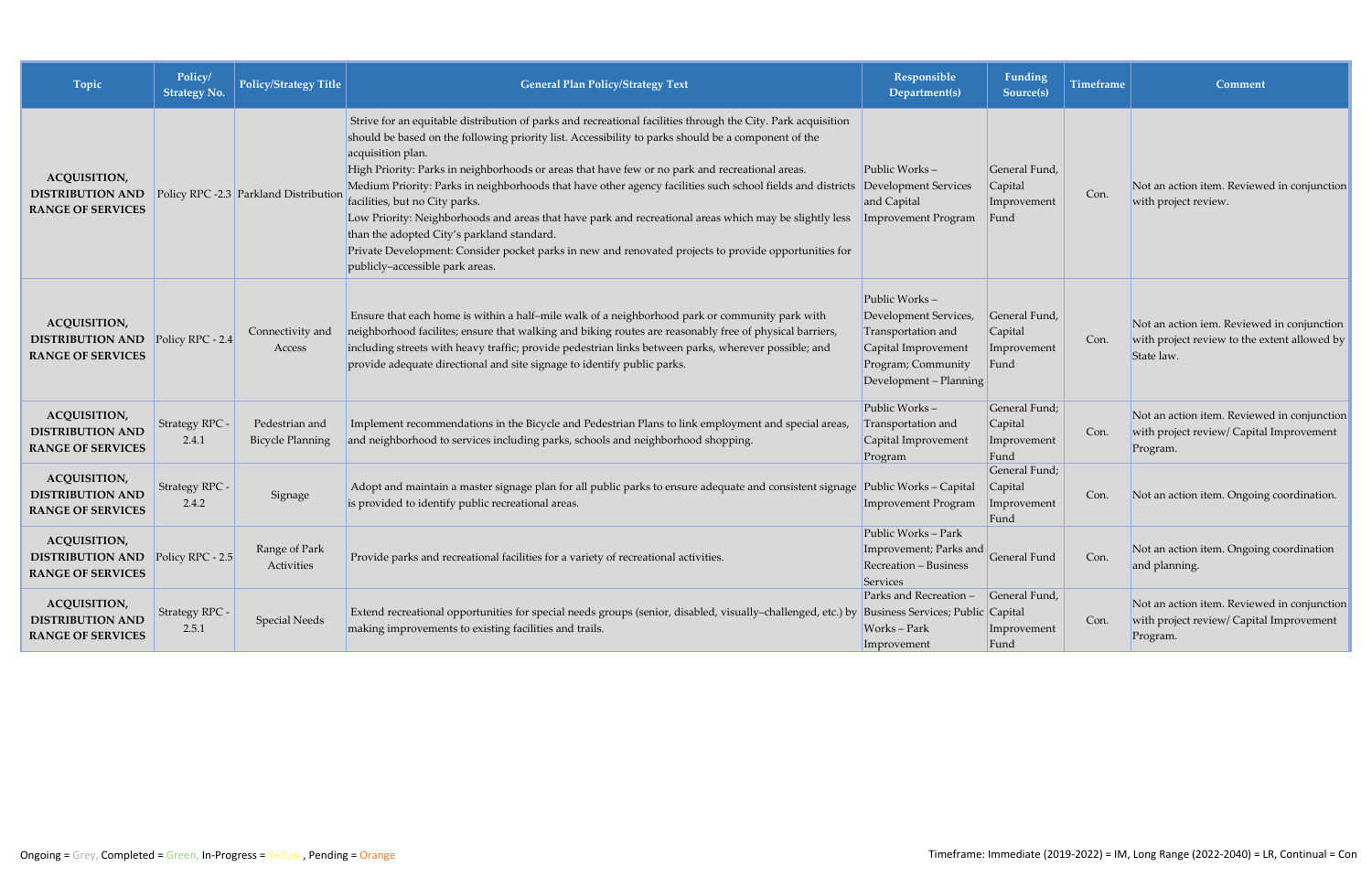| Topic                                                                      | Policy/<br><b>Strategy No.</b> | Policy/Strategy Title            | <b>General Plan Policy/Strategy Text</b>                                                                                                                         | Responsible<br>Department(s)                                                                               | <b>Funding</b><br>Source(s)    | <b>Timeframe</b> | Comment                                                                                                                                                                                                                                                                                                                                                                                                                                                                                                                                                                                                                                                                                                                                                                                                                                                                                                                                                                                                                                                                               |
|----------------------------------------------------------------------------|--------------------------------|----------------------------------|------------------------------------------------------------------------------------------------------------------------------------------------------------------|------------------------------------------------------------------------------------------------------------|--------------------------------|------------------|---------------------------------------------------------------------------------------------------------------------------------------------------------------------------------------------------------------------------------------------------------------------------------------------------------------------------------------------------------------------------------------------------------------------------------------------------------------------------------------------------------------------------------------------------------------------------------------------------------------------------------------------------------------------------------------------------------------------------------------------------------------------------------------------------------------------------------------------------------------------------------------------------------------------------------------------------------------------------------------------------------------------------------------------------------------------------------------|
| <b>ACQUISITION,</b><br><b>DISTRIBUTION AND</b><br><b>RANGE OF SERVICES</b> | <b>Strategy RPC -</b><br>2.5.2 | <b>Recreational Facilities</b>   | Explore the possibility of providing additional access to existing facilities such as gymnasiums,<br>swimming pools and tennis courts.                           | Parks and Recreation -<br><b>Business Services</b>                                                         | <b>General Fund</b>            | LR               | <del>rne City is preparing an application to</del><br>LAFCO on the merger, including a detailed-<br>operations plan to ensure status quo or<br>improved level of service. City Council to<br>review and approve the application. Merger-<br>application will be submitted to LAFCO for-<br>the board to review. Pending approval of<br>the application from LAFCO, work on the<br>annexation of RR into the City will begin.<br>Closing process would be for the City to<br>take ownership of RR and finalize<br>operations of the site. On March 2, 2021,<br>City Council reviewed the current status of<br>the RRRPD City Work Program item and<br>unanimously carried the motion to delay<br>the consideration of the annexation of the<br>district until RRRPD completed their<br>strategic visioning and outreach process<br>and the RRRPD Board of Directors made a<br>formal recommendation on the subject of<br>City acquisition and annexation. In<br>addition, the delay would allow for<br>community engagement in long-term<br><u>stannina far saustise fasilitise in</u> |
| <b>ACQUISITION,</b><br><b>DISTRIBUTION AND</b><br><b>RANGE OF SERVICES</b> | Strategy RPC -<br>2.5.3        | Community Gardens                | Encourage community gardens, which provide a more livable environment by controlling physical<br>factors such as temperature, noise and pollution.               | Parks and Recreation -<br>Outdoor Recreation &<br>Youth Development;<br>Public Works - Park<br>Improvement | General Fund                   | Con.             | Not an action item. Capital Improvement<br>Program has a project to provide<br>Community Gardens at McClellan Ranch<br>and is looking at other opportunities<br>elsewhere in the City. Design is currently<br>underway for a community garden at<br><b>Wilson Park.</b>                                                                                                                                                                                                                                                                                                                                                                                                                                                                                                                                                                                                                                                                                                                                                                                                               |
| <b>PRESERVATION</b>                                                        | Policy RPC - 3.1               | Preservation of<br>Natural Areas | Design parks to utilize natural features and the topography of the site in order to protect natural features  Improvement and<br>and keep maintenance costs low. | Public Works - Parks<br>Capital Improvement<br>Program                                                     | Capital<br>Improvement<br>Fund | Con.             | Not an action item. Reviewed in conjunction<br>with project review/ Capital Improvement<br>Program.                                                                                                                                                                                                                                                                                                                                                                                                                                                                                                                                                                                                                                                                                                                                                                                                                                                                                                                                                                                   |
| <b>PRESERVATION</b>                                                        | Strategy RPC -<br>3.1.1        | Native Planting                  | Maximize the use of native plants and drought-tolerant planting.                                                                                                 | Public Work - Capital<br>Improvement Program,<br>Service Center and Park<br>Improvement                    | General Fund                   | Con.             | Not an action item. Reviewed in conjunction<br>with project review/Capital Improvement<br>Program and ongoing maintenance<br>activities.                                                                                                                                                                                                                                                                                                                                                                                                                                                                                                                                                                                                                                                                                                                                                                                                                                                                                                                                              |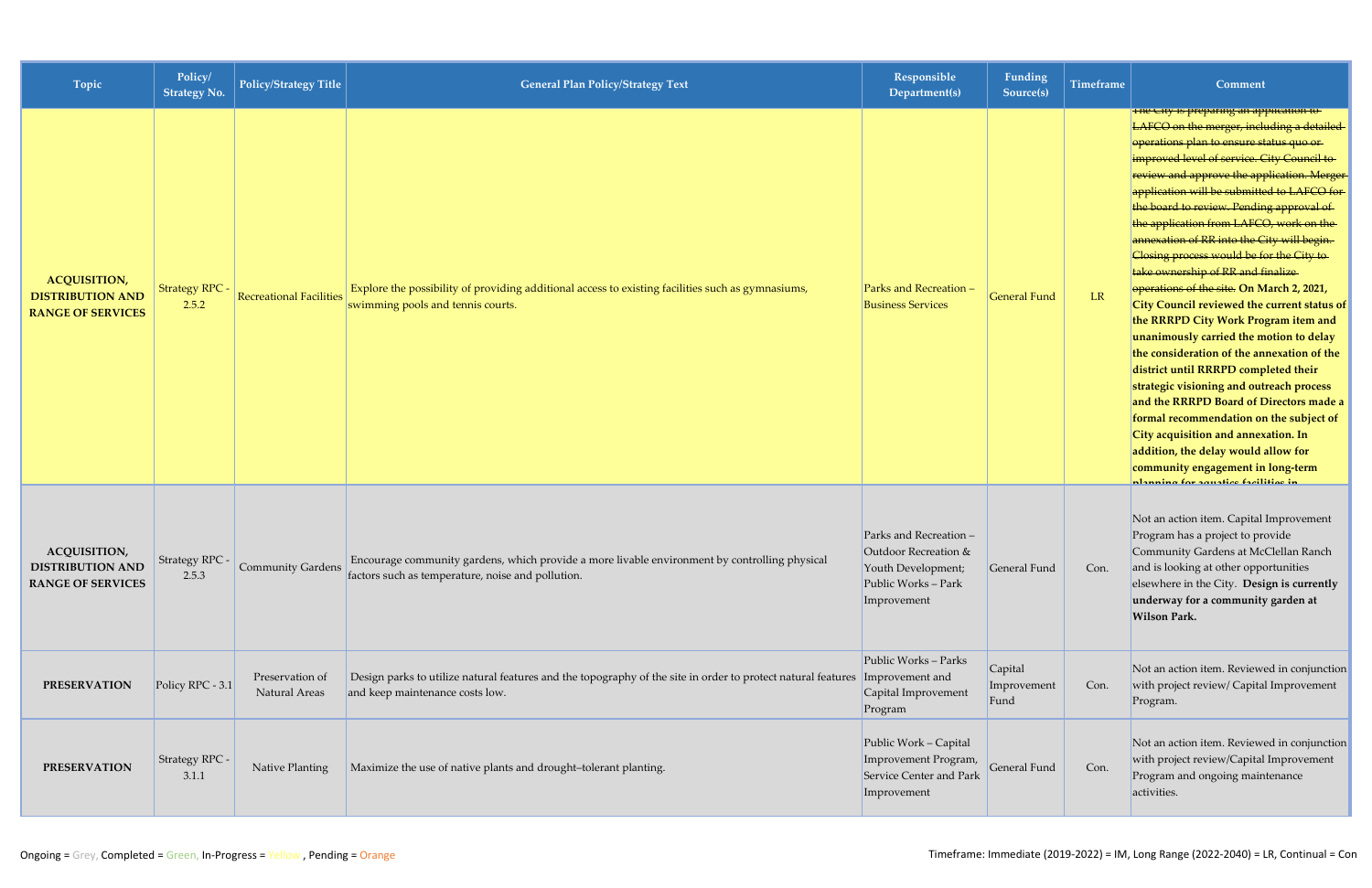| Topic               | Policy/<br><b>Strategy No.</b> | <b>Policy/Strategy Title</b>            | <b>General Plan Policy/Strategy Text</b>                                                                                                                                                                                                                                      | Responsible<br>Department(s)                                                                                               | <b>Funding</b><br>Source(s)           | <b>Timeframe</b> | Comment                                                                                             |
|---------------------|--------------------------------|-----------------------------------------|-------------------------------------------------------------------------------------------------------------------------------------------------------------------------------------------------------------------------------------------------------------------------------|----------------------------------------------------------------------------------------------------------------------------|---------------------------------------|------------------|-----------------------------------------------------------------------------------------------------|
| <b>PRESERVATION</b> | Strategy RPC -<br>3.1.2        | Natural Habitat                         | Where possible, restore and provide access to creeks and riparian habitat.                                                                                                                                                                                                    | Public Work - Capital<br>Improvement Program,<br>Service Center and Park<br>Improvement                                    | Capital<br>Improvement<br>Fund        | Con.             | Not an action item. Reviewed in conjunction<br>with project review/ Capital Improvement<br>Program. |
| <b>PRESERVATION</b> | Strategy RPC -<br>3.1.3        | Nature Play Areas                       | Where appropriate, consider establishing Nature Play Areas in lieu of the more conventional play<br>equipment.                                                                                                                                                                | Public Works - Park<br>Improvement                                                                                         | Capital<br>Improvement<br>Fund        | Con.             | Not an action item. Reviewed in conjunction<br>with project review/ Capital Improvement<br>Program. |
| <b>INTEGRATION</b>  |                                | Policy RPC - 4.1 Recreational Intensity | Design parks appropriate to address the facility and recreational programming required by each special<br>area and neighborhood based on current and future plans for the areas.                                                                                              | Public Works - Capital<br>Improvement Program                                                                              | <b>General Fund</b>                   | Con.             | Not an action item. Reviewed in conjunction<br>with project review/ Capital Improvement<br>Program. |
| <b>INTEGRATION</b>  | Policy RPC - 4.2               | Park Safety                             | Design parks to enhance public safety by providing visibility to the street and access for public safety<br>responders.                                                                                                                                                       | Public Works - Capital<br>Improvement Program                                                                              | General Fund                          | Con.             | Not an action item. Reviewed in conjunction<br>with project review/ Capital Improvement<br>Program. |
| <b>TRAILS</b>       | Policy RPC - 5.1               | Open Space and Trail<br>Linkages        | Dedicate or acquire open space land along creeks and utility through regional cooperation, grants and<br>private development review.                                                                                                                                          | Public Works-<br><b>Development Services</b><br>and Capital<br>Improvement Program;<br>Community<br>Development - Planning | General<br>Fund/Grants                | Con.             | Not an action item. Reviewed in conjunction<br>with project review/ Capital Improvement<br>Program. |
| <b>TRAILS</b>       | Strategy RPC -<br>5.1.1        | Pedestrian and Bike<br>Planning         | Implement recommendations in the Bicycle and Pedestrian Plan that link trails and open space to<br>neighborhoods and special areas.                                                                                                                                           | Public Works-<br>Transportation                                                                                            | Capital<br>Improvement<br>Fund/Grants | Con.             | Not an action item. Reviewed in conjunction<br>with project review/ Capital Improvement<br>Program. |
| <b>TRAILS</b>       | Strategy RPC -<br>5.1.2        | <b>Trail Projects</b>                   | Implement trail projects described in this Element; evaluate any safety, security and privacy impacts and<br>mitigations associated with trail development; and work with affected neighbors in locating trails to<br>ensure that their concerns are appropriately addressed. | Public Works-<br>Transportation and<br>Capital Improvement<br>Program                                                      | Capital<br>Improvement<br>Fund/Grants | Con.             | Not an action item. Implemented through<br>the Bike/Ped Master Plan. E.g. Regnart<br>Creek Trail.   |
| <b>TRAILS</b>       | Strategy RPC -<br>5.1.3        | Dedicated Trail<br>Easements            | Require dedication or easements for trails, as well as their implementation, as part of the development<br>review process, where appropriate.                                                                                                                                 | Public Works-<br>Development Services<br>and Transportation                                                                | General Fund;<br>Developer fees       | Con.             | Not an action item. Reviewed in conjunction<br>with project review/ Capital Improvement<br>Program. |
| <b>TRAILS</b>       | Strategy RPC -<br>5.1.4        | Joint Use Agreement                     | Establish a Joint Use Agreement with the SCVWD that enhances the implementation of a trail program<br>which increases the use of, and sets standards and measures for, creek trails.                                                                                          | Public Works - Capital<br>Improvement Program<br>and Transportation                                                        | General Fund                          | Con.             | Established on an as-needed basis. E.g.<br>Regnart Creek Trail.                                     |
| <b>TRAILS</b>       | Policy RPC - 5.2               | Pedestrian and<br><b>Bicycle Paths</b>  | Develop a citywide network of pedestrian and bicycle pathways to connect employment center, shopping Transportation and<br>areas and neighborhoods to services including parks, schools, libraries and neighborhood centers.                                                  | Public Works-<br>Capital Improvement<br>Program                                                                            | Capital<br>Improvement<br>Fund/Grants | Con.             | Not an action item. Implmented through the<br>Bike/Ped Master Plans.                                |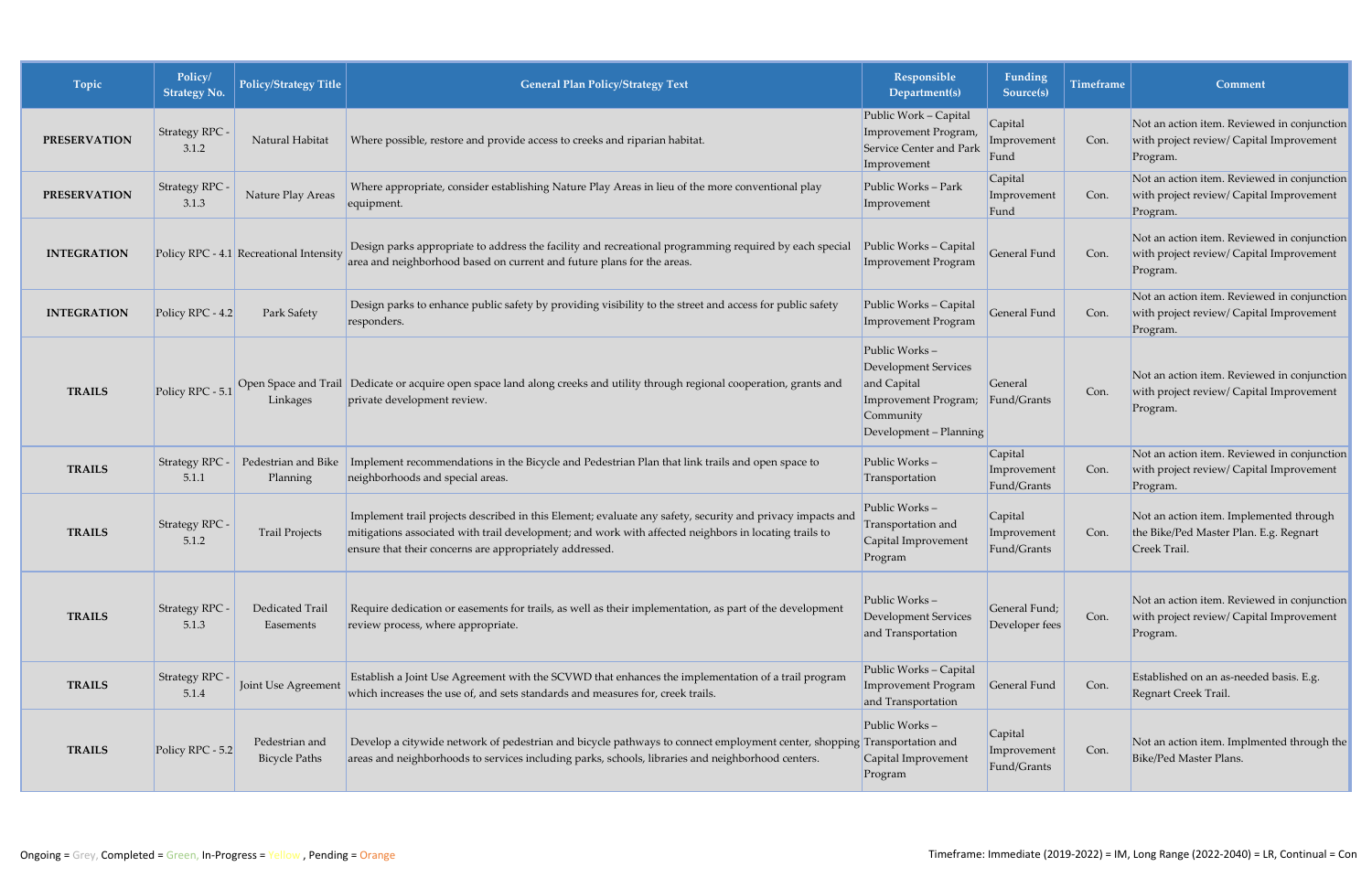| Topic                                                       | Policy/<br><b>Strategy No.</b> | <b>Policy/Strategy Title</b> | <b>General Plan Policy/Strategy Text</b>                                                                                                                                                                                                                                                                                                                                                                  | Responsible<br>Department(s)                                                                                                 | Funding<br>Source(s)           | <b>Timeframe</b> | Comment                                                                                                                                                           |
|-------------------------------------------------------------|--------------------------------|------------------------------|-----------------------------------------------------------------------------------------------------------------------------------------------------------------------------------------------------------------------------------------------------------------------------------------------------------------------------------------------------------------------------------------------------------|------------------------------------------------------------------------------------------------------------------------------|--------------------------------|------------------|-------------------------------------------------------------------------------------------------------------------------------------------------------------------|
| <b>RECREATION</b><br><b>PROGRAMS AND</b><br><b>SERVICES</b> | Policy RPC - 6.1               | Diverse Programs             | Ensure that the City continues to offer a wide range of programs to serve diverse populations of all ages<br>and abilities.                                                                                                                                                                                                                                                                               | Parks and Recreation -<br><b>Business Services</b>                                                                           | General Fund                   | Con.             | Not an action item.                                                                                                                                               |
| <b>RECREATION</b><br>PROGRAMS AND<br><b>SERVICES</b>        | Policy RPC - 6.2               | Partnerships                 | Enhance the City's recreational programs and library service through partnerships with other agencies<br>and non-profit organizations. Maintain and strengthen existing agreements with agencies and non-profit<br>organizations, including the Library District, to ensure progressive excellence in the facilities, programs,<br>and services provided to the diverse and growing Cupertino population. | Parks and Recreation -<br><b>Business Services; City</b><br>Manager                                                          | General Fund                   | Con.             | Not an action item.                                                                                                                                               |
| <b>RECREATION</b><br><b>PROGRAMS AND</b><br><b>SERVICES</b> | Policy RPC - 6.3               | Art and Culture              | Utilize parks as locations of art and culture and to educate the community about the City's history, and<br>explore the potential to use art in facilities and utilities when located in parks.                                                                                                                                                                                                           | Public Works - Capital<br>Improvement Program<br>and Development<br>Services; Parks and<br>Recreation - Business<br>Services | General Fund                   | Con.             | Not an action item. Reviewed in conjunction<br>with project review/ Capital Improvement<br>Program.                                                               |
| <b>RECREATION</b><br><b>PROGRAMS AND</b><br><b>SERVICES</b> | Policy RPC - 6.4               | <b>Library Service</b>       | Encourage the library to continue to improve service levels by incorporating new technology and<br>expanding the library collections and services.                                                                                                                                                                                                                                                        | City Manager                                                                                                                 | General Fund                   | Con.             | Not an action item. Ongoing coordination.<br>The City is in the process of designing-<br>constructing a Library expansion as part of<br>its Capital Imp. Program. |
| <b>SUSTAINABLE AND</b><br><b>FLEXIBLE</b>                   | Policy RPC - $7.1$             | Sustainable Design           | Ensure that City facilities are sustainably designed to minimize impacts on the environment.                                                                                                                                                                                                                                                                                                              | Public Works - Capital<br>Improvement Program                                                                                | Capital<br>Improvement<br>Fund | Con.             | Not an action item. Reviewed in conjunction<br>with Capital Improvement Program.                                                                                  |
| <b>SUSTAINABLE AND</b><br><b>FLEXIBLE</b>                   | Policy RPC - 7.2               | Flexibility                  | Design facilities to be flexible to address changing community needs.                                                                                                                                                                                                                                                                                                                                     | Public Works - Capital<br><b>Improvement Program</b>                                                                         | Capital<br>Improvement<br>Fund | Con.             | Not an action item. Reviewed in conjunction<br>with Capital Improvement Program.                                                                                  |
| <b>SUSTAINABLE AND</b><br><b>FLEXIBLE</b>                   | Policy RPC - 7.3               | Maintenance                  | Design facilities to reduce maintenance, and ensure that facilities are maintained and upgraded<br>adequately.                                                                                                                                                                                                                                                                                            | Public Works - Capital<br>Improvement Program                                                                                | Capital<br>Improvement<br>Fund | Con.             | Not an action item. Reviewed in conjunction<br>with Capital Improvement Program.                                                                                  |
| <b>COMMUNITY</b><br><b>SERVICES</b>                         | Policy RPC - 8.1               | <b>School Districts</b>      | Partner with school districts to allow community use of their sports fields and facilities.                                                                                                                                                                                                                                                                                                               | Public Works - Service<br>Center; Parks and<br>Recreation - Business<br>Services                                             | General Fund                   | Con.             | Not an action item. Ongoing coordination.                                                                                                                         |
| <b>COMMUNITY</b><br><b>SERVICES</b>                         | Strategy RPC -<br>8.1.1        | <b>Shared Facilities</b>     | Maintain and enhance arrangements with schools for the use of sports fields, theaters, meeting spaces<br>and other facilities through maintenance agreements and other partnerships.                                                                                                                                                                                                                      | Parks and Recreation -<br>Business Services; Public General Fund<br><b>Works-Service Center</b>                              |                                | Con.             | Not an action item. Ongoing coordination.                                                                                                                         |